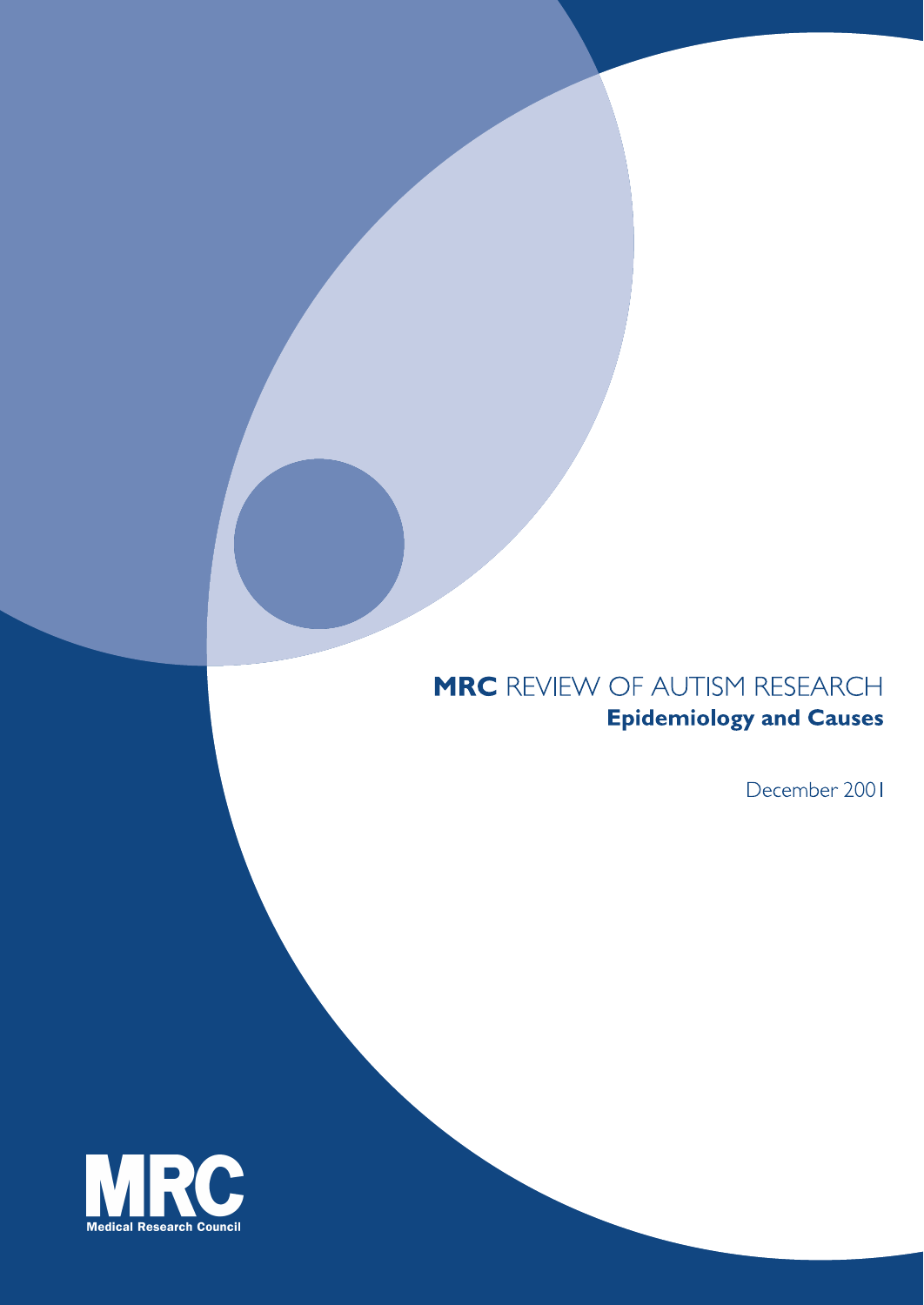# **CONTENTS**

| I  | <b>EXECUTIVE SUMMARY</b>                                        | 2               |  |
|----|-----------------------------------------------------------------|-----------------|--|
| 2  | <b>INTRODUCTION</b>                                             | 7               |  |
|    | What is Autism                                                  | $\overline{7}$  |  |
|    | Advances in Autism Research                                     | $\overline{7}$  |  |
|    | Rationale for the Review                                        | 8               |  |
|    | Organisation of the Review                                      | 8               |  |
|    | Perspectives and balance                                        | 8               |  |
|    | Coverage                                                        | 9               |  |
| 3. | <b>WHAT ARE AUTISM SPECTRUM DISORDERS?</b>                      | $\overline{10}$ |  |
|    | Defining Autism Spectrum Disorders                              | 10              |  |
|    | Assessment and Diagnosis in the Clinic                          | 4               |  |
|    | Identifying individuals with ASDs in the general population     | 16              |  |
| 4  | <b>HOW COMMON ARE AUTISM SPECTRUM DISORDERS?</b>                | 18              |  |
|    | Has there been an increase in ASDs over time?                   | 20              |  |
| 5  | <b>WHAT ARE THE CAUSES OF AUTISM SPECTRUM DISORDERS?</b>        | 21              |  |
|    | Genetic Component to Autism Spectrum Disorders                  | 22              |  |
|    | Possible Environmental Risk Factors                             | 25              |  |
|    | Suggested Physiological Abnormalities in ASDs                   | 32              |  |
|    | Suggested Physical Abnormalities                                | 38              |  |
|    | Suggested Psychological Abnormalities                           | 43              |  |
|    | Factors that influence the severity and course                  | 45              |  |
|    | Intervention                                                    | 47              |  |
| 6  | <b>TAKING FORWARD RESEARCH INTO AUTISM SPECTRUM DISORDERS</b>   | 48              |  |
|    | Introduction                                                    | 48              |  |
|    | Researching and Refining Case Definition                        | 48              |  |
|    | Developing the Epidemiological Framework                        | 49              |  |
|    | Enhancing Integrated Research Strategies                        | 51              |  |
|    | Developing Hypotheses about Abnormal Physiology                 | 52              |  |
|    | Strengthening Research Capacity and the Interface with Services | 53              |  |
|    | Nurturing the Research - Service Interface                      | 54              |  |
|    | Adding Value Through Lay Participation                          | 54              |  |
|    | <b>Next Steps</b>                                               | 55              |  |
|    | <b>REFERENCES</b>                                               |                 |  |
|    | <b>APPENDICES</b>                                               | 65              |  |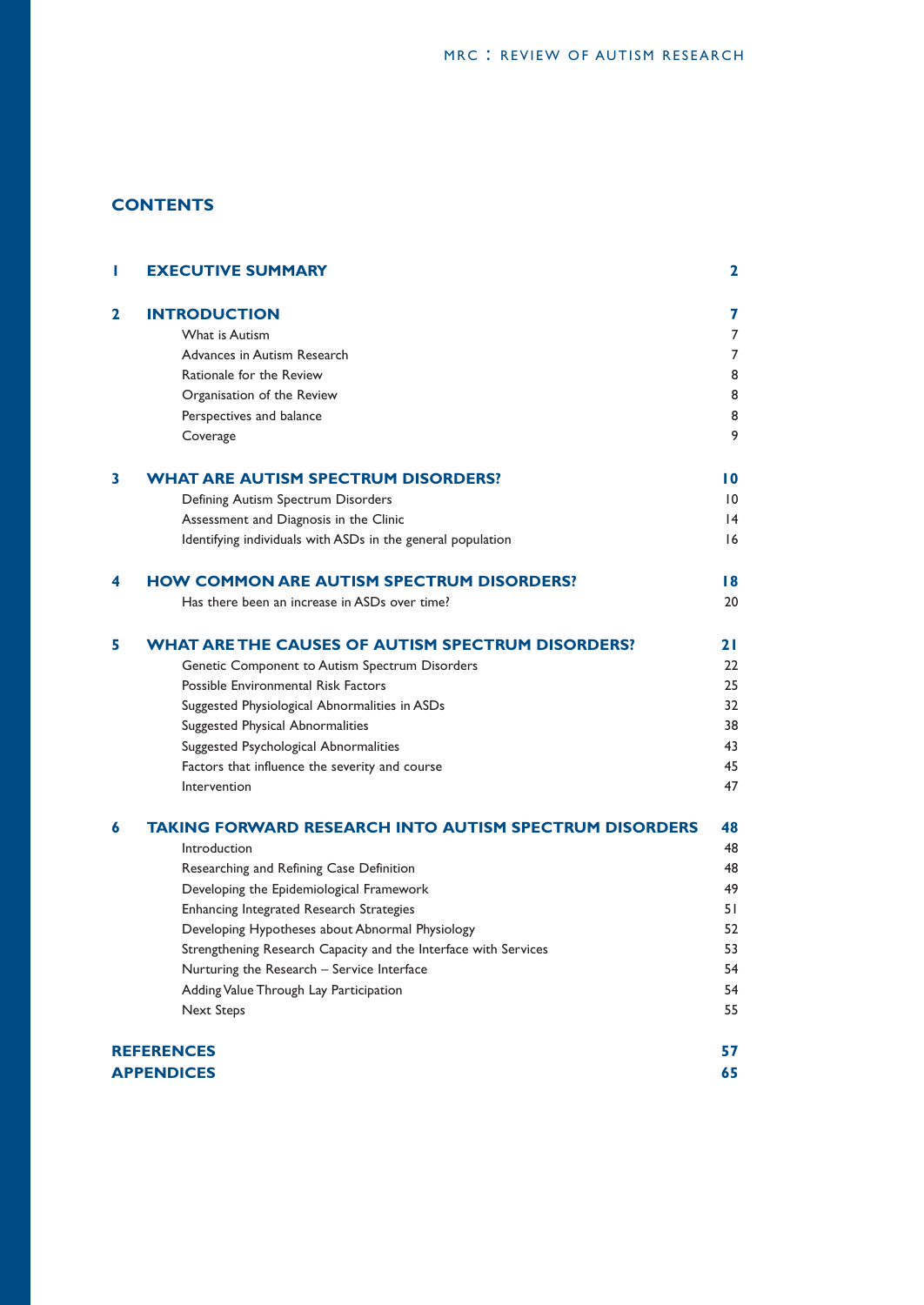## **FOREWORD**

One of MRC's roles is to review scientific fields to identify research opportunities and define the strategic approach to meeting important health needs.We have been pleased to undertake this review on the epidemiology and causes of autism for the Department of Health.

This report of the review is an important contribution to our understanding of what current research reveals about the occurrence and causes of autism spectrum disorders. It identifies gaps in knowledge about autism and we hope that our findings will stimulate the research community to develop proposals that address the key issues.

We recognised from the outset that there was expertise and opinion beyond the scientific community which needed to be incorporated to give the full picture.The way the review has been carried out has enabled this to happen. It is clear that the questions from the lay community played a crucial role in shaping the discussions during the review process and the balance of the report itself.We are grateful to the lay group for their energy and commitment to the process and for using their wider networks to bring the issues important to the wider autism community to the attention of the review. We intend to build on the experience we have gained through this partnership.

I want to also thank Professor Eve Johnstone, Chairman of the Review and all the members of the review groups. I especially acknowledge the contributions of the chairmen of the groups in steering their work. Dr Francesca Happé helped immeasurably in drawing together the individual scientific contributions to the report.

I hope this report will be useful not only to the Department of Health but also wider communities such as scientists, consumers and the general public. MRC's aim for the future in autism research is to encourage scientific proposals for multi-disciplinary research around shared research strategies. We believe collaborations will lay the basis for more effective approaches to ameliorating the more disabling effects of autism spectrum disorders.

Sarge Robb

Professor Sir George Radda Chief Executive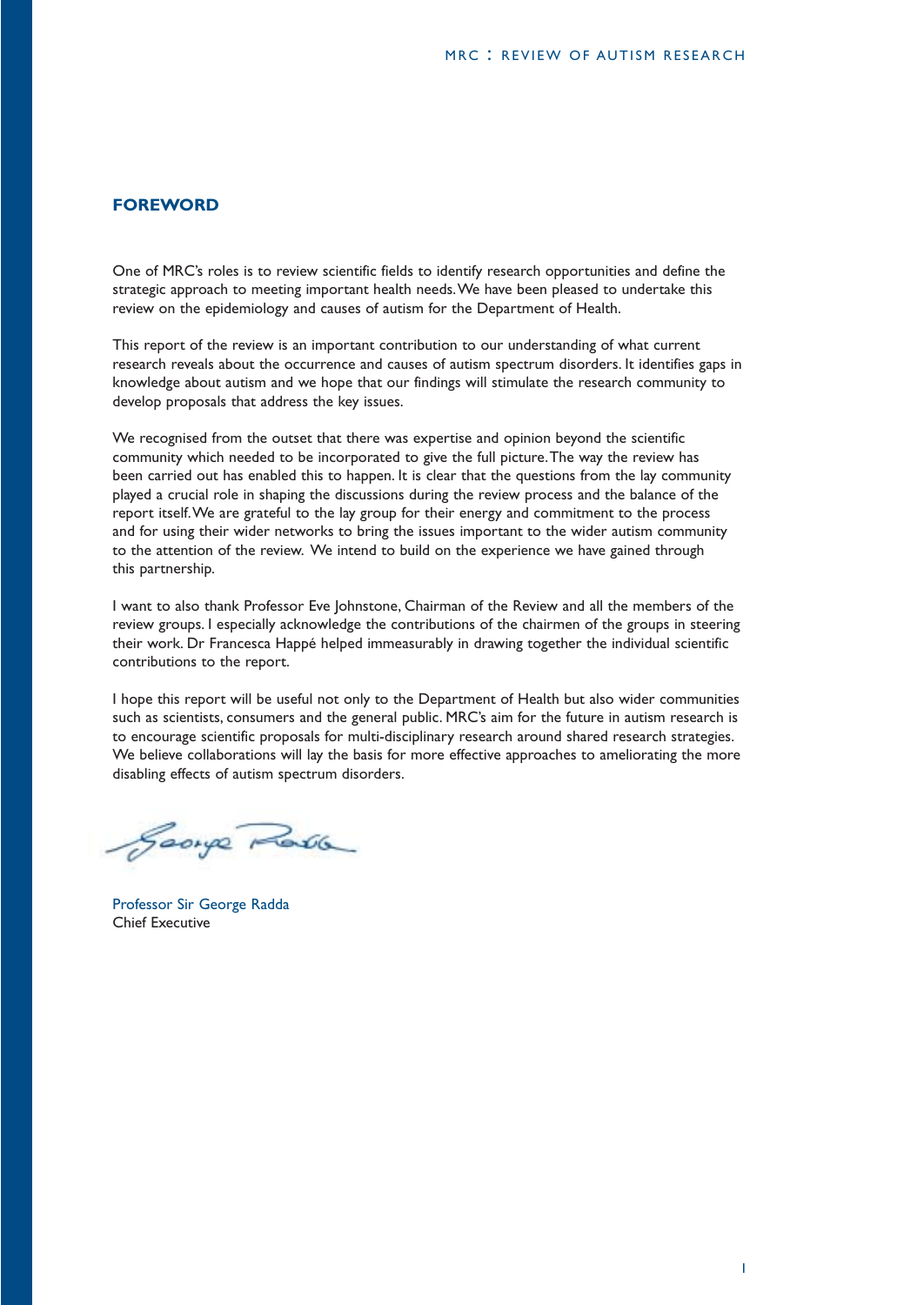## 1. **EXECUTIVE SUMMARY**

## **Introduction**

1. In March 2001 the Medical Research Council was commissioned by the Department of Health to provide it with a clear picture of what scientific research has revealed about the epidemiology and the causes of autism.

2. Public debate about autism research has focused on relatively few questions - almost exclusively on the suggested links between the combined measles, mumps and rubella (MMR) vaccination, bowel disorders and autism.This review considers broader questions relating to the causes of autism as well as the question of whether there has been a real increase in the more widely defined autism spectrum disorders (ASDs).The aim of the review is to consider the research evidence and to inform and clarify issues that would merit further research. Social care, education and organisation and delivery of services are outside the scope of the review.

#### *Organisation of the Review*

3. Three groups of scientists examined the research evidence and assessed the strength of the research-based knowledge in epidemiology and case definition, physiology and infection, psychology and behaviour.

4. Importantly, for the first time in an MRC research review, questions and other extensive input from lay people were incorporated from the outset.A Lay Group was set up comprising individuals from the autism lay community, including relevant charities, and the MRC Consumer Liaison Group. Members of the group put together a number of questions reflecting concerns put forward by parents and through the charities' networks as well as some issues arising from letters sent directly to the MRC by members of the public.Two Lay Group members attended each of the scientific groups.All the questions have been addressed in this report (see Appendix 5).

5. Several meetings were organised between July and November 2001 to bring the four groups together.The final meeting included external expert opinion on the draft report to help ensure that it would attain a high standard of accuracy and balance.

#### **Review Findings**

#### *What are Autism Spectrum Disorders?*

#### *Definition*

6. Autism is defined by early signs of impairments in socialisation and communication and the presence of repetitive behaviours.The spectrum includes children and adults across the range of severity and intellectual ability, from severely impaired to high-functioning (termed 'Asperger syndrome').Approximately a third of children with autism appear to lose skills in their second year, but the significance, in terms of cause and life-course, is unclear.

7. Attempts have been made to define subtypes within the spectrum, but the significance of those that have been proposed is not yet clear.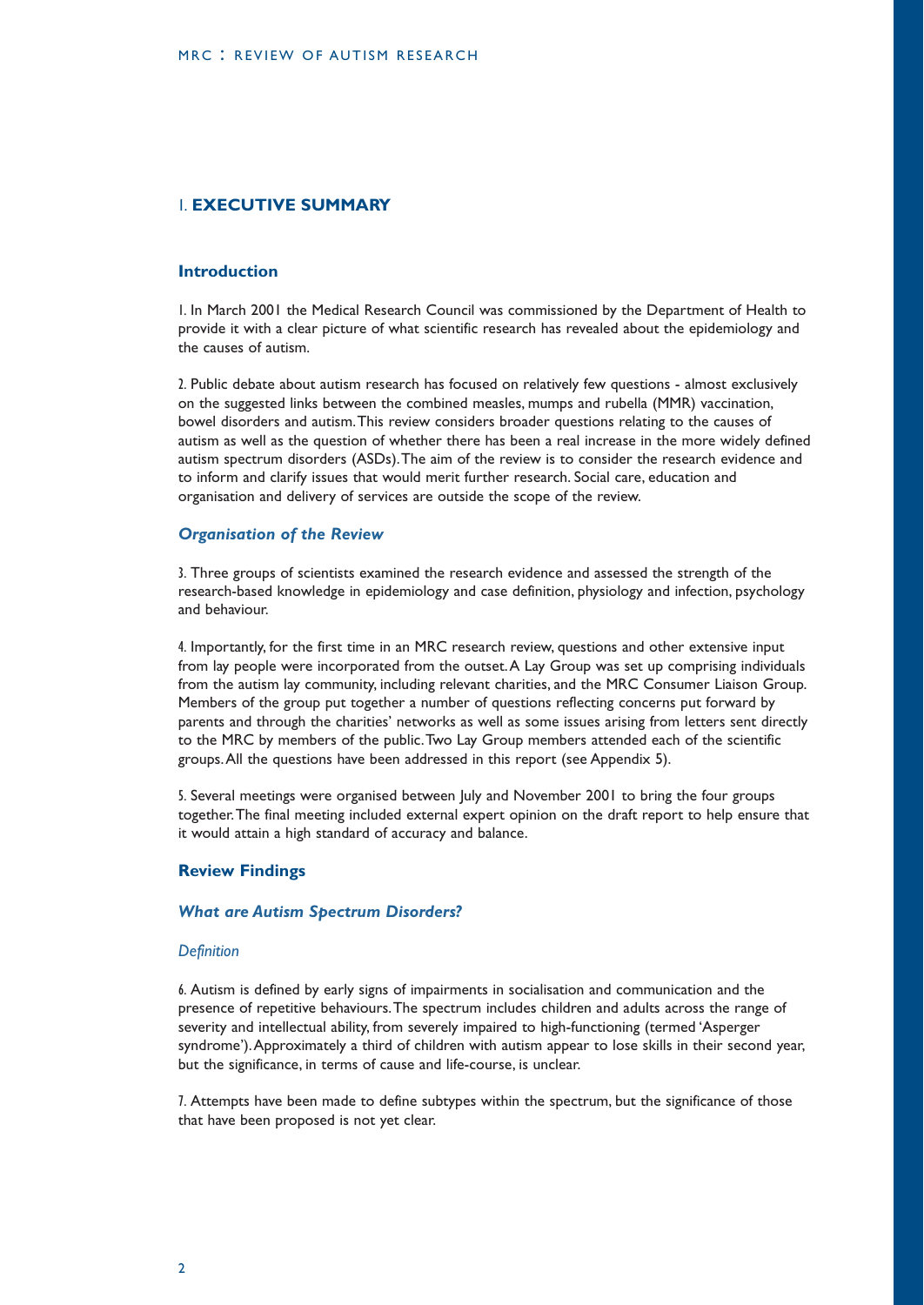#### *Assessment and diagnosis*

8. Recently, systematic assessment tools for history taking and observation have been developed, lessening the reliance on clinical judgement.These should allow clearer comparison across studies in the future. Diagnosis can be made at 2 or 3 years, by experienced practitioners, but may occur far later in children with very low or very high general ability.

#### *Identifying individuals with Autism Spectrum Disorders in the general population*

9. Identifying ASDs in the general population, rather than in individuals who have come to the clinic owing to specific concerns, raises its own set of particular challenges.To date, there is no screening instrument that would identify all and only those children with ASDs. Missing genuine difficulties, or raising unnecessary worries, are both serious problems. In addition, there are ethical concerns about diagnosing a child or adult about whom there has been no previous concerns.

#### *How Common are Autism Spectrum Disorders and has there been an Increase?*

10. Autism spectrum disorders affect many more people than has generally been recognised – approximately 60 per 10,000 children under 8. Methodological differences between studies, changes in diagnostic practice and public and professional awareness are likely causes of apparent increases in prevalence.Whether these factors are sufficient to account for increased numbers of identified individuals, or whether there has been a rise in actual numbers affected, is as yet unclear, although it is evident that significant numbers of people have ASDs as currently defined.The prevalence of autism in the adult population is not known.

#### *What are the Main Causes of Autism Spectrum Disorders?*

11. Most researchers believe that ASDs have a variety of causes.They could perhaps all affect the same brain systems, or they could impede development through disruption of the different abilities necessary for social and communicative development.

12. It is well established that there is a genetic component to ASDs, although it remains unclear how many genes may be involved. It is thought that several genes may be operating together to confer susceptibility. In a small proportion of cases, various single gene disorders and chromosomal abnormalities have been reported in individuals with ASDs. It is entirely plausible that the autism phenotype might be derived from a number of different genetic components. How environmental factors interact with genetic susceptibility is as yet unclear.

13. A variety of possible risk factors for ASDs have been suggested.The Lay Group questions focused on many of these including exposures, before or after birth to drugs, infections and heavy metals. In general, there is insufficient evidence to date to allow firm conclusions. Perinatal complications are thought more likely to be consequences rather than causes of a child's ASD, and no specific prenatal exposures have been established as contributory.A small number of cases have been reported in which viral infection may have played a role. In relation to the combined MMR vaccine we conclude from our review that the current epidemiological evidence does not support the proposed link of MMR to ASDs. Our conclusions are consistent with the previous MRC Reviews and with the findings of other expert groups that have reviewed this question.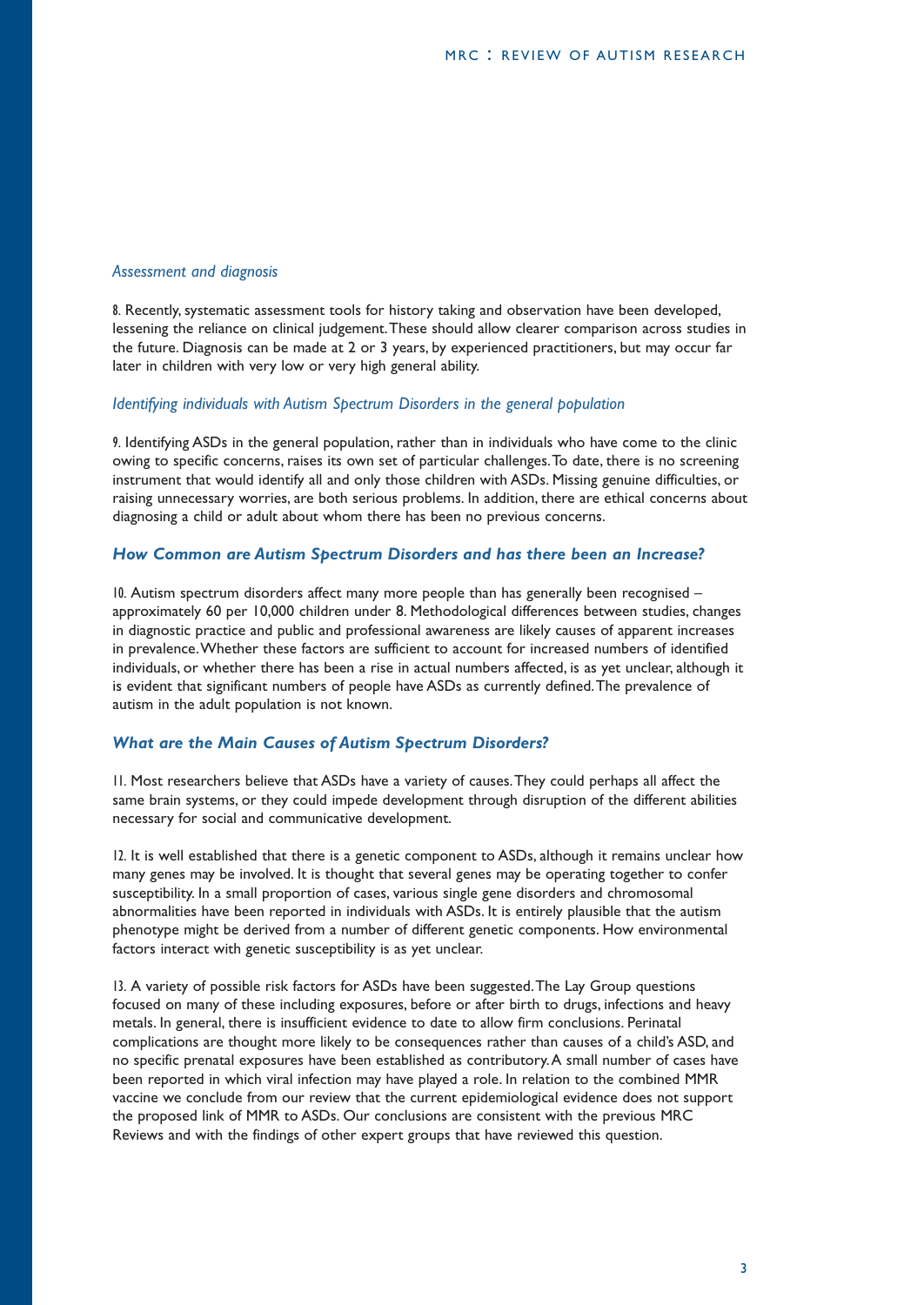#### *Physiological Abnormalities Proposed as Causes*

14. There has been considerable recent interest in a number of suggested physiological abnormalities, affecting the gastro-intestinal tract, sulphation processes and the immune system. Casein and gluten free diets have been tried, with some reports of improvements, but there are to date no properly controlled studies described in peer-reviewed journals. Data are presently limited, and further research, including appropriate control groups, would be of value.

15. Since 1999, a small number of articles have reported there to be a specific gastrointestinal pathology for ASDs. Caution is needed in extrapolating these findings to ASDs more generally.

#### *Suggested Physical Abnormalities*

16. ASDs can co-occur with other conditions, but there is some debate as to the frequency of associated medical problems. Current evidence suggests many people with ASDs may have larger, heavier brains, with cellular abnormalities in a number of regions – but no large lesion has been found to be specific or universal in ASDs.Advances in functional brain imaging may improve understanding of the brain basis of ASDs. Studies to date have found under-activation in areas associated with planning and control of complex action, and in areas associated with processing socio-emotional information*.* Reports of neurotransmitter abnormalities have mostly either not been replicated or are inconsistent.The underlying basis of the observed association between ASDs and epilepsy needs clarification.

#### *Suggested Psychological Abnormalities*

17. It is important to know not only what is different in the brains and behaviour of people with ASDs, but also what is special about how they perceive and understand the world.There are three main psychological theories of ASDs at present, focusing on social understanding, control of behaviour, and detail-focus.The full significance of the proposed psychological differences has yet to be established.The implications for biological investigation and practical intervention have begun to be explored, particularly for social deficit theories. Further work to build bridges from theory to practice in this area is likely to be fruitful.

#### *Factors that Influence the Severity and Course*

18. Because 'autism' was first described in the 1940's, little is currently known about later life course and old age in these individuals. People with autism spectrum disorders are at risk for psychiatric problems including depression and anxiety.To date, drug treatments act on symptoms of ASDs and not the core difficulties of social, communication and imagination functions.

## *Interventions*

19. The terms of reference of our review did not include an assessment of interventions. This important topic is the subject of other recent reports or projects underway.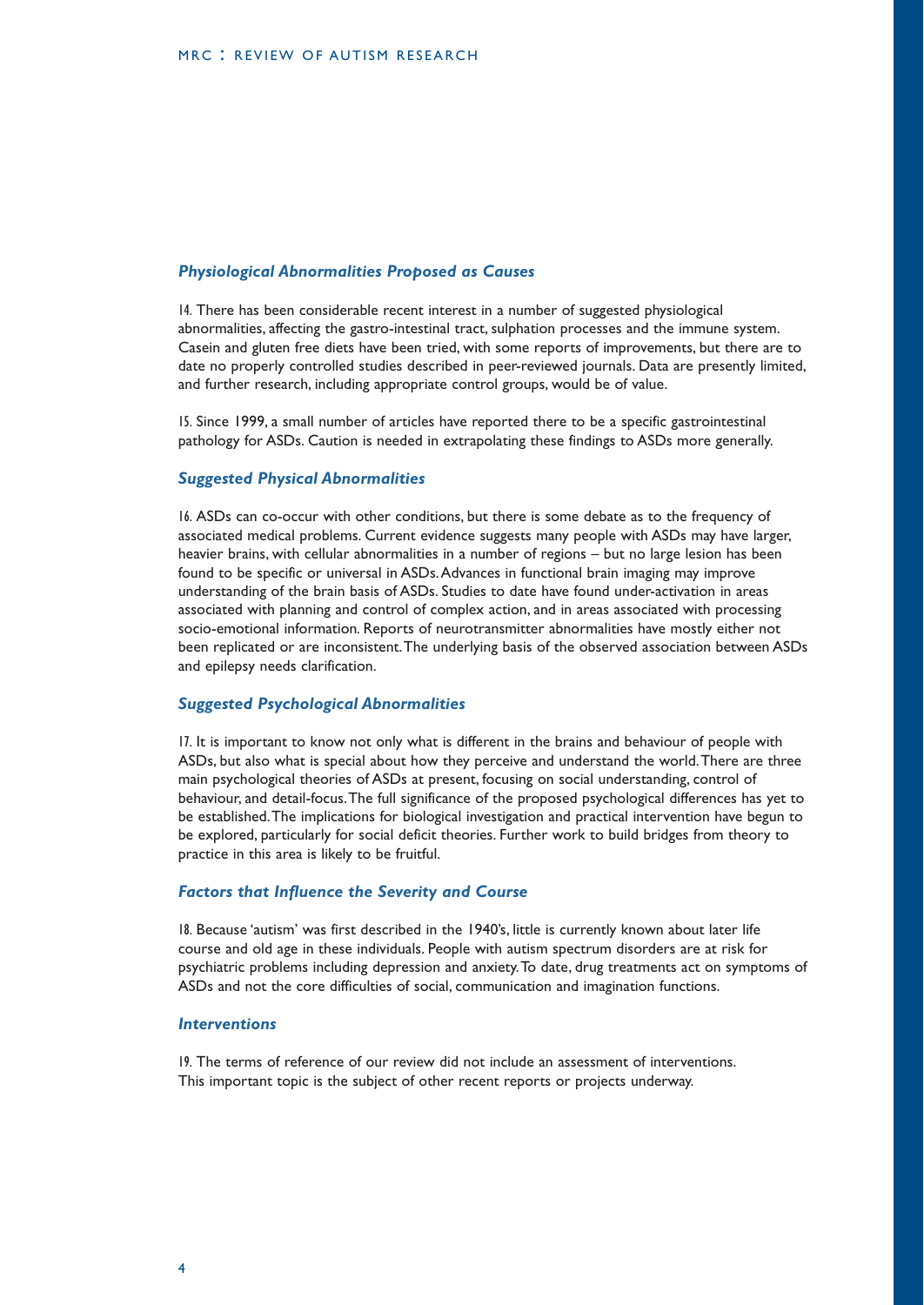#### **Taking Forward Research into Autism Spectrum Disorders**

20. In considering the way forward for research on the autism spectrum disorders (ASDs), we have focused on the following strategic themes:

#### *Researching and Refining Case Definition*

21. Improved definition of the outward characteristics (phenotypes) of the subgroups within the spectrum, and overlaps with other conditions, will underpin research on causes and mechanisms. Accuracy and consistency of case definition and diagnosis is a crucial issue both for services and for research. Improvements will help researchers compare different studies with each other and across time. Further research is needed to develop and evaluate the tools for case definition*.*

#### *Developing the Epidemiological Framework*

22. Epidemiology has an obvious central role in addressing questions about prevalence, incidence and their relation to time, place and person within populations. In addition, an epidemiological framework is also essential to research on case definition, co-morbidity and natural history and as a basis for elucidating the contribution of environment and genetic influences.

23. A strength of recent epidemiological studies within the UK is their use of similar definitions and methods of ascertainment.

24. Considerable advances are being made internationally towards identifying candidate genes for autism spectrum disorders. New, large epidemiological studies that included genetic data would allow these advances to be taken forward fairly rapidly, in the context of a general population sample, to address questions about 'environment'.

## *Enhancing Integrated Research Strategies*

25. The UK has a 40 year history of internationally cutting edge research on autism spectrum disorders, particularly in developmental psychopathology, behavioural and molecular genetics, neuropathology and assessment. These basic science programmes provide a very strong platform on which to build an even more integrated, broad approach to defining risk factors and mechanisms, thus laying the basis for new and more effective approaches to diagnosis, treatment and perhaps prevention.

# *Developing Hypotheses about Abnormal Physiology*

26. There are a wide range and variety of observations and theories on the suggested role of vaccines, drugs, toxins, infections and diet as risk factors for autism. Many of the studies of diet, intestinal permeability and inflammatory responses in the gastrointestinal mucosa have come from the UK and the field is relatively young and fragmented. Greater methodological rigour and independent replication are crucial in much of this work.

27. Many of the observations are interesting and in principle worth investigating. Moreover, potentially modifiable risk factors are attractive targets for interventions.A start might be made by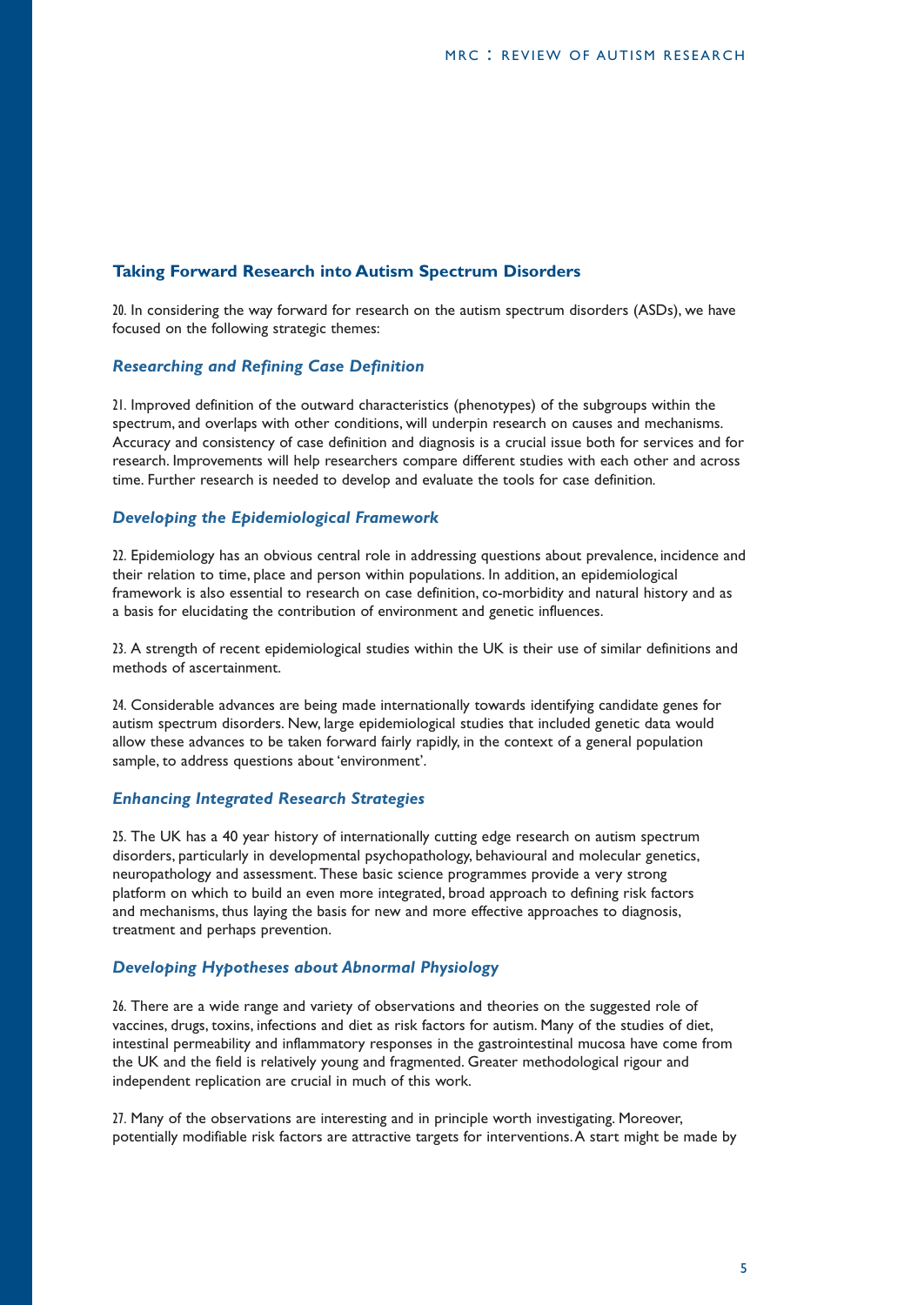testing such hypotheses in robust but relatively simple research designs, so that the less likely ideas can be put to one side and further effort and investment can focus on the areas that strong preliminary evidence identifies as more likely to be productive.

## *Strengthening Research Capacity and the Interface with Services*

28. Researchers, funders and service providers need to consider how best to achieve strategic, integrated research alliances both to sustain excellence and to develop new areas of enquiry; and to ensure the availability of sufficient and appropriately skilled manpower at the research service interface.

## *Adding Value Through Lay Participation*

29. The participation in this review of people with autism, carers and people with experience of patient support and advocacy groups has enriched both the process and outputs and represents an important milestone in autism research in the UK. Further partnerships are likely to be of benefit by providing researchers and funders with access to user perspectives, and lay organisations with access to scientific expertise.

#### *Taking the Next Steps*

30. There are several achievable steps that could be taken in near future to enhance services and research for autism spectrum disorders.

- Bring to the attention of policy makers in the UK health, social care and education departments, and to practitioners, researchers and lay audiences the results of the various national reviews relevant to autism spectrum disorders in a co-ordinated way to maximise the sharing of agendas and concerted actions.
- Consider whether specific initiatives are required to stimulate collaboration to further exploit UK strengths in the field and to address important questions where research is currently weak and could be strengthened.
- Encourage the research community to develop high quality research proposals for funding that address the key issues for research identified in this report.
- Build on the researcher–lay–funder partnership that was indispensable to this review. Extend it to ensure that the best evidence is easily available to all. Facilitate the growth of consumer involvement in the design, conduct and dissemination of research - as a means to enhancing its quality and relevance.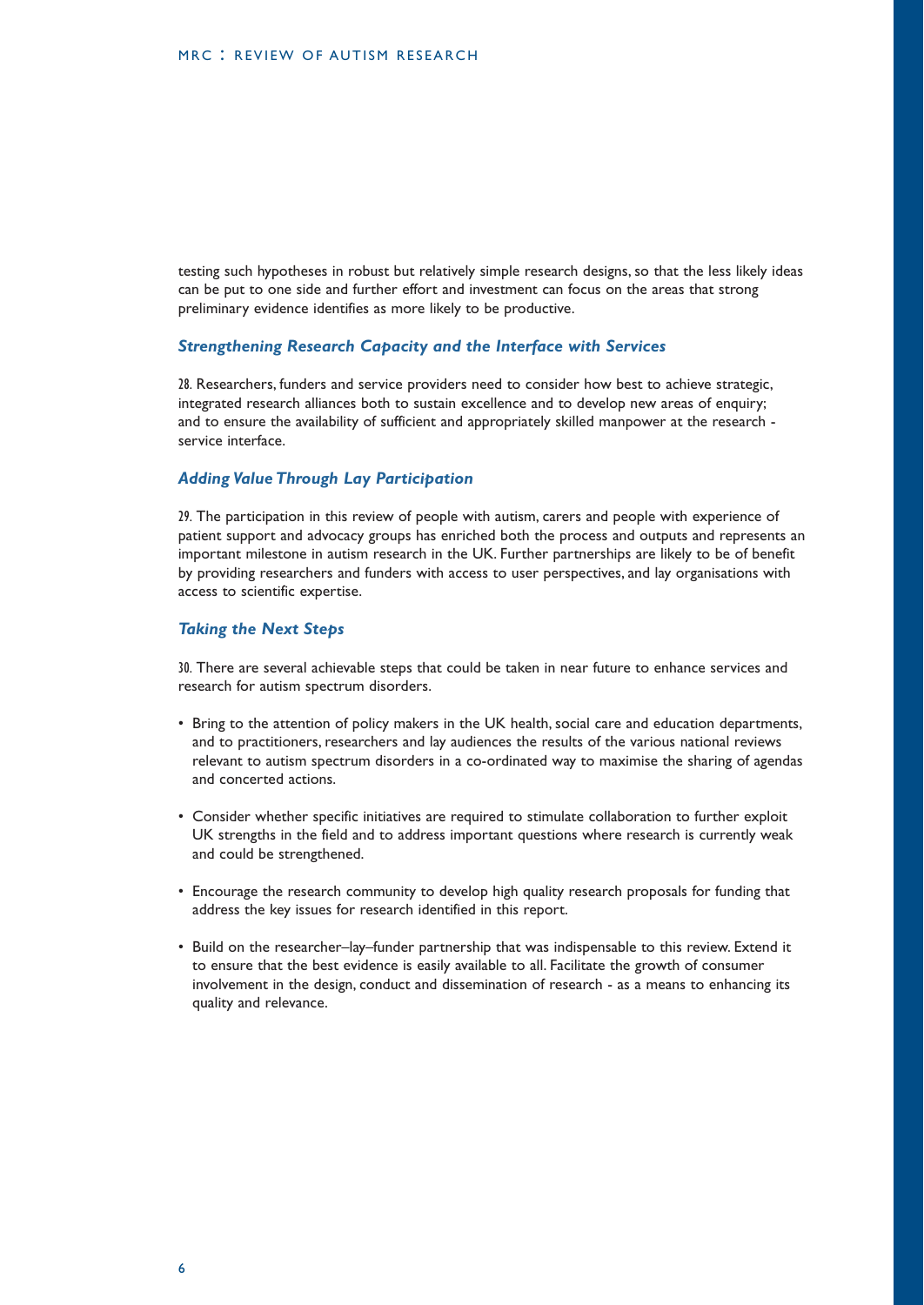## 2. **INTRODUCTION**

## **What is Autism?**

31. Autism is the name is given to a set of neurodevelopmental disorders in which the way that a person communicates and interacts with other people is impaired. Kanner and Asperger first introduced the term "autism" for childhood disorders of social interaction over 60 years ago. Since then, our understanding of autism has changed profoundly. Wing and Gould' introduced the notion of an autism *spectrum*, covering a range of ability levels and severities, but characterised by qualitative impairments in social, communicative and imaginative development.Today, autism is recognised as one of a number of related 'pervasive developmental disorders', which also includes 'Asperger disorder', pervasive developmental disorders-not otherwise specified (PDD-NOS), childhood disintegrative disorder, and Rett's disorder.This Review considers the full scope of the autism spectrum disorders (ASDs).

# **Advances in Autism Research**

32. United Kingdom scientists have contributed significantly to the considerable research effort world-wide on increasing the understanding of the causes and epidemiology of ASDs. Significant advances over the last four decades include the following:

- The recognition that autism has a neurobiological basis, which manifests itself through behavioural abnormalities.The harmful notion of autism being "caused" by poor parenting has been completely refuted.
- Diagnosis of autism, or one of the other pervasive developmental disorders, can be made with greater certainty owing to the development of more accurate and sensitive diagnostic tools.
- The evidence that as yet unidentified genetic and environmental factors and their interplay play a key role in the triggering, development and outcomes of the ASDs – and that there is unlikely to be one sole cause.
- A much better understanding of the cognitive processes of individuals with ASDs and how they perceive the world, and application of that knowledge to developing rational intervention strategies.
- The application of brain imaging technologies to understanding structural and functional development in ASDs.

33. Notwithstanding these successes, many uncertainties and challenges for research remain. For instance:

- The causes of the various disorders remain, to a large extent, unidentified.
- There is no "cure" for autism, although there are some management strategies that seem to be effective for some individuals.
- People with autism also suffer from a number of physiological problems the significance of which – in terms of cause and development of ASDs – is unclear and sometimes controversial.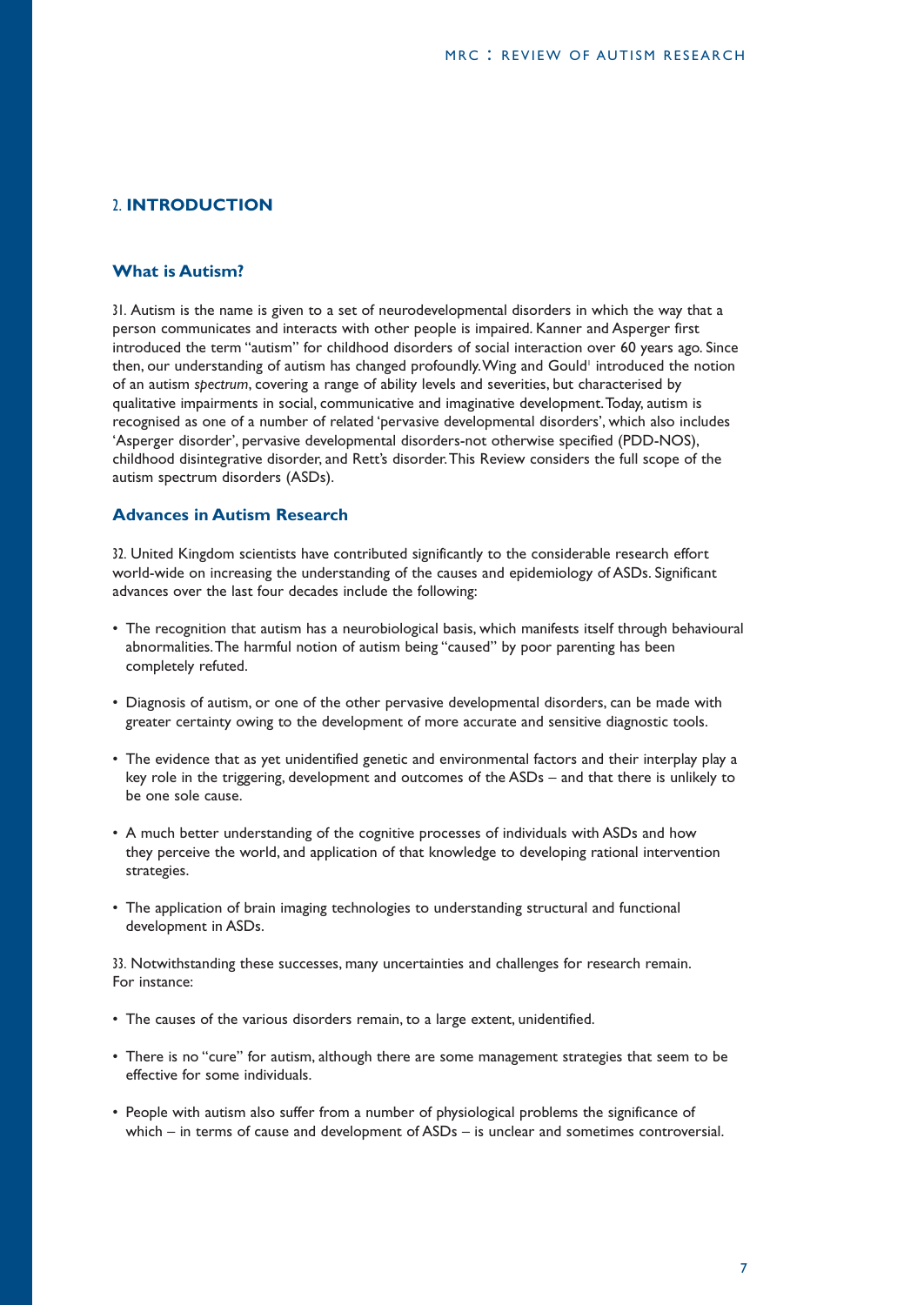## **Rationale for the Review**

34. Although autism research has made much progress, recent public debate has focused on relatively few questions - almost exclusively on the hypothesised links between the combined measles, mumps and rubella (MMR) vaccination of bowel disorders and autism. Because of the important public health implications of any such link, several expert groups and reports have considered these particular issues in detail<sup>2.8</sup>. While they acknowledge that there are interesting findings, they have found no persuasive evidence for such links.The broader question "What are the causes of autism?" therefore remains, as does the question of whether there has been a real increase - or are ASDs just being recognised and counted differently? It was in the light of these uncertainties that the Department of Health asked the Medical Research Council (MRC) to review research on the causes and epidemiology of autism.

## **Organisation of the Review**

35. Expert scientific assessment was made of research strengths, gaps and opportunities. Lay participation was incorporated from the outset.The review subgroups were organised as follows:

- Epidemiology and Case Definition
- Psychology and Behaviour
- Physiology and Infections
- Lay Group

36. The Lay Group comprised individuals drawn from the autism lay community and the MRC Consumer Liaison Group (Appendix 1).The three topic oriented groups comprised scientists selected to ensure the range of required disciplines was included, and that there was a balance between those who had already worked on ASDs and those who brought an independent expertise; all also included observers from the Lay Group.

37. The Lay Group was responsible for identifying a number of questions for the Review to consider (full list at Appendix 5).These questions reflected concerns already put forward by parents to charities with members on the Group as well as some issues arising from letters sent directly to the MRC by members of the public.The questions were addressed either within the body of this report or were answered in Appendix 5.

38. Several meetings were organised that brought the four Groups together.The final meeting included external expert opinion on the draft report to help ensure that it would attain a high standard of accuracy and balance.

#### **Perspectives and Balance**

39. Lay and scientific perspectives converged on key issues of diagnosis and case definition, the need for research of the highest quality – relevant, published and available for independent scrutiny and replication.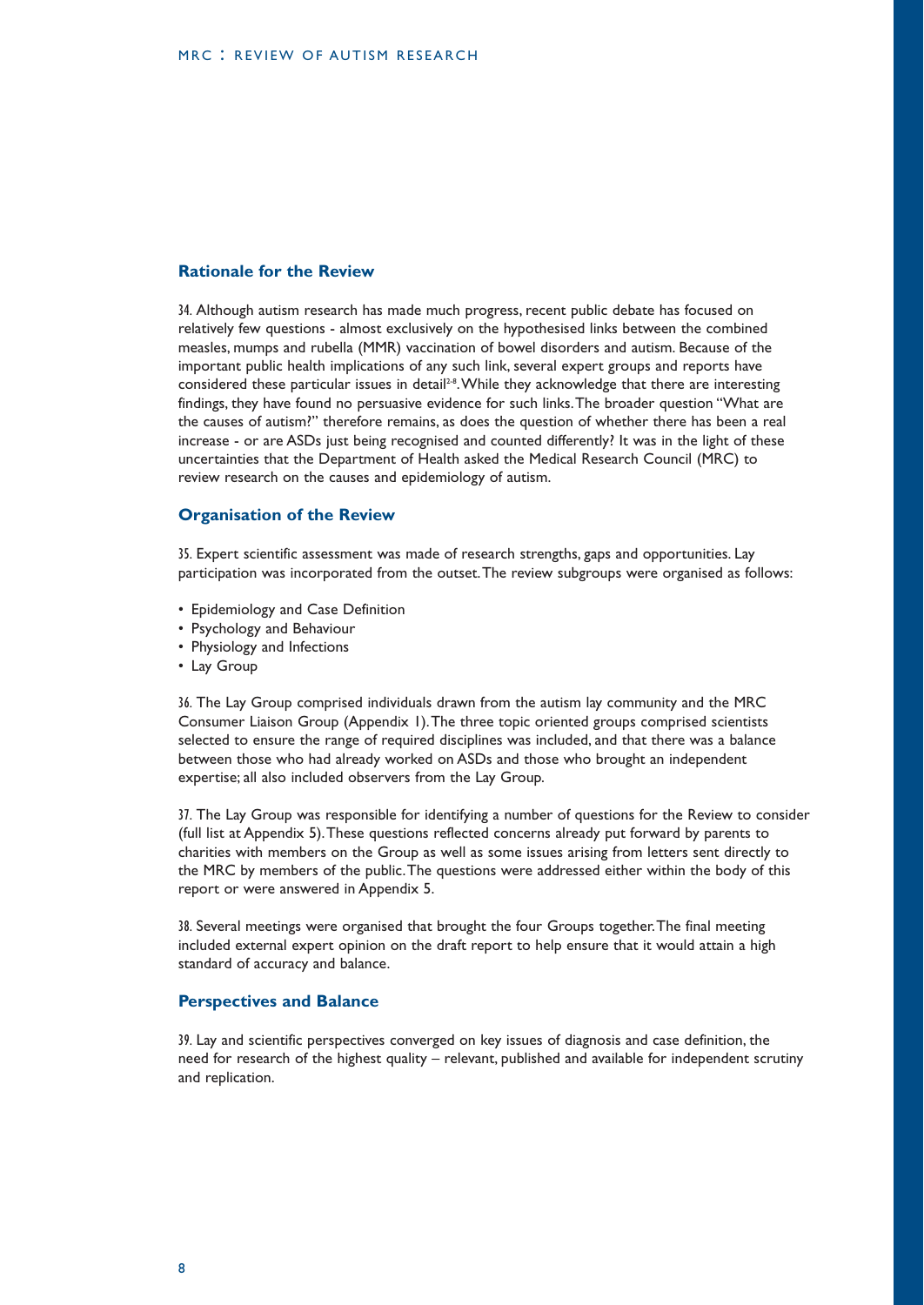40. The Review also facilitated the sharing of different perspectives. For instance, lay members emphasised that:

- many practical, everyday issues, such as the extent and management of bowel problems, have not been addressed by the established ASD research community
- parents, practitioners and the "grey literature" (non-peer reviewed reports) have a largely untapped wealth of knowledge to contribute
- research needs to play a greater role in informing parents about interventions, given that they are faced with a bewildering array of advice on interventions and claims for commercial treatments.

#### Scientists emphasised:

- the value of building on existing strengths in epidemiology, genetics, clinical and basic neurosciences and physiology, and on relatively large, methodologically rigorous, multidisciplinary programmes
- the lack in many areas of published, independently-replicated, systematic observations on which to build testable hypotheses.

## **Coverage**

41. The assessment of the evidence and our comments on strengths, gaps and opportunities are based on a comprehensive and impartial reading of the available literature, including authoritative reviews where they existed. Inevitably, not all the evidence has been identified or evaluated and such omissions should not be taken to mean that the research questions or findings have no merit.We have given relatively more attention to a number of issues raised by the lay members and where the evidence is limited than to the very large body of literature in the established areas of research on the autism spectrum disorders.

42. The scientific members did examine some of the grey literature – conference reports, commercial information and observations from parents and practitioners – some of it as material on the internet. However, assessing these kinds of report was problematic.The reports were often inaccessible and most contained too little information to enable critical appraisal. By contrast, reports in the peer reviewed literature had generally been produced to standards that required conclusions to be supported by adequate data and enabled an assessment to be made of the methodological rigour.

43. Finally, and inevitably, new evidence will emerge even as this report is published, and new interpretations of existing research will be made. Our account of the research and the final section on "the way forward" should be viewed with that caveat in mind.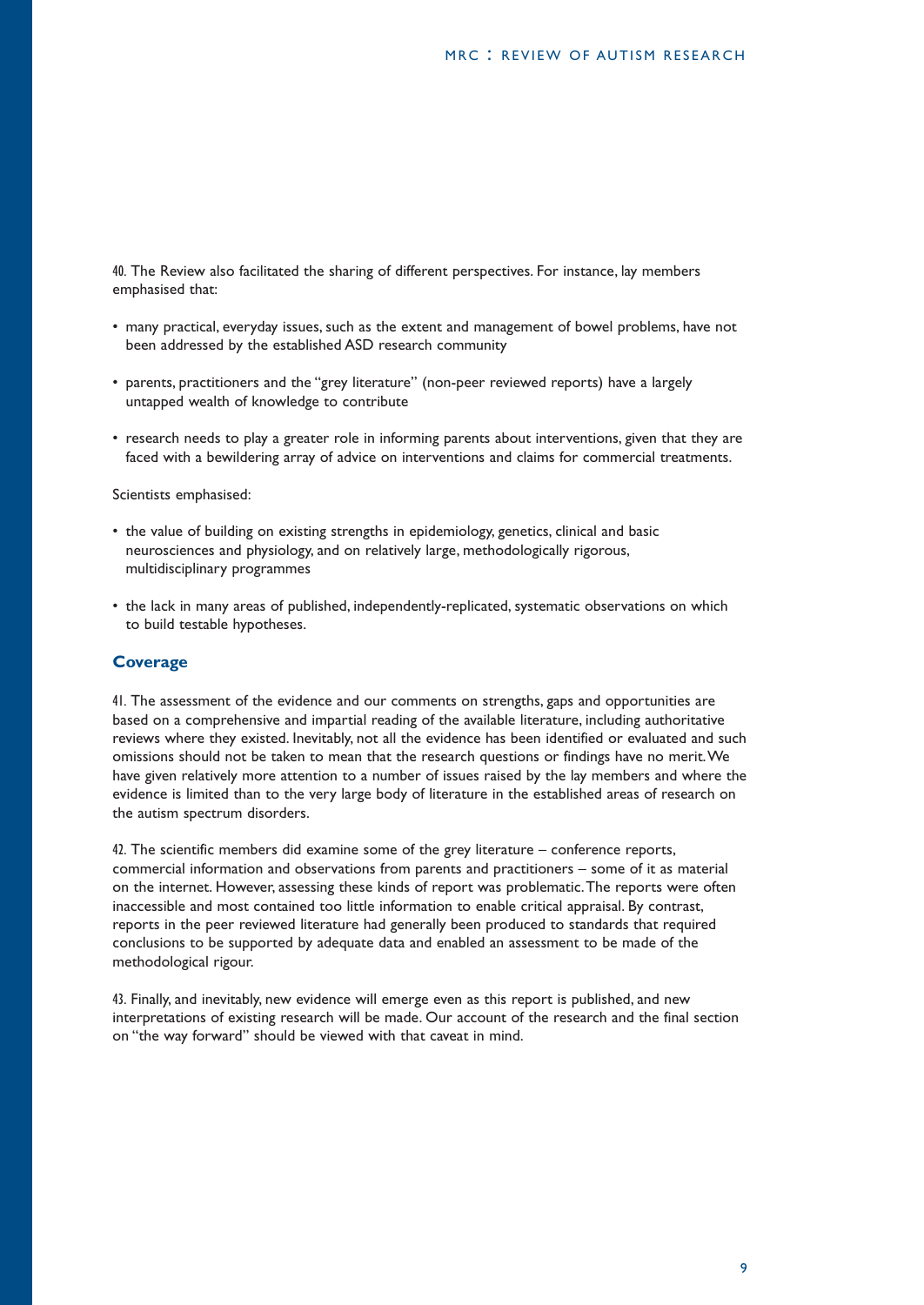## 3.**WHAT ARE AUTISM SPECTRUM DISORDERS?**

44. *Autism Spectrum Disorders (ASDs) are diagnosed on the basis of qualitative abnormalities in social, communicative and imaginative behaviours, and the presence of repetitive and stereotyped patterns of interests and activities. Diagnosis is complicated by the varied manifestation of these core deficits, by wide variation in ability level, and by developmental changes.There is considerable heterogeneity, and subgroups might be usefully distinguished.There are now systematic tools for diagnosis, through parental interview and direct observation – and these should allow greater comparability of research samples across studies in the future. Population-based screening for ASDs is complicated by the need to check negative findings, and ethical issues in identifying undiagnosed individuals at the high-ability end of the autism spectrum.*

#### **Defining Autism Spectrum Disorders**

*Autism Spectrum Disorders (ASDs) are defined by early emerging impairments in socialisation and communication, with repetitive and restricted interests and activities*

45. In the absence of a specific biological marker (e.g. blood test) for ASDs,'autistic disorder' is defined by behavioural criteria.These criteria have evolved over the almost 60 years since Kanner and Asperger first introduced the term autism for childhood disorders of social interaction. In response to research findings, there has been a progressive widening of diagnostic criteria<sup>9</sup>: Kanner and Eisenberg<sup>10</sup> identified as the two key features of autism, social aloofness and insistence on sameness, and to these Rutter<sup>11</sup> added impairment in language development. Wing and Gould<sup>1</sup> introduced the notion of an autism spectrum, covering a range of ability levels and severities, but characterised by qualitative impairments in social, communicative and imaginative development. It is this 'triad' of impairments that is captured in current international classification systems (the World Health Organisation's "International Classification of Diseases",  $10<sup>th</sup>$  edition (ICD-10)<sup>12</sup>, and the American Psychiatric Association's "Diagnostic and Statistical Manual,"  $4^{\text{th}}$  edition (DSM-IV)<sup>13</sup>. These reflect agreement in the field that ASDs are characterised by early emerging (before 3 years old), qualitative (i.e. abnormal and not merely delayed development) impairments in social interaction, communication (and imagination), with restricted and repetitive interests and activities (see discussion of diagnostic systems in Gillberg and Coleman<sup>14</sup>).

#### **DIAGNOSTIC CRITERIA FOR CHILDHOOD AUTISM**

**International Classification of Diseases (ICD-10) issued by WHO 1993**

- **A Abnormal or impaired development is evident before the age of 3 years in at least one of the following areas:**
- (1) receptive or expressive language as used in social communication;
- (2) the development of selective social attachments or of reciprocal social interaction;
- (3) functional or symbolic play.
- **B A total of at least six symptoms from (1), (2) and (3) must be present, with at least two from (1) and at least one from each of (2) and (3):**
- **(1) Qualitative abnormalities in reciprocal social interaction are manifest in at least two of the following areas:**
- (a) failure adequately to use eye-to-eye gaze, facial expression, body posture, and gesture to regulate social interaction;
- (b) failure to develop (in a manner appropriate to mental age, and despite ample opportunities) peer relationships that involve a mutual sharing of interests, activities, and emotions;
- (c) lack of socio-emotional reciprocity as shown by an impaired or deviant response to other people's emotions; or lack of modulation of behaviour according to social context; or a weak integration of social, emotional, and communicative behaviours;
- (d) lack of spontaneous seeking to share enjoyment, interests, or achievements with other people (e.g. a lack of showing, bringing, or pointing out to other people objects of interest to the individual).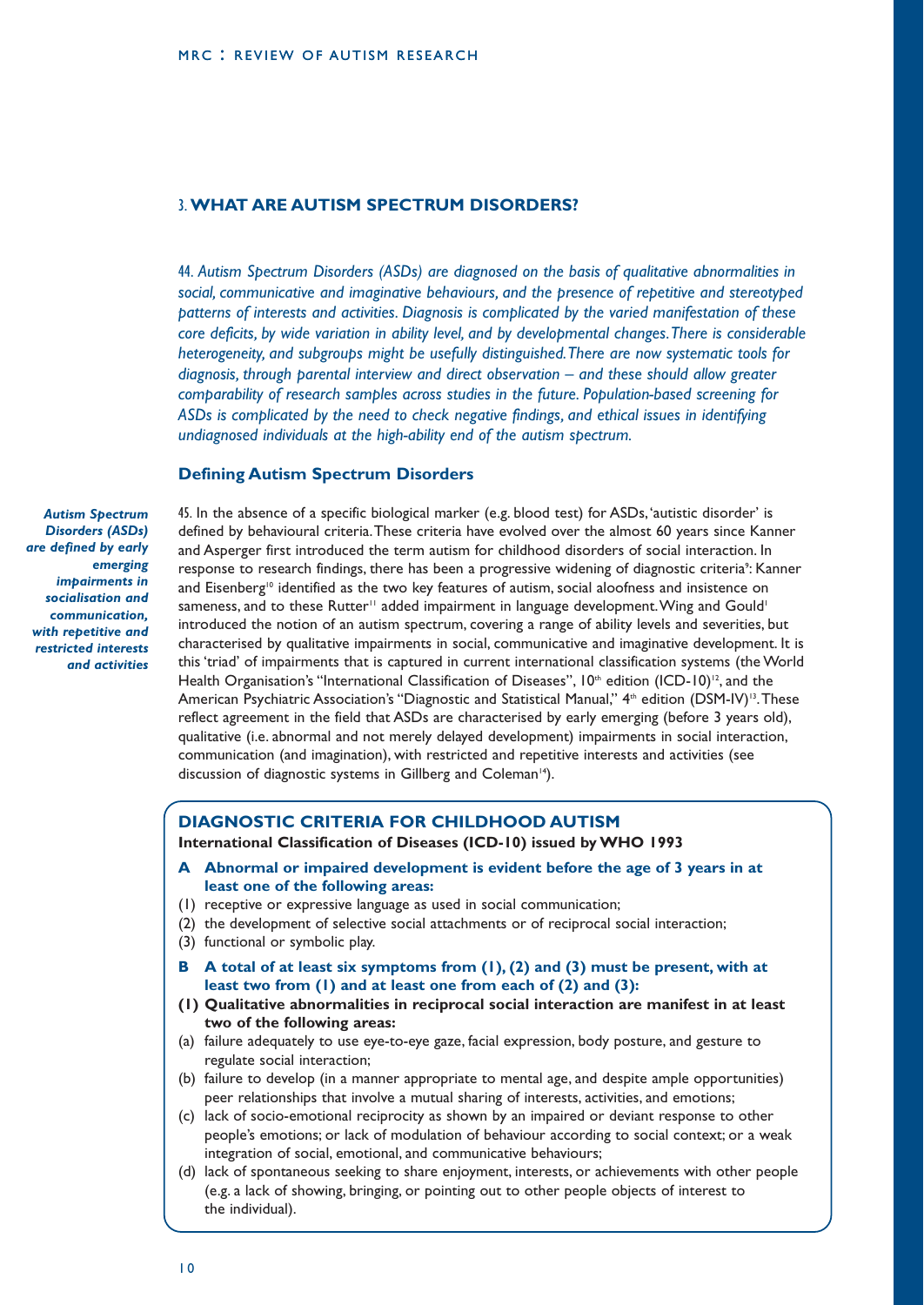#### **(2) Qualitative abnormalities in communication are manifest in at least one of the following areas:**

- (a) a delay in, or total lack of, development of spoken language that is not accompanied by an attempt to compensate through the use of gesture or mime as an alternative mode of communication (often preceded by a lack of communicative babbling);
- (b) relative failure to initiate or sustain conversational interchange (at whatever level of language skills is present), in which there is reciprocal responsiveness to the communications of the other person;
- (c) stereotyped and repetitive use of language or idiosyncratic use of words or phrases;
- (d) lack of varied spontaneous make-believe or (when young) social imitative play.
- **(3) Restricted, repetitive, and stereotyped patterns of behaviour, interests, and activities are manifest in at least one of the following areas:**
- (a) an encompassing preoccupation with one or more stereotyped and restricted patterns of interest that are abnormal in content or focus; or one or more interests that are abnormal in their intensity and circumscribed nature though not in their content or focus;
- (b) apparently compulsive adherence to specific, non-functional routines or rituals;
- (c) stereotyped and repetitive motor mannerisms that involve either hand or finger flapping or twisting, or complex whole body movements;
- (d) preoccupations with part-objects or non-functional elements of play materials (such as their odour, the feel of their surface, or the noise or vibration that they generate).
- **C. The clinical picture is not attributable to the other varieties of pervasive developmental disorder**

46. Throughout this review, the term Autism Spectrum Disorders (ASDs) is used.The notion of a spectrum of autistic disorders is reflected in the inclusion of ASDs among 'pervasive developmental disorders' in DSM-IV and ICD-10, which also includes 'Asperger disorder' (currently distinguished from autistic disorder by absence of significant language delay, and general intellectual skills in the normal range), pervasive developmental disorders-not otherwise specified (PDD-NOS), disintegrative disorder, and Rett's disorder.This last disorder, although showing similarities with ASDs in its early stages, shows characteristic progressive physical regression, and is not currently conceptualised as part of the autism spectrum (and as such is not reviewed here).Although the diagnostic criteria for autistic disorders are well agreed, those for other subgroups are more controversial – and those for Asperger disorder, in particular, have been debated in the literature<sup>15</sup>

47. Diagnosis is complicated by the range of manifestations of each of the triad of impairments.Thus an individual may show qualitative impairment of social interaction in the form of aloof and indifferent response to others, passivity, or over-friendly 'active-but-odd' behaviour. Communication impairments, too, may vary from complete muteness to over-literal and pedantic, but verbally fluent and erudite, language. People with ASDs, in a similar way to people without, show individual differences as a function of personality, family and social environment, educational and vocational opportunities, and so forth.Also contributing to the challenge of diagnosis is the change in manifestation with age – autism, even in the same individual, may look very different at 5 and at 15 years of age. For example, lack of pretend play is a striking manifestation of the imagination impairment in childhood, but in adulthood the same impairment is often seen instead in lack of interest in fiction, and fascination with facts (e.g. memorising dates or timetables). It is clear that ASDs persist and that children with ASD become adults with ASD, with their own complex needs. The course of development into old age is as yet unknown, and further research is needed.

*The core difficulties in ASDs are manifest in different ways, according to age and developmental level*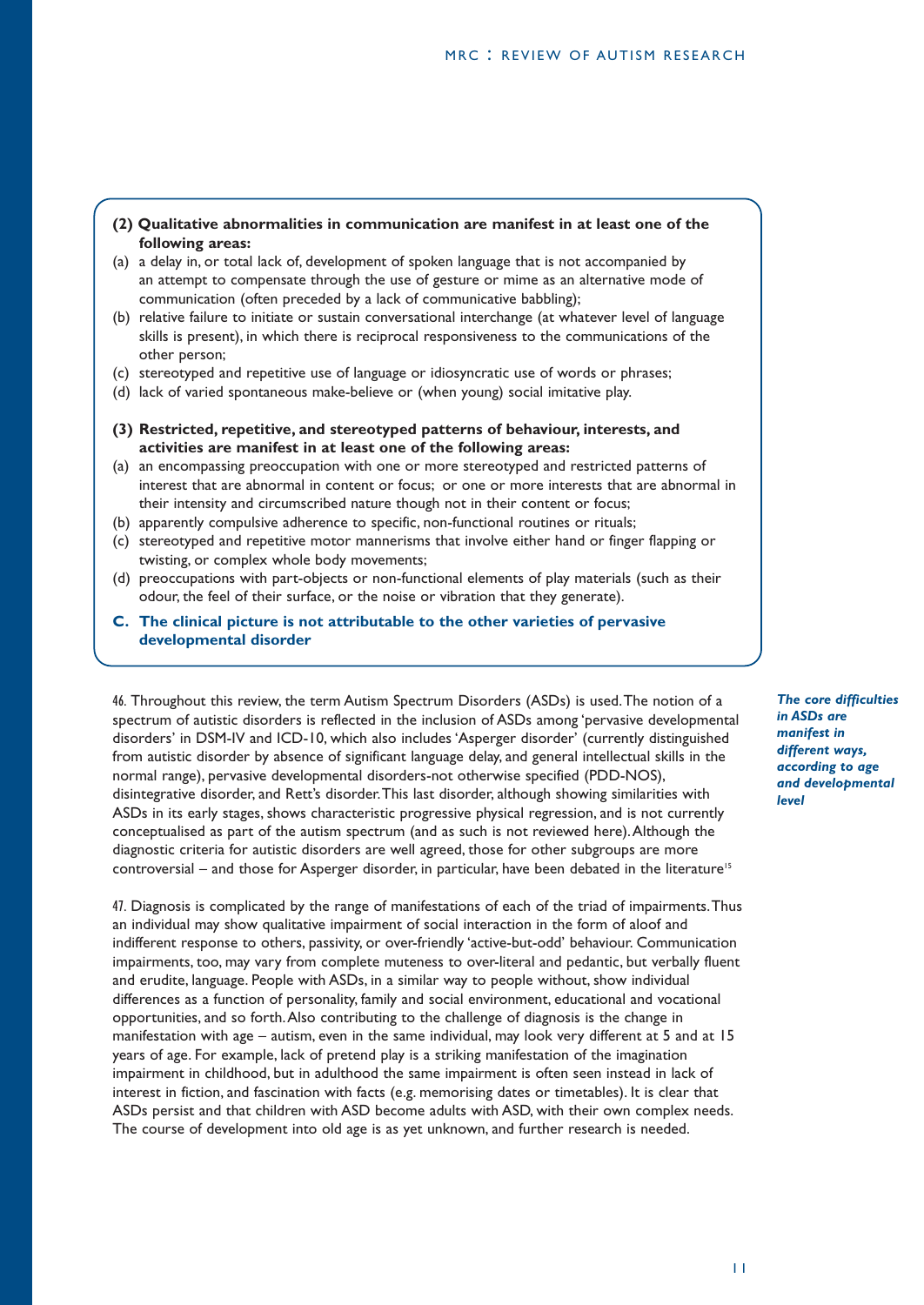# LAY GROUP QUESTION

**Is autism one end of the normal spectrum of behaviour or is it an abnormal condition?**

*In terms of behaviour, ASDs may lie on a continuum with typical development, but they may prove to be distinct in biology, psychology, or in terms of clinical need*

48. The answer to this question may depend on the level of explanation considered: behavioural, psychological or biological. For example, at the biological level, we do not know whether the genetic or other causes of ASDs represent extremes of factors found throughout the rest of the population. Regardless of whether the biological cause is qualitatively or merely quantitatively distinct in ASDs, it may still be considered a clinical condition on the basis of the adverse consequences at the behavioural level. A parallel may apply with, for example, high blood pressure, where normal variation and clinical condition lie on one continuum. Although some individuals have extremely high blood pressure ('malignant hypertension'), for the majority of the population the issue is where the cut-off lies that defines normality/abnormality, in relation to adverse future outcome. Lastly, even if the biological causes and behavioural features lie on a continuum fading smoothly into 'normality', it would still be possible that ASDs are distinct at the psychological level: people on the autism spectrum may be qualitatively different in how they perceive and understand the world – as some high-functioning individuals with an ASD have suggested in their autobiographical accounts.

49. At a practical level, the distinction between an ASD and 'normal eccentricity' is determined by clinical need; while one person with Asperger syndrome may find a niche and manage well without ever receiving a diagnosis, many others will come to clinical attention (sometimes in adulthood) because of social difficulties and associated mental health problems (e.g. depression). Diagnosis in these cases aids understanding of strengths and weakness and ends mistaken blame, for both the individual him or herself and family members.

# LAY GROUP QUESTION

#### **Can we define subgroups within ASDs?**

50. The notion of a unified spectrum, across severity and ability levels, is supported strongly by genetic evidence (co-occurrence in the same families) and, to a lesser extent, by clinical reports of developmental change (e.g. a child with 'classic autism' may develop into a teenager with characteristics resembling the Asperger picture). However, the clear heterogeneity within the spectrum has also led researchers to look for subgroups. In principle, subgroups could be formed at several different levels of explanation (biological, cognitive, behavioural levels). Groups defined by, say, genetic characteristics, may not, however, map onto groups defined by behavioural characteristics or educational difficulties. Clearly, the relevance of any subgroups will depend on the purposes for which (biological, psychological, or behavioural) similarities and differences between people with ASDs are being noted.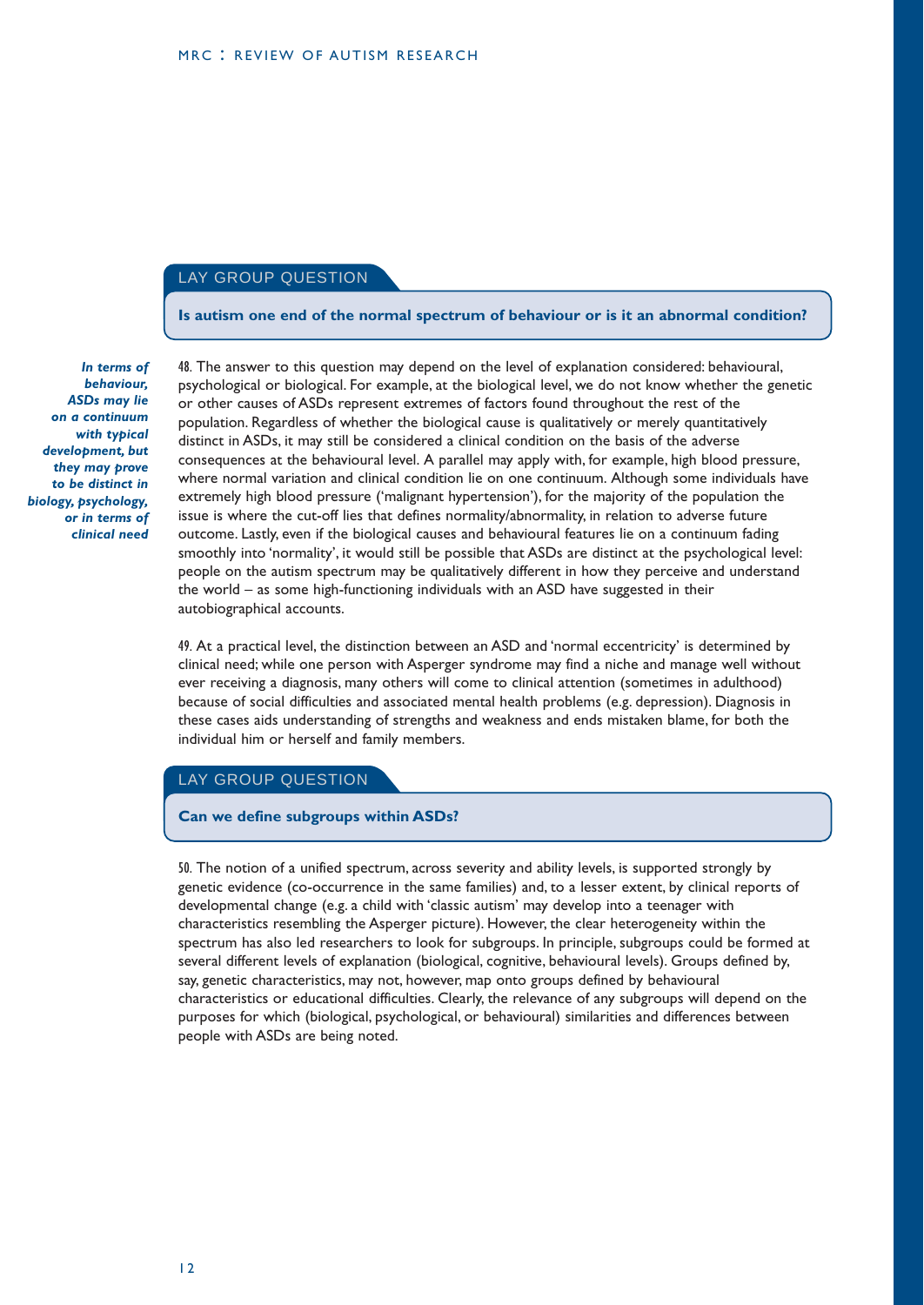51. To date most attempts to define subgroups have been at the behavioural level.The diagnostic manuals (DSM-IV, ICD-10) identify various subtypes, three of which are currently considered part of the autism spectrum (autistic disorder,Asperger syndrome, and atypical autism or 'Pervasive Developmental Disorder - not otherwise specified' (PDD-NOS; see Gillberg & Coleman<sup>14</sup> for discussion). Other attempts to define subtypes include 1) Wing's passive, aloof, active but odd'; 2) low, medium and high-functioning<sup>16</sup>, 3) non-regressive and regressive subtypes differentiated by age of onset.At present, none of the proposed subdivisions of ASDs have been validated at the cognitive, neurobiological, or aetiological level.The distinction between high-functioning autism and Asperger syndrome, currently made on the basis of language delay in the former only, is contentious; groups so defined seem far more alike than different when examined in adolescence<sup>17</sup>. It is important to note, also, that because ASDs are pre-eminently developmental disorders, an individual may fit one subgrouping at one stage of development and another at a later developmental stage. Behaviourally defined subgroups therefore do not, at least as yet, appear to relate to aetiology or prognosis. However, behaviourally defined subtypes have practical usefulness (at least as short-hand descriptions of abilities and needs) and may be helpful for individuals with ASDs, parents and service providers.

LAY GROUP QUESTION

#### **Can regressive autism be considered a separate subtype of autism?**

52. In between 15-40% of children with ASDs, seemingly normal development for 15-19 months is followed by loss of vocabulary, a reduction in social interaction and responsiveness, and sometimes an increase in repetitive play behaviour<sup>18,19</sup>. The level of vocabulary knowledge reached before the loss is often small (usually less than ten words).The reason for apparent regression of this type is unknown, and it is as yet unclear whether regression marks out a subgroup with a different aetiology or prognosis<sup>20</sup>. To date few differences have been found between those children who showed loss of spoken words and those who did not, when considering the clinical picture in later childhood<sup>21</sup>. However, data on this question are limited. In particular, we do not know whether loss of some early words is a more widely experienced phenomenon among the general population, and whether this has any prognostic relevance.

53. In a few rare cases, development is normal for at least two years, followed by a devastating regression in several areas of functioning before the age of ten. In such cases the diagnosis of Childhood Disintegrative Disorder may be made. Loss of social and communicative skills may also occur later in life (adolescence/early adulthood), in very rare cases, following an illness such as viral encephalitis<sup>22,23</sup>. Rett's syndrome is marked by severe physical and mental regression, with some autism-like features, and is considered a separate diagnostic entity, not considered further in this review.

54. More recently, there has been great interest in an acquired aphasia (language impairment) with epilepsy (Landau-Kleffner syndrome<sup>24</sup>) and electrical status epilepticus during slow wave sleep (ESES).These disorders are poorly understood.The children are described as having normal early development followed by a subsequent loss of speech accompanied by sub-clinical epilepsy and a characteristic underlying EEG abnormality.This characteristic abnormal EEG pattern is only seen when a sleep EEG is undertaken.

*varied and it may prove useful to distinguish subgroups, at least for shorthand description of similar strengths and weaknesses – however, we do not yet know whether groups with different behaviour have different biological causes or long-term outcome*

*ASDs are very*

*Approximately a third of children with autism appear to lose skills in their second year, but the significance, in terms of cause and life-course, is unclear*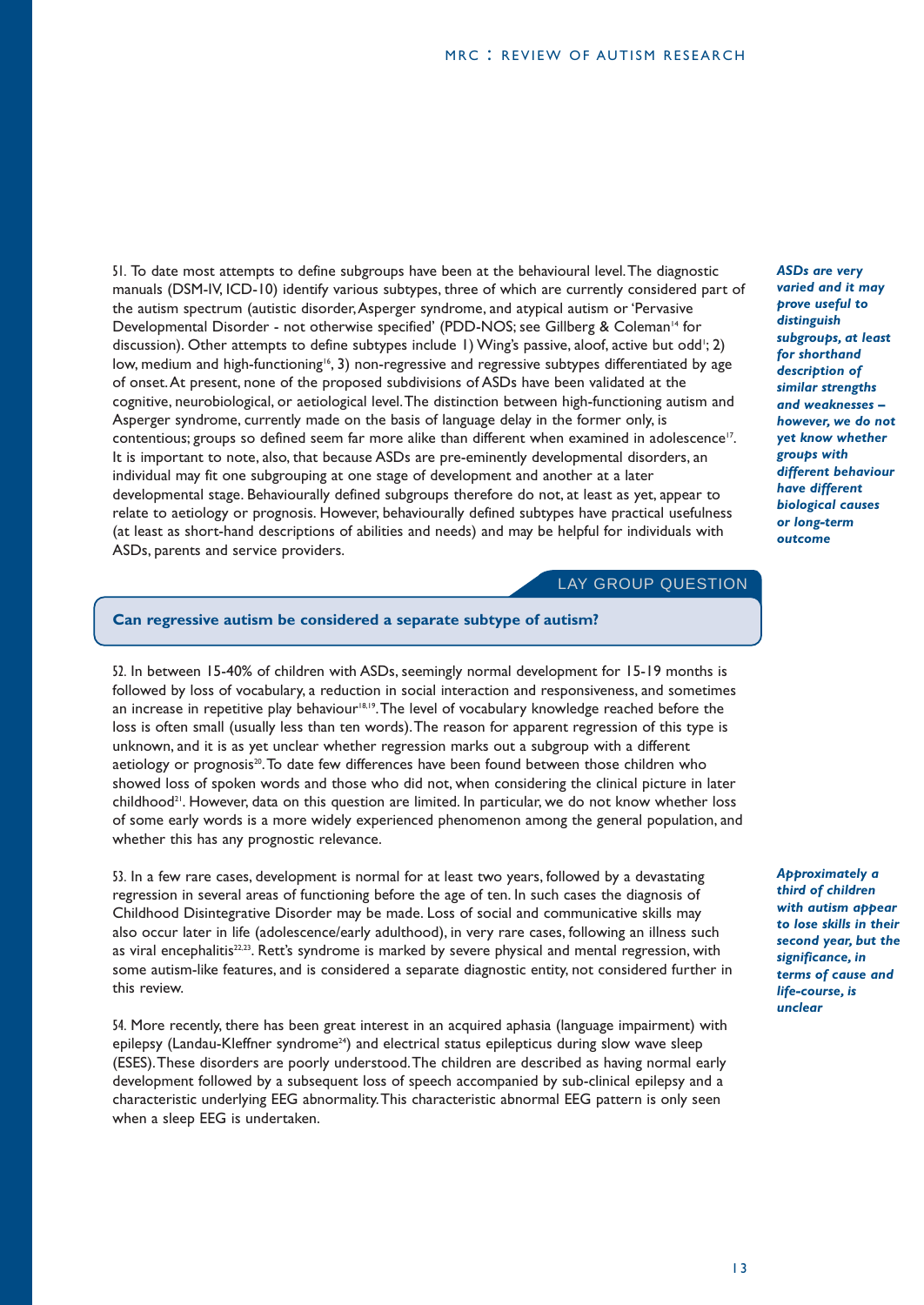## **Assessment and Diagnosis in the Clinic**

55. *Systematic assessment tools have been developed in recent years, lessening the reliance on clinical judgement, which was up until now the only gold standard. History taking and direct observation have different strengths and weaknesses, and are best used in combination – although it is unclear how to balance these sources of information if they conflict.The new assessment tools allow clinicians to measure degree of impairment, as well as deciding whether an individual passes a threshold for diagnosis. Use of these instruments in the future should ensure that different research studies are including comparable groups of people with ASDs.*

*Recently, systematic assessment tools for history taking and observation have been developed, lessening the reliance on clinical judgement alone. These should allow clearer comparison across studies in the future*

56. Even in the presence of agreed broad diagnostic criteria for ASDs, the methods by which information has been obtained when a child or adult comes to the clinic have varied. In the past, parental interview and direct observation have been unstandardised, with clinical judgement (of what constitutes, for example, qualitative impairment in social interaction, given a child's age and intellectual level) remaining crucial. More recently, complex diagnostic instruments have been developed, to allow systematic collection of developmental data relevant to diagnosis. Examples of such instruments are the Autism Diagnostic Interview - Revised (ADI-R<sup>25</sup>), the Autism Diagnostic Observational Schedule (ADOS-G<sup>26</sup>), and the Diagnostic Interview for Social and Communication disorders ( $DISCO<sup>27,28</sup>$ ). These instruments are to be administered by interviewers who have good knowledge and understanding of the features of autism spectrum disorders (in part, based on direct observation of the clinical manifestations) and additional specific training in the use of these instruments.

57. Interview and observational approaches have distinct advantages and disadvantages; retrospective reporting may be hard for parents of older offspring, while brief observations in clinical settings may miss key features.The most satisfactory approach would appear to be to combine interview and observational measures.The diagnostic instruments provide data for use in diagnostic algorithms that generate ICD-10 & DSM-IV diagnoses. Even so, following assessment using these instruments there may still be diagnostic uncertainty that can only be resolved by expert clinical opinion following review of clinical information.The uncertainty stems partly from the fact that the algorithms are not well developed for diagnosing the full autism spectrum, partly from the lack of well established procedures for combining information from different sources (e.g. interview and observational assessment) when inconsistent, and partly because the diagnostic significance of different behaviours varies according to overall level of functioning.

58. Further difficulties arise because by their very nature developmental disorders change with age and in relation to the use of these instruments in very young children, older adolescents and individuals with severe intellectual impairment.That is because in the very young or developmentally delayed individuals the limited range and repertoire of social communicative behaviours makes it difficult to determine whether the qualitative abnormalities that characterise ASDs are present. In older individuals, changes in the person's behaviour coupled with the problems parents have in recalling early developmental details may result in doubts about diagnosis.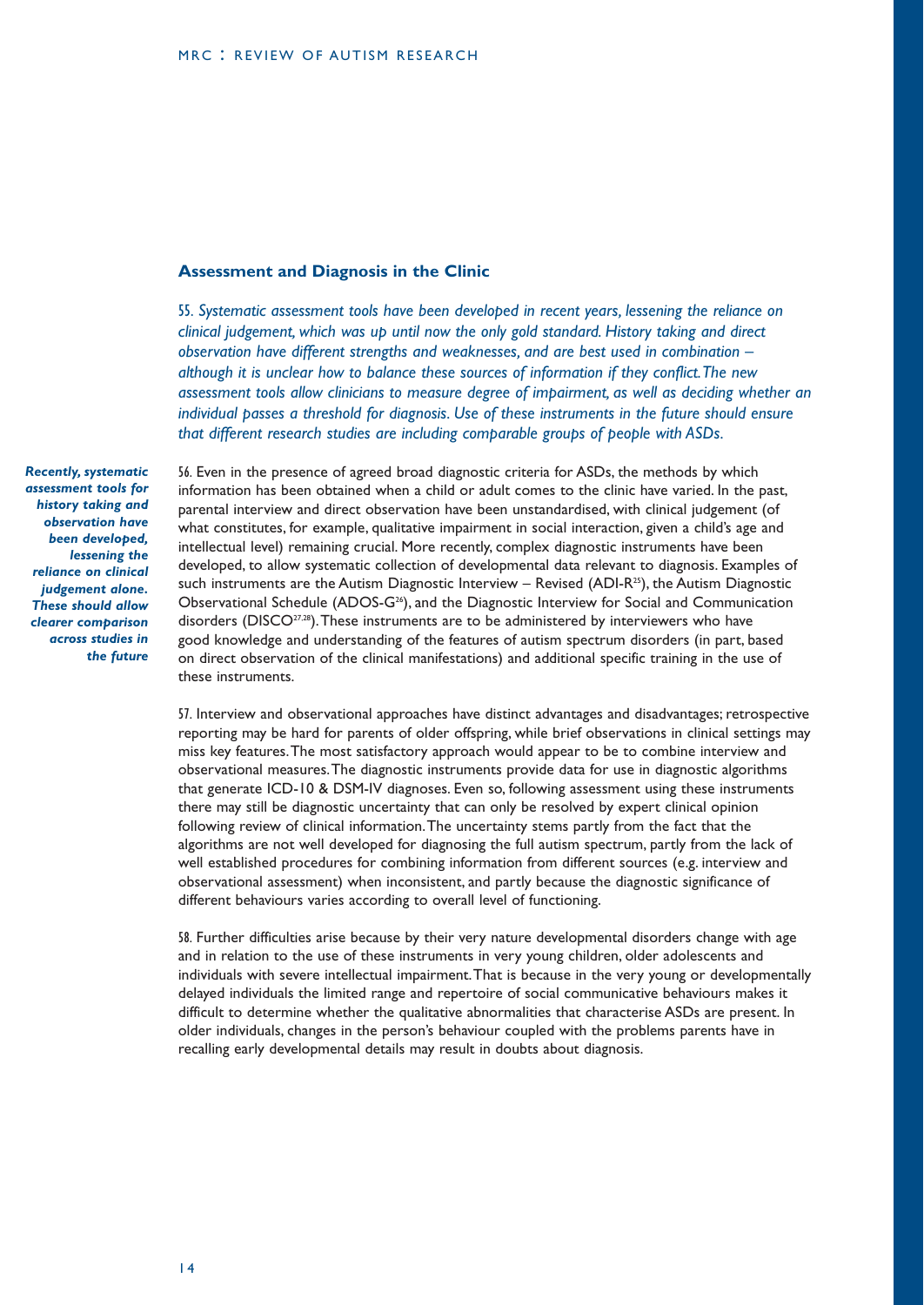59. Notwithstanding the challenges and complexities, discussed above, significant improvements in the assessment of ASDs have been made over the last 10 to 15 years.The detailed assessment tools now available show high levels of reliability and validity. In addition, the tendency has been in recent years for expert groups to share the same assessment paradigms across studies, which allows for more direct comparison of groups of people with ASDs than was previously possible. Finally, these diagnostic assessment tools have incorporated the conceptual changes that have occurred in the last 20 years, and reflect the current view of ASDs as a spectrum.They therefore provide data that can be treated both as continuous scores (reflecting degree of impairment in one or more areas) and as categorical information (meeting or not meeting clinical criteria for ASDs).The systematic use of these comprehensive standardised tools to collect detailed developmental data should allow investigators to remain free of the premature assumptions and frequent changes that may be made in various diagnostic systems. Rather, collecting systematic, reliable data at the symptom level should allow investigators to subsequently apply to their data changing or competing diagnostic algorithms, thus allowing more systematic test of their properties and more meaningful comparison of subjects across samples.This trend is, however, fairly recent and the implication is that most of the existing literature, and especially that dating back more than 10 years or so, is plagued by the lack of comparability in assessment procedures used by different investigators.

LAY GROUP QUESTION

# **How early can you diagnose ASDs?**

60. There are a number of studies reporting that the majority of parents are aware that something is not quite right in the months leading up to the second birthday 21,25,29,30. In a study of individuals aged 2 to over 40 years, the average age at diagnosis was 5 years for autism and 11 years for Asperger disorder31.Age at diagnosis is likely, however, to vary greatly by region (according to services available), by year (with age at diagnosis falling in many places), and by the nature of the ASD (with high-functioning, and perhaps severely intellectually impaired, people being diagnosed later).

61. The American Academy of Neurology and the Child Neurology Society published practice parameters for the screening and diagnosis of ASDs<sup>32,33</sup>. The published guidelines not only recommend early screening and access to diagnosis, but also make it mandatory for clinicians to make referrals to appropriate early intervention programmes. Such recommendations emphasise the importance of minimising the time delay between recognition of symptoms/difficulties, referral for diagnosis and in turn access to early intervention resources. In the UK, it is hoped that the effect of a current working group will be to facilitate the development of working guidelines and protocols for timely diagnosis, and the early intervention for pre-school and school-aged children.The National Initiative on Autism: Screening and Assessment (NIASA) has been set up by the Royal College of Paediatrics and Child Health and the Faculty of Child and Adolescent Psychiatry, Royal College of Psychiatrists with the support of the National Autistic Society (NAS) and the All-Party Parliamentary Group on Autism (APPGA). It is hoped that the working group will, over the next 12 months or so, facilitate the development of working guidelines and protocols for timely diagnosis and early intervention of ASDs in pre-school and school aged children.

*Although parents often notice difficulties in the second year, diagnosis is rarely made before age 3, and often much later. Diagnosis at the extremes of the spectrum (very high-functioning, severely intellectually impaired) is particularly challenging*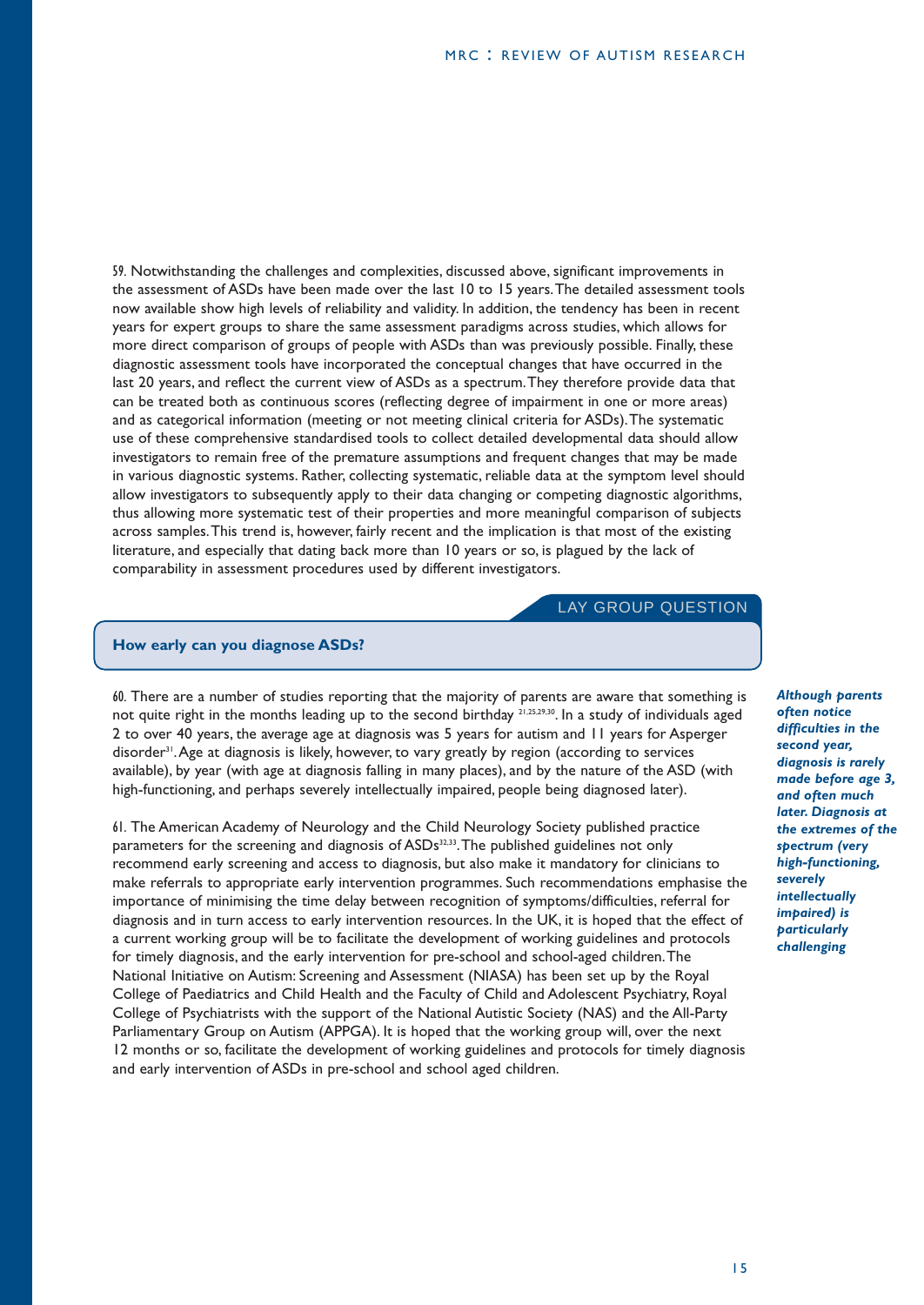# **Identifying individuals with autism spectrum disorders in the general population**

62. *Identifying autism spectrum disorders among the general population, rather than in individuals who have come to the clinic due to specific concerns, raises particular challenges.To date, there is no screening instrument that would identify all and only those children with autism spectrum disorders. Missing genuine difficulties, or raising unnecessary worries, are both serious problems. In addition, there are ethical questions about diagnosing a child or adult about whom there has been no previous concerns.*

*Given current awareness that ASDs may have subtle manifestations, it cannot be assumed that everyone with an ASD will be known to educational or clinical authorities. Finding everyone affected would require an active and systematic search*

63. When ASDs were considered rare and severe disorders, finding individuals with ASDs through clinical or educational records (so-called 'passive' case ascertainment) was considered sufficient, on the assumption that they were likely to have come to clinical attention.With the realisation that ASDs include a spectrum of manifestations, including subtle signs in people of normal or high intelligence, the need for more active and systematic methods of case ascertainment for research has become clear (so-called 'active' case ascertainment).As a result, epidemiological studies have attempted to adopt more thorough procedures for case identification. In such population-based studies, completeness as well as method of ascertainment is important. Studies that rely on records of health service use, special educational needs and so on, are likely to produce biased estimates of frequency and associated factors. Population-based studies which use a two-stage process, comprising an initial test to actively ascertain potential cases and a subsequent diagnostic interview of those potential cases to confirm diagnosis and collect detailed information, are likely to be more valid. However the completeness of ascertainment (i.e. detection rate or sensitivity) is in general uncertain as there is usually no follow up of those considered *not* to have ASDs at initial testing<sup>34</sup>. Furthermore, methods to assess completeness of ascertainment in epidemiological studies have not been applied and may not be feasible (because of the expense of gathering the necessary data).

64. Attempts at identification of ASDs in the general population have varied in the degree to which they involve health professionals and collect and combine information from different sources, as well as the degree to which they employ detailed semi-standardised diagnostic procedures. For example, one recent study utilised the UK health services community paediatric surveillance procedures and a network of well-developed child development centres as a means of staged ascertainment for ASDs<sup>35</sup>. Health visitors were trained to identify children with signs and symptoms suggestive of a possible ASD at the 18-month and 3½ year developmental check. Possible cases were then assessed in depth over a two week period prior to having diagnoses confirmed<sup>35</sup>.

65. There are currently no thoroughly effective test instruments for the initial phase in active case ascertainment. One of the most recent and notable is the CHecklist for Autism in Toddlers (CHAT<sup>36.39</sup>). This instrument, which comprises parental interview and child observation, picks up children on the basis of impairments in social communication and pretend play at 18 months and  $3\%$  years. However, research to date suggests that the CHAT will detect only approximately a third of the children with ASDs in a population assessed. In addition, it will mistakenly identify as possibly having an ASD 2% of the unaffected population – a small percentage but a very large number of children.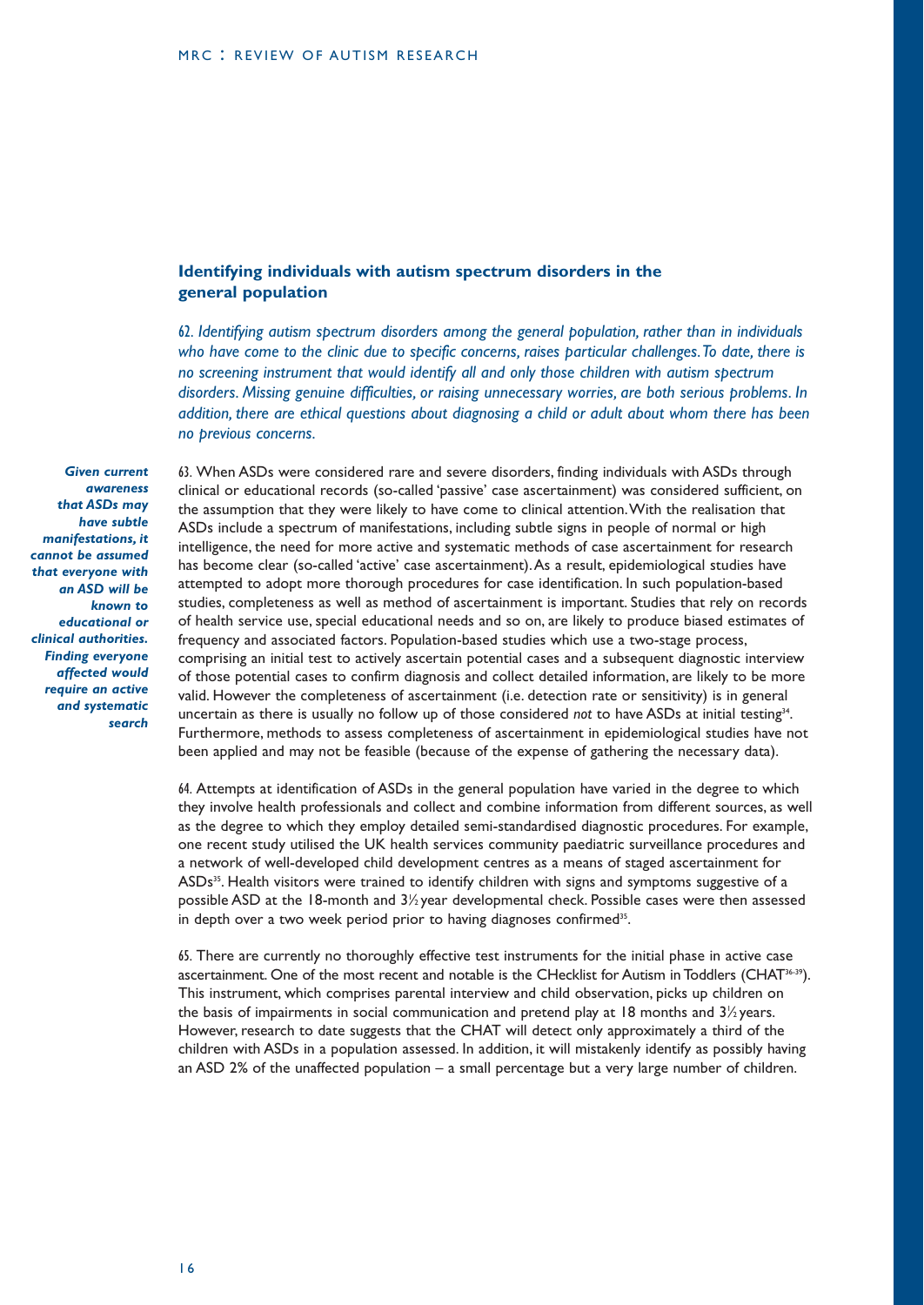66. Other instruments based on parent questionnaires have also been developed (e.g., the Autism Screening Questionnaire<sup>40</sup>, the Children's Social Behaviour Questionnaire<sup>41</sup> and the Screening Tool for Autism in Two year olds $42$ ) and tested to varying extents, although they have not been employed in large scale epidemiological surveys of the prevalence of ASDs. No detailed comparison or evaluation of the properties of these tools in epidemiological research has been undertaken to date. Full diagnostic evaluations (e.g. with ADI-R or DISCO) are labour and resource intensive and, consequently, expensive.The implications of these issues for epidemiological research are significant; high quality investigations may only be possible in a few centres, simply because the training opportunities and relevant expertise in the UK are limited. Increased training resources would also aid standardised diagnosis for clinical services and research.

67. In addition, there are ethical issues to be considered.A population survey for ASDs would necessarily identify some individuals who had not previously been considered affected.This will be true, in particular, for those at the high-ability end of the spectrum, who might not otherwise come to clinical attention, and for whom there may be no services or treatment available subsequent to diagnosis.The ethical implications of this, and the handling of such information, require serious consideration.

*To date there are no screening tools that are accurate enough to avoid raising false worries and missing real problems. It is also ethically problematic to diagnose ASDs in individuals who have not come to a clinician for help*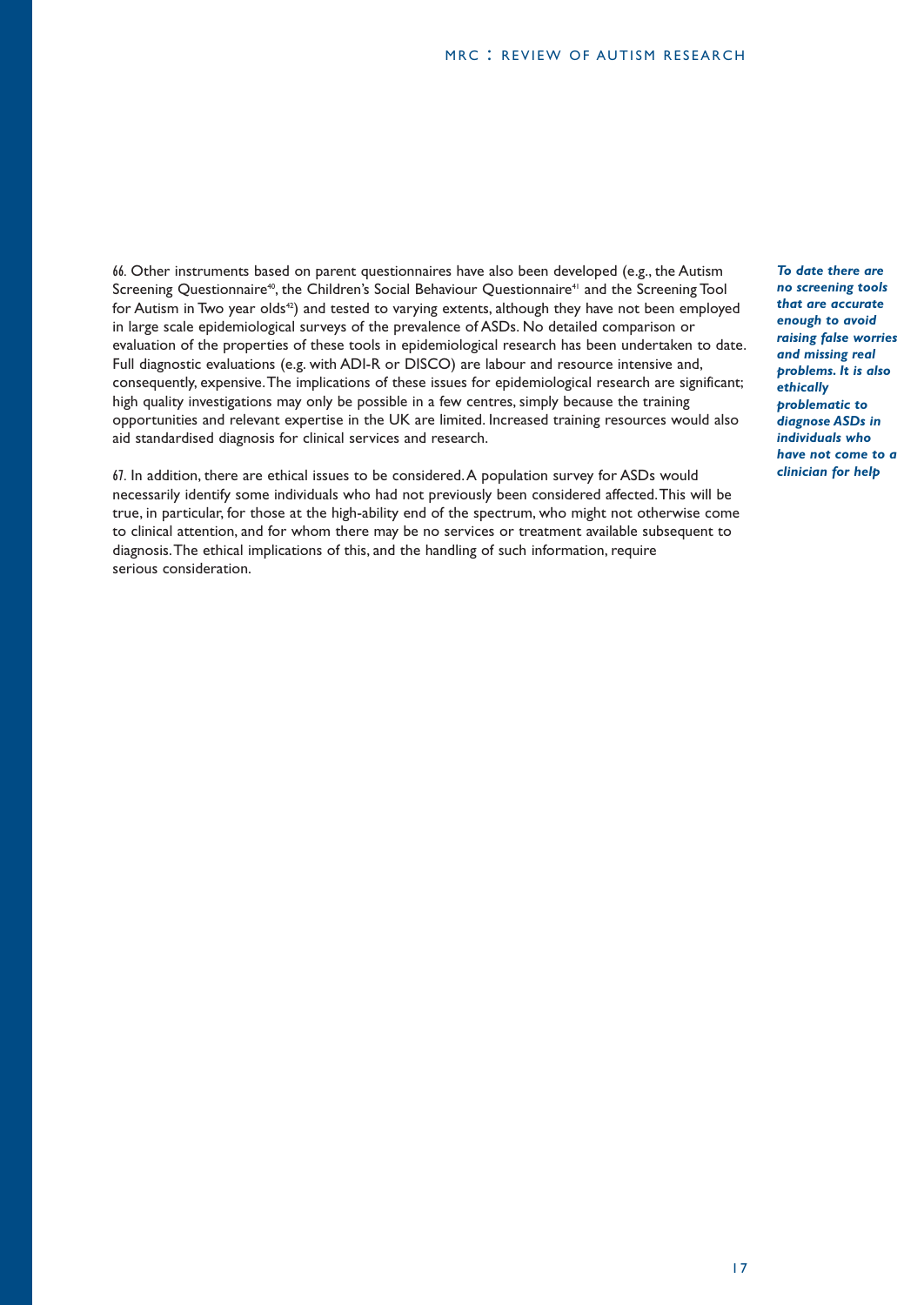## 4. **HOW COMMON ARE AUTISM SPECTRUM DISORDERS?**

68. *Prevalence estimates will depend on exact assessment tools and ascertainment methods, and variations across studies will likely reflect such methodological differences. However, according to recent reviews, there appears fairly good agreement that the autism spectrum disorders affect approximately 60, and narrowly-defined autism 10-30, per 10,000 children under 8.The prevalence of autism among adult populations is not known. These estimates make autism spectrum disorders far more common than was previously generally recognised.*

# **Prevalence and Incidence**

**Prevalence** measures the number of individuals with a condition at a point in time or over a defined period. Prevalence can be established through cross-sectional surveys at specific ages. It is related to incidence and duration of disease, and may increase as a result of increasing numbers of new cases or longer survival with a diagnosis (i.e. not lost through death or reversion to 'normality'). In turn there may be a rise in new cases because diagnostic criteria and thresholds have changed, or methods of ascertainment have improved, or because there has been a change in some causally related factor, or there has been selective migration of those more at risk of developing the disorder in question or some combination of these factors.

In contrast, **Incidence** measures the development of 'new' cases. Incidence is usually studied for disorders with clear onset. It is therefore potentially problematic in developmental disorders, in which age of recognition may be quite distinct from age of onset.

*ASDs are considerably more common than has previously been recognised, with as many as 60 in ten thousand people affected*

69. Issues of case definition (diagnosis, assessment and ascertainment) will directly affect the estimates of numbers of people affected by ASDs. Epidemiological studies of prevalence and incidence need to be distinguished (see box). For the most part, epidemiological studies of ASDs have been cross-sectional, reporting prevalence. In reviewing this area, we have drawn on two recent systematic reviews of published studies<sup>9,43</sup>. Fombonne has collated evidence from 32 studies conducted over the last 35 years, and Wing has subsequently reported on 40 studies. Not all this earlier work will be directly referenced here and the reader is referred to the reviews for further references. Of the 40 epidemiological studies reporting prevalence as identified by Wing, 10 were conducted in the UK, emphasising the contribution made to this field by UK researchers.

70. The average prevalence from all studies published by the year 2000 is 10 per 10,000 for autistic disorder, and 2.5 per 10,000 for Asperger syndrome. Estimates from more recent studies have been higher, reflecting better ascertainment. For example, prevalence estimates based on the two most recent studies in the UK using active case ascertainment and a two stage 'screen' with similar criteria for caseness are consistent<sup>35,38</sup>. Baird reported a combined prevalence of 57.9 per 10,000 in children by the age of  $7^{38}$  which accords with the figure of 62.6 per 10,000 for all pervasive developmental disorders reported by Chakrabarti and Fombonne in their survey of 4 to 7-year-olds in Staffordshire. Baird estimated a prevalence of 27.1 per 10,000 for Asperger syndrome which is higher than 8.4 per 10,000 reported by Chakrabarti – this may reflect some differences in age groups studied.

71. Childhood Disintegrative Disorder is very rare, with prevalence ranging between 0.1 to 0.6 per 10,000. However the five studies reporting prevalence combined included only 10 affected individuals so these estimates are very uncertain.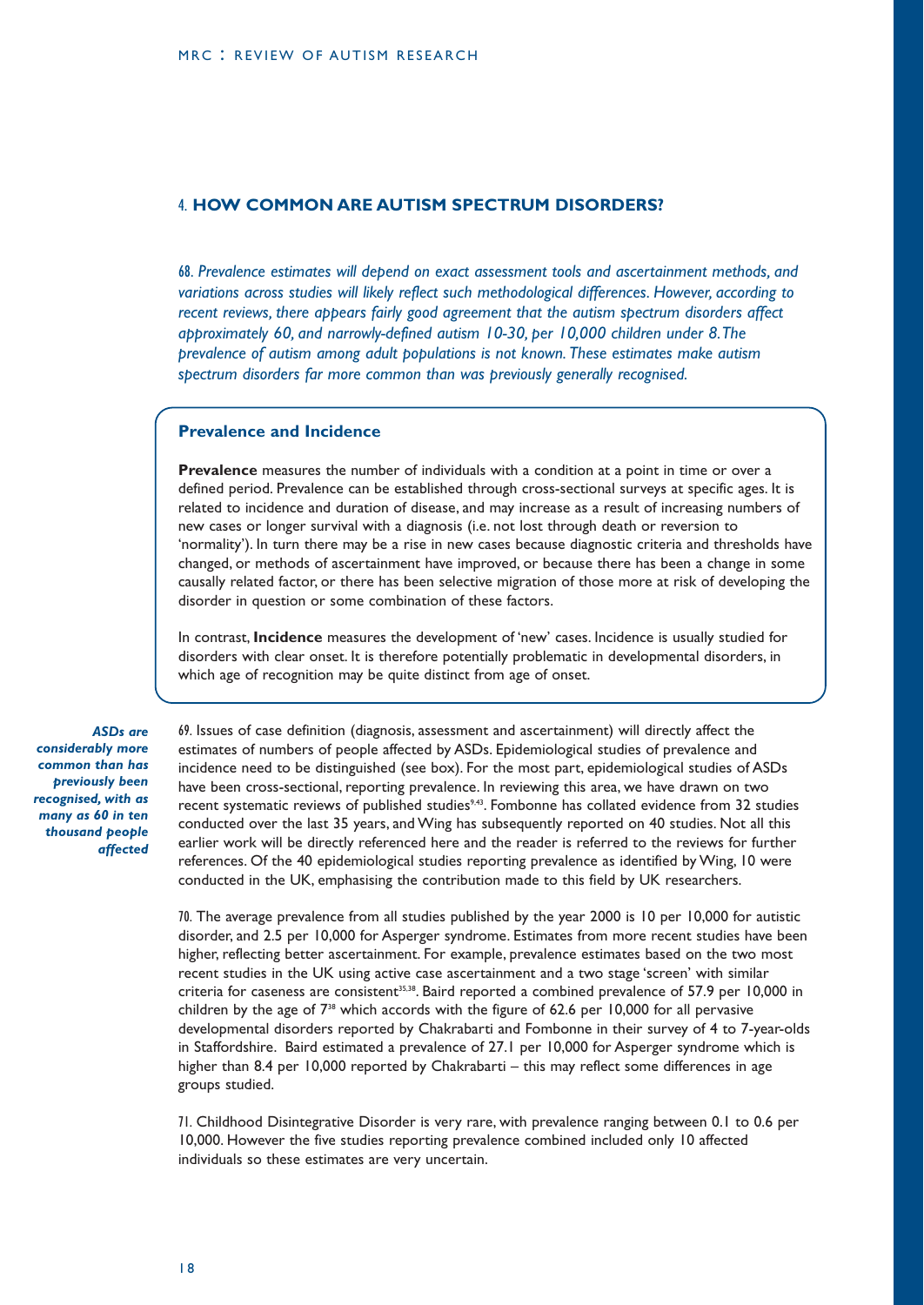72. There have been two UK studies reporting incident diagnoses, and both have relied on records of diagnosed individuals. Powell *et al*. <sup>44</sup> carried out a study of the incidence of childhood autism and other ASDs in pre-school children in two areas of the West Midlands between 1991 and 1996. Children diagnosed before the age of 5 years and residing within the study areas at diagnosis were detected from the records of four child development centres.The incidence rate per 10,000 children per year for the combined areas was 8.3 for all children with ASDs, 3.5 for classical childhood autism, and 4.8 for other ASDs. Kaye *et al*. reported an incidence of 2.1 per 10,000 person years among children aged 12 and under using data recorded in the UK General Practice Research database<sup>45</sup>.

73. ASDs used to be thought to be very rare conditions. However, the above estimates suggest that, as some investigators have always asserted, the full range of ASDs in fact affect a very significant number of children and adults.

#### LAY GROUP QUESTION

# **Do autism spectrum disorders vary by sex, race or socio-economic status?**

74. A male excess is generally observed and this is especially pronounced at the high-ability end of the spectrum.Wing has speculated that this pattern reflects both greater male susceptibility to developing ASDs as well as a requirement for more severe brain involvement in girls before they express the ASD phenotype<sup>46</sup>. This theory remains to be tested. It is also possible that ASDs may be harder to recognise in women, at least using current diagnostic criteria which may identify abnormal behaviours for men more successfully than for women.

75. There is currently no evidence of a social class gradient in the prevalence of ASDs<sup>47,48</sup>.

76. In the study in Camberwell<sup>49,50</sup> the rate for "Kanner's autism" was higher for children whose fathers were first generation immigrants from third world countries, mainly the Caribbean. In two later studies from Göteborg<sup>51,52</sup> children with autism were significantly more likely to have parents from 'exotic' countries (Asia, South America, or south-east European countries).Tanoue *et al*. 53 found a lower rate for children born in Southern Ibaraki (11.3 per 10,000) compared with that for children born in other parts of Japan whose parents had migrated into the Southern Ibaraki area (17.6 per 10,000). Ritvo *et al*. <sup>54</sup> examined prevalence by ethnic origin in Utah.They found no excess of autism in children of parents of any ethnic minority, including Hispanic and Asian, but they did not report whether the parents were first or subsequent generation immigrants. Migration was not discussed in the other studies but it is unlikely that it can account for all the variation observed. There is therefore little evidence to help evaluate ethnic differences in ASDs.

#### LAY GROUP QUESTION

## **Are there geographic differences in prevalence of ASDs within and /or between countries?**

77. Although very different prevalence rates have been reported from different countries it seems likely that this reflects differences in case ascertainment and case definition rather than a true between country variation in rates<sup>9,48</sup>. Three recent studies, two from different regions of England and one from the USA, that used active case ascertainment and similar case definitions, have reported remarkably similar rates<sup>35,38,55</sup>.

*ASDs affect many more males than females.They affect people of all social classes, countries and races. It is as yet unclear whether people of particular racial origins are more at risk for ASDs.*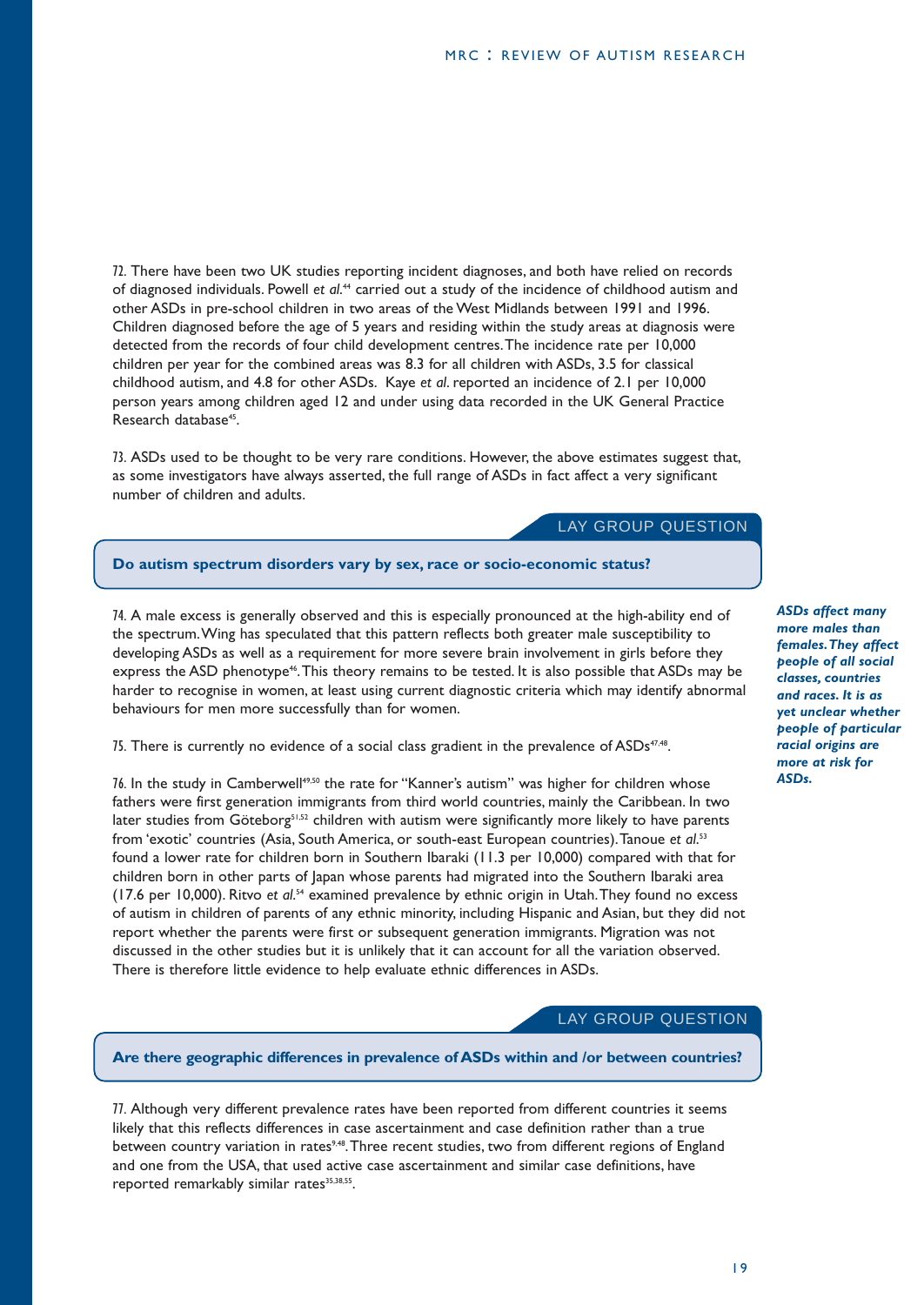78. Studies of Romanian adoptees who were exposed to extreme forms of early deprivation (both nutritionally and socially) suggested that environmental factors may lead to quasi autism-like syndromes<sup>56</sup> that are, however, distinguished from ASDs by their course and remission.

79. The issue of seasonality is a controversial area, not only for ASDs. Many psychiatric disorders have been studied with respect to seasonality, but in general the evidence remains equivocal.Whilst a few studies have reported a connection between ASDs and month of birth<sup>57-59</sup>most have failed to show any connection between ASDs and month of birth<sup>60-62</sup>. A number of reasons have been proposed to explain apparent positive associations between season of birth and psychiatric disorder<sup>63</sup>. At present, there does not seem to be a significant body of evidence that supports a seasonal effect on the incidence of ASDs.

# **Has there been an increase in ASDs over time?**

80. *Methodological differences between studies and changes in diagnostic practice and public and professional awareness are likely causes of apparent increases in prevalence.Whether these factors are sufficient to account for increased numbers of identified individuals, or whether there has been a rise in actual numbers affected, is as yet unclear, although it is evident that significant numbers of people have ASDs as currently defined.*

81. In recent years there has been a widespread perception that the number of people coming to clinical attention with ASDs has greatly increased. Several factors, real and artefactual, may give rise to an increase in prevalence over time (see Wing<sup>9</sup> for full discussion). These include: changing diagnostic thresholds, better case ascertainment, survival, population flows, and finally changes in the prevalence of causal factors. Methodological features associated with higher prevalence include, for example, active rather than passive ascertainment of cases, later year of publication, and studies based on smaller sample sizes<sup>48,64</sup>. Smaller studies are more likely to use more intensive and thorough methods of case ascertainment. Changes in diagnostic threshold may affect prevalence estimates as illustrated by Heussler et *al*.<sup>65</sup> and discussed in Wing<sup>9</sup> who revised the prevalence of ASDs at age 5 years in the 1970 Birth Cohort Study from 4.5 to 37.6 per 10,000 following contemporary expert diagnostic review.

82. Fombonne has recently reviewed time trends in ASDs<sup>34,48</sup>. A birth cohort analysis based on the findings of two surveys carried out in the same population suggested that within each survey the prevalence of ASD did not change according to year of birth<sup>66</sup>. However, between surveys there is some suggestion of higher rates for birth cohorts which overlap – this may reflect methodological differences as well as change over time in the concept of ASDs<sup>48</sup>.

83. The prevalence of autism among adult populations is not known. In one study<sup>67</sup> 134 adults with ASD were identified among the 893 residents of an institution for mentally retarded adults, at its closure in 1980. Only a few of the youngest residents had been previously diagnosed as having ASDs.

*There are many factors that could explain the higher numbers of people with ASDs now being identified*

*It is hard to compare studies across time, because of changes in diagnosis, and differences in methodology. Whether there is a real rise in numbers apart from these factors is unclear*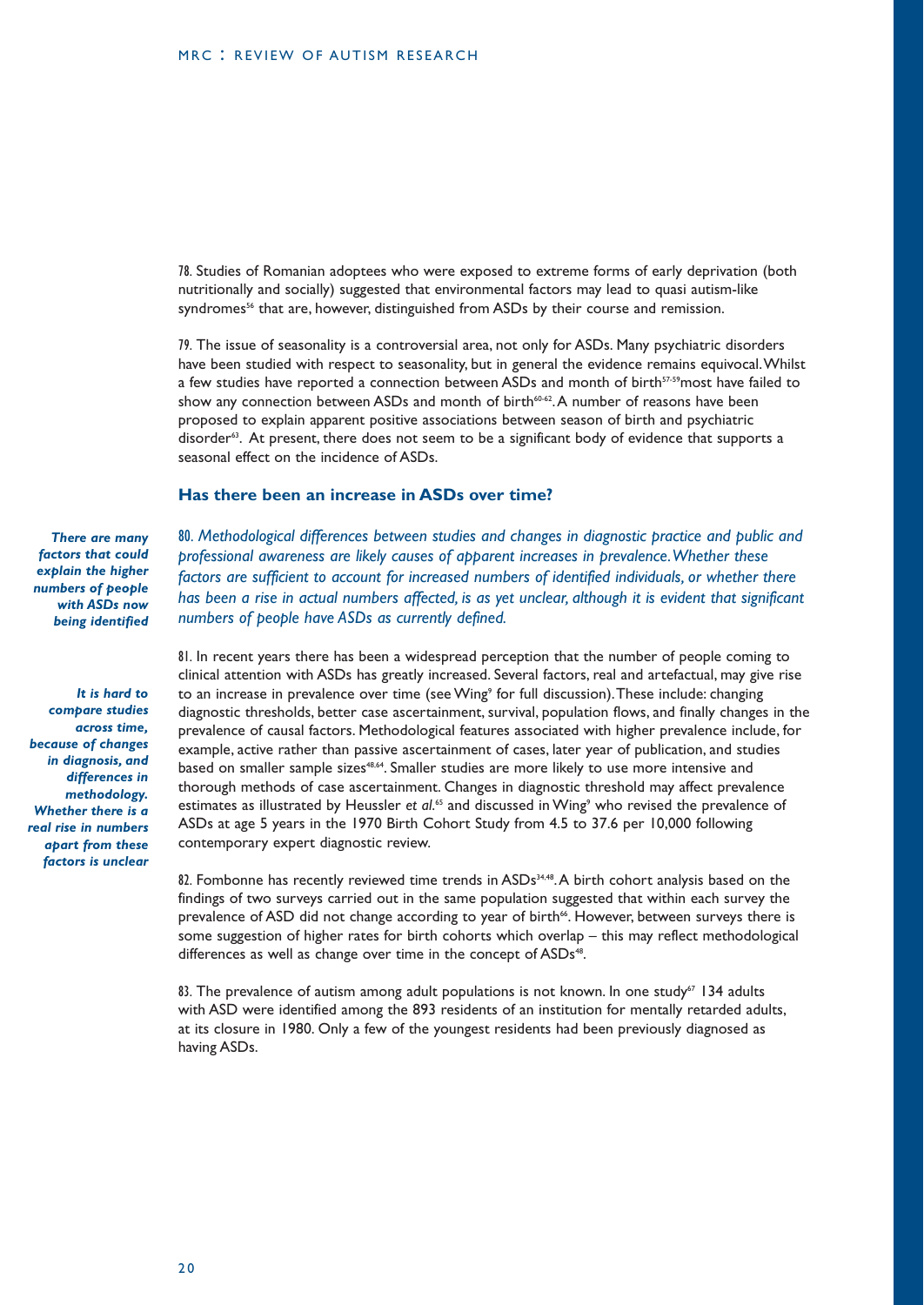# 5.**WHAT ARE THE CAUSES OF AUTISM SPECTRUM DISORDERS?**

84. The causes and underlying deficits of ASDs can be defined at distinct levels. Studies of putative risk factors and markers at the biological level are distinct from and complementary to studies of the underlying psychological characteristics.The aim for research must be to uncover causal pathways from one or more possibly interacting causes, through their effects on the brain, and sequelae in the mind, to the effects in observed behavioural deficits and abilities. Such a causal pathway is as yet a distant goal, but is necessary for full understanding and development of possible preventative treatments and appropriate interventions.

85. Research over the last half century has established autism as a neurodevelopmental disorder. Early suggestions that ASDs might result from abnormal parenting have been abandoned in the face of overwhelming evidence for a biological basis and a strong genetic component. Most researchers believe that ASDs have a variety of causes, perhaps all affecting the same brain systems, or impeding development through disruption of different abilities necessary for social and communicative development.Whether environmental factors interact with genetic susceptibility is as yet unclear.

86. In assessing whether one or several factors increase the risk of developing ASDs, studies that specifically test aspects of a putative causal relationship, informed by criteria for causality, are scientifically the most rigorous.These criteria are summarised in the box (p.22).An important aspect of any assessment relates to the strength of evidence in favour of an association. Scientifically, greater weight would be given to consistency in the findings about a putative 'cause' for autism from several different studies that have used different methods to test a specific causal hypothesis. Studies reporting correlation, for example, that ASDs are *correlated* with a putative risk factor, do not of themselves provide evidence for a causal association for that risk factor, as these correlations may be unrelated causally.

87. In epidemiological terms, a cause is an "act or event or state of nature" - for simplicity, it may be referred to as an exposure - "which initiates or permits, alone or in conjunction with other causes, a sequence of events, resulting in an effect."68. In most instances, the exposure is neither necessary nor sufficient by itself to cause the disease. Usually diseases do not have a single cause; rather, they have a constellation of component causes that, taken together, become sufficient to cause disease. For example, exposure to the chickenpox virus will not always cause chickenpox, because one must have a certain susceptibility to develop the disease or the clinical manifestations of the disease.Thus, most causes of interest are components of sufficient causes, but are not sufficient in themselves.

88. Although the box below lists criteria for causality, it should be emphasised that there are no quick and easy tests for determining causality in science. Rather a body of evidence from wellconducted studies that explicitly test causal hypotheses is required. In general, causes can be distinguished from non-causes only through studies that systematically make observations that refute one or more competing theories.

*Some factors may be associated with ASDs without being causes of ASDs.Typically, causes of disorders are complex, with several factors interacting*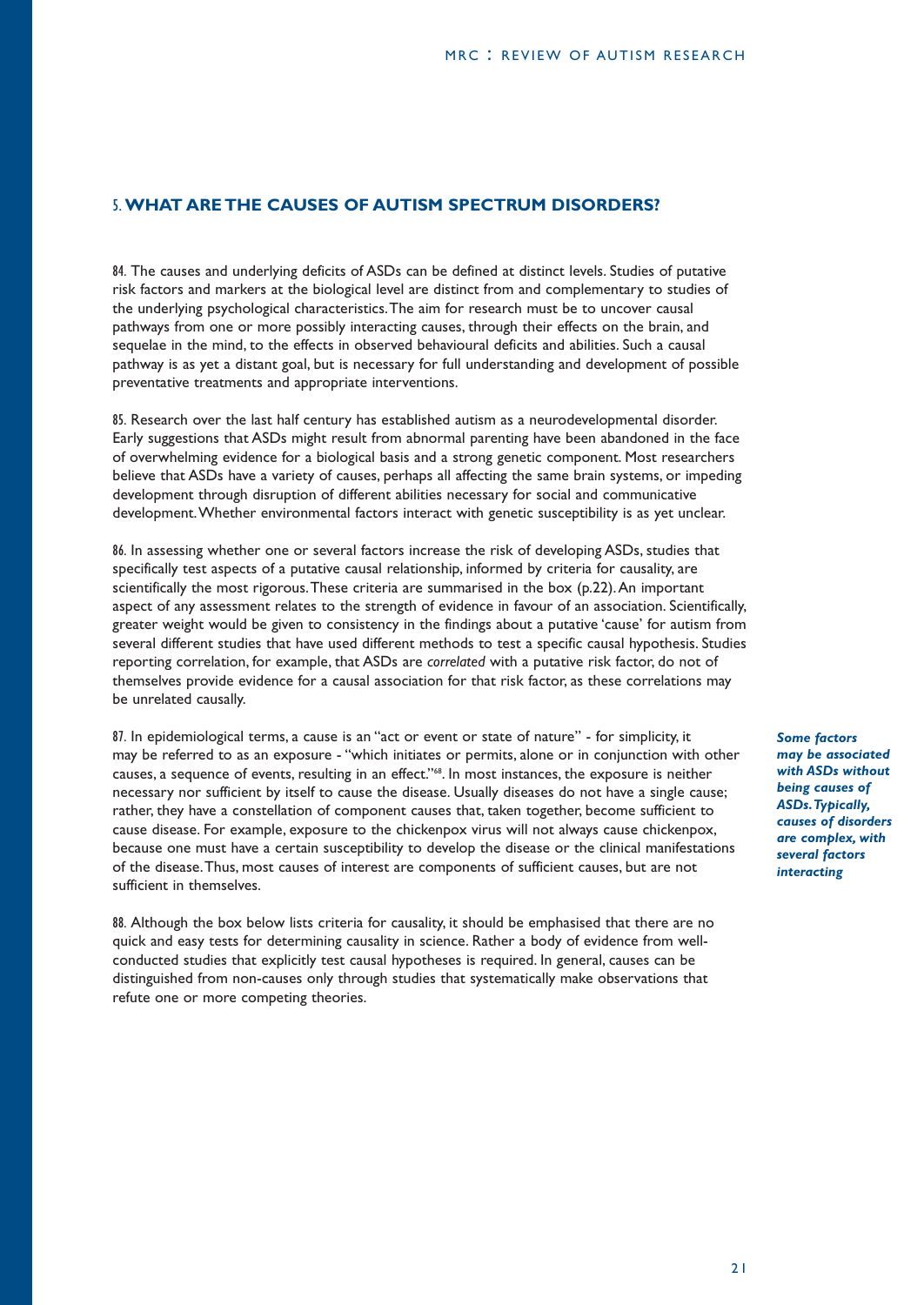# **Criteria to assess Causality**

| Strength<br>Consistency  | - strong associations are more likely to be causal than weak associations<br>- the repeated observation of an association by different studies using<br>different methodologies and samples |
|--------------------------|---------------------------------------------------------------------------------------------------------------------------------------------------------------------------------------------|
| Specificity              | $-$ a cause leads to a single effect, rather than multiple effects                                                                                                                          |
| Temporality              | - the cause must precede the effect in time, with a decline in likelihood of<br>the effect being seen with time after exposure                                                              |
| <b>Biologic Gradient</b> | - the likelihood of an effect being seen being directly related to the<br>degree of exposure                                                                                                |
| Plausibility             | - the cause has biological plausibility to produce its postulated effect                                                                                                                    |
| Coherence                | - the interpretation of cause-and-effect fits within the known natural<br>history and biology of the effect                                                                                 |
| Analogy                  | Experimental Evidence - supportive experimental testing of the underlying hypothesis<br>- the weakest of the criteria, due to its subjective nature                                         |

Adapted from Rothman K.J. and Greenland S. Causation and causal interference.

In: Rothman K.J., Greenland S. (Eds) Modern Epidemiology. 2nd Ed. Philadelphia, PA. Lippcott- Raven Publishers 1998 7 -28

#### **Genetic Component to Autism Spectrum Disorders**

## *Possible Genetic causes*

89. *Twin and family studies show that ASDs are highly heritable, although the mechanisms are likely to be complex and involve the interaction of many genes.At present, these complex genetic influences are thought to operate in most cases of ASD, while single gene disorders and chromosomal abnormalities may affect a small (5-10%) proportion of those with ASDs.*

#### *Complex Genetic Influences*

90. In approximately 90% of individuals with ASDs, there is good evidence to indicate that complex genetic influences are contributing to pathogenesis<sup>69.72,72,73</sup>. However, these estimates are based on studies of relatively small samples of twins that were ascertained using relatively narrowly defined and stringent diagnostic criteria. Moreover, to varying extents the samples are likely to have been subject to ascertainment bias.

# LAY GROUP QUESTION

**Families with an autistic child are given an approximate 6% chance of having another born with the disorder. Is this a true figure and what is its significance?**

91. A number of epidemiological twin studies have demonstrated the heritability of ASDs. For example, Bailey *et al*.'' found that probability of both twins having an ASD is high (60%) if they are identical (monozygotic), whereas if they are non-identical (dizygotic) the probability is very small. The rate of ASDs in singleton siblings is 2-6%74, which is still at least ten times the general population prevalence.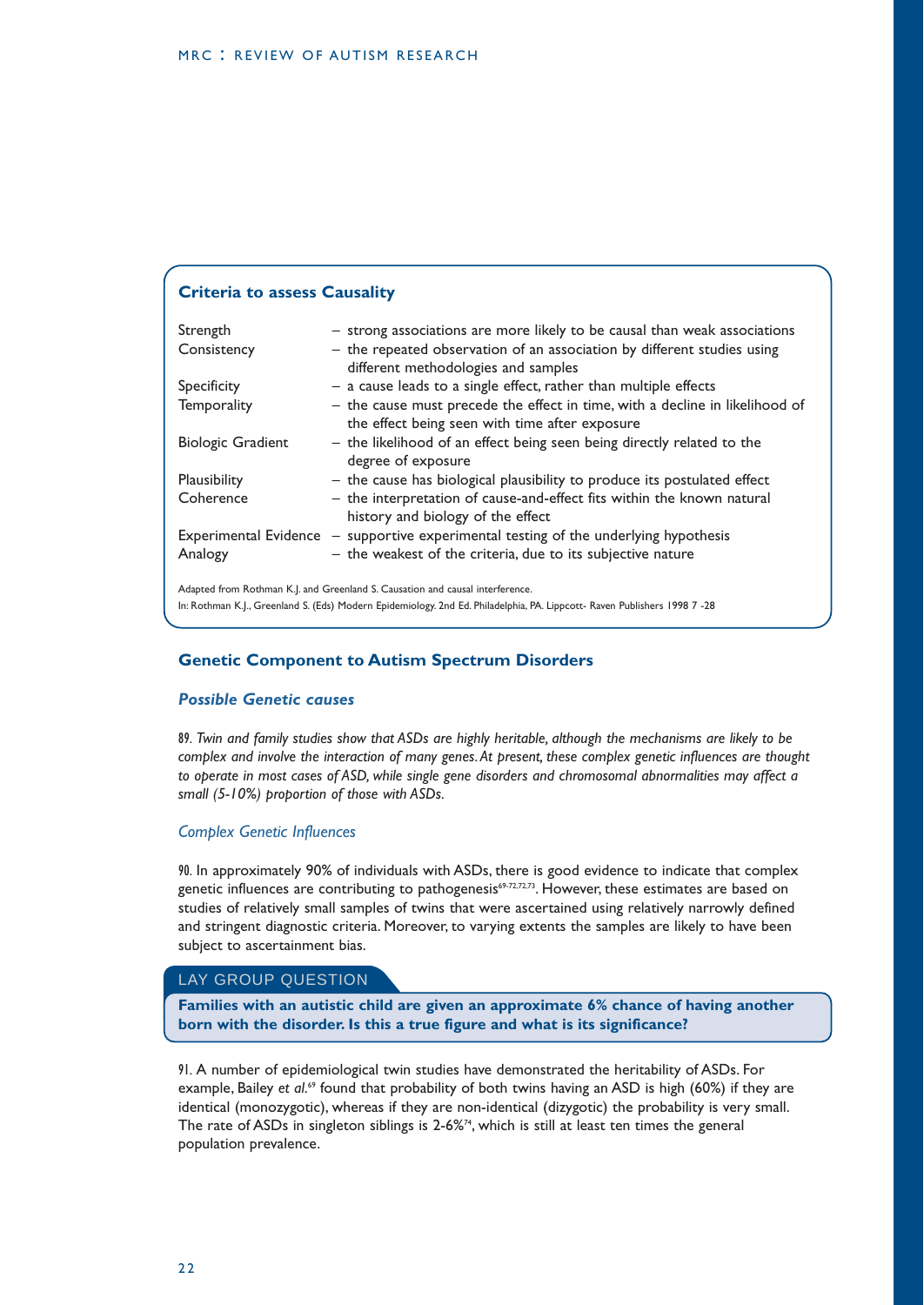92. The current consensus is that several genes may interact to create the susceptibility to ASDs. International consortia, including the British-led International Molecular Genetics Study of Autism Consortium, are searching for relevant genes<sup>75.79</sup>. To date, the overlap in findings from the various genome screens suggest that genes will be found on at least chromosomes 2, 7, 16 and 17.There is considerable excitement about the possibility of identifying genetic susceptibility loci. Identification of genes associated with ASDs is likely to transform much of the research agenda. However, it is important to note that genes associated with ASDs may not in every case be genes *responsible for* ASDs – that is, they may not be part of the causal pathway. In addition, since genetic effects are often probabilistic rather than deterministic, it may be that a genetic loading for ASDs is found in some individuals without the psychological and behavioural features of ASDs, and hence any kind of genetic test for ASDs may be a very distant prospect. In recent years there has been a great deal of research into the so-called 'broader phenotype' for autism – subtle patterns of assets and difficulties that may be found in relatives of individuals with ASD. It is possible that carrying some of the susceptibility genes for ASDs may even confer an advantage on certain tasks<sup>80</sup>. In the broader phenotype it appears that different aspects of ASDs (e.g. social difficulties, repetitive interests) may dissociate, perhaps giving clues to distinct causal pathways for these different facets of ASDs.

*ASDs run in families and are heritable. Many genes probably interact to make a child vulnerable to ASDs.These genes have not been identified, although progress is being made by international collaborative groups*

# **Summary of Most Significant Regions of Linkage for Autism from Whole Genome Screens**

The table below illustrates the chromosomes that have been independently identified as containing regions carrying potential genetic susceptibility for ASDs.There is greatest agreement for chromosome 7q, but it should be noted that the regions identified by each group are not precisely the same.

|            | <b>IMGSAC, 1999</b> | Phillippe et al., 1998 | Risch et al., 1998 | <b>CLSA, 1999</b> |
|------------|---------------------|------------------------|--------------------|-------------------|
| Chromosome |                     |                        |                    |                   |
| 1p         |                     |                        | 2.15               |                   |
| 2q         | 0.52                | 0.64                   |                    |                   |
| 6q         |                     | 2.23                   |                    |                   |
| 7q         | 2.53                | 0.83                   | 0.93               | 2.20              |
| 13q        |                     |                        | 0.68               | 3.00              |
| 16p        | 1.51                | 0.74                   |                    |                   |
| 18q        |                     | 0.62                   | 1.00               |                   |
| 19p        | 0.99                | 1.37                   |                    |                   |

The values given in the table are variations on the LoD score, a measure of the probability that an identified region of association has not arisen by chance. In general, a score above 3 is considered significant, but independent replication strengthens the probability of a true association.

International Molecular Genetic Study of Autism Consortium (IMGSAC): IMGSAC, *Hum. Mol. Genet.* **7** 571-578 (1999); data expressed as multipoint maximum LOD score as determined by ASPEX

Paris Autism Research International Sibpair Study (PARISS): Phillippe *et al*., *Hum. Mol. Genet.* **8** 805-812 (1998); data expressed as multipoint maximum LOD score as determined by MAPMAKER/SIBS

Risch *et al*., *Am. J. Hum. Genet*. **65** 493-507 (1998); data expressed as multipoint maximum LOD score as determined by ASPEX Collaborative Linkage Study of Autism (CLSA): Barrett *et al*., *Am. J. Med. Gen.* **88** 609-615 (1999); data expressed as maximum multipoint heterogeneity LOD (MMLS/het) score

Table adapted from Lamb *et al*. 81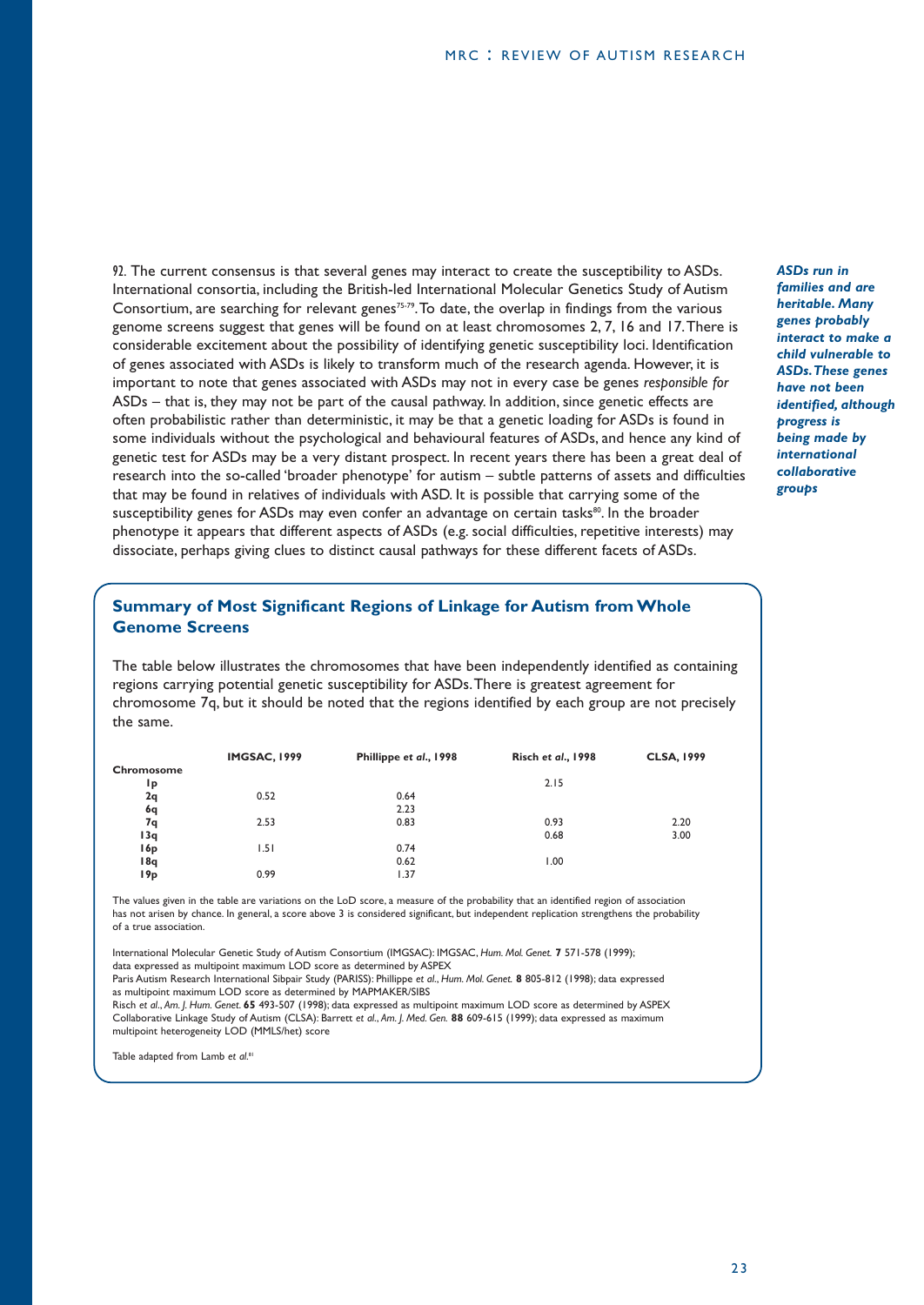*It is possible that genetic susceptibility may interact with environmental factors to produce ASDs*

93. The genetic findings do not preclude the possibility that some form of gene-environment interaction may be involved in pathogenesis.That is the presence of genetic differences may only give rise to phenotypic abnormality/differences in the presence of certain environmental factors. For example, developmental abnormalities associated with phenylketonuria (a genetic disorder) primarily arise if phenylalanine is part of the diet: simply excluding phenylalanine from the diet results in a substantially improved developmental outcome. Similar principles may apply in ASDs: a genetic susceptibility may be required, but the emergence of ASDs may depend on the presence of some as yet unidentified environmental factor. It should be noted that the environmental contribution to phenylketonuria would have been very difficult to detect without knowledge of the biological abnormalities – children with phenylketonuria are not exposed to any special environmental risk, but are genetically vulnerable to an ordinary environment.

#### Single Gene Disorders or Chromosomal Abnormalities

94. In a minority (perhaps 10%) of individuals with ASDs, there is an identifiable probable causal medical condition, usually comprising various single gene disorders or chromosomal abnormalities. These include untreated phenylketonuria, tuberous sclerosis, fragile X syndrome (FRAXA),Turner's syndrome, duplication and inverted duplication of chromosome 15q11-q15, FRAXE and possibly several other forms of chromosomal abnormality<sup>35,82.96</sup>. Not included in this list is the gene mutation in MECP2 associated with Retts syndrome<sup>97-99</sup>, as the developmental manifestations are quite distinctive, even though it is classified as a form of pervasive developmental disorder. Similarly, children with Childhood Disintegrative Disorder are occasionally found to have inherited metabolic disorders, but these constitute extremely rare occurrences.

95. The strength of evidence supporting claims of a specific association between genetic / chromosomal disorder and ASDs is very variable.The strongest evidence of a causal association is found for tuberous sclerosis, fragile X and inverted duplications of chromosome 15.Tuberous sclerosis may provide an important clue to brain pathology, since lesions in the temporal lobe have been shown to be a key risk factor for co-morbid ASDs<sup>100</sup>. While fragile X Syndrome used to be thought to affect as many as 25% of males with  $ASDs^{10}$ , Fombonne<sup>43</sup> in his review estimated a far lower figure (0.75%).The symptoms shown by those with this disorder may be more properly described as 'autism like' or fitting only within the broader spectrum<sup>102</sup>. An association between duplications and triplications of part of the long arm of chromosome 15 of maternal origin has been found with ASDs, often accompanied by severe mental retardation<sup>103-106</sup>. This is of some interest as genetic studies of ASD have identified loci on the long arm of Chromosome 15107.The role of mental retardation in the association needs to be investigated. In addition, sex chromosome abnormalities (Turner syndrome) have been linked to ASDs. Some 5% of females with Turner syndrome have either ASDs or features that may fall within the broader ASD phenotype. In all confirmed cases the normal X chromosome was maternal in origin. It is possible that there is increased vulnerability to ASDs in females who lack a normal paternally derived X-chromosome<sup>108-110</sup>. Untreated phenylketonuria is nowadays so rare that the evidence for an association stems from very early studies that were undertaken before the use of well-developed and validated diagnostic criteria, although the evidence from the early reports is quite persuasive<sup>88</sup>.

96. All told, the frequency of single gene disorders or chromosomal abnormalities in population based and clinic samples of individuals with ASDs is low and amounts to at most 5-10% of individuals<sup>35,43,54,83,87,95</sup>. It appears that these disorders are more commonly found in individuals with atypical ASDs and moderate to profound learning disabilities<sup>87,95</sup>. Moreover, as the concept of the autism spectrum has been broadened to include subtler forms of impairments in children of normal ability, it is likely that the overall frequency of identifiable genetic disorders will reduce.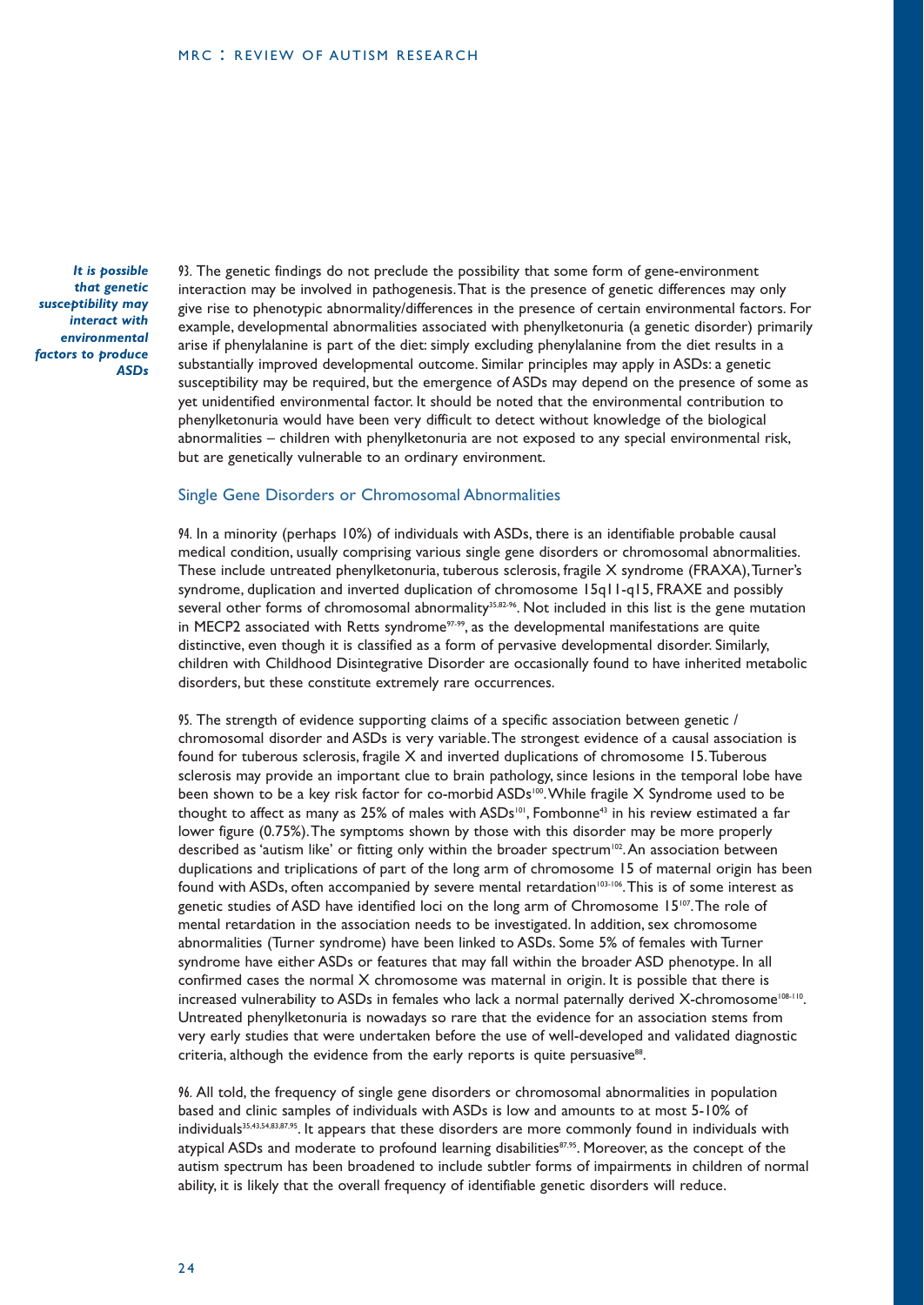97. In conclusion, it is well established that there is a genetic component to ASDs, although it remains unclear how many genes may be involved. In a small proportion of cases, various single gene disorders and chromosomal abnormalities have been reported in individuals with ASDs. It is entirely plausible that the autism phenotype might be derived from a number of different genetic components. One goal of current multinational genetic studies (e.g. IMGSAC, PARISS, CLSA) is to identify possible subtypes of the autism spectrum, based upon genetic evidence.Advances in genetic research are likely to play an important part in identification of any putative environmental risk factors. Genetically sensitive research designs that control for genetic effects will be necessary to investigate environmental risk factors that may be associated with ASDs.

## **Possible Environmental Risk Factors**

*98.A variety of possible risk factors for ASDs have been suggested, and were of concern to the lay members of the Review. In general, there is insufficient evidence to date to allow firm conclusions. Perinatal complications are thought more likely to be consequences rather than causes of a child's ASD, and no specific prenatal exposures have been established as contributory. A small number of cases have been reported in which viral infection may have played a role. We conclude from our review that the current epidemiological evidence does not support the proposed link of MMR to ASDs. Our conclusions are consistent with the previous MRC Reviews and with the findings of other expert groups that have reviewed this question.*

99. The following section discusses potential environmental risk factors that might be relevant. It must be stressed that the term "environmental" implies all factors other than genetic susceptibility. At present there is little, if any, direct evidence in support of these potential factors. Many of these factors are ones that have been suggested by the Lay Group, or are the subject of speculation in the community.

## *Suggested Prenatal Risk Factors*

# LAY GROUP QUESTION

**'Are there factors in pregnancy, for example intrauterine infections, or in the perinatal period, which might be associated with an increased risk of autism spectrum disorders?'**

100. In determining the causal role of putative infections or exposures operating in pregnancy or shortly after birth, the direction of any observed associations cannot always be assumed to be causal. For example, there may be a shared genetic predisposition to obstetric complications as well as ASDs. Case control studies are the most efficient study design to examine this but need to be interpreted with care in relation to assessment of factors that depend on retrospective recall.

101. The available evidence suggests that while there may be some suggestion that pre and peri-natal problems may be more common in children with ASDs, the associations reported appear to be non-specific, inconsistent and do not help to identify a sub-group who are at meaningfully increased risk of later ASDs<sup>69,83,111-113</sup>. This inconsistency reflects in part the variation in the factors reported in different studies as well as their small sample size and variable definition of ASD.There is some evidence to suggest that there is an increase in mild obstetric complications, but this is considered unlikely to be causally relevant<sup>114</sup>. No association of obstetric complications with severity of ASDs has been found in one study based on children with tuberous sclerosis and ASDs<sup>115</sup>.

*It appears that obstetric complications may be a consequence, rather than cause, of the child's ASD*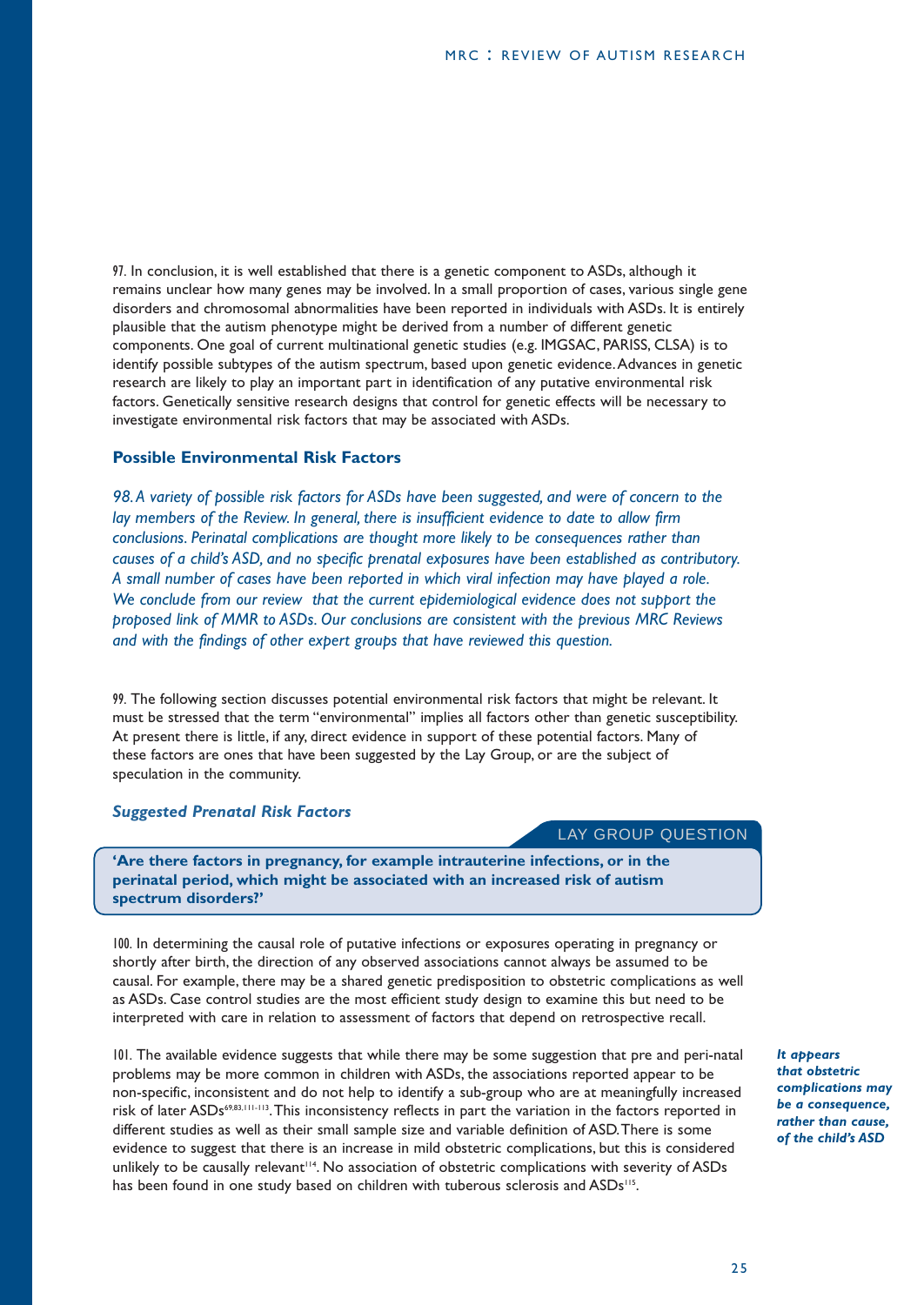#### *Drugs*

102. There are reports in the literature that ASDs may be associated with *in utero* (prenatal) exposure to thalidomide<sup>116,117</sup>; valproic acid<sup>118</sup>, supported by animal experiments<sup>119</sup>, and other anticonvulsants<sup>120</sup>; cocaine<sup>121</sup>; and possibly alcohol<sup>122,123</sup>. Of these, the association with thalidomide is the strongest, and was the rationale for a genetic study in autism $124$ . It should be noted that thalidomide has been contra-indicated in pregnancy for many decades.

#### *Endocrine factors*

103. The fact that ASDs occur more frequently in males than in females raises the possibility of a role for sex hormones in the development or expression of autistic traits. Oestrogens and progesterone have been reported to have neurological functions (such as to reduce the consequences of brain injury, appearing to function as neuroprotective and neuroregenerative agents on stroke and traumatic brain injuries<sup>125,126</sup>. The implications of this research are that if environmental or genetic factors (or their interaction) cause damage to the developing brain, this damage might be ameliorated by the presence of oestrogen and progesterone.Thus females would be expected to show fewer sequelae of neural damage than males. Similarly, if sex hormone levels in males at critical times of development were abnormal, there could conceivably be adverse consequences for neural repair, regeneration and/or development, which may include ASDs. However this theory remains highly speculative, and is not supported by any direct evidence.

#### *Carbon monoxide*

104. Anatomical malformations as well as functional and psychomotor disturbances have been seen in the offspring of mothers who have experienced carbon monoxide (CO) poisoning. Low-level chronic exposure to CO is probably much more common than currently suspected. It is known that pregnant women and their foetuses are particularly susceptible to the hypoxic impacts of carbon monoxide because of the mother's increased rate of endogenous CO production, the contribution of the foetus' endogenous production, and a 20-30% reduction in the mother's oxygen carrying capacity.The foetus is highly sensitive to any decrease in oxygen carrying capacity and often dies even when the mother survives CO intoxication with no adverse effects herself.Whilst it is biologically plausible that such neurological insult may affect brain systems associated with ASDs, there is no evidence in support, and this theory must remain extremely speculative.

## *Risk Factors in Childhood*

#### *Infections*

105. No cases have been reported of direct bacterial, parasitic or other non-viral infection in the CNS that were associated with patients displaying ASD symptoms. Effects of alteration in the gut flora are discussed below.

106. In contrast, a role for viral infection in triggering ASDs has been proposed in a number of studies. ASDs has occasionally been associated with cases of perinatal cytomegalovirus infection<sup>127,128</sup> in children as well as with cases of congenital rubella infection $129,130$ . A small number of cases have been described associated with herpes simplex virus encephalitis<sup>131,132</sup>. All these viral infections have many other detrimental effects on the brain of infected patients and hence it is probably not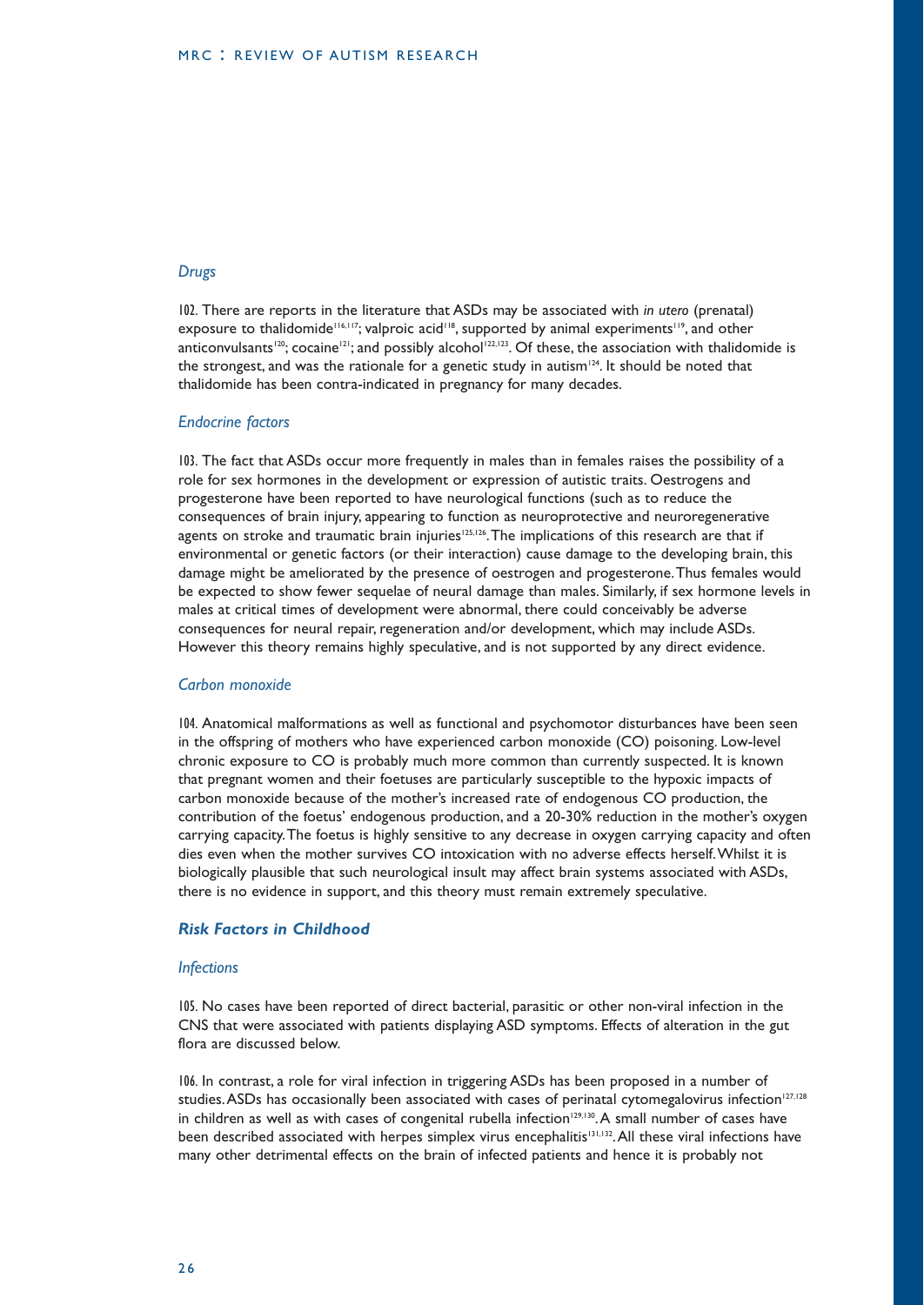surprising that some of the affected children displayed symptoms associated with autism spectrum disorders.With the disappearance of congenital rubella the number of reports of associated ASD has decreased substantially.The cases were sporadic and rare and hence it is unlikely that these viruses act as triggers for the majority of individuals with ASDs.

107. A potential link between ASDs and infection was suggested by a paper by Wakefield *et al*. in 1998133. On the basis of an "early report" of twelve individuals, the authors implied that exposure to the combined measles mumps rubella vaccine was a risk factor in ASDs and they described in these children a disease which they called ileal lymphoid-nodular hyperplasia.The issue of gastrointestinal inflammation in autism spectrum disorders is considered elsewhere in this report.A report appeared in 2000134 that provided reverse transcriptase polymerase chain reaction (RT-PCR) evidence for the presence of measles virus RNA in peripheral blood mononuclear cells of ileal lymphoid-nodular hyperplasia, or "autistic enterocolitis", patients in samples provided by Dr Wakefield's group. However, the authors also found RNA of measles virus in the same tissue from patients with ulcerative colitis and Crohn's disease.These papers also rekindled interest in studies by Singh and collaborators<sup>135,136</sup> that showed that measles and human herpes virus 6 antibody levels in sera of children with ASDs were elevated, though not out of the normal range. Singh and his colleagues had also showed a correlation between anti measles titres and levels of anti-myelin basic protein antibodies. However, at present there is no evidence for inflammation or histological responses to infection or for demyelination in the CNS of patients with ASDs<sup>6</sup>. Reports of immunological abnormalities in children with ASDs have been many and variable and no conclusive picture emerges, especially as many confounding factors have been inadequately controlled in the majority of studies<sup>6</sup>.

## *Borna disease*

108. This virus is an agent responsible for a disease in horses limited to Central Europe, which has been characterised only during the last decade, leading to the possibility of tracking any infection by antibody tests and detecting the viral genome by RT-PCR.The evidence for human infection with Borna Disease virus is extremely controversial. A recent review by Staeheli and colleagues<sup>138</sup> suggests that that many researchers have probably fallen foul of the contamination problems that occur when RT-PCR technology is driven to the limits of sensitivity. Furthermore, the serological evidence is questionable because non-standardised testing protocols gave rise to differing percentages of positive sera in various groups of patients.The evidence for human infection with this agent is thus weak. Epidemiological studies of the virus have relied on these difficult methods and have led to the conclusion that the virus is more wide spread than originally thought. Infection in animals other than horses appears to give rise to very little clinical disease. Borna disease virus infection in neonatal rats has been suggested as an animal model for ASDs<sup>139-141</sup>. The intracerebral injection model in neonatal Lewis rats has several features that are similar to, and others that differ from ASDs, e.g. the presence of inflammation.Whether the behavioural traits and motor disturbances in the rats are similar to those of human patients is debatable. More stringent studies, involving RT-PCR to detect genomic or anti-genomic RNA, are required to establish whether the virus is an infectious agent associated with any of the neuro-psychiatric illnesses such as schizophrenia, bipolar disease, Obsessive-Compulsive Disorder and ASDs in which it has been proposed to play a role so far.

*In a few cases, ASDs have been associated with various viral infections, in utero or later in life*

*Borna disease has been suggested as an animal model of an infectious process that might lead to ASD. However, it remains unclear whether Borna virus affects humans*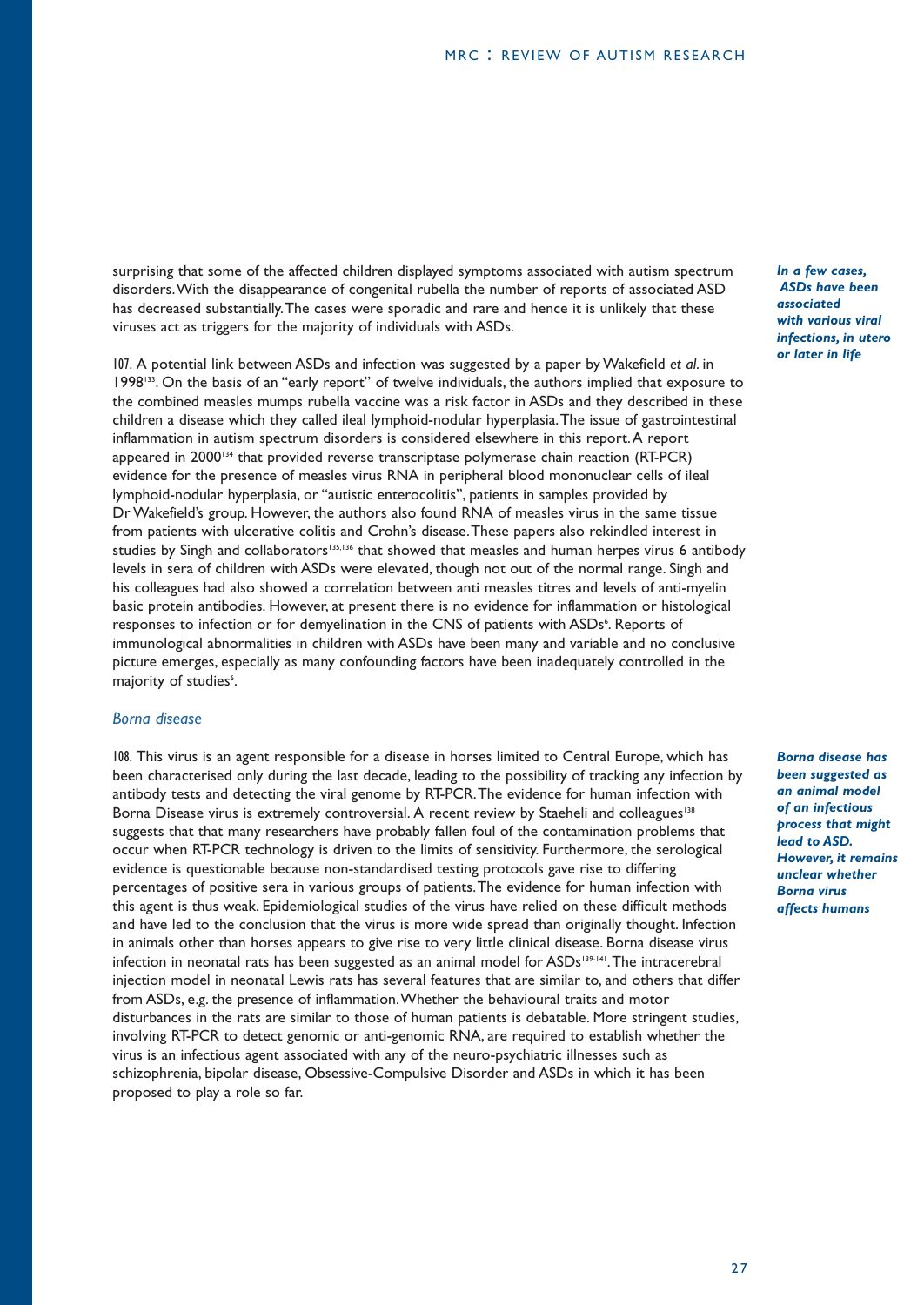## *Persistent infection*

109. It has been hypothesised that ASDs may be causally related to the existence of persistent infection. Many viruses, such as herpes simplex, varicella zoster, and Epstein-Barr virus, persist in the human body throughout life.These viruses are all large DNA viruses, with a very stable genome that is able to be maintained or be latent in the cells that harbour them, which allows their presence not to be detected by the host immune system.At present there is no evidence that such persistent infections are causally related to autism.

110. Measles, mumps and rubella viruses are all RNA viruses, with much less stable genomes that may need to replicate to maintain infection.The sites at which persistent replication of these viruses would take place are likely to be immuno-privileged. Only for measles virus is there good evidence that it can persist<sup>142</sup>, and cause subacute sclerosing panencephalitis (SSPE), a very rare disease which gives rise to a fatal brain infection with mutated forms of measles virus about eight years after the initial infection. However no site for the persistence of measles virus has yet been convincingly identified. Measles virus has been a prime candidate as a causative agent in many diseases of unknown aetiology. However, apart from SSPE, there is no definitive evidence that it is associated with diseases such as autism, Paget's disease; Crohn's disease, autoimmune chronically active hepatitis; multiple sclerosis, diabetes, lupus erythematosus, or otosclerosis.

## *Immunisations*

## LAY GROUP QUESTION

**'Does further evidence published since the last MRC review and specifically examining possible associations between MMR and ASDs alter the conclusions of that review?'**

111. A number of expert review groups have considered the specific question of the potential link between MMR vaccination and ASDs (the Medical Research Council<sup>2</sup>, the American Medical Association<sup>3</sup>, the Institute of Medicine, USA<sup>4</sup>, the World Health Organisation<sup>5</sup>, the American Academy of Pediatrics', the Population and Public Health Branch of Health Canada', and the Irish Department of Health and Children $^{\circ}$ ). All of these groups have analysed the published work, including that outlined in the previous section. Several or all of these reviews have included material from oral presentations by Dr Wakefield and his collaborators in which they outlined new information relating to their proposal for a link between MMR and ASDs. It is not the function of the present MRC Autism Review to revisit and reconsider previous expert opinion.

112. The aforementioned reviews were unanimous in their conclusions that a causal link between the MMR vaccine and "autistic colitis" and ASDs was not proven and that current epidemiological evidence did not support this proposed link. The Institute of Medicine report noted that "this conclusion does not exclude the possibility that MMR vaccine could contribute to ASD in a small number of children, because the epidemiological evidence lacks the precision to assess rare occurrences of a response to MMR vaccine leading to ASD"4 . We recognise that, as with most epidemiological studies of causation, this remains a theoretical possibility. More extensive research would be necessary to provide evidence for the biological plausibility of a suggested causal link between viral infections and ASDs (as this is currently not robust), as it would be for other proposed causal factors.

113. In this section we review epidemiological studies addressing the putative association between MMR and ASDs that have been published since the last MRC review of this topic.These studies have been grouped by country of origin. It is important to recognise that epidemiological studies

*Some viruses can remain dormant in the body over long periods, but there is no evidence as yet for a link to ASDs or other disorders*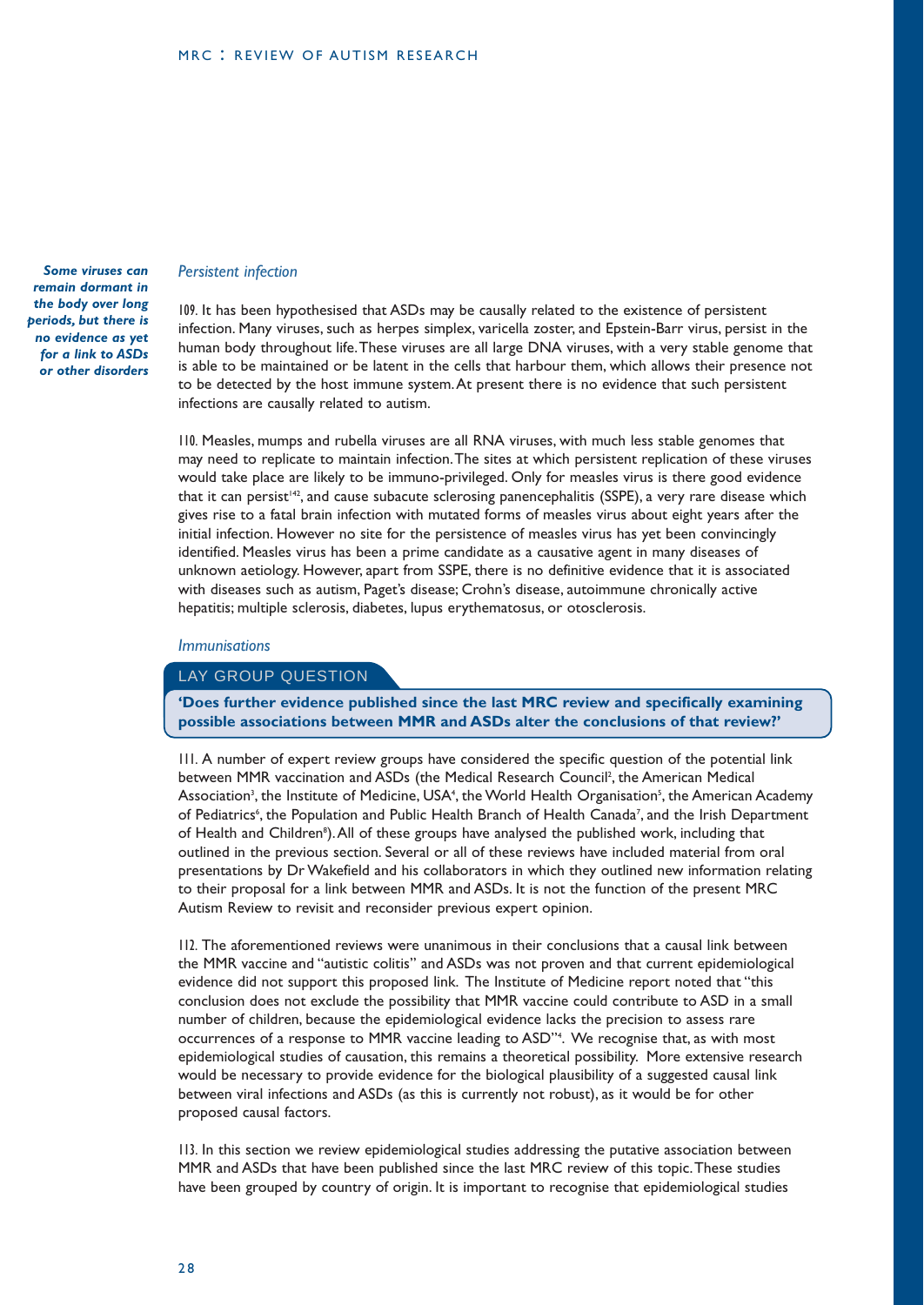cannot prove that vaccines are safe but can only exclude specified adverse effects with a certain degree of confidence.As has been discussed earlier in this section, studies that have specifically tested aspects of a putative causal relationship that are informed by criteria for causality are scientifically the most rigorous [See text box on causation p.22]. Currently there are no epidemiological studies that provide reliable evidence to support the hypothesis that there might be an association between MMR and ASDs.

#### *UK studies*

114. Taylor *et al*. and Farrington *et al*. reported findings from their study in North London which examined the potential association of MMR and ASDs<sup>143,144</sup>. Case and time series methods were used to investigate clustering of cases of ASDs within defined post immunisation periods as well as to investigate potential effects of second dose of MMR. 498 cases of ASDs were identified (261 of core autism, 166 of atypical autism, and 71 of Asperger's syndrome). In 293 cases the diagnosis was confirmed by ICD-10 criteria: 214 (82%) core autism, 52 (31%) atypical autism, 27 (38%) Asperger's syndrome.There was a steady increase in cases by year of birth with no sudden "step-up" or change in the trend line after the introduction of MMR vaccination.There was no difference in age at diagnosis between the individuals vaccinated before or after 18 months of age and those never vaccinated.There was no temporal association between onset of ASDs within 1 or 2 years after vaccination with MMR (relative incidence compared with control period 0.94 [95% CI 0.60-1.47] and 1.09 [0.79-1.52]). Developmental regression was not clustered in the months after vaccination (relative incidence within 2 months and 4 months after MMR vaccination 0.92 [0.38-2.21] and 1.00 [0.52-1.95]). No significant temporal clustering for age at onset of parental concern was seen for cases of core autism or atypical autism with the exception of a single interval within 6 months of MMR vaccination.This appeared to be an artefact related to the difficulty of defining precisely the onset of symptoms in this disorder. In a subsequent publication<sup>144</sup> further analyses were published testing different (longer) induction intervals as well as the effect of a second dose of MMR.Again no association was found, providing further evidence against a causal association between MMR vaccination and ASDs.This study was large, well designed and employed a novel but appropriate statistical methodology.Although it relied on diagnoses made in routine health care, this is only likely to have biased assessments of association if these diagnoses were in some way more or less likely to have been made in those who had received MMR.At the time this study was carried out, this was unlikely.

115. There have been two publications reporting studies which have examined or will be examining associations between MMR and ASDs using the same General Practice Research database<sup>45,145</sup>. The first publication reported an analysis of the incidence of ASDs in relation to the timing of MMR and concluded that there was no association. It is likely that in this study there was substantial underascertainment of ASDs as the estimated frequency of ASDs seemed very low. Furthermore there was no validation of the diagnoses recorded<sup>146</sup>.

116. Before this report was published, the MRC had funded a case control study based on the same database and the protocol for this has been published<sup>145</sup>. This study will use control participants as well as cases, and will also examine time sequences of events using time series analyses.As a method of validating diagnoses is planned, it is potentially of higher quality than the other study, but results are not yet available.

117. A further study using yet another routine GP database has been published recently<sup>147</sup>. The authors proposed that if there were a close temporal association between MMR vaccination and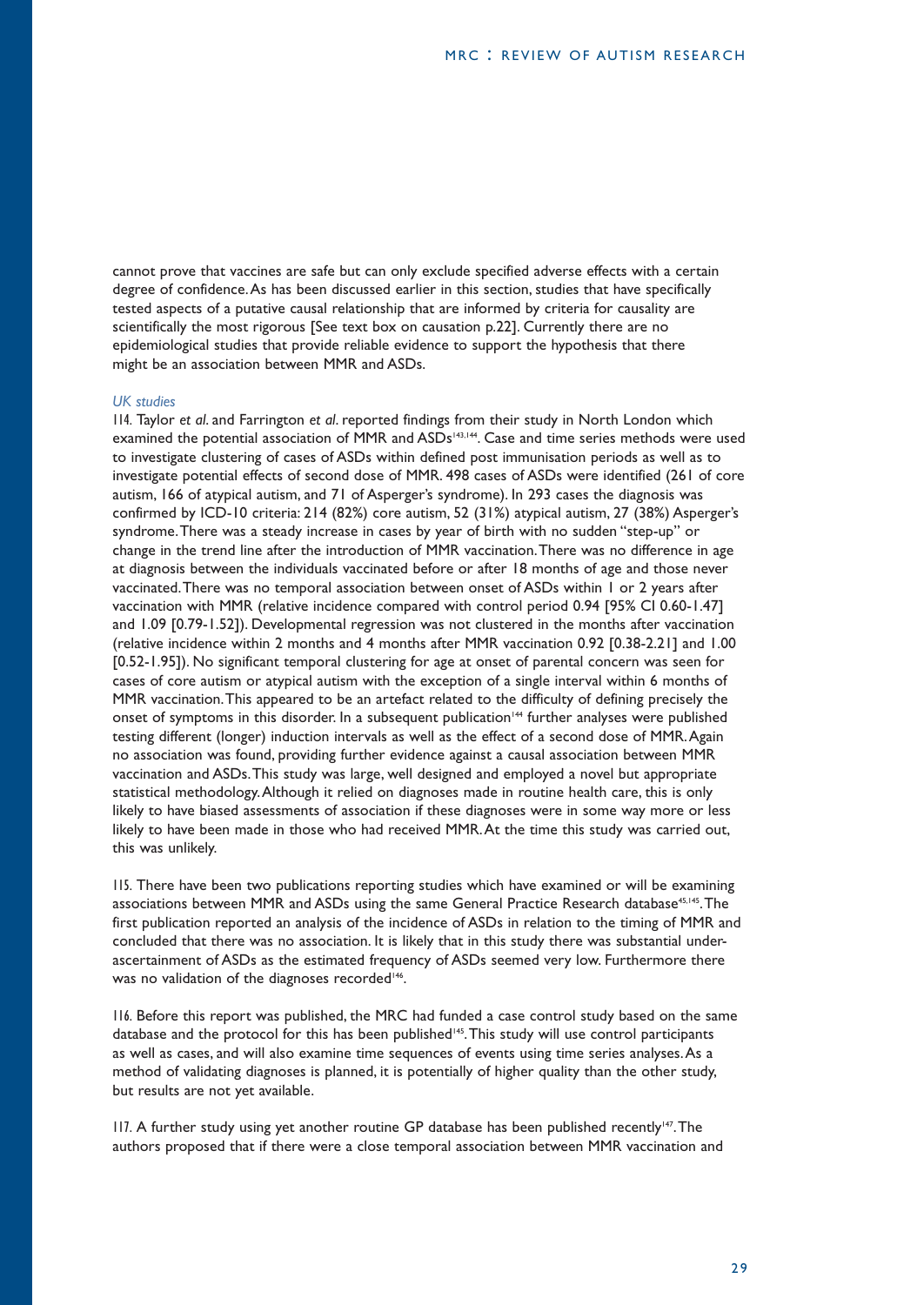loss of skills/onset of ASD then this would be reflected in increased consultations with the child's general practitioner.The Doctor's Independent Network database was used to examine whether children subsequently diagnosed as autistic consulted more frequently than controls after MMR vaccination. No difference in consulting behaviour was seen in the six months post MMR and the authors concluded that any dramatic effect of MMR on behaviour seems unlikely.

118. A recently published study has examined the hypothesis that MMR is associated with a new phenotype of ASD combining developmental regression and gastrointestinal symptoms<sup>148</sup>. Findings from a recent study carried out in Staffordshire were compared to those reported from two previous studies, one performed before the combined MMR vaccine was introduced.These comparisons were made in order to investigate, in those exposed and not exposed to MMR, the age of first parental concern, the temporal relation of onset of regressive autism to MMR, the relation of regressive autism to gastrointestinal symptoms, and the symptom and severity profiles of those with regressive autism. Mean age at first parental concern was virtually identical in the MMR and non-MMR groups, as was the proportion with regressive autism. No phenotypically distinct features were found in those reported as having regressive autism. Mean interval between MMR and parental recognition of autistic symptoms did not differ in children with or without regression. No case of inflammatory bowel disorder was identified and there was no association between developmental regression and gastrointestinal symptoms.This study overcomes some of the problems of potential selection bias, which might occur in other studies relying on routine data. It provides additional evidence that an association is unlikely.

119. An observational study was reported very recently based on a case note review, by Canadian and UK researchers, of the notes of 900 UK children whose families are taking legal action on the basis that MMR was associated with their child's ASD<sup>150</sup>. The published report provides only very limited information about study methodology and design. Following detailed case note review for 493 of these 900 children, 124 subjects were excluded as ineligible, either because the diagnosis of ASD was in doubt, because ill health preceded MMR, or in the case of two children, because onset of symptoms occurred within 30 days of MMR. Of the remaining 369, 325 were considered to have a definite or probable diagnosis of ASD, although the method of assigning diagnosis from review case notes was not specified. Based on retrospective assessment of medical records, 112 of these children (39%) were deemed to have regressed from normal function, prior to MMR, to major developmental delay. Median time to symptoms from MMR was 1.1 years, but from MMR to diagnoses was 2.5 years (interquartile range 1.8 to 4.2 years).There were no control participants. The authors acknowledge the self-selected and unrepresentative nature of this group but, somewhat surprisingly, consider this unlikely to introduce bias when estimating distribution of time intervals between MMR and 'onset' of ASDs.The only conclusions that may be drawn from this study are that MMR is given at 15-18 months and the average age at diagnosis of autism in the UK is about 4 years.

#### *North American study*

120. A study from California has been published looking at health service registrations<sup>149</sup>. This involved a retrospective analysis of MMR immunisation coverage rates among children born in 1980-1994 who were enrolled in California kindergartens (survey samples of 600-1900 children each year). School immunisation records were reviewed to determine retrospectively the age at which they first received MMR immunisation.ASD caseloads were also analysed among children born in these years who were diagnosed with ASDs and were enrolled in the California Department of Developmental Services regional service center system. No correlation was found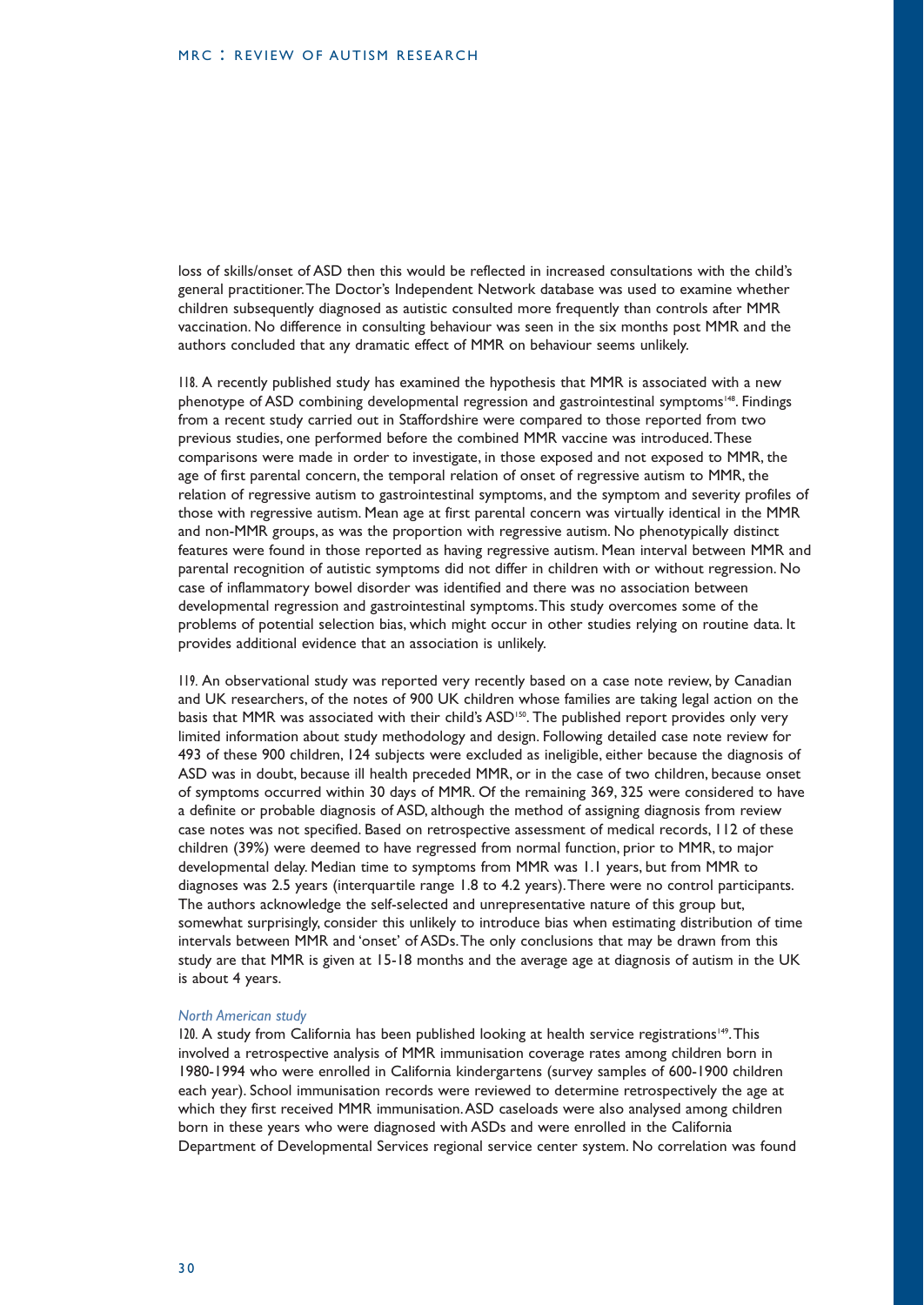between the secular trend of early childhood MMR immunisation rates in California and the secular trend in numbers of children with ASDs enrolled in California's regional service center system. For the 1980-1994 birth cohorts, a marked, sustained increase in ASD case numbers was noted, from 44 cases per 100,000 live births in the 1980 cohort to 208 cases per 100,000 live births in the 1994 cohort (a 373% relative increase), but changes in early childhood MMR immunisation coverage over the same time period were much smaller and of shorter duration. Immunisation coverage by the age of 24 months increased from 72% to 82%, a relative increase of only 14%, over the same time period.These data do not suggest an association between MMR immunisation among young children and an increase in ASD occurrence.

#### *Finnish study*

121. This study examined gastrointestinal symptoms reported prospectively as adverse events in temporal relation to MMR vaccine<sup>151</sup>. The authors subsequently traced those vaccinated children who developed gastrointestinal symptoms or signs lasting 24 hours or more at any time, apart from the first hour, following vaccination.The health records of these subjects were examined in order to determine whether any of those children with gastrointestinal symptoms later developed ASDs or other neurological signs or symptoms.The authors identified 31 cases of gastrointestinal symptoms, which were reported as adverse events, out of  $\sim$ 3 million vaccination episodes. No child had developed an ASD when followed at an interval of about 9-10 years after immunisation.Two children developed meningitis within 1-2 weeks after vaccination, while a third was diagnosed as having a rare inherited neurological disease some 8 years later.This study did not find any evidence to support an association between MMR and either gastrointestinal symptoms or later onset of ASDs in those with earlier gastrointestinal symptoms. However, this particular report did not examine the relation of MMR and ASDs irrespective of gastrointestinal symptoms and does not therefore provide useful evidence on this point.

122. The same group of investigators subsequently published<sup>152</sup> further data from their investigation of prospectively reported adverse events following MMR vaccine in 1.8 million individuals. Over a 14 year period, 173 potentially serious reactions claimed to have been caused by MMR were identified; in 77 these involved the nervous system, and in about half subsequent investigation revealed another probable cause.The authors concluded that serious adverse events following MMR are rare.While this latter publication is based on very large numbers, the findings need to be interpreted with some caution as cases of ASD or bowel disorders not considered at the time attributable to MMR would not necessarily have been reported.

123. On the basis of these studies, the MRC Autism Review concludes that the current epidemiological evidence does not support the proposed link of MMR to ASDs. Our conclusions are consistent with the previous MRC Reviews and with the findings of other expert groups that have reviewed this question.

## *Other Suggested Environmental Risk Factors*

#### *Mercury*

124. Exposure to mercury during the critical periods of early development can lead to a variety of developmental problems affecting motor skills such as walking and speech<sup>153</sup>. It has been suggested that some of the sensory, neurological, motor, behavioural and other dysfunctions associated with mercury intoxication are similar to traits associated with ASDs. Methyl mercury is the form most commonly associated with risk of developmental effects. In serious cases of methylmercury exposure of the developing foetuses, the effects can be delayed, including retardation of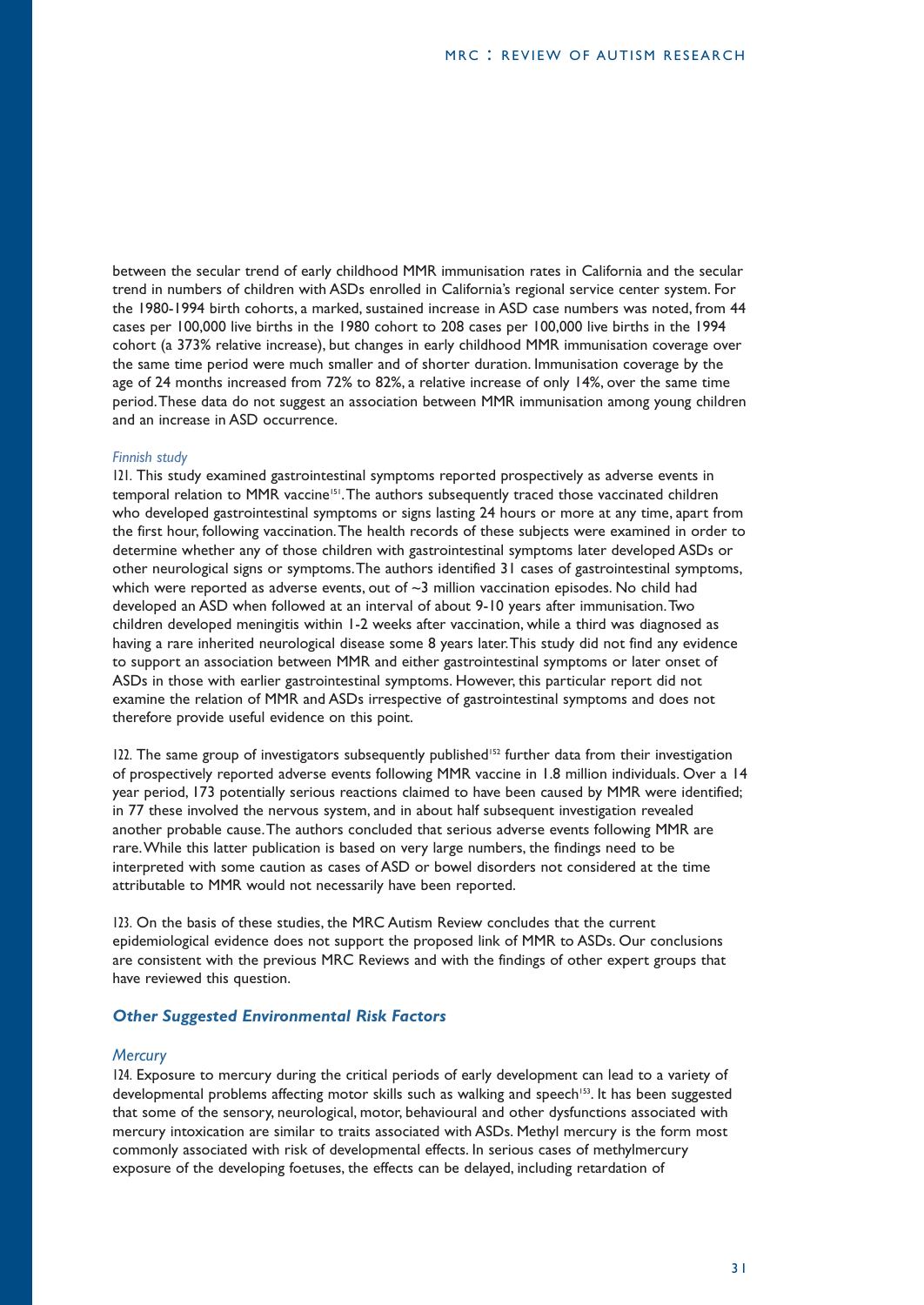*Mercury can have serious affects on the developing brain but there is no conclusive evidence for a role in ASDs*

developmental milestones such as walking and talking and more severe effects such as brain damage with mental retardation, incoordination and inability to move can occur in extreme cases<sup>154</sup>.

125. There have been suggestions that early exposure to thiomersal (called 'thimerosal' in the US), a preservative containing approximately 49% ethylmercury that has been used successfully as a preservative in vaccines, may be implicated as a risk factor for ASDs<sup>155</sup>. It is worth noting that there is no thiomersal (or other mercury) in the MMR vaccine as currently administered. Ethylmercury is a less common form of organic mercury than methylmercury, which is known to accumulate in the environment. It is less easily bound to tissues than methylmercury, but does similarly biotransform to inorganic mercury.

126. Although there are apparent similarities between symptoms characteristic of ASDs and mercury poisoning, there is no evidence for elevated levels of mercury in children with ASDs.A study of 14 trace elements (including mercury) in hair samples from normal and children with ASDs showed significantly lower calcium, magnesium, copper, manganese and chromium, and higher lithium levels in children with ASDs than controls; there was no difference in measured mercury levels<sup>156</sup>.

127. The Institute of Medicine of the National Academies has recently reported on thiomersal usage (**www4.nationalacademies.org/news.nst/isbn/0309076366**).The committee's comprehensive assessment of the scientific literature on thiomersal included analyses of published and unpublished studies proposing an association with disorders such as ASDs, and found them to be inconclusive. No evidence currently exists that proves a link between thiomersal-containing vaccines and ASDs, attention deficit-hyperactivity disorder, speech or language delays, or other neurodevelopmental disorders.

#### *Lead*

128. A recently reported study in the UK by Lewendon et al.<sup>157</sup> found that children with behavioural and/or developmental problems have higher blood lead levels than controls.There was a statistically significantly higher proportion of children with lead concentrations above the commonly accepted 'safe' level in 'cases' compared to controls.These differences were not explained by differences in age, sex or socio-economic status. It is not known whether this is a causal or non-causal relationship, and its relevance to ASDs is, at present, unclear.

#### **Suggested Physiological Abnormalities in ASDs**

129. *There has been considerable recent interest in a number of suggested physiological abnormalities, affecting the gastro-intestinal tract, sulphation and immune system. Casein and gluten-free diets have been tried, with some reports of improvements. Data are presently limited, and further research, including appropriate control groups, would be of value. Neurochemical studies suggest possible abnormalities in the serotonin system, but further research is needed.The association between ASDs and epilepsy (which affects approximately 30%) should give clues to possible causes, but requires further study.*

# *The Gastro-Intestinal Tract*

130. There has been considerable interest in the possibility that there are significant gastrointestinal problems in individuals with ASDs. It has been postulated that altered intestinal permeability can result in adverse events occurring in the central nervous system, which might result in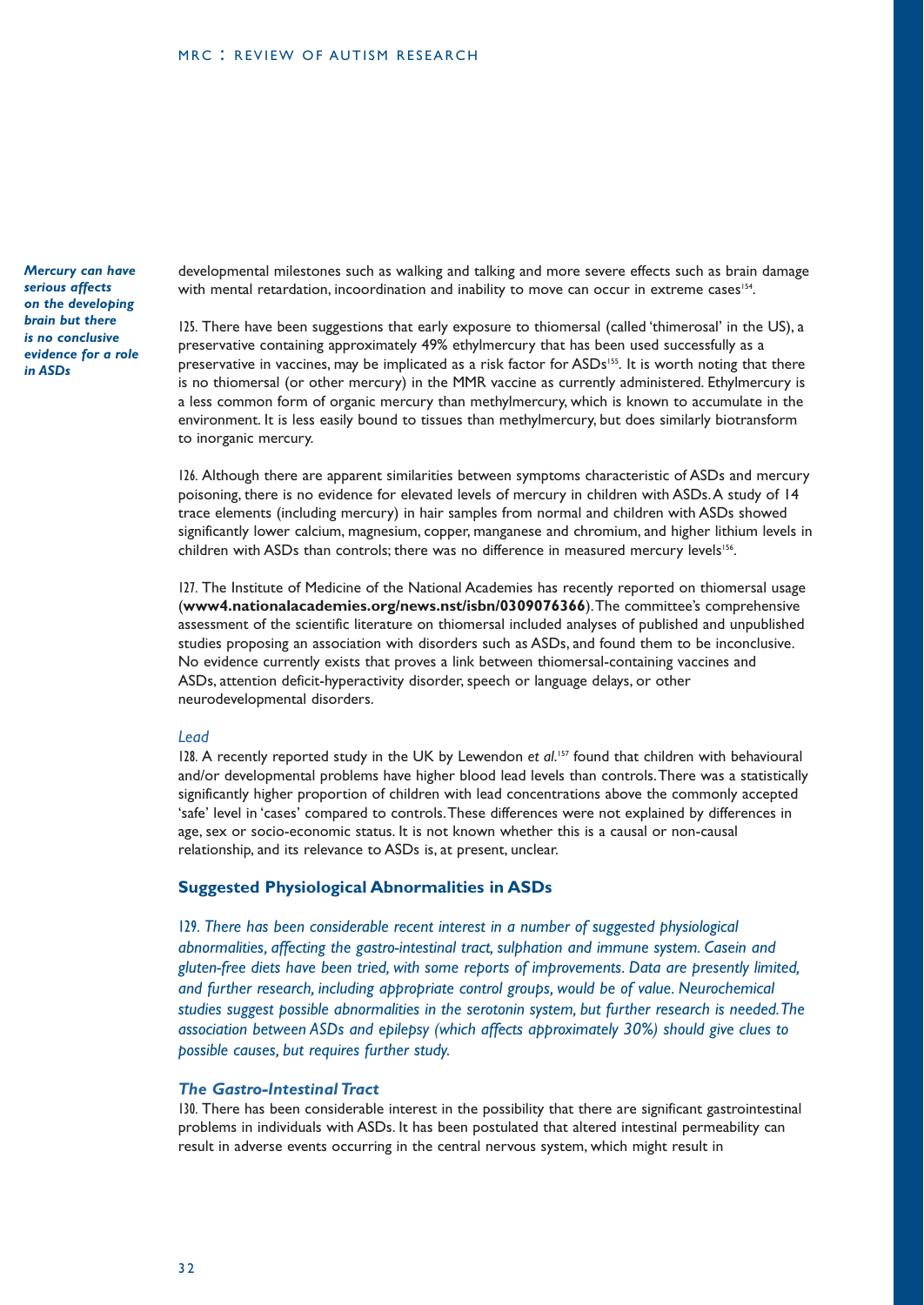developmental regression. However, it remains unclear whether such compromised gastrointestinal function is a cause of ASDs, or whether it reflects one facet of the disorder in a subpopulation of affected individuals.At present there are no epidemiological data at the population level to indicate the incidence or prevalence of gastrointestinal problems within the population of individuals with ASDs.

## *Inflammatory changes and the intestine*

131. The question of "autistic enterocolitis" was first suggested in the series of 12 children reported in the Lancet in 1998<sup>133</sup>, which was the subject of considerable debate, both within the Lancet itself and elsewhere. Since that time further reports by the Royal Free group have studied changes in the intestine in relation to ASDs, as a separate issue from MMR vaccination. Rather, changes in the small bowel in children with ASDs are now being studied in the context of a general phenomenon where certain neurological syndromes are associated with intestinal pathology.A typical example of such a condition is Batten's disease, which is diagnosed by the presence of lipofuscinosis on rectal biopsy.

132. The original Lancet paper was not considered in detail for the purposes of this Review, having been the subject of previous MRC working groups<sup>2</sup>. However, in two subsequent reports, the investigators examined the intestine of children with autism spectrum disorders, both macroscopically and microscopically. In the first,Wakefield *et al.*<sup>158</sup> examined 60 children with neuronal developmental disorders: fifty had autism, five had Asperger's syndrome, two had a disintegrative disorder and one an attention deficit disorder. Cases had been referred to a gastroenterology unit with an interest in ASDs. 22 children studied for gastrointestinal symptoms sufficient to warrant endoscopy, but who displayed no recognisable intestinal abnormality, served as controls. In addition, 20 children with ulcerative colitis were studied.The article reported a significant increase in lymphoid nodular hyperplasia (LNH) in both ileum and colon in the affected children compared to controls. Microscopically, there was increased reactive follicular hyperplasia in ileal biopsies. 8% of the affected individuals had active ileitis, but none of the controls.An effort was made to avoid observer bias of the histology and 10 biopsy series were independently assessed in an observer-blinded fashion at a separate institution. Caution, however, must be exercised in extending these observations to all children with ASDs because of the selection bias of the sample (referral to a paediatric gastroenterologist). Furthermore, the study did not examine the changes in children with many years of chronic constipation, but without neurological impairment.These problems will not be easy to address because of the ethical considerations of performing ileocolonoscopy in either neurologically normal children with long-term constipation, or in children with ASDs without bowel symptoms.

133. The second study by Furlano et al.<sup>159</sup> examined the histology of 21 children with autism spectrum disorders and compared them to 8 children whose ileum and colon were histologically normal, 10 developmentally normal children with ileal lymphoid nodular hyperplasia, 15 with Crohn's disease and 14 children with ulcerative colitis.The report examined the hypothesis that the lymphoid nodular hyperplasia in autism spectrum disorders was part of a general intestinal pathology, unlike lymphoid nodular hyperplasia observed in children with non-specific abdominal symptoms or with constipation, atopy, and low immunologlobulin concentrations.The authors reported specific histological changes in the children with ASDs.These included an increase in basement membrane thickening.There was also an increase in lamina propria T cells, particularly those expressing γδ or CD8.There was an increase in intraepithelial lymphocytes in the children with ASDs. Epithelial cells expressed increased HLA-DR and increased proliferation suggesting

*It has been suggested that intestinal problems may lead to ASDs, but it is not known how common such problems are among people with ASDs*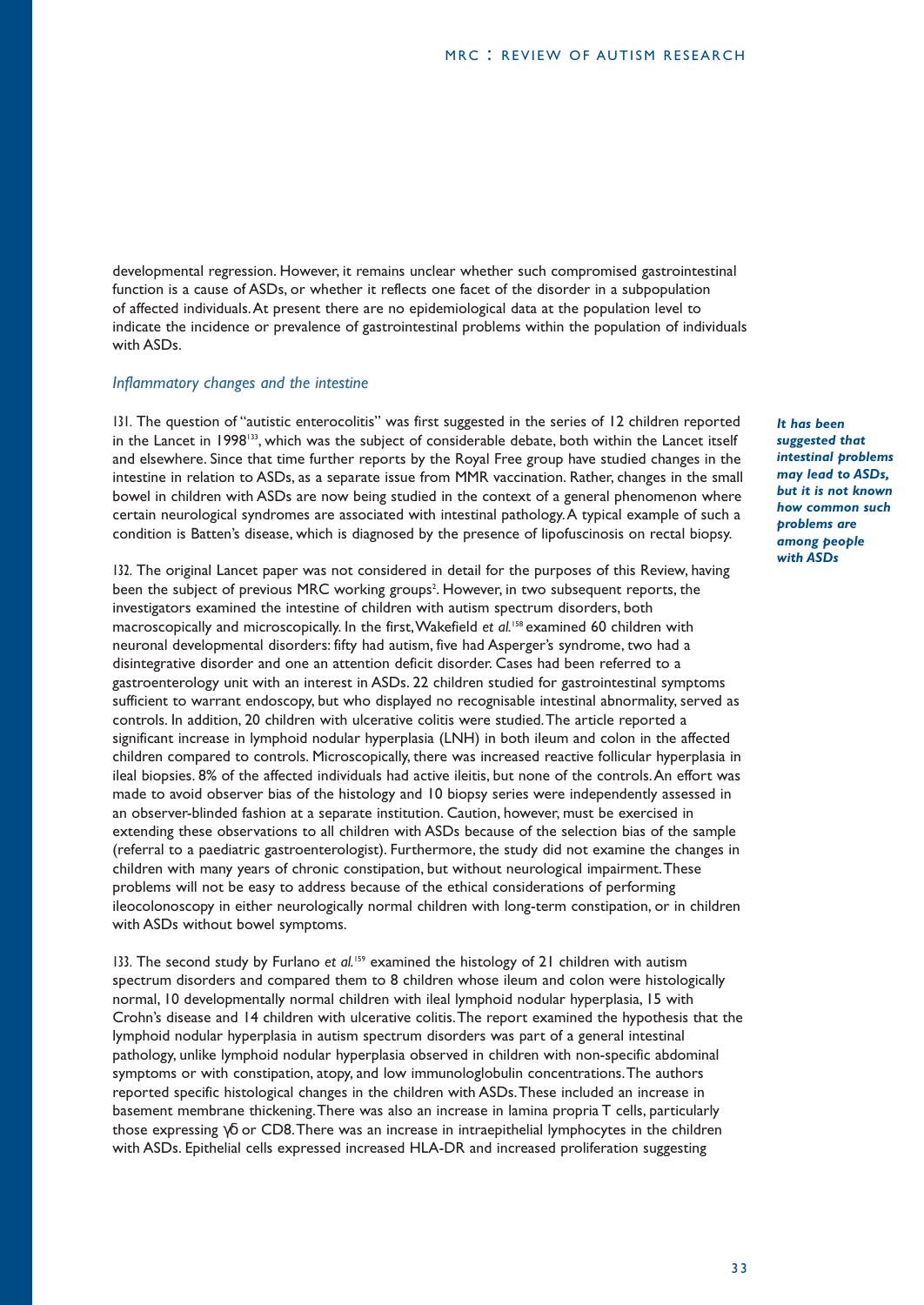stimulation by immune derived factors.The inflammatory changes were subtle compared to Crohn's disease.This was reflected in a lack of increase in serum inflammatory markers in the children with ASDs. It also pointed to a process that does not involve interleukin 6 stimulation.These findings suggested the possibility of lesions of the intestine in children with ASDs. However, questions of the effect of long-term constipation on the gut and changes in the intestine in children without bowel symptoms were not considered in this study.Again, the ethics of examining the histology of such controls may be problematic. Furthermore, the differences between the groups were small and the statistical methods used may not have been entirely appropriate.

*A number of studies have found intestinal abnormalities in people with ASDs. Whether these are more common than among non-ASD people who have comparable eating and bowel habits is unclear*

134. Horvath *et al.*<sup>160</sup> studied the upper gastrointestinal tract in children with autism spectrum disorders.The results of this group did not overlap with those of the Royal Free group because none of the 37 children studied underwent colonoscopy. However, the authors did report a greater than expected incidence of oesophagitis, gastritis and duodenitis.An interesting new observation was an increase in the number of Paneth cells in the small intestine compared to controls or to HIV infected children.Another feature was increased production of pancreatico-biliary fluid following secretin stimulation in children who had ASDs and diarrhoea when compared to children with ASDs and no abdominal symptoms.These studies again suggest a possible change in the gastrointestinal tract for individuals with ASDs.

135. In summary, since 1999, a small number of articles have reported there to be a specific gastrointestinal pathology for ASDs. However, caution must be exercised in extrapolating from results seen in children referred to a paediatric gastroenterology unit to ASDs generally, for the reasons given above. Furthermore, the most informative control groups, children matched for abnormal eating behaviour and/or degree of constipation, should have been investigated.

#### *Intestinal permeability*

136. There is little published data on intestinal permeability in ASDs. Only one study of sugar permeability has been published<sup>161</sup>. D'Eufemia and colleagues reported increased lactulose/mannitol ratios after sugar challenge in 9 of 21 patients with ASDs.This was significant, as none of the control group had raised sugar permeability ratios.The changes in ratios were due to an increase in lactulose permeability, rather than reduction in mannitol absorption.The histological basis for these changes was not studied. However children with other pathology that could result in increased permeability were excluded from the study. For example, children with atopy, coeliac disease, giardiasis and Helicobacter infections did not enter the study. It could be argued that the changes in lactulose permeability may be due to changes in the small bowel. Because lactulose is metabolised in the large bowel by colonic flora, it is not available for colonic permeation.

*There is little published evidence on gut permeability in people with ASDs*

137. Further data on permeability are required because a proposed mechanism of neuronal damage in children with ASDs depends on the assertion that casomorphin is taken up in increased amounts by the intestine of individuals with an ASD. Not only is the evidence for permeability defects poorly established, but also sugar permeability is a poor predictor of peptide and protein permeability.

#### *Nutrition and Diet*

138. The nutrient intake of children with ASDs as a group has been found to be adequate and typical of well-fed American children; these children showed no evidence to toxicity or deficiencies in the minerals or nutrients studied<sup>162</sup>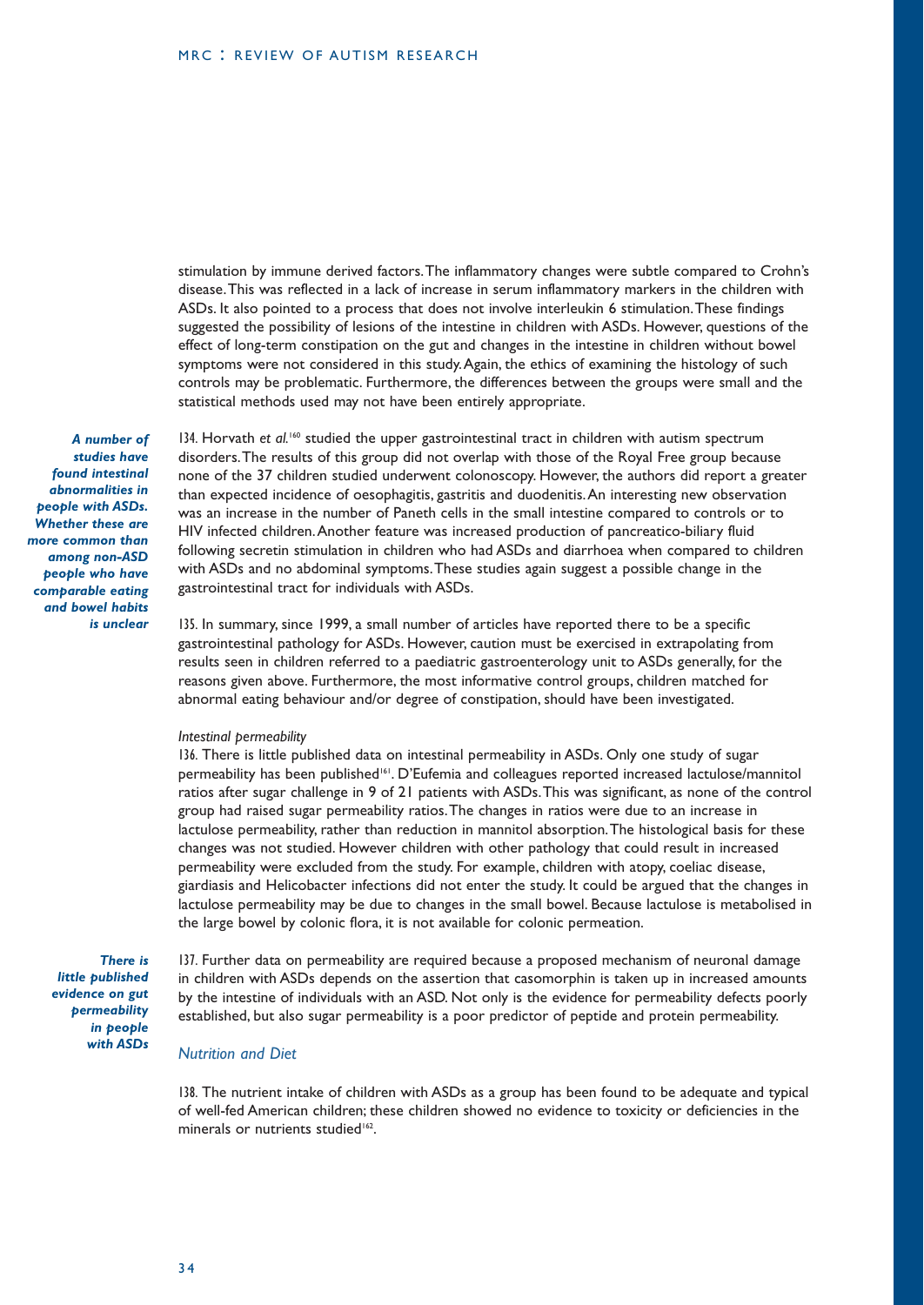139. There are a number of single case reports of clinical improvement in children with ASDs placed on gluten and/or casein free diets<sup>163</sup>. However, McCarthy and Coleman<sup>164</sup> had reported a study of 8 children with autism on a gluten-free diet, who all had steatorrhea and hypocalciuria.They were challenged with 20g of gluten/day for 4 weeks. No gross changes in behaviour, appetite, body weight or bowel habits were seen; further, no abnormal pathologies were seen in jejunal biopsies.A recently published abstract reported on Medline<sup>165</sup> would indicate that further studies are in progress, but to date they report that 46-50 children with ASDs showed an improvement in behaviour and gastrointestinal symptoms when placed on gluten & casein free diet.These investigations are based upon studies reporting that during proteolysis of casein in the gastrointestinal tract β-casomorphines were created, and that they were biologically active with both endorphin effects and immunoregulatory properties<sup>166-169</sup>. Similar gluteomorphins were also produced from wheat proteins<sup>170</sup>.

140. Although it is possible to provide a plausible biological hypothesis to explain the possible beneficial effects of gluten and casein free diets in ASDs there are to date no properly controlled studies described in peer-reviewed journals. Given the publicity surrounding these reports and, if substantiated, the potential widespread benefits, it is important that properly controlled studies should be undertaken to clarify the situation.

#### *Gut Flora Dysbiosis*

141. Abnormalities in the composition of the enteric flora have been suggested to occur in ASDs, and antibiotic and antifungal therapies have been used – although usually in commercial, nonacademic, centres. Such suggestions of enteric dysbiosis were initially based on reports of the onset of ASDs after antibiotic treatment for otitis media171.There remains a dearth of hard data in the peer-reviewed literature. In particular there are so far no published studies examining the flora in children with ASDs.

142. A leading proponent of the theory that bacterial and fungal overgrowth contributes to autism spectrum disorder has been Dr William Shaw, who runs a commercial laboratory offering private stool analysis at the Great Plains Laboratory in the USA<sup>172</sup>. However, the peer-reviewed literature on this topic is currently limited and based on indirect evidence. In two siblings with a variant of ASD associated with skeletal muscle weakness, high urinary tartaric acid and arabinose secretion was detected by gas chromatography and mass spectrometry, potentially due to overgrowth of *Candida albicans*173. Both the muscle weakness and cognitive abnormalities were reported to respond to anti-candidal therapy, and tartaric acid concentrations decreased significantly. However, the potential neurotoxicity of candidal metabolites remains speculative and largely under researched. There have been reports of production of various gliotoxins by *Candida albicans*174. It is not clear that it is valid to extrapolate this limited data to the wider autism spectrum and thus, at present, anti-candidal therapy cannot be considered to be evidence-based.

143. One bacterial species which has been suggested as pathogenic in ASDs is *Clostridium tetani*, with cognitive abnormalities proposed to be induced by the action of clostridial neurotoxins absorbed from the intestine<sup>175</sup>. Shaw's laboratory has also reported increase in urinary tyrosine metabolites, which have been interpreted as suggestive of Clostridial overgrowth<sup>172</sup>. Sandler, Finegold and colleagues have recently reported<sup>176</sup> on a pilot study of oral vancomycin therapy in children with regressive ASDs. Evidence of significant cognitive improvement was reported with vancomycin therapy, assessed by formal psychological assessment and study of video recordings, with regression *Many children with ASDs are being placed on gluten and/or casein free diets, with anecdotal reports of improvement, but the research findings to date are inconclusive.*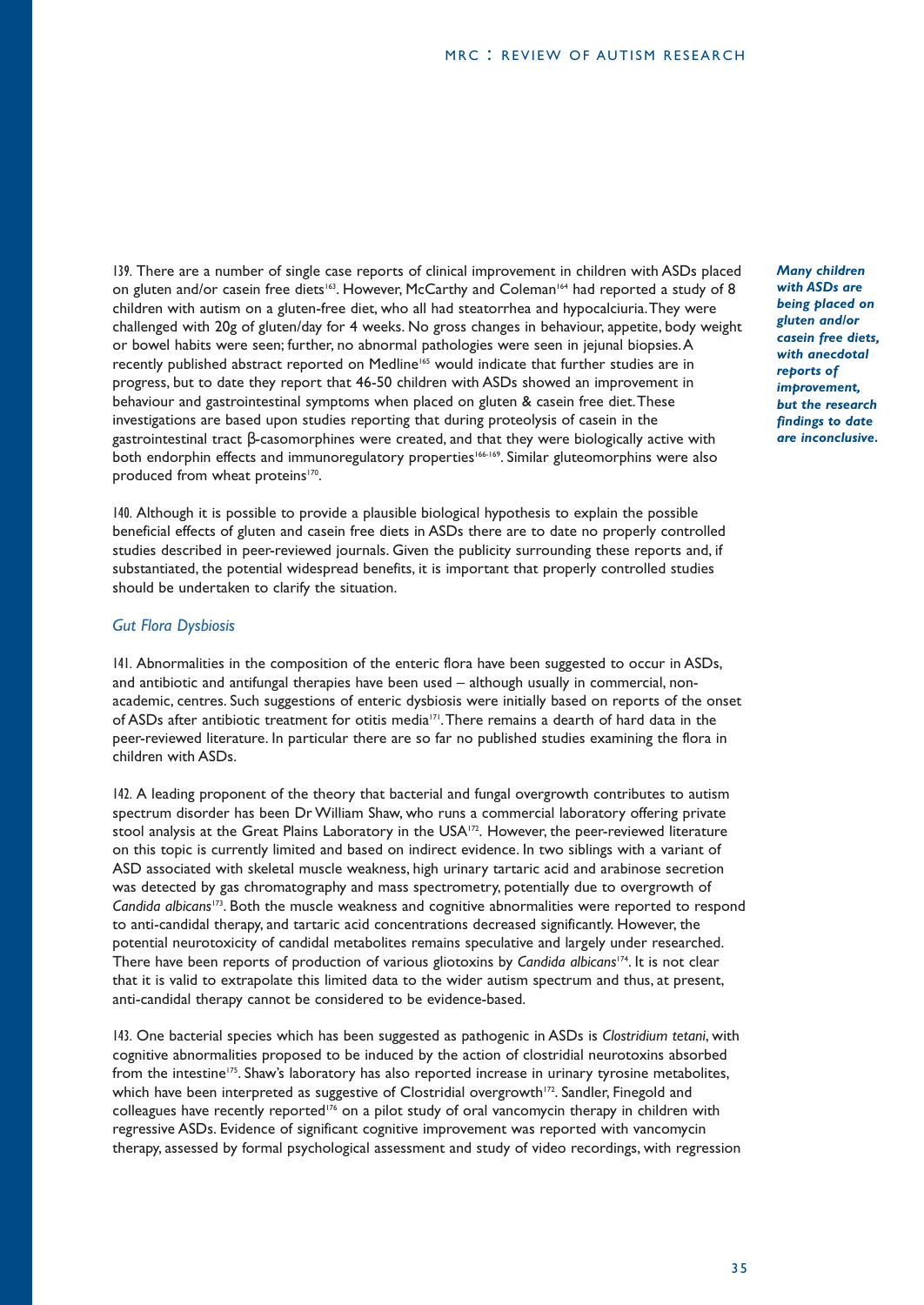about a week after the course of antibiotics finished.This preliminary report provides probably the most significant support for the concept that dysbiosis may occur in children with ASDs, but is, of course, indirect.

144. Similar cognitive improvement in 5 children has been reported, although not in peer-reviewed publication, by Borody, using the Rask-Madsen technique of colonic bacteriotherapy – the instillation of donor faecal flora (apparently, usually the father's) containing non-toxigenic clostridial species after a period of gut-sterilising antibiotics $177,178$ . These reports cannot be critically evaluated until formal publication.

*Abnormal gut flora have been hypothesised to play a causal role in ASDs.To date, research findings have been limited, but a large and thorough study is underway*

145. The MRC Autism Review has been made aware of a follow-up to the Chicago study<sup>176</sup> by Finegold, in collaboration with Professor Glenn Gibson and colleagues (Food Microbial Sciences Unit, University of Reading, UK) investigating the flora in 200 American children with ASDs.This study has apparently employed the appropriate molecular technology (selective media, gut model fermentation, 16s RNA analysis, FISH), and does suggest unusual patterns of overgrowth of *Clostridia* species and *Candida albicans* (G. Gibson, personal communication). Publication of this study should provide much needed data for focused intervention studies.

146. In conclusion, this is an area where speculation currently outweighs published literature.The number of peer-reviewed papers on this topic is small, although tending to suggest that abnormal colonisation may occur. One major study is largely complete and, when published, may have a significant impact on the field.

#### *Sulphur Metabolism*

147. Interest in this area has been prompted by reports of impaired sulphate processing in children with ASDs, mainly from the group of Waring *et al*.The process of sulphation within mammalian tissues requires the presence of a suitable sulphate donor, a sulphotransferase enzyme and an appropriate acceptor.The sulphate donor, as far as is known, is always 3'-phosphoadenosine-5' phosphosulphate (PAPS).There are a range of sulphotransferase enzymes which have specificity for different acceptors, such as phenol sulphotransferases and carbohydrate sulphotransferases.

## *Generation of the sulphate donor*

148. Relatively little sulphate is absorbed from the diet, although sulphites added as preservatives may contribute substantially. It is thought that sulphate is predominantly generated in the human from sulphur-containing amino acids such as cysteine by the process of sulphoxidation (reviewed by McFadden<sup>179</sup>). A study by Waring *et al.* reported the development of an assay for this process using S-carboxymethyl-L-cysteine (SCMC) as the substrate<sup>180</sup>. They described genetic variants or polymorphisms in this process<sup>181</sup>. They report that in their subject population 65% were good metabolisers, 32.5% poor metabolisers and 2.5% non-metabolisers. However, there have been a number of criticisms of the assay<sup>182</sup>, also reviewed by McFadden<sup>179</sup>. A study by Brockmoller et *al.*'<sup>83</sup> reported that urinary elimination of SCMC as carboxymethyl-L-cysteine sulphoxide did not amount to more than 1% of the test dose in any of 33 normal volunteers tested, nor was there any evidence of polymorphism. Similar concerns were raised by Meese and Fischer<sup>184</sup> and Kupfer and Idle<sup>185</sup>.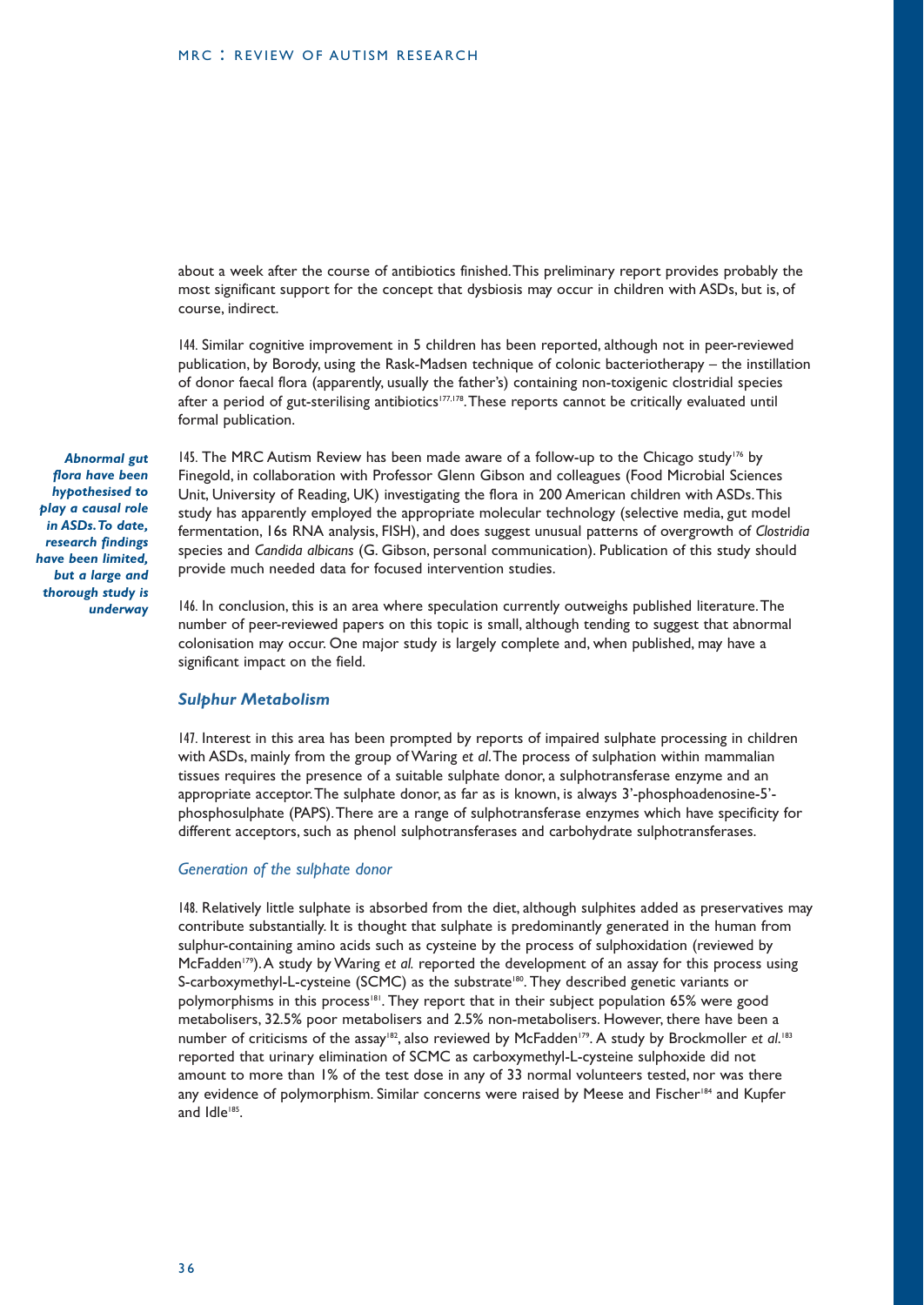149. Using an assay which they developed for assessment of cysteine oxidation,Waring and collaborators have reported reduced sulphoxidation in patients for a variety of conditions (food sensitivity<sup>186</sup>; systemic lupus erythematosus<sup>187</sup>; Alzheimer's disease<sup>188</sup>; arthritis patients with Dpenicillamine toxicity<sup>189</sup>; and individuals with jaundice after chlorpromazine<sup>190</sup>). They have also reported low ratio of sulphate to cysteine in motor neurone disease and Parkinson's disease<sup>191</sup>. These findings remain to be replicated. Furthermore there appears to be some inconsistency in these findings, as an early report of impaired sulphoxidation in 84% of patients with primary biliary cirrhosis<sup>192</sup> contrasted with a later report from Waring and colleagues which reported impaired sulphoxidation in only 26% of patients with primary biliary cirrhosis, similar to the rate (25%) in healthy controls<sup>193</sup>. Waring and colleagues have reported reduced urinary excretion of sulphate in children with ASDs<sup>194</sup>, and are cited by McFadden<sup>179</sup> as finding reduced metabolism of SCMC in children with ASDs<sup>195,196</sup>. These findings remain to be independently replicated.

#### *Phenol sulphation*

150. One key role of sulphation pathways is the detoxification of phenolic compounds (e.g. catecholamine neurotransmitters, steroids including oestrogens and progesterone, bile acids and many phenolic drugs) which occurs both in the liver and in the intestine. Impaired phenol sulphation has been reported by Waring and colleagues in ASDs<sup>197,198</sup>, but also in rheumatoid arthritis<sup>199</sup>, Alzheimer's disease<sup>188</sup>, Parkinson's disease and motor neurone disease<sup>200</sup>. The assay used by Waring *et al.* entails administration of an oral dose of paracetamol followed by urine collection and measurement of paracetamol sulphate and paracetamol glucuronide. However, there are a number of issues over this specific assay as data are published as a ratio of paracetamol sulphation to glucuronidation so it is not possible to determine whether the abnormality is reduced sulphation or, in fact, increased glucuronidation. Further, sulphation and glucuronidation were deduced indirectly from assay of paracetamol before and after treatment with sulphatase or glucuronidase enzymes. However the sulphatase enzyme used (Sigma S-9626) itself has considerable glucuronidase activity, which has to be inhibited by addition of D-saccharic acid 1,4 lactone.The reproducibility of this assay was not stated and nor the completeness of the enzymatic desulphation or deglucuronidation processes. In the absence of direct evidence, other explanations, including reduced phenol sulphotransferase activity, need to be considered as well as the proposed defective generation of sulphate from cysteine.

151. There are two types of phenol transferase, thermostable enzymes which act on simple phenols, and thermolabile enzymes, which act on catecholic or phenolic monoamines (such as dopamine and tyramine).The genes for 3 of these enzymes are known and have been sequenced (SULT1A2hum, SULT1A1hum and SULT1A3hum).Waring's group have reported that both thermostable and thermolabile forms are polymorphic and both act on paracetamol as a substrate<sup>179</sup>. Recently a new colorimetric assay for phenol sulphotransferase (in platelets) using 2-naphthol as substrate has been reported<sup>201</sup>, which seems to be a more robust assay as it was possible to correlate the results of this assay with genotype.

152. In conclusion, the impaired sulphation story in ASDs is potentially biologically plausible but remains unproven.There are published data from only one group (Waring *et al.*) reporting impaired sulphation in ASDs, using indirect methods of assay.There is a need for independent replication of these findings to be published, preferably using more direct methods of assay.

*Impaired sulphur metabolism has been reported for individuals with ASDs, but this finding needs to be independently checked*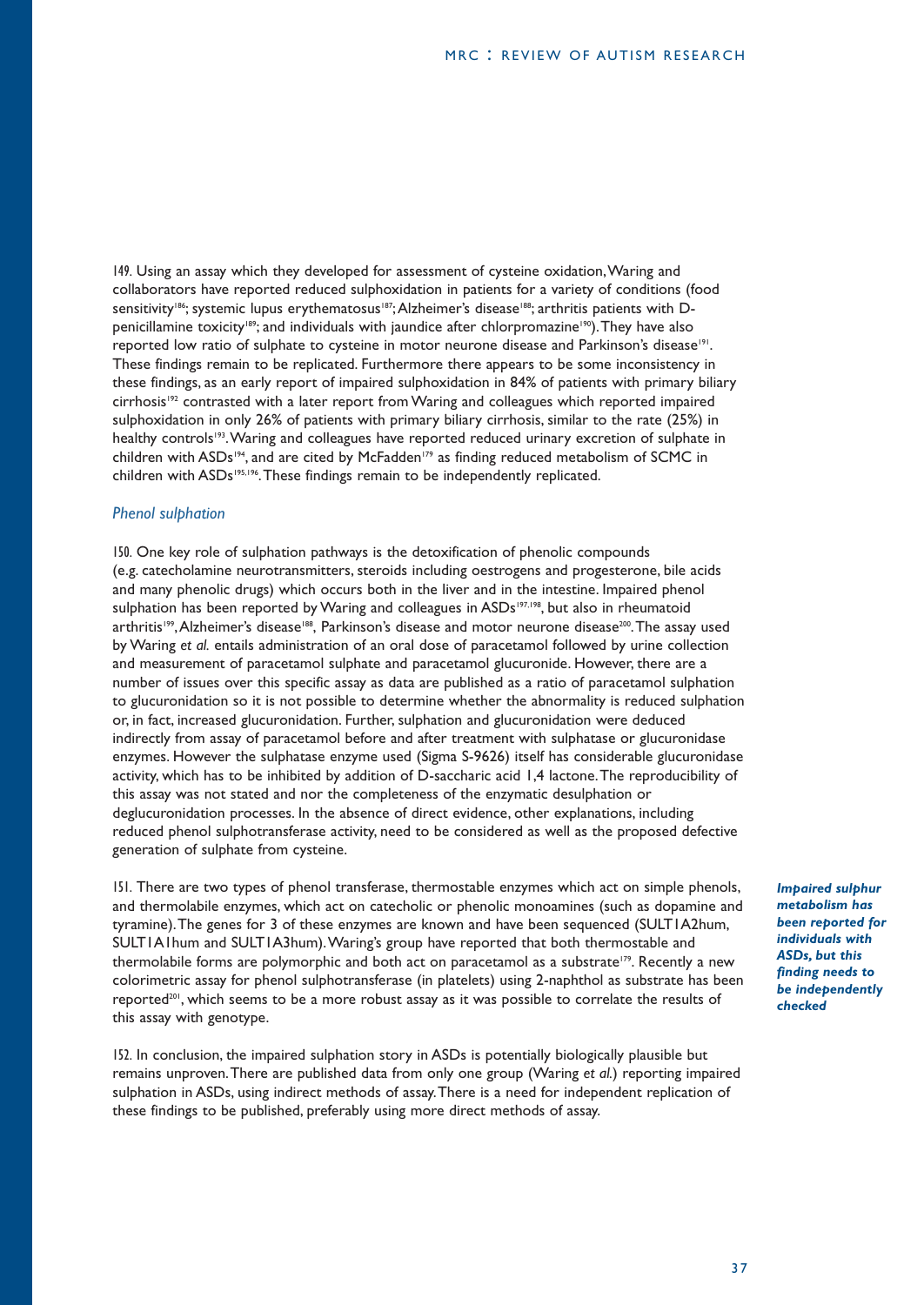#### *Immune Function*

153. The issue of immunological abnormalities in ASDs has been widely debated, but there is a lack of reports in the peer-reviewed literature. Studies of immunological function in children with ASDs have reported a wide array of abnormalities<sup>202,203</sup>, including decreased cellular responses, decreased serum C4b levels and increased humoral immune and autoantibody responses. A recently published abstract identified on PubMed highlights a number of these changes<sup>165</sup>. Jyonouchi et al. compared responses of peripheral blood mononuclear cells to a mitogen (lipopolysaccharide) and antigens (tetanus toxoid, house dust mite) and reported an excessive innate immune response and a disruption of the regulatory cytokines. It should be noted that these do not appear to be consistent findings. Furthermore, the immunological differences between children with ASDs and controls that have been reported are often small, with values lying close to the normal range for children.To date there is not a clear pattern of immunological abnormalities in ASDs, with various abnormalities being reported in a proportion of children.There is no convincing evidence as to a causal relationship between defects of the immune system and ASDs.

*There is considerable interest in possible immune problems in ASDs, but there is a lack of published research in this area*

154. A number of reports from the "grey literature" were brought to the attention of the MRC Autism Review, which claimed that pro-inflammatory cytokines may be elevated in the serum of individuals with ASDs.This finding, if true, could have wide-ranging effects including the possibility of altering the endothelium of cerebral blood vessels.The lack of fever, cachexia and evidence of substantial inflammation (apart from the mild inflammatory infiltrate in the intestine) makes it unlikely that pro-inflammatory cytokines are persistently elevated.This remains to be determined, but could be achieved relatively easily through performing ELISA tests, in conjunction with the use of appropriate controls.

#### **Suggested Physical Abnormalities**

155. *There are no known physical markers of ASDs.ASDs can co-occur with other conditions, but there is some debate as to the frequency of associated medical problems. Research on brain abnormalities has been hampered by the small number of brain samples available for study. Current evidence suggests many people with ASDs may have larger, heavier brains, with cellular abnormalities in a number of regions – but no large lesion has been found to be specific or universal in ASDs.Advances in functional brain imaging may improve understanding of the brain basis of ASDs – studies to date have found under-activation in areas associated with planning and control of complex action, and in areas associated with processing socio-emotional information.*

## LAY GROUP QUESTION

**'Is autism associated with structural congenital malformations or anomalies (e.g. sensorineural hearing loss, congenital malformations of the heart)?'**

156. In general ASDs have not been thought to be associated with physical anomalies. However, there are methodological challenges to the assessment of possible associations, including the need for large samples in order to reliably identify malformations which are themselves relatively rare (for example sensorineural hearing loss, 1-2 per 1000 live births).As with ASDs the prevalence of these conditions is most reliably estimated by using careful methods of ascertainment and diagnosis.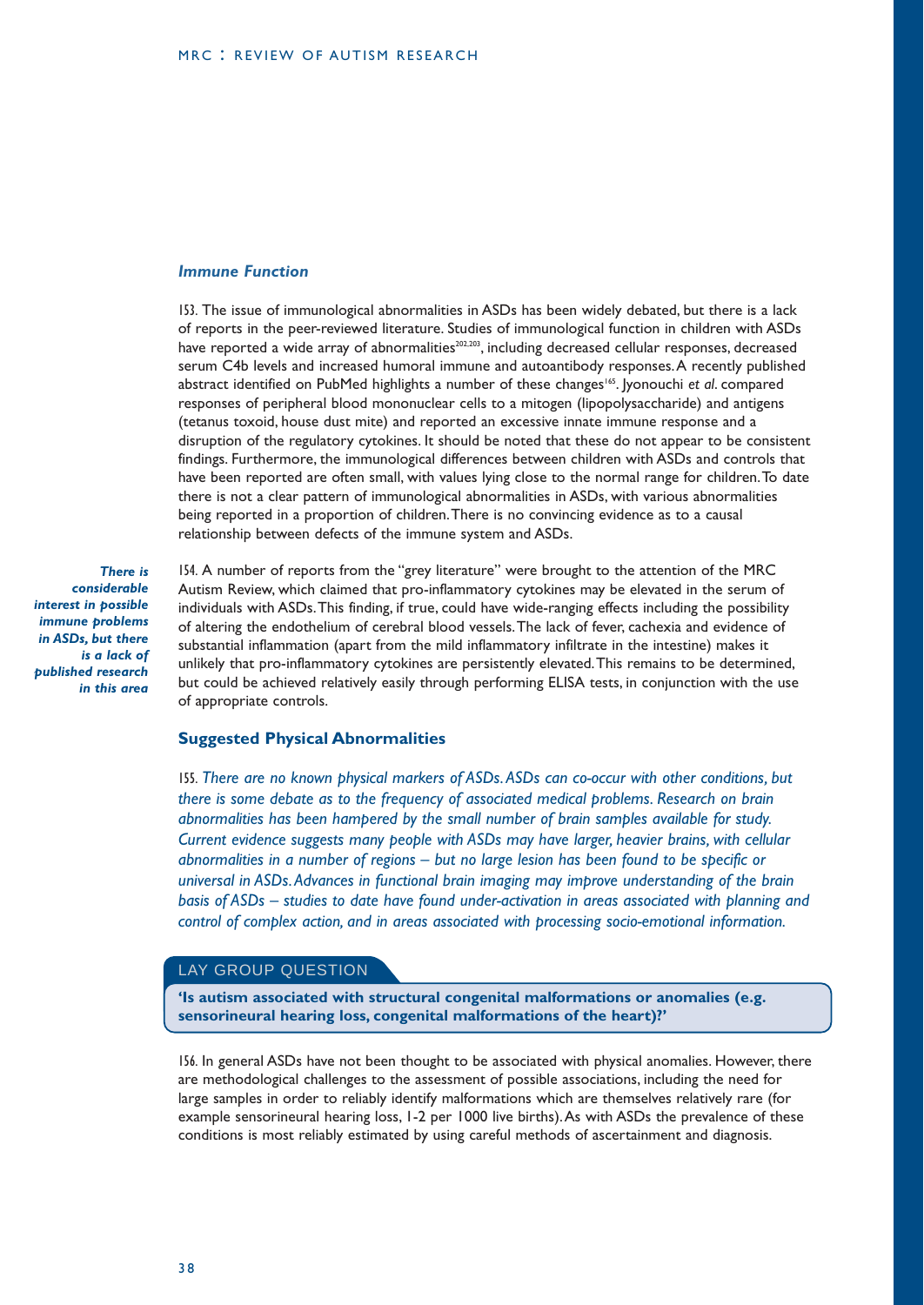157. A further issue is that most studies have identified the prevalence of such abnormalities in those with a diagnosis of ASD, i.e. estimated the odds of having a structural malformation given a diagnosis of ASD. However to estimate the risk of developing ASD given the presence of a certain condition or structural abnormality requires a cross sectional study of the affected, e.g. those with congenital malformations, to determine risk of ASD in these groups.This has not been performed. In theory, if such associations were found, they might give clues to stages of prenatal development when key factors operate to cause ASDs. Similarly, differences in brain structures formed before birth (see below) may be informative regarding timing of abnormalities in development, and help to narrow the range of possible environmental factors.

# LAY GROUP QUESTION

# **'What is the co-morbidity of ASDs spectrum disorders with other medical conditions?'**

158. This question is best addressed by population-based investigations in which identifiable medical conditions have been found in association with cases of ASDs that meet conventional criteria for diagnosis.Whether the two conditions are coincidental, or whether the medical condition associated with ASDs plays some causal or permissive role in its manifestation, cannot of course be answered by such an investigation.

159. Criteria for identification of comorbidity include:

- systematic information about the medical condition
- conventional definition of ASDs
- population defined by age range
- independent verification of medical and psychiatric diagnoses

160. It is worth noting that there is considerable controversy in the published literature about the degree of comorbidity.There are those who believe the 'true' rate of medical conditions in a representative series of children with ASDs is about a third<sup>204</sup>, and those who take the view the figure is much lower, at around 10%.According to the proponents of the higher figure, the argument runs, if sufficiently intensive investigations are done, hidden medical conditions will be uncovered.A recent review of epidemiological studies that had examined the prevalence of a wide range of medical conditions<sup>43</sup> reported a consensus mean figure of about 6% (median almost identical). This is unlikely to end the debate, as the quality of the studies reviewed, and the intensity with which hidden medical pathology was investigated, was very variable.

161. Comorbid medical conditions included epilepsy, cerebral palsy, fragile X, tuberous sclerosis, sensory impairments of hearing and vision, Down's syndrome, neurofibromatosis, congenital rubella and phenylketonuria. Epilepsy and cerebral palsy were the most prevalent. Gillberg reports that external ear anomalies have been observed more frequently in some studies of ASDs<sup>47</sup>. Increased prevalence of autistic symptomatology - but not ASDs per se - has been reported among congenitally blind and deaf children. Median figures of 3.1% for cases of ASDs associated with hearing impairments and 1.3% for visual impairments has been found in a review of epidemiological studies in which these data were available<sup>43</sup>. In a longitudinal clinic based study of children with hearing impairment (cited on page 94 in reference<sup>47</sup>), Rapin found that 5% had ASD. However this estimate may be higher reflecting selection biases in a clinic rather than general population sample. Researchers have suggested that sensory disabilities may limit the child's access to social communication, and hence cause at least transient difficulties in social understanding that resemble to some extent the more profound and persistent social deficits seen in ASDs<sup>205</sup>.

*The rates of co-occurrence of ASDs with other medical conditions are unclear*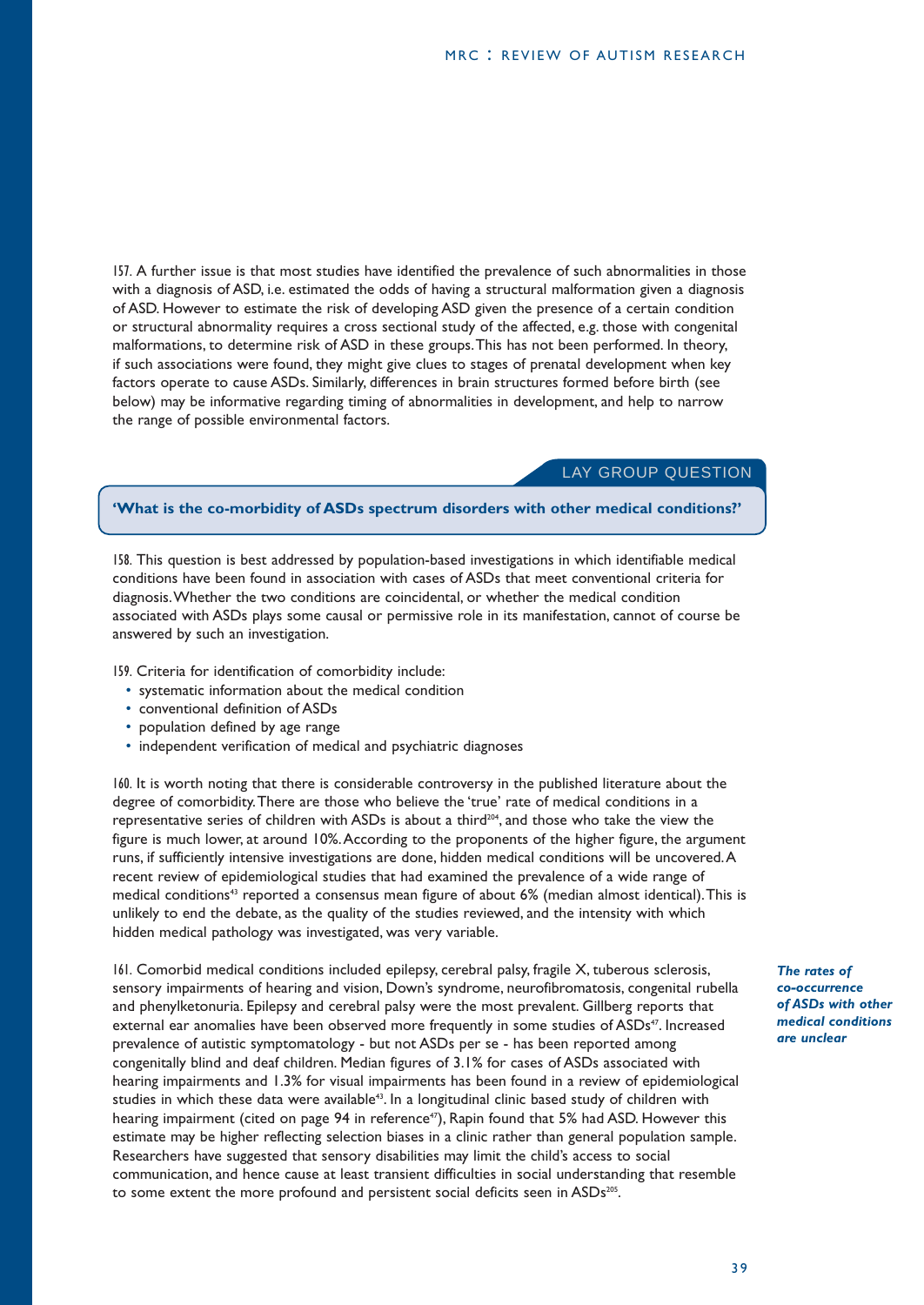#### *Brain Abnormalities*

# *Structural studies*

162. Although ASD was eventually recognised as a disorder of brain functioning in the 1960s, our understanding of the underlying mechanisms has been slow to develop.Any adequate neurobiological model of ASDs has to account for the sex ratio; the association with mental retardation, epilepsy and EEG abnormalities; the age of onset and regression in some affected individuals, as well as the specific symptomatology.A major practical obstacle has been a dearth of tissue from the brains of people with ASDs who have died, so that qualitative findings from a relatively small number of individuals have had a disproportionate influence on explanatory models. To date, there have been two major studies<sup>206,207</sup>. Each has reported some specific findings not yet replicated elsewhere, but areas of agreement include:

- brain weight is increased in an as yet uncertain proportion of individuals with ASDs;
- decreased Purkinje cell number is seen in the majority of (but not all) cases;
- developmental abnormalities of the inferior olive are a common observation.

163. There is convergent evidence for these findings.A number of structural imaging studies *in vivo* have now reported increased brain volume in children and adults with ASDs, using magnetic resonance imaging (MRI)208-215. Similarly head circumference is increased in a proportion of individuals<sup>216-220</sup>. The MRI and head circumference changes are apparent from about 3-4 years of age. There is some preliminary evidence for a disproportion in the grey matter to white matter ratio and also some suggestion of regional variability in increased brain volume.At present, however, there are too few studies to draw definite conclusions. There is some debate as to the mechanisms underlying these increases in brain weight and volume.Thus it is unclear whether the underlying abnormality is overproduction of cells, which subsequently do not undergo selective cell death, or whether the primary problem is a failure of synaptic pruning. Increased head circumference is also seen in a proportion of relatives.

164. With respect to decreased Purkinje cell number, in some individuals with epilepsy this is associated with increased Bergmann glia, suggesting that some loss may be secondary to seizures. Nevertheless the presence of other developmental cerebellar abnormalities suggests that decreased Purkinje cell number probably occurs late in the prenatal period or early in postnatal development. Although there are claims of specific hypoplasia of cerebellar vermal lobules VI and VII<sup>221-223</sup>, there is no convincing replication of these findings outside Courchesne's laboratory; neither is there evidence for more widespread cerebellar hypoplasia. Developmental abnormalities of the inferior olive seldom occur in isolation, nearly always being found in association with regions of cortical maldevelopment.There is also agreement between studies that some of the observed neuropathology has a prenatal onset. A hypoplastic facial nucleus in one individual has, with other evidence, led to an estimation of onset of abnormal development at 4 weeks gestation; olivary abnormailites suggest that some abnormal mechanisms are operating by 12 weeks gestation, whereas cerebellar abnormalities have been interpreted as suggesting an onset by about 32 weeks gestation.

165. Further evidence and replication of findings is needed in this area.Animal models may be useful – not to model ASDs per se (which involve peculiarly human functions such as imagination and social insight), but perhaps to explore specific aspects of behaviour (e.g. repetitive behaviour, stereotypies), and elucidate connections between key brain regions. Animal models may also be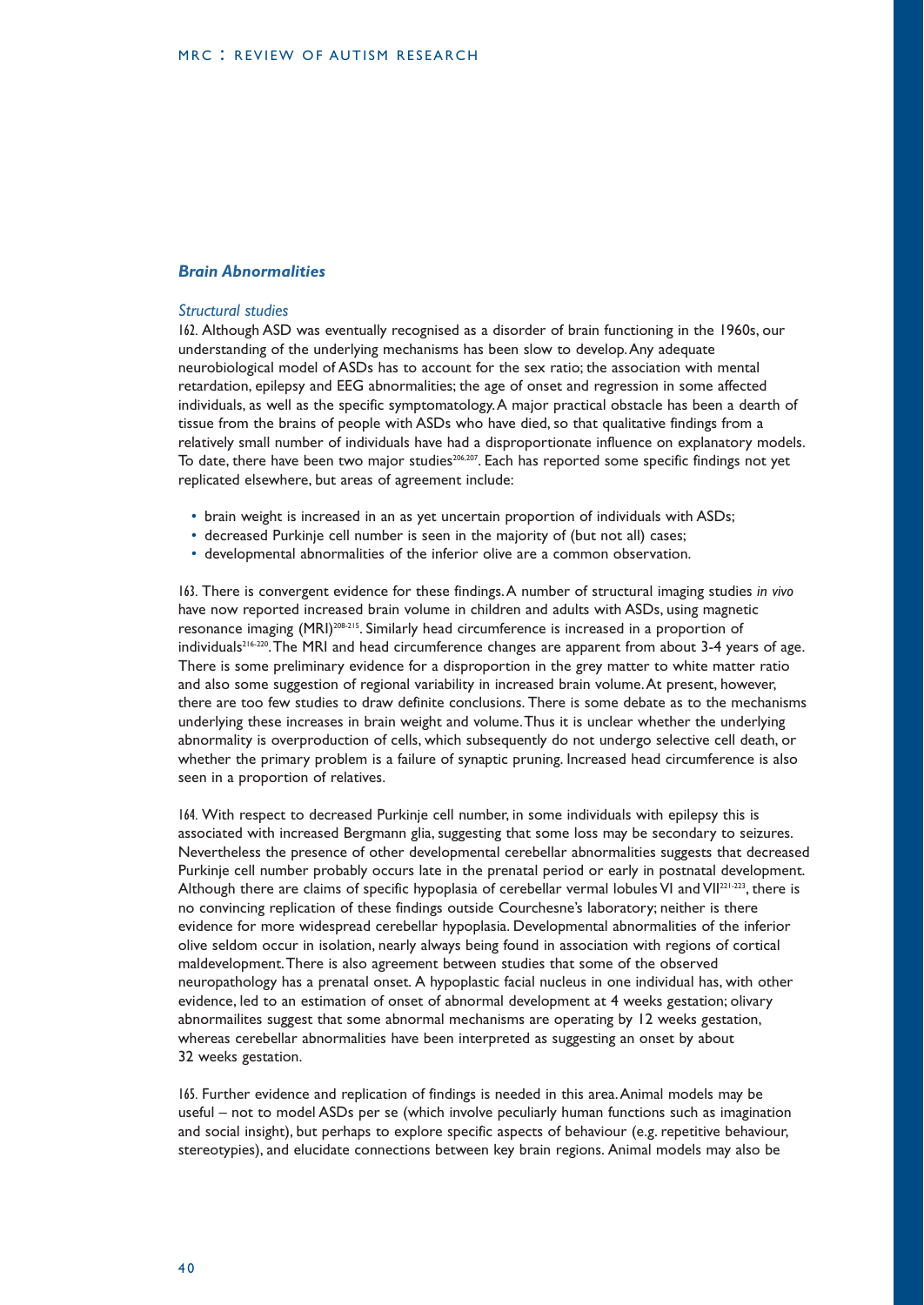used to test hypotheses about possible physiological abnormalities and their effects on the brain. Potentially, structural abnormalities may inform genetic studies, clarify which environmental hypotheses are biologically plausible, and help identify the stage of development at which the causes of ASDs operate.

#### *Functional abnormalities*

166. New technologies have allowed imaging of the brain in action, using for example positron emission tomography (PET) and functional magnetic resonance imaging (fMRI). Studies to date reveal areas of relatively low activity (hypometabolism) in the cerebral cortex, but there is little agreement as to which areas of the brain are specifically affected. Recent fMRI studies have noted abnormal localisation of activity associated with diverse cognitive tasks<sup>224,225</sup>. A common finding, though one not specific to ASDs, is reduced activation of the frontal lobes – thought to be crucial areas for the control of complex behaviour (planning, and so forth; see below in relation to psychological theories).There may also be abnormalities in the limbic system, involved in processing of socio-emotional information<sup>226,227</sup>. Taken together with the EEG findings and the association with epilepsy, it appears that ASD is associated with abnormal cortical organisation, although the extent to which this a localised versus generalised phenomena is currently unclear

#### *Neurochemistry*

167. Over the years virtually every neurotransmitter system has been implicated in the pathogenesis of ASDs.The links have usually been based upon similarities between autistic behaviours and the consequences of drug administration in animals and man. It is widely recognised, however, that although current drug treatments can improve some behavioural abnormalities in ASDs, the core symptomatology is relatively resistant to successful pharmacological intervention and that drug actions may be relatively non-specific.The role of neurotransmitters in brain development is also appreciated, although difficult to investigate directly in ASDs. Recently there has been increasing interest in neurochemical studies using donated tissue and the investigation of neurotransmitter systems using radioisotope techniques.

168. Many claims of abnormalities in neurotransmitter systems have either not replicated or are internally inconsistent.An elevation in blood serotonin is a relatively consistent finding in the field (for a review see228, although see Croonenberghs *et al*. <sup>229</sup> for a more complex investigation) and appears to reflect increased storage in platelets rather than abnormal synthesis. Some studies have also observed hyperserotonaemia in relatives<sup>230</sup>. Claims of an association between ASDs and a particular variant of the serotonin transporter gene<sup>231</sup> have so far not been replicated and there is no association between serotonin levels and behaviour in individuals with ASDs. Metabolites of serotonin in the CSF are unremarkable and neither genetic nor post-mortem studies have found evidence of receptor abnormalities. A recent positron emission tomography (PET) imaging study<sup>232</sup> has demonstrated that the normal pattern of high brain serotonin synthesis capacity in childhood may be disrupted in ASDs, but it is unclear whether this finding is connected to unusual levels of platelet serotonin or is secondary to abnormal brain development.

169. Results of studies of the dopaminergic and noradrenaline systems are contradictory.There is no evidence of a consistent elevation of dopamine or its metabolites in plasma or urine, nor of noradrenaline, although it has been suggested that the sympathetic nervous system might be hyper-responsive to stress<sup>228</sup>. There are very recent studies of the cholinergic<sup>233</sup> and GABAergic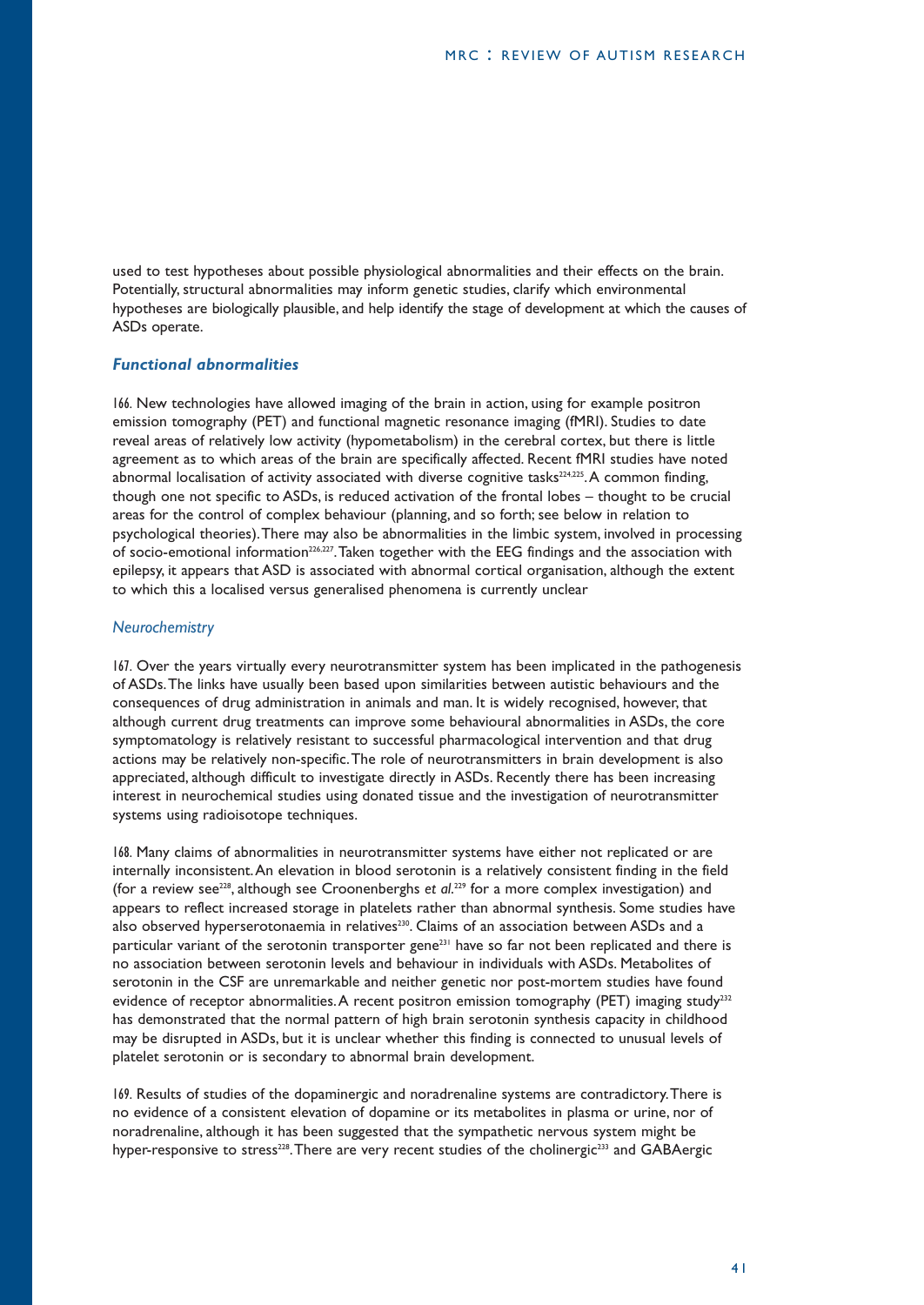#### *Many neurotransmitter systems have been proposed as being involved in ASDs, but there is little supportive evidence*

systems in small numbers of individuals with ASDs, but the reported abnormalities must be considered preliminary. Studies of plasma opioids have produced inconsistent findings and there is just one report of extremely abnormal endorphin fragments<sup>234</sup> in ASDs. Although naltrexone appears to have some effect in reducing hyperactivity, it has no clear effect upon core autistic symptoms.

170. In summary, further investigation of the relationship between brain serotonin synthesis and other indices of serotonergic function appears warranted.There is also scope for further postmortem work examining the rote of the GABAergic and glutaminergic systems, as both neurotransmitters have been implicated in the pathogenesis of epilepsy. Future studies will need to utilise IQ matched controls to determine which abnormalities are specific to ASDs as well as genetically sensitive designs.The possibility that genes may act through effects on the intrauterine environment<sup>235</sup> also merits further investigation.

#### *Epilepsy*

171. The association between idiopathic ASDs and epilepsy has been recognised since the late 1960's and seizures are a significant cause of morbidity and mortality for individuals with ASDs. Estimates of the proportion of individuals affected vary, but by adulthood about one third of individuals with ASDs have developed epilepsy<sup>236</sup>. There has been no systematic study of the prevalence of seizures across the entire autism spectrum. In the general population the incidence of seizures falls rapidly from a peak in the first year, only rising again much later in life. By contrast in ASDs there is a bimodal distribution in the age of onset, with the childhood peak followed by a rise in incidence in adolescence and early adult life<sup>236</sup>. There is no indication that idiopathic ASDs are associated with any particular seizure type (although there is a strong association between tuberous sclerosis and infantile spasms), nor with a preferential location for seizure foci. Between 15 and 36%<sup>237</sup> of children with ASDs but without epilepsy show EEG abnormalities; these are identified more frequently if EEG's are repeated or if magnetoencephalography<sup>238</sup> is used, as this is more sensitive than EEG. There is no consistent evidence for a characteristic EEG pattern.

*Epilepsy affects about a third of those with ASDs – many more than among the general population, and with different pattern for age of onset*

172. What underlies the association with epilepsy and EEG abnormalities? Although there is a strong genetic contribution to idiopathic ASDs, the link between genes and seizures appears to be mediated by abnormal brain development, as the rate of seizures does not appear to be elevated amongst relatives.There is no evidence from post-mortem or neuroimaging studies that epilepsy arises on the basis of hippocampal sclerosis. One study of ASDs<sup>207</sup> has reported evidence of cortical dysgenesis in individuals with epilepsy, PET and SPECT studies reveal areas of focal cortical hypometabolism (reviewed by Ryu *et al*. 239.Abnormal cortical development has also been identified in the small number of children with ASDs who have come to surgery for medically  $intractable$  seizures $240$ .

173. Recently there has been particular interest in the relationship between epileptiform activity and autistic regression. Autistic regression most typically occurs during the second year of life<sup>241</sup>. Although estimates vary, perhaps 25% to 33%<sup>18,241</sup> of children with ASDs lose speech sometimes associated with loss of social skills. Usually speech has not progressed beyond single words before loss<sup>241</sup> and regression is much more common amongst children with ASDs than those with specific language disorder<sup>242</sup>. The relationship between autistic regression and abnormal brain activity is controversial.There is general agreement that in the majority of children who regress there is no association with clinical seizures. Nevertheless the observation that possibly 15-20% of children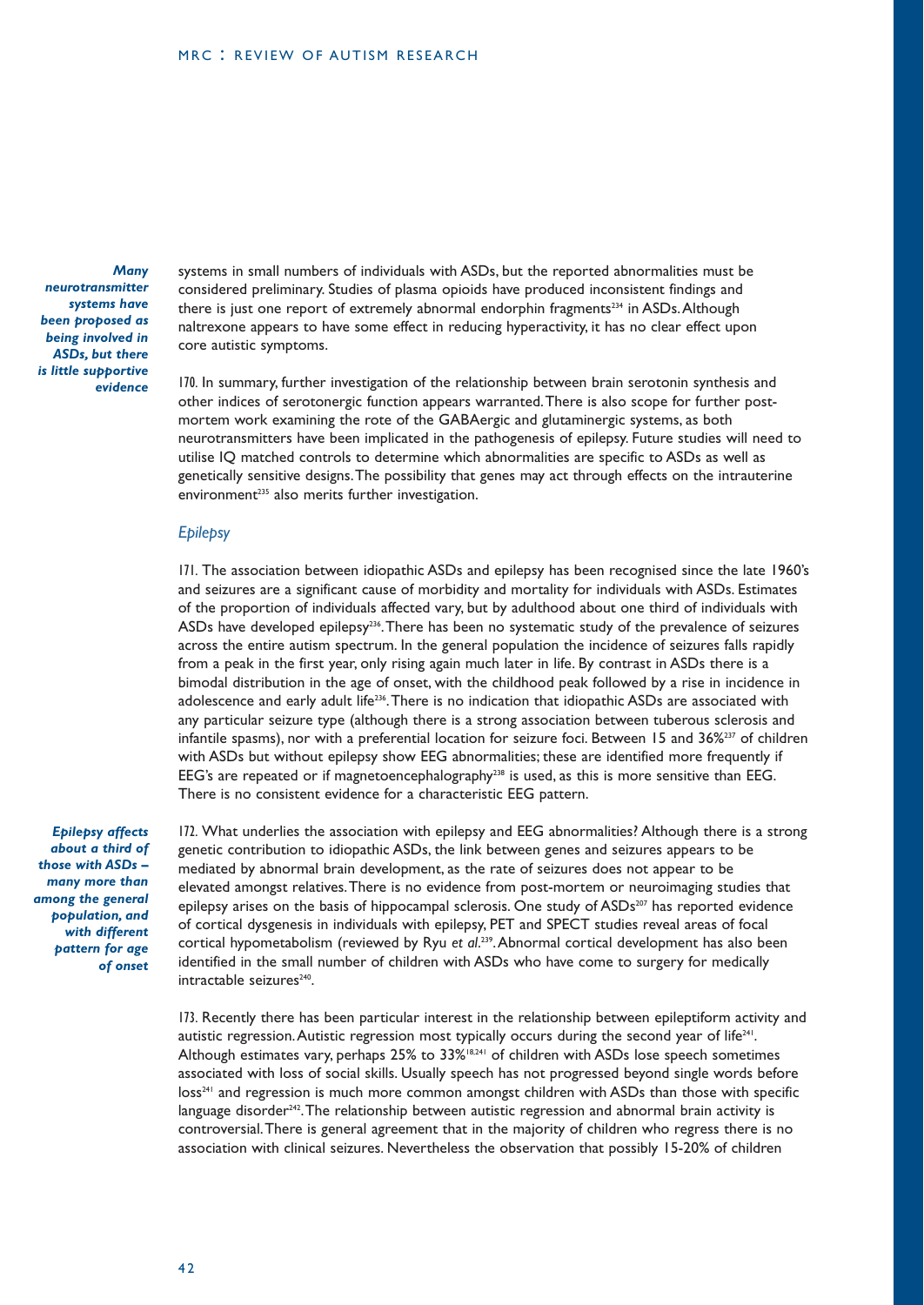with ASDs without seizures have an epileptiform EEG<sup>237</sup> has raised the possibility of subclinical seizures, and parallels have been drawn with Landau Kleffner syndrome (an acquired aphasia usually associated with a characteristic pattern of EEG abnormality and seizures).

174. Epileptiform EEG's seem to be more common amongst children without seizures who regress than those who do not regress<sup>237</sup>, but the possibility that these findings are simply a marker of more abnormal brain development is widely recognised.At present the only indication for neurosurgical intervention in ASDs is for the treatment of medically intractable epilepsy $243$ . In terms of future research it will be important to establish if there are any specific genetic or environmental risk factors associated with the development of epilepsy in individuals on the autism spectrum and to more clearly establish the relationship between EEG abnormalities, underlying brain dysfunction and autistic regression.

## **Suggested Psychological Abnormalities**

175. *It is important to know not only what is different in the brains and behaviour of people with ASDs, but also what is special about how they perceive and understand the world.There are three main psychological theories of ASDs at present, focusing on social understanding, control of behaviour, and detail-focus.The specificity, universality and primacy of the postulated psychological differences have yet to be established.The implications for biological investigation and practical intervention have begun to be explored (particularly for social deficit theories), but further work is needed.*

176. Abnormalities in brain structure or function have their effect on behaviour through abnormal development of psychological functions. Several psychological theories attempt to explain the nature of specific symptoms in ASDs; three are briefly reviewed below. In principal, a full psychological understanding of ASDs could inform both studies of the neurobiological basis and educational approaches. Psychological theories drive functional brain imaging studies, and investigation of possible parallels with acquired brain injury, which may elucidate the brain pathways affected in ASDs. Educational approaches have taken some direction from psychological accounts, but further work is needed to build effective bridges from theory to practice.

## *The Theory of Mind Deficit Theory (ToM)*

177. This theory has been successful in suggesting a cause of the core social and communicative impairments in ASDs (see Baron-Cohen *et al*. <sup>244</sup> for review).Theory of mind refers to the everyday ability to attribute mental states (beliefs, desires) in order to understand and predict behaviour. People with ASDs appear to be specifically impaired in this ability, as reflected in tests of mental state attribution<sup>245-247</sup>. The ability to 'know what someone is thinking' as assessed in these tests, is related to everyday social and communicative competence. Some diagnostic specificity has been demonstrated (e.g., against Gilles de la Tourettes Syndrome, Down's Syndrome), but these studies need to be extended to other conditions.

178. The neural basis of 'Theory of mind" has been explored through neuropsychological and brain imaging studies<sup>248</sup>.A number of studies of ToM following acquired brain damage (e.g. stroke) suggest an association between orbito- and medial-frontal cortex, and amygdala pathology and ToM deficits<sup>249,252</sup>. Functional imaging studies (PET and fMRI) have highlighted similar areas<sup>226,253,254</sup> and have pinpointed reduced activation in medial-frontal cortex , temporal poles and superior temporal sulcus<sup>255</sup>. These candidate areas will be of interest in identifying the action of specific genetic or environmental factors on brain development.

*Psychological theories are important for generating predictions for brain research, and for informing practical intervention*

*Most people with autism appear to have difficulty understanding others' thoughts and feelings*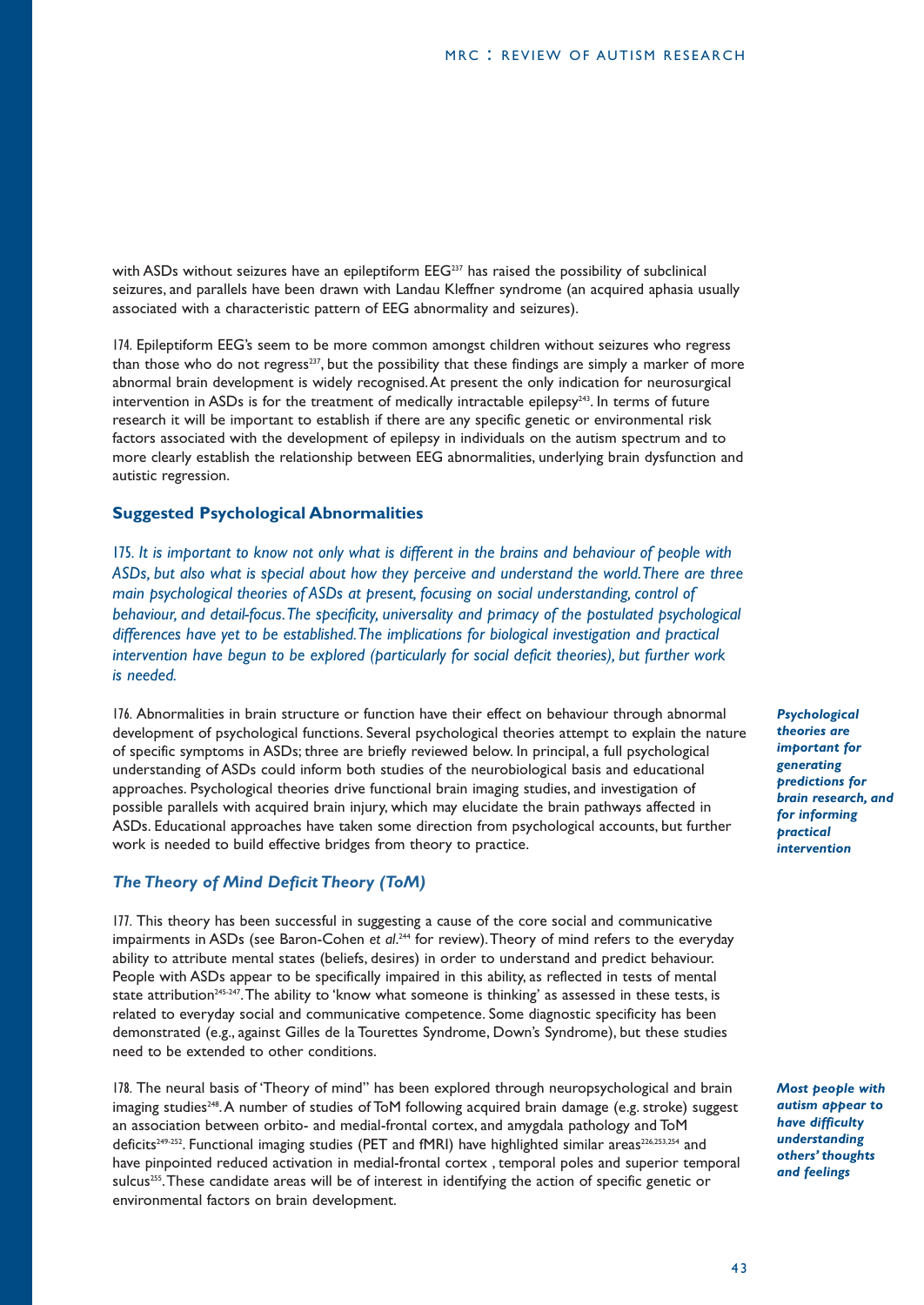179. The ToM deficit theory has also had practical implications.Attempts have been made to remediate ToM skills at the primary school level, with some success but limited generalisation<sup>256,257</sup>. Deficits in ToM and emotion recognition at later ages are the focus for current attempts at computerized instruction (e.g. CD-ROM developed by Cambridge Autism Research Centre/Shirley Foundation Project). Deficits in social perception deficits may be the earliest reliable signs of ASD<sup>258</sup>.

### *The Executive Function Theory (EF)*

180. This theory postulates deficits in those abilities thought to depend on the frontal lobes that allow flexible behaviour.'Executive function' is a term covering a range of high-level abilities such as planning future action, modifying behaviour according to feedback, shifting between different behaviours, resisting habitual but no longer adaptive behaviours. People with ASDs have been shown to perform poorly on tests of many of these functions (work reviewed in Russell<sup>259</sup>). It has been suggested that deficits in EF can explain some of the rigid and perseverative behaviour seen in ASDs, and may account for the difficulty of even some very high-functioning individuals with ASDs to manage the practicalities of everyday life. Patients with acquired frontal lobe damage (e.g. from head injury) show similar difficulties on EF tests and in everyday planning and decision-making.

*Most people with ASDs have difficulty planning and controlling their behaviour*

181. There are many neurological studies of EF outside ASDs<sup>260</sup>. Studies of acquired brain damage suggest dorsolateral prefrontal cortex and fronto-striatal/cerebellar pathology associated with EF deficits.The brain basis of EFs is also likely to involve connections of these areas with other systems such as basal ganglia, striatum and cerebellum.

182. Although EF deficits have been documented in many individuals with ASDs (e.g.<sup>261</sup>) they have not always been found in those of truly normal  $IQ<sup>254</sup>$ . EF deficits may be therefore be a common, but not necessary, feature of ASD. Equally, there does not seem to yet be a consensus on which aspect of EF is typical of ASDs (some studies find it is in planning, others find it is in inhibition, others in following arbitrary rules, etc). Finally, EF deficits are far from specific to ASDs, and appear in many clinical conditions (e.g.ADHD, conduct disorder).This may in the long run limit their potential as diagnostic markers. However, remediation of these difficulties could, in principle, potentially improve the independent living skills of adults with ASDs.

183. Treatments are currently available that address planning difficulties<sup>262</sup>. Many schools for children with ASDs are addressing EF deficits by using explicit structuring of activities in a cookbook approach to daily-life skills. In addition, pharmacological treatments can be targeted at stereotypies and obsessive phenomena (see page 50).

## *The Central Coherence Theory (CC)*

 $184$ . This theory and one of its variants, the theory of enhanced perceptual discrimination<sup>263</sup>, attempt to explain the uneven profile of abilities and difficulties in ASDs. Central coherence refers to the everyday tendency to put information together to extract higher-level meaning, to remember, for example, the gist of a story rather than its details or exact words. People with ASDs seem to show a bias, instead, for part over wholes – and often excel at noticing and recalling detailed information (referred to as 'weak coherence'). Perception and processing of features is believed to be superior, possibly at the expense of processing global information (currently debated<sup>264</sup>).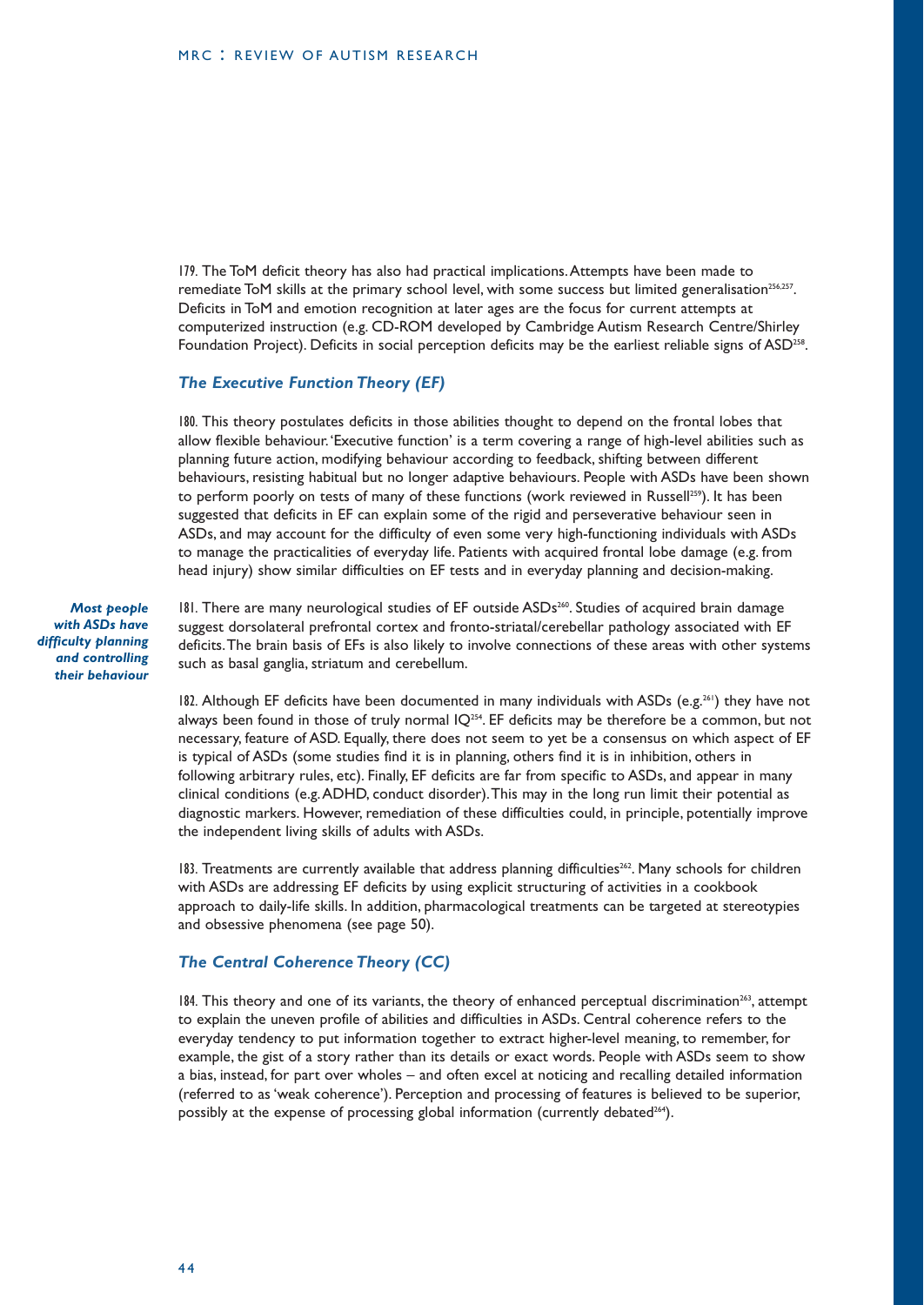185. Weak CC appears to date to characterise people with ASDs at both high and low-functioning ends of the spectrum (see review by Happé<sup>265</sup>). However, we do not yet know if these tests have diagnostic specificity – that is, whether other groups also show a detail-focused processing style. Weak CC with normal or superior intelligence has been found in fathers of boys with ASDs<sup>80,266</sup>, suggesting that this feature could be part of the broader phenotype.

186. The brain basis of this processing bias has not yet been explored, with the exception of one brain imaging study<sup>226</sup>, and the implications of this theory for educational intervention have not been investigated.

187. It is as yet unclear how theory of mind deficits, problems in executive functions and the tendency for weak coherence relate – whether all three describe different aspects of ASD, or whether one constitutes the primary core difficulty from which the others arise. Practical challenges for addressing such issues include the difficulty of studying the very early development of children with ASDs, given later diagnosis. It remains to be seen which psychological deficits/biases emerge first in development of ASDs, and which aspects represent secondary effects.

188. Despite extensive research on psychological theories of ASDs, there remains fairly little understanding of the frequency or significance of the sensory abnormalities often highlighted in parental and autobiographical accounts. Nor is the association of ASDs with general intellectual disability well understood. A recent population study<sup>38</sup> suggests that instead of the risk of low IQ in ASDs being 75% (the traditional figure<sup>11</sup>) it may be much lower (only 25%). The possible developmental 'knock-on' effects of e.g. lack theory of mind, for learning through social attention, may be important for language<sup>267,268</sup> and for general intelligence<sup>269</sup> – and have implications for remediation.

## **Factors that influence the severity and course**

189. *More information is needed regarding the long-term outcome and life course of people with ASDs. Depression and anxiety are common associated problems, and sleep disorders are frequently reported.The crucial topic of intervention lay outside the scope of the present review, but good educational approaches exist, and there is a need for more systematic research to demonstrate efficacy. Drugs currently administered target associated difficulties (e.g. anxiety, hyperactivity) only, and careful monitoring of side effects is vital for individuals with ASD for whom communication is a key difficulty.*

190. There are few longitudinal studies following individuals ascertained from population-based studies to adolescence and adult life.Those that are available have tended to come from earlier studies of identified 'classical' ASDs. In the studies cited by Gillberg<sup>270</sup> a good outcome, normal or near normal social life and acceptable functioning at work or school was reported in 5-17% of individuals. In other studies the single best predictor of outcome is  $IQ^{22,23}$  – both cited in Gillberg<sup>270</sup>. In a more recent review of studies reporting longitudinal follow up data in ASDs<sup>271</sup>, 21 studies were identified, of variable quality, reporting outcome at an average age of 24 years. From these studies, the authors concluded that young adults with ASDs may have continued problems with personal communication and social interaction but may, depending on intellectual level, function acceptably at work.There was also some suggestion that the mortality rate may be higher for individuals with an ASD. However the quality of these data are such that no firm conclusions can be drawn.

*People with ASDs can show areas of great ability.These may reflect a bias towards noticing and remembering details, rather than the big picture*

*Little is known about later life and old age for those with ASDs*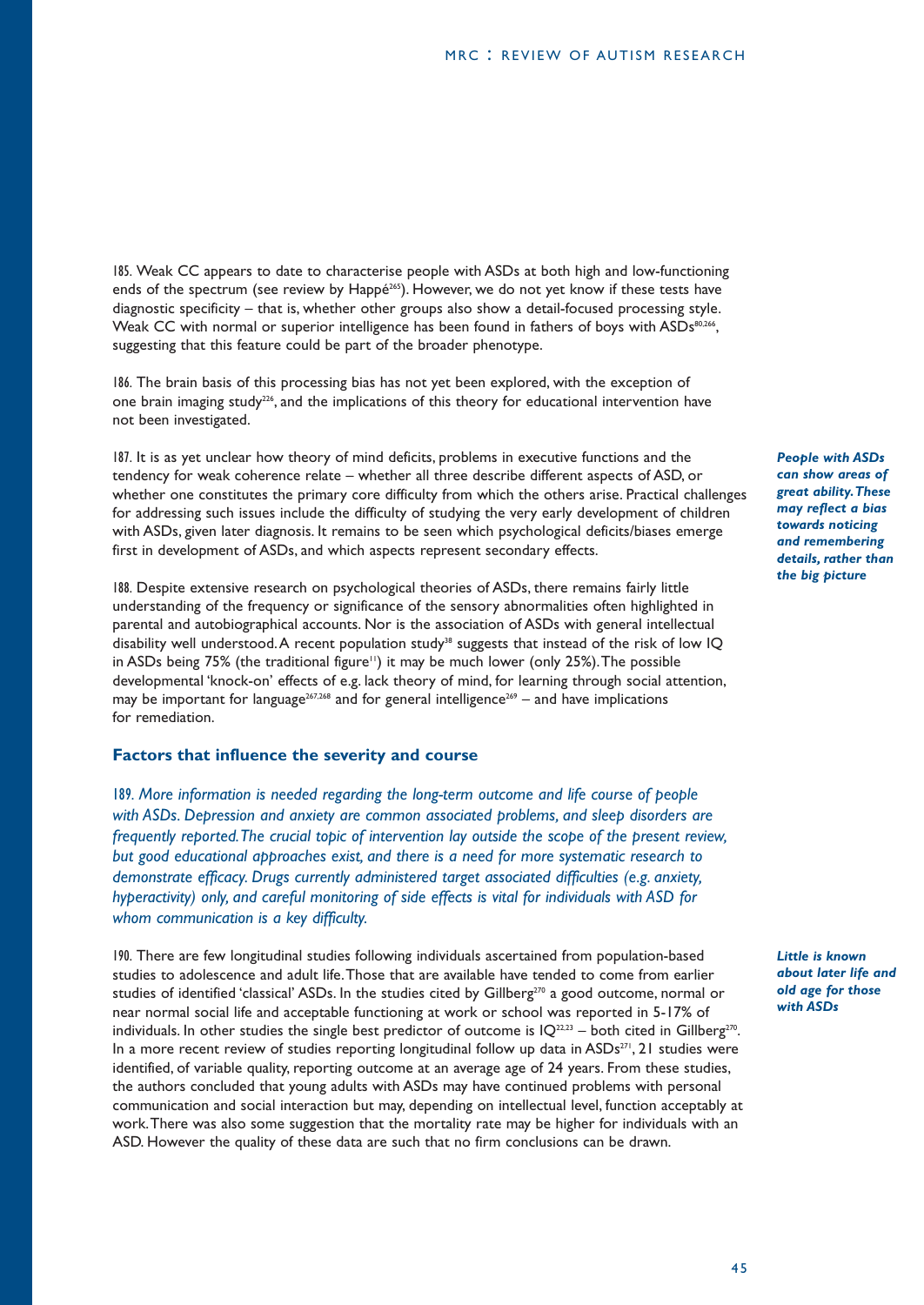# LAY GROUP QUESTION

#### **'How extensive are mental health problems in people with ASDs?'**

191. Making an accurate psychiatric diagnosis in people with ASDs has inherent difficulties: impoverished language<sup>272</sup>, literal interpretation of questions<sup>273</sup>, concrete thinking<sup>274</sup>, impaired general ability, and obsessionality $275$ , rigidly pursued interests and bizarre preoccupations, that may be difficult to distinguish from delusional and paranoid thoughts<sup> $276-279$ </sup>. Furthermore, many individuals have no speech or so little that they cannot express their feelings in any way.

192. Many case reports exist of psychiatric disorder in ASDs but there are no epidemiological studies. Hence the prevalence of these difficulties is unknown. Estimates of relative prevalence suggest that depression is associated with ASDs most often, followed by anxiety disorder.The risk for depression in adolescence and adulthood must be considered high, estimated as between 4.4% and 57.6%<sup>280</sup>. For examples see<sup>276,278,281,282</sup>.

193. Larger scale studies have not found evidence of increased rates of schizophrenia in ASDs<sup>283,284</sup>, although cases exist<sup>275,278,285-288</sup>. Catatonia has been found as a later complication superimposed on ASDs by one study<sup>289</sup>, where 17% of referrals in a clinic sample of 506 individuals were affected. Cases of comorbidity with compulsive behaviours<sup>281,290</sup>, hyperactivity, tics and Tourette's syndrome have been also been described.

194. For the purpose of this report Howlin compiled all available published reports and reviews of psychiatric disturbance in ASDs between 1951 and 2001.A total of 189 individuals were identified from 32 reports, which included only individuals with a clear diagnosis above childhood age.This review found depression present in 39% of cases reported, anxiety disorders in 17%, mania and bipolar disorders in 10%, schizophrenia in 7%, and isolated psychotic symptoms in another 7%. There were few differences when the individuals were divided into those diagnosed with ASDs and those with Asperger syndrome or high-functioning ASDs, but depressive symptoms and symptoms of anxiety were more frequent in the Asperger group.

#### LAY GROUP QUESTION

# **'Why are sleep patterns disturbed in people with ASDs?'**

195. Children with ASDs, like children with other forms of developmental disorder, are at particular risk for sleep disorders (e.g.<sup>291-293</sup>). Problems include night-time settling difficulties, night waking, duration of nighttime sleep, sleep onset, early waking, (e.g.<sup>294,295</sup>). Children with ASDs may have higher rates of sleep problems than children with intellectual impairment alone<sup>292</sup>, and these problems appear to occur at all levels of intellectual functioning.

196. There is evidence for abnormalities in both rapid eye movement (REM) and non-REM sleep in children with mental retardation<sup>294,297</sup>. A number of physiological abnormalities of REM sleep have been found in children with ASDs, such as: latency<sup>298</sup>; density<sup>299</sup>; and immaturity<sup>300,301</sup>. NREM sleep may also be abnormal<sup>297</sup>.

*There are no epidemiological studies of psychiatric problems in people with ASDs, but what evidence exists suggests raised rates of anxiety and depression*

*Sleep problems are common in people with ASDs.The causes, and consequences, of these difficulties are as yet unclear*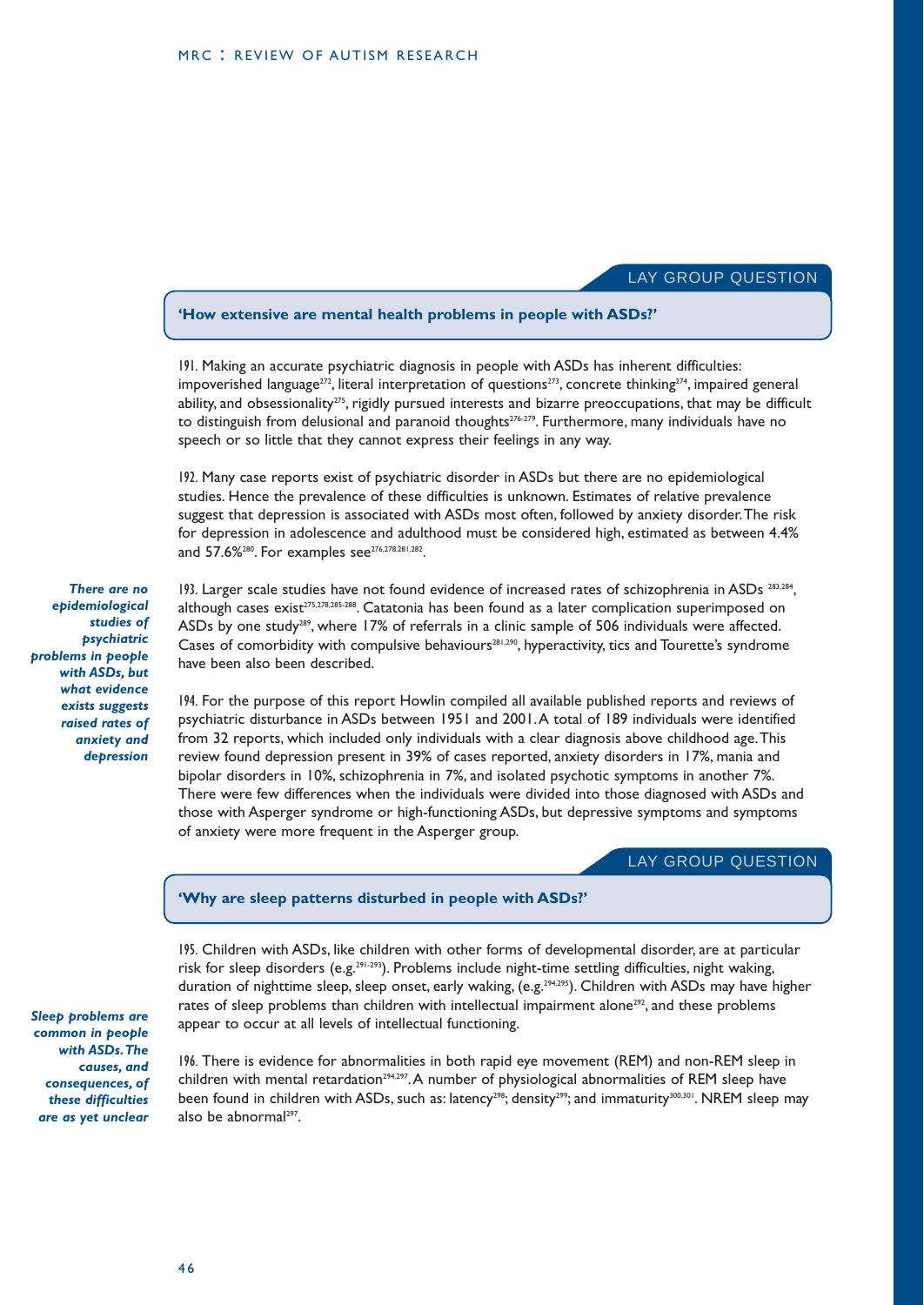197. Associations between sleep abnormalities and behavioural disturbances (such as challenging behaviour) have been observed in children with ASDs<sup>298</sup>, Down's syndrome<sup>302</sup>, epilepsy<sup>303</sup>, mental retardation<sup>292</sup>, and tuberous sclerosis<sup>304</sup>. Sleep deprivation or dysfunction has been associated with poor performance on a variety of cognitive tasks, for example, concentration, digit span, and executive functions<sup>305.309</sup>. A number of studies have suggested the importance of REM sleep in memory formation of different types310-314.The role of sleep difficulties in deficits in such processes is as yet unclear.

#### **Intervention**

198. The scope and remit of the present review did not allow a focus on intervention, and this important topic is the subject of other recent reports or projects underway (see Journal of Autism and Developmental Disorders 2000, 30(5) for recent collection of articles on Interventions and Future Directions for Research). Howlin<sup>272</sup> has reviewed 50 years of behavioural and pharmacological treatment approaches for ASD.The New York Health Department also provided a very detailed and comprehensive review in 2000<sup>315</sup>. Both reviews highlight the importance of educational and social-community support, and the benefit of structured educational regimes.The use of tried behavioural and educational programmes in young children was recommended. Studies show that meaningful gains can be obtained and that a child's rate of progress can be improved by a combination of educational, developmental or behavioural treatments<sup>316</sup>. Intensive home-based programmes have been most systematically evaluated, but numbers are small and no randomised control trials have been performed<sup>317</sup>. Current studies<sup>318</sup> have been more cautious in their conclusions than the original reports<sup>319</sup>. In evaluation studies of behavioural approaches it is not possible to identify which components in these programmes are most effective 320, 321. Other less intensive behavioural approaches are equally effective.

199. Psychopharmacological treatments in use at present do not treat the core features of ASD. Indeed, in the absence of good understanding of the brain basis of ASDs, there is no rationale for any pharmacological treatment of ASD specifically, although a wide range of psychopharmacological agents has been employed.These have generally been given to ameliorate associated symptomatology, including: poor attention and concentration, obsessive phenomena, compulsions or rituals, stereotyped behaviours, excessive anxiety, depressed mood, sleep problems and self injury. They include drugs influencing serotonergic function (5-HT reuptake inhibitors), which may reduce repetitive behaviour and aggression $322,323$ , but see $324,325$ ; drugs that inhibit impulse transmission in dopaminergic neurons, which may reduce challenging behaviours<sup>326,327</sup>; drugs influencing adrenaline and noradrenaline systems to reduce overactivity<sup>328-330</sup>; and drugs with multiple actions on neurotransmitter systems.There is concern among parents and others working with people with ASDs that pharmacological treatments may be used in place of more appropriate behavioural and educational approaches, particularly with adults in residential care. For individuals with limited communication, monitoring of possible side-effects is particularly important in any treatment and especially in drug treatments with known risks.

*Currently available drug treatments target problems associated with ASDs – there is no drug treatment for ASDs themselves.*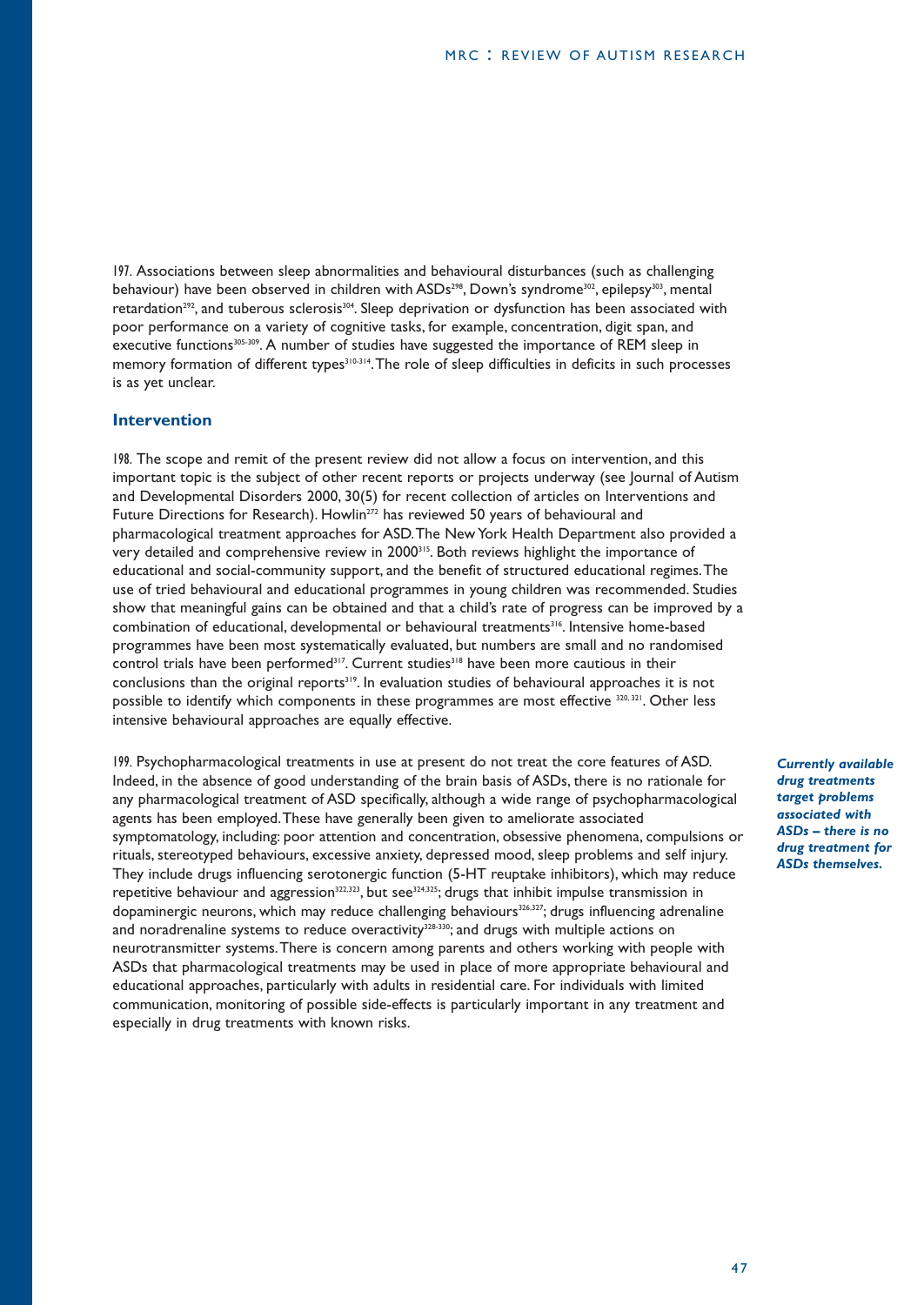## 6. **TAKING FORWARD RESEARCH INTO AUTISM SPECTRUM DISORDERS**

## **Introduction**

200. In considering the way forward for research on autism spectrum disorders (ASDs), we have focused on the following strategic themes, which are reflected in the headings used in the remainder of this section.

- Researching and refining **case definition**
- Developing the **epidemiological framework**
- Enhancing **integrated research strategies**
- Developing **hypotheses about abnormal physiology**
- Strengthening **research capacity** and the **interface with services**
- Adding value through **lay participation**
- Taking the **next steps**

201. We have not presumed to provide a detailed plan for the science. Nor have we set out a menu of the many research projects that might merit support, not least because earlier sections of this report deal with opportunities and gaps in considerable detail.This "way forward" takes account of the strengths and gaps in autism research, both within the UK and internationally, some of the key scientific opportunities, and the need to enhance the infrastructure – particularly at the researchservice interface.We have been mindful throughout of the importance of the existing framework of guidance and approval systems for ethics in research, in particular the need to consider the ability of individual people with autism spectrum disorders to give or withhold their consent.

## **Researching and Refining Case Definition**

202. *Improved definition of the outward characteristics (phenotypes) of the subgroups within the spectrum, and overlaps with other conditions, will underpin research on causes and mechanisms. Accuracy and consistency of case definition and diagnosis is a crucial issue both for services and for research. Improvements will help researchers compare different studies with each other and across time. Further research is needed to develop and evaluate the tools for case definition.*

203. The definition of autism spectrum disorders is fundamental when addressing questions of their assessment, frequency, causes, outcomes and management.The development and validation of instruments for use in research and in services is an area in which the UK has strengths and continues to be a key area for research.

204. Consistency between studies and over time are crucial issues that can significantly affect interpretation of research findings.This is well illustrated by current difficulties in confidently answering the question "Has autism increased over recent years?" Fortunately, new research is able to build on the consensus achieved around the diagnostic triad and the recent development of systematic assessment tools (see Chapter 3).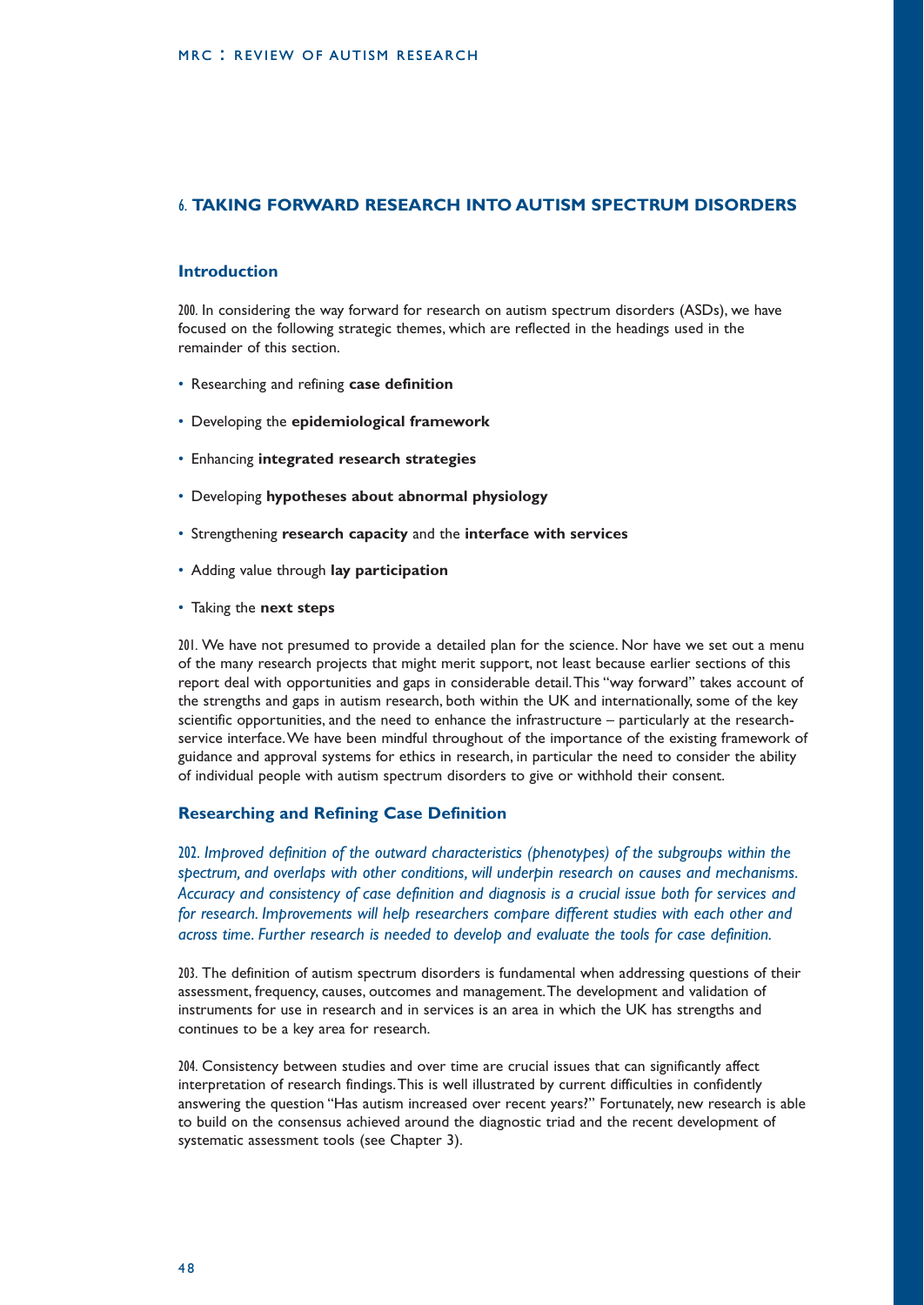205. While our focus is on research, there is clearly overlap with the need for definitions that have utility in the clinical and service context. For this reason a continuing dialogue between research targeting fundamental questions and that aimed at developing and evaluating tools for services is essential.

206. There is consensus on the broad criteria used to identify those with autism spectrum disorders. However, questions remain about the interpretation of more subtle patterns.This requires detailed information on patterns of impairment within population and family studies.

207. Further work is required to develop and test the classification of subgroups within pervasive developmental disorders. For instance, do children with autism spectrum disorders who show apparent regression represent a meaningful subgroup?

208. Further work is needed to develop reliable methods to assist researchers in mapping identified impairments onto the currently recognised diagnostic categories.

209. Developmental disorders by their very nature change with increasing age, yet many of the instruments may be specific for a relatively narrow age range.To understand the evolution of phenotype with increasing age there is a need to improve ascertainment of autism spectrum disorders in the very young, adolescents and adults.

210. An important question is the extent to which the phenotypic and genetic features of autism spectrum disorders overlap with those of other developmental disorders, such as specific language disorders, obsessive-compulsive disorders and attention-deficit hyperactivity.

#### **Developing the Epidemiological Framework**

211. *Epidemiology has a central role in addressing questions about prevalence, incidence and their relation to time, place and person within populations. It is key in the formal testing of causal hypotheses, specifically in working out the contributions of environment and genetic influences. Such a framework is also necessary for research on case definition, co-morbidity, natural history and outcome.*

212. Population-based studies that identify affected children or adults using active ascertainment and common diagnostic criteria have several advantages, including the provision of adequate numbers of affected individuals, identified using a common methodology, to test important hypotheses about causes and to provide unbiased estimates of outcome.

213. Recent epidemiological studies within the UK confirm earlier and, at the time, relatively controversial observations that autism spectrum disorders are among the most common developmental disorders of childhood.A particular strength of these recent studies is their use of similar definitions and methods of ascertainment. On the other hand they are individually relatively small and so have limited power to address important issues about causes, natural history and outcome, particularly at a sub-group level.

214. There may be potential for some existing epidemiological studies to be combined to test simple hypotheses, for example relating to the prevalence of gastrointestinal symptoms and other conditions among people with autism spectrum disorders.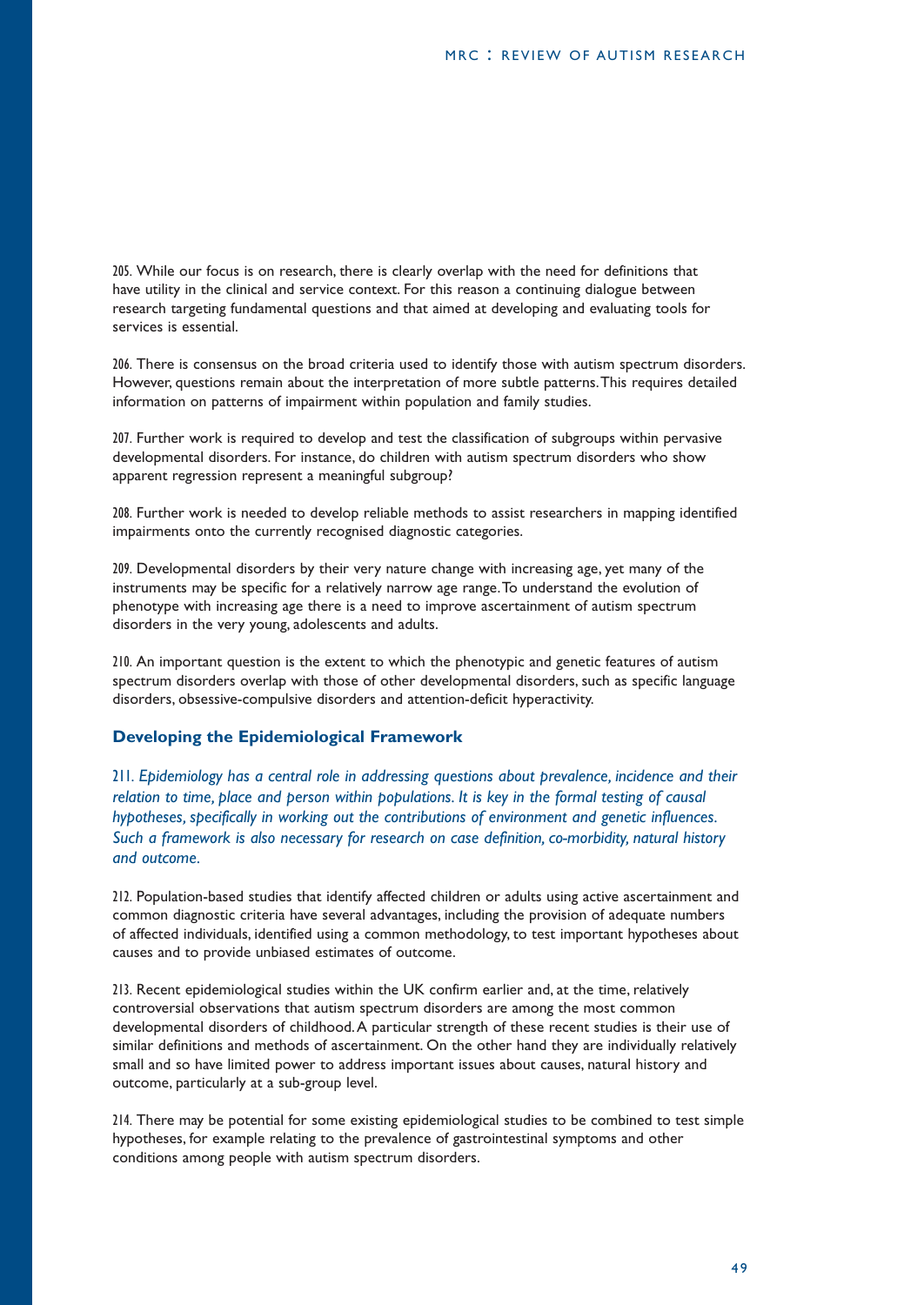215. Considerable advances are being made internationally towards identifying candidate genes for autism spectrum disorders. New, large epidemiological studies that include genetic data would allow these advances to be taken forward fairly rapidly, in the context of a general population sample, to address questions about genes and environment.The scientific rationale for collecting DNA would be strong and should conform to guidelines (e.g. MRC *Ethics Series* Human Tissue and Biological Samples for Use in Research).The UK is well placed to exploit this approach but such studies are challenging to mount and require strong national - and possibly international scientific collaboration.

216. In addition, such large studies can contribute well-characterised cohorts for prospective investigation of longer term outcomes. Such a cohort, of affected people ascertained over a relatively short period of time, is likely to be qualitatively different from health service registers developed for needs assessment and health service planning. However, some overlap may exist where researchers work particularly closely with health services.

217. There have been considerable advances internationally towards identifying candidate genes for the autism spectrum disorders – to which UK science is making a significant contribution.While there is excitement about these advances, examples from other areas of biomedicine make it clear that to identify susceptibility loci and determine how they interact is a complex task requiring a substantial, multidisciplinary research effort.

218. Various models for genetic epidemiological studies exist and their appropriateness depends on the questions being addressed.Traditional behavioural genetic designs may be useful for investigating the nature of the relationship of different subtypes of the autism spectrum disorders, specifically the degree to which Asperger's syndrome and other autism variants are part of a spectrum.These designs are also potentially useful for testing some of the cognitive theories of autism.

219. Another established design already applied in the autism field is the twin study in which, for example, the study of twins with identical genetic backgrounds ("monozygotic" twins) but with differing diagnoses can shed light on environmental risk factors. Further twin studies could also valuably address the issue of whether genetic liability is related to symptom severity.

220. Family studies with a case control design can help both to refine the definition of phenotypes and to examine how particular manifestations are correlated within pairs of affected siblings. For instance, they may be able to help ascertain the extent to which 'regression' is a feature within families.

221. Twin and family designs can be complemented by large scale genetic association studies, based on general population samples, focussing on candidate genes. In addition to helping confirm susceptibility genes, whose locations have been mapped in affected multiplex families, they provide a fairly simple and quick means of testing whether the susceptibility genes involved in one putative ASD subtype are also involved in other subtypes.

222. Studies of families with an affected member, such as the 'Baby Sibs Projects' in North America (http://www.naar.org/grants/babysibs.pdf), potentially provide an interesting model for exploring events that precede clinical diagnosis and their relationship to later social, behavioural and brain development.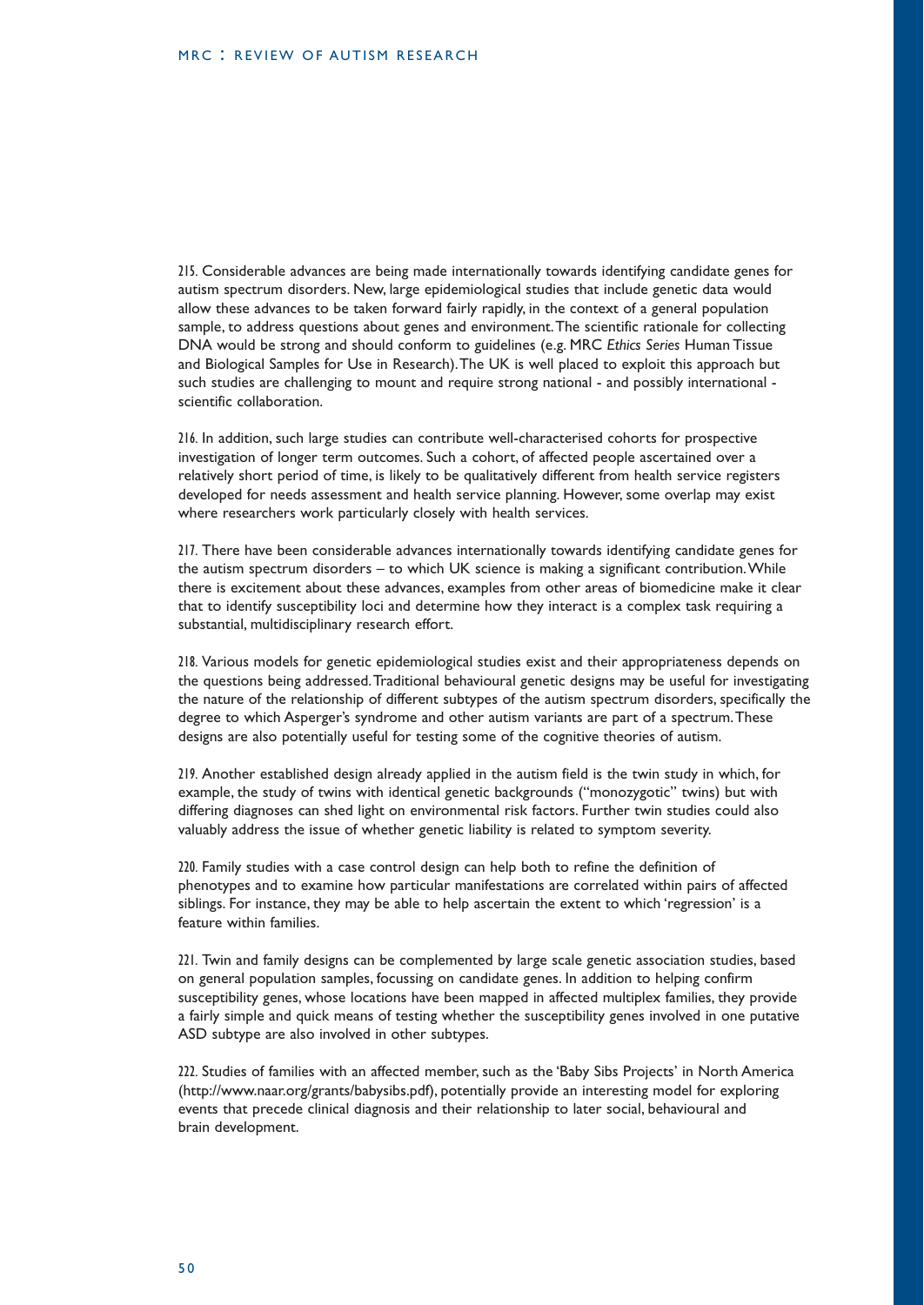## **Enhancing Integrated Research Strategies**

223. *The UK has a long history of internationally cutting edge research on autism spectrum disorders, particularly in developmental psychopathology, behavioural and molecular genetics, neuropathology and assessment.These basic science programmes provide a strong platform on which to build a more integrated approach to defining risk factors and mechanisms, thus laying the basis for new and more effective approaches to diagnosis, treatment and perhaps prevention.*

224. An integrated neurosciences approach to working out causal pathways is needed, combining structural, functional, behavioural and genetic approaches. Important strategic issues include the following points.

225. There is currently some uncertainty about the specificity and significance of findings in brains of people with autism spectrum disorders who have died.This is partly due to the limited availability of such brains. More effective collection of tissue from affected individuals and controls is needed, perhaps in collaboration with European researchers. In the USA much has been done by lay organisations to encourage brain donation.

226. Imaging of the living brain, using for example magnetic resonance imaging and positron emission tomography, is a powerful component of an integrated neurosciences strategy.There may be a case for ensuring that structural and functional images of brains can be more readily shared by the research community. Most of the imaging work has involved adult volunteers and the techniques require adaptation for use with children.The selection and availability of appropriate control participants is an important consideration in both neuropathology and imaging studies. Careful collection of diagnostic and psychometric information is crucial.

227. Conceptually, psychology has a pivotal place in interpreting links between brain, mind and behaviour. UK research in cognitive and behavioural psychology has provided many significant insights into the definition and diagnosis of autism spectrum disorders and the key assets and deficits. Much of this work has been based on intensive study of relatively small numbers of people. There are increasing opportunities to test some of the cognitive theories within integrated genetic and epidemiological designs and to tackle fundamental issues such as heterogeneity and the broader set of features of autism spectrum disorders, for example cognitive and language impairment. Such integrated multidisciplinary approaches will allow well substantiated theories to be further tested and refined, both in laboratory and every day settings.

228. New ways forward for practitioners and parents may come not only from work on deficits but also in understanding special skills that occur in autism spectrum disorders.There is considerable scope for investigating brain mechanisms in the context of studies of the efficacy of early interventions.To date these have focused on very basic behaviours but it is possible that intensive teaching of social interaction skills in older and more able individuals could be combined with psychological and imaging investigations.

229. Useful animal models of autism as a condition are not practically possible. However, analysis of particular behavioural symptoms, the relationships between them, and the underlying neuropathology, neurochemistry and neurophysiology, may be susceptible to mouse genetic models combined with a variety of structural and functional studies.This is clearly another area for multidisciplinary collaboration.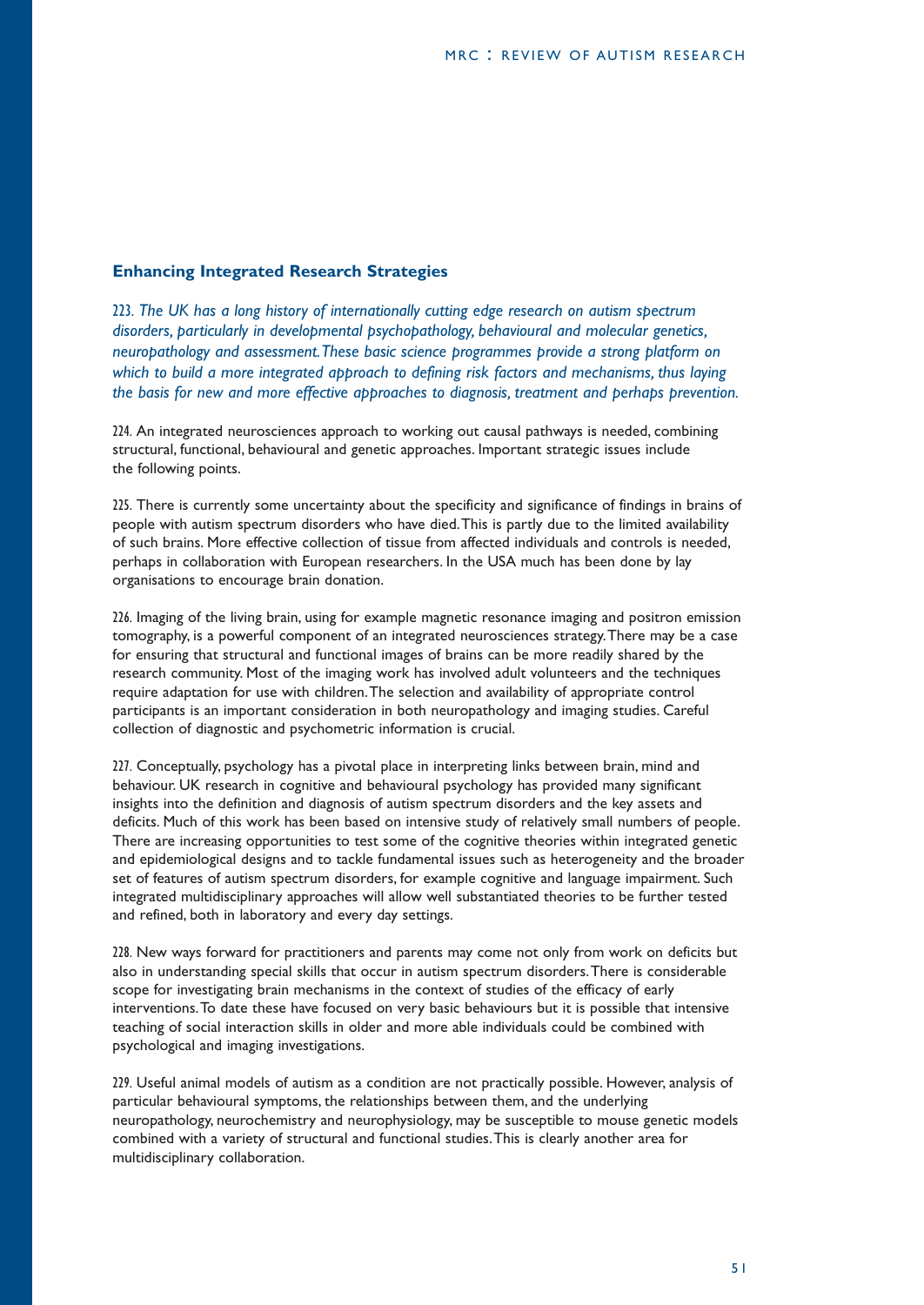#### **Developing Hypotheses about Abnormal Physiology**

230. *There are a wide range and variety of observations and theories on the suggested role of vaccines, drugs, toxins, infections and diet as suggested risk factors for autism. Many of the studies of diet, intestinal permeability and inflammatory responses in the gastro-intestinal mucosa have come from the UK, but the field is relatively young and fragmented. Greater methodological rigour and independent replication are crucial in much of this work.*

231. Many findings in the area of abnormal physiology are not available in the peer reviewed literature, or are not well described, and these preliminary findings need to be confirmed by independent replication in other centres. Currently, the low volume of research and the lack of methodological rigor and independent replication means that many of these claims find little support from the wider scientific community.

232. Nevertheless, many of the observations are interesting and in principle worth investigating. Moreover, potentially modifiable risk factors are attractive targets for interventions.A start might be made by testing such hypotheses in robust but relatively simple research designs, so that the less likely ideas can be put to one side and further effort and investment can focus on the areas that strong preliminary evidence identifies as more likely to be productive.

233. Our review of the evidence highlights the need to take account of the following:

- Gastroenterological studies need to be controlled for bowel habit, eating behaviour and autism spectrum disorder subtypes. Closer collaboration between the different clinical disciplines, in particular gastroenterology and psychiatry, is crucial.
- The plausibility of suggested dietary risk factors, such as casein and gluten, could be tested more systematically through a combination challenge tests and assays of blood metabolites.
- The plausibility of the sulphation and sulphate oxidation theories could be tested through more robust biochemical methods than hitherto.Account also needs to be taken of a broader range of evidence, such as of reported polymorphisms in the relevant metabolic enzymes.
- On current evidence, reports of disturbances in chemical messengers in the brain or immune system are not well substantiated, and may be incidental or secondary effects, rather than causal. The research needs a stronger conceptual and methodological base and greater specificity.
- In all of these, choices of sampling strategy, case-definition, measures and controls are crucial and a multidisciplinary collaborative approach is likely to be essential.
- Findings need be published in high quality, peer reviewed journals, not least so that the methods can be replicated and the findings and hypotheses tested independently by other approaches. Where independent replication and different approaches fail to demonstrate a significant association, the case for further work is likely to be weak even if the particular factor cannot be proven to be of no risk.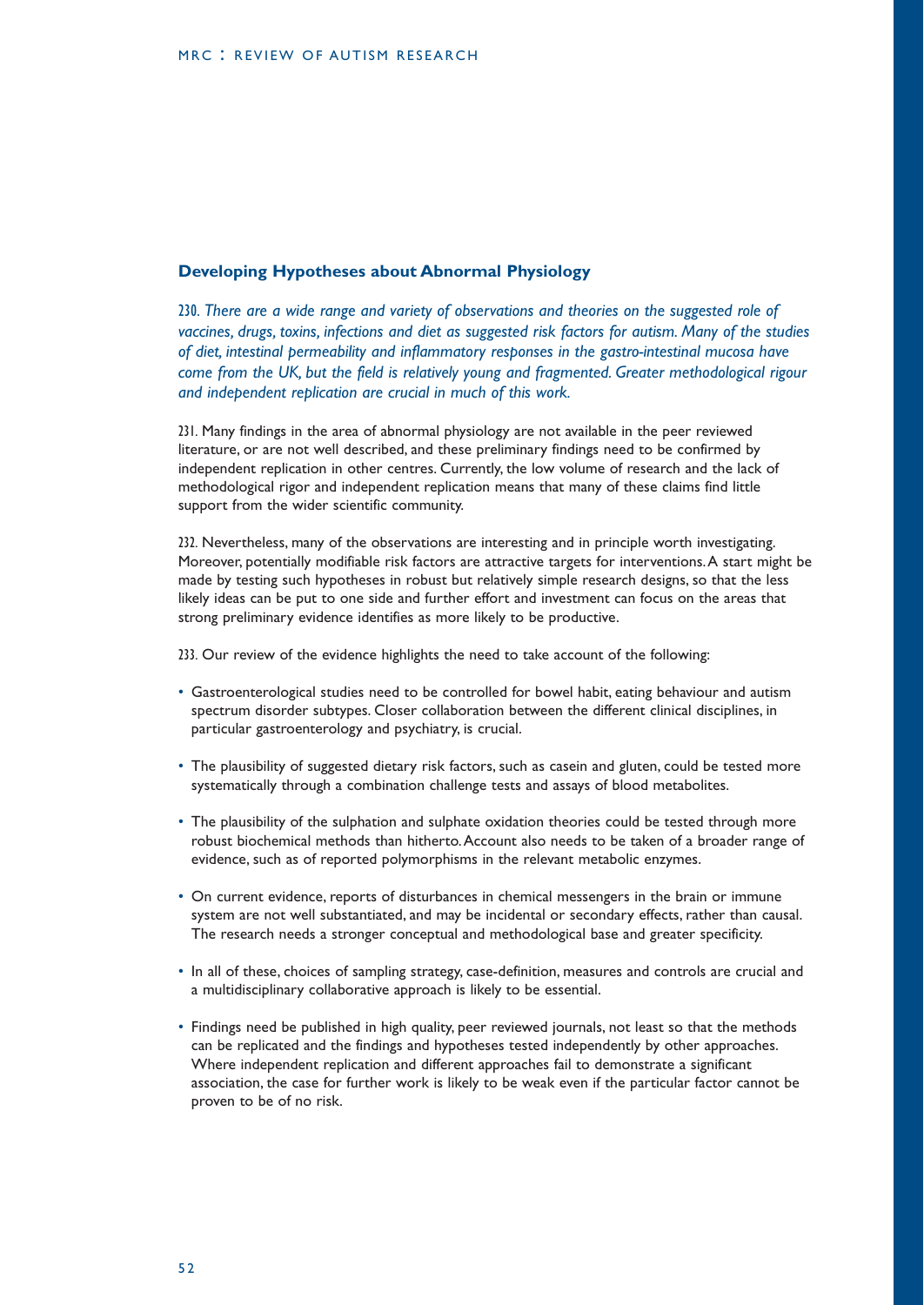- Well substantiated, refined hypotheses can then be tested through a variety of other designs. Some will be amenable to case-control or other epidemiologically and genetically sensitive designs and others to investigation in experimental models.
- The feasibility of addressing even biologically plausible theories will depend on the frequency of the susceptible sub-groups as well as that of the exposures of interest.

# **Strengthening Research Capacity and the Interface with Services**

234. *Researchers, funders and service providers need to consider how best to achieve strategic, integrated research alliances both to sustain excellence and to develop new areas of enquiry; and to ensure the availability of sufficient and appropriately skilled manpower at the research-service interface. It will be timely during 2002 to bring together the various national reviews of services and research relevant to autism spectrum disorders.*

# *Strengthening Research Capacity*

235. There may be a need for specific measures to promote multidisciplinary collaboration around shared strategic goals. Such collaboration offers established centres of excellence the kind of new scientific opportunities that are essential if they are to sustain their competitiveness internationally. In relation to emerging or currently fragmented national effort, such collaboration can provide access to crucial partners and expertise.

236. A useful model is that employed by the USA National Institutes for Health in promoting and funding collaboration between established centres of excellence in autism research.The NIH experience is that considerable added value is derived from co-ordinating tests and measures, and from sharing data-sets, tissues and other key resources. Such networks are also better placed to support underpinning methodological development, for example to refine case definition and phenotypes, and to provide an attractive training environment.

237. We are conscious of the need to attract young researchers, from both basic scientific as well as clinical disciplines, to this field.There is, however, a research capacity issue in relation to community paediatrics and child psychiatry, both of which subspecialties currently produce relatively few individuals committed to a research career.

238. Basic and applied research in neurodevelopmental disorders has historically played only a small part in medical education. Current exciting advances in our understanding of the molecular and systems basis of brain functioning provide an opportunity for bringing together teaching, research and practice.

239. Similarly, there is a need to strengthen the scientific expertise in relation to the epidemiological study of neurodevelopmental disorders more generally.

240. UK research on gastroenterological symptoms, their significance and management is currently focused on very few academic departments. It would be helpful to engage the gastroenterological research community more widely while at the same time strengthening links to other disciplines.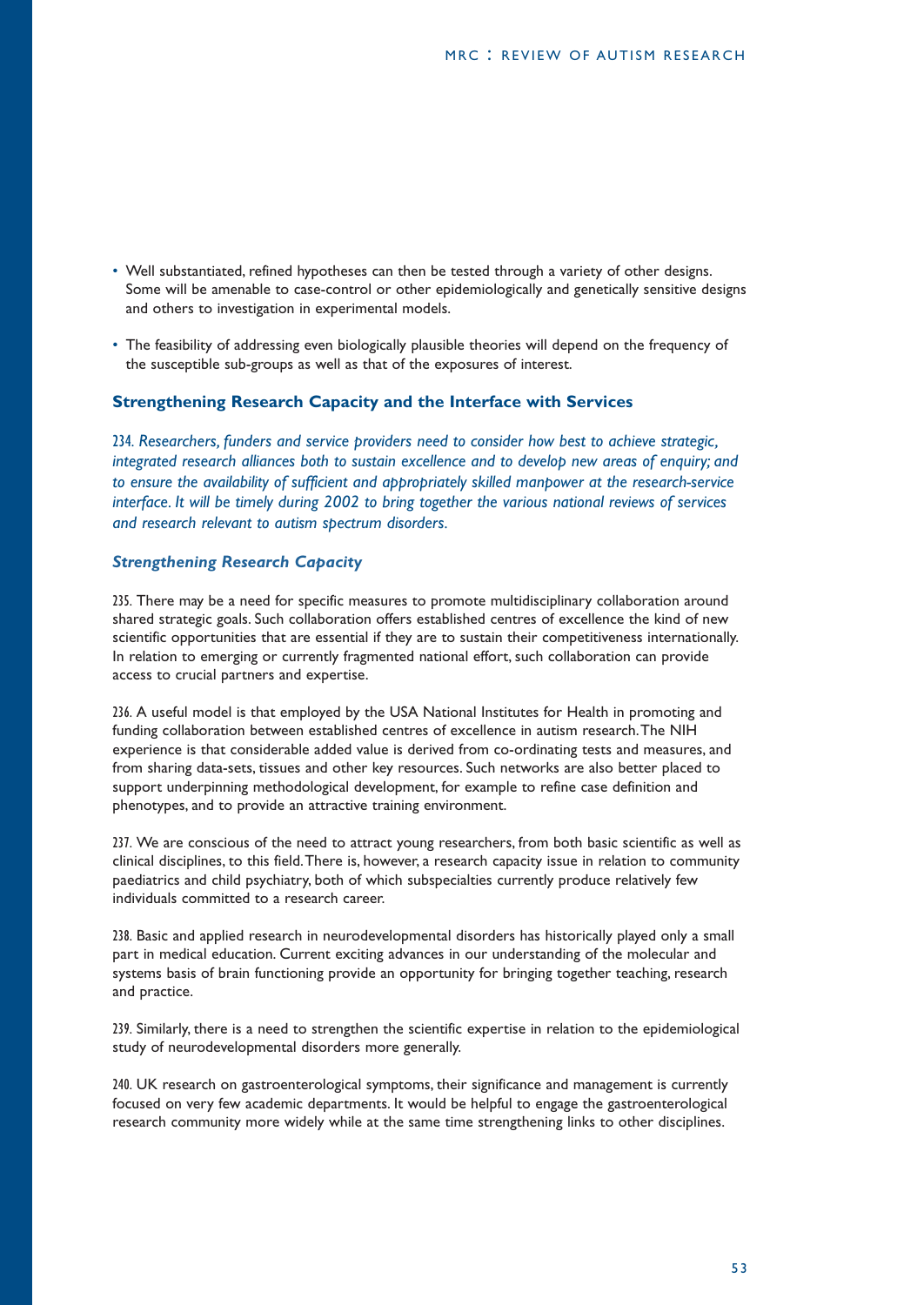241. The kind of large-scale prospective epidemiological and genetic studies we have advocated earlier in this section will require additional trained and motivated medical and clinical psychology researchers to be based in a number of UK centres that combine service and research. Not all centres in such a network would necessarily need to include expertise in genetics, epidemiology and imaging, which could be accessed through strategic alliances with those that did.

#### **Nurturing the Research – Service Interface**

242. The links between research and services need to be strong in order to recruit and gain access to participants and so that children identified through research can be given appropriate ongoing care and support. Consequently, much research needs to work through service providers (schools, clinics, parent organisations). In this respect, having the National Health Service provides the UK with significant opportunities. It is also important to think beyond autism spectrum disorders. Other disabilities, such as learning and language difficulties, and sensory and motor impairments, are of practical importance to the same teachers, parents and service providers who also work with people with autism spectrum disorders.

243. Service provision for affected individuals and their families is the subject of two separate reviews - The National Initiative on Autism: Screening and Assessment (NIASA) and the National Needs Assessment for autism in Scotland.We would hope that any proposals arising from these reviews will take into account training for research. For example, multicentre epidemiological studies require support from trained professionals in the NHS.While a number of UK centres provide professional training for the assessment and diagnosis of autism spectrum disorders for researchers and clinicians, this is not centrally co-ordinated and there is a substantial waiting list.

244. It is important to co-ordinate research agendas for autism with other national initiatives, such as the National Service Framework for Children.

## **Adding Value Through Lay Participation**

245. The participation in this review of affected individuals and their carers and lay people with experience of patient support and advocacy groups has enriched both the process and outputs. However, they have indicated that there are also broader issues, which, although outside the terms of reference of this review, are important and to which research could make a significant contribution.The effectiveness of interventions, the extent of service needs, and the organisation and delivery of services across health, social services and education are such themes.

246. The partnership developed during the course of this review represents an important milestone in autism research in the UK. Further partnerships are likely to be of benefit by providing researchers and funders with access to user perspectives and lay organisations with access to scientific expertise. Specifically, aspects of patient and carer experience can help scientists better frame their research questions and to work towards outcomes that are more relevant to the intended beneficiaries.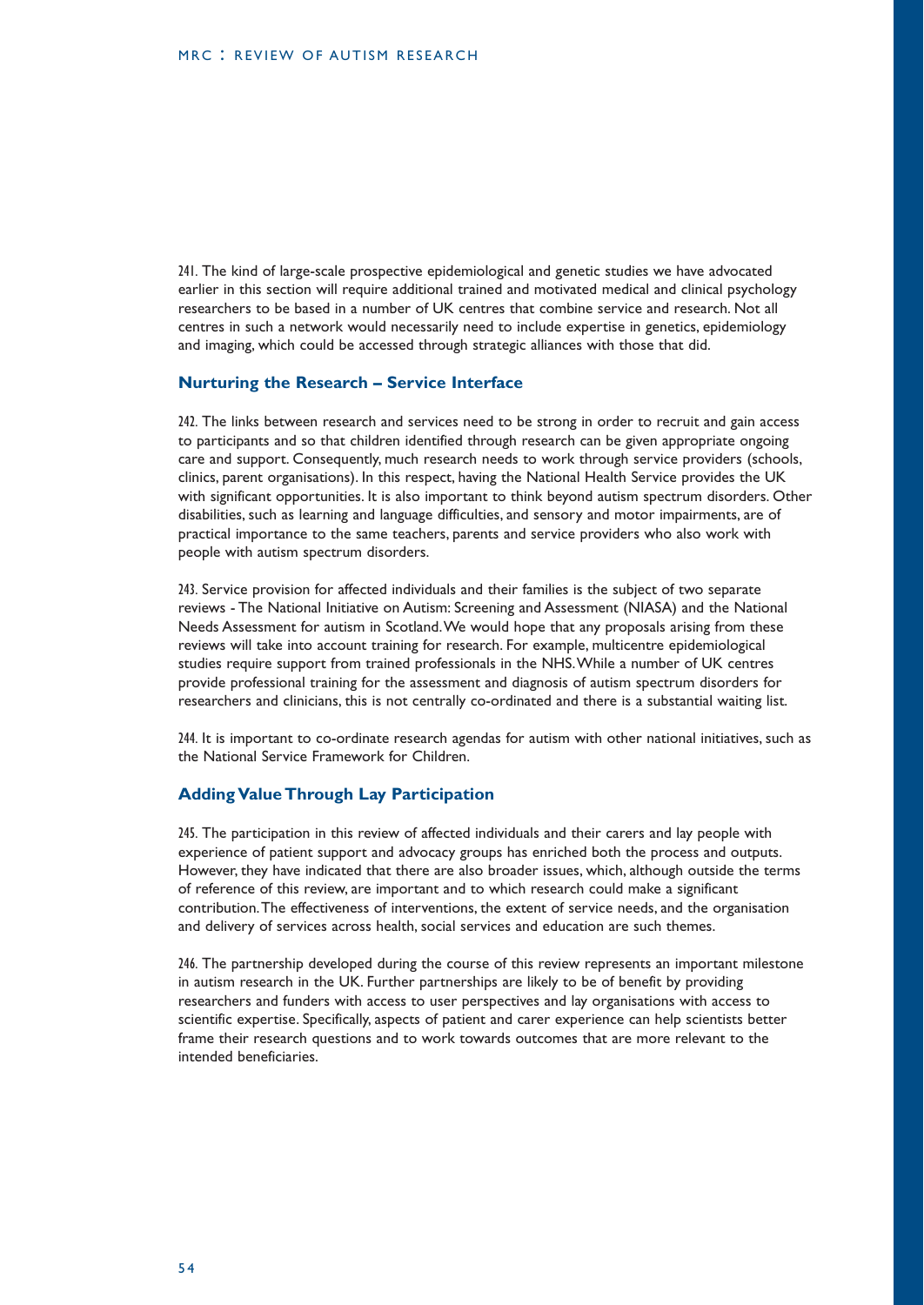## **Next Steps**

247. Much of the basic research on causes is essentially long term and programmatic in nature. New and important findings will emerge from the current UK and international effort and investment in high quality research, and these too will inform longer term research and funding strategies. Nevertheless there are several achievable steps that could be taken in the near future to enhance services and research for autism spectrum disorders:

- Bring to the attention of policy makers in UK health, social care and education, and to practitioners, researchers and lay audiences the results of the various national reviews relevant to autism spectrum disorders in a co-ordinated way to maximise the sharing of agendas and concerted actions.The kinds of issue that are likely to merit a co-ordinated approach include training for services and research, and how best to ensure that the research and development environment in clinical, social care and educational settings is strong.
- Consider whether specific initiatives are required to stimulate collaboration to further exploit UK strengths in the field and to address important questions where research is currently weak and could be strengthened.
- Encourage the research community to develop high quality research proposals for funding that address the key issues for research identified in this report, in particular case-definition; the roles and interplay between genetic and environmental risk factors; causal pathways and mechanisms; and new approaches to treatment and perhaps prevention.
- Build on the researcher–lay–funder partnership that was indispensable to this review, extending it beyond biomedicine and research, so as to ensure that the best evidence is easily available to all and to facilitate the growth of consumer involvement in the design, conduct and dissemination of research - as a means to enhancing its quality and relevance.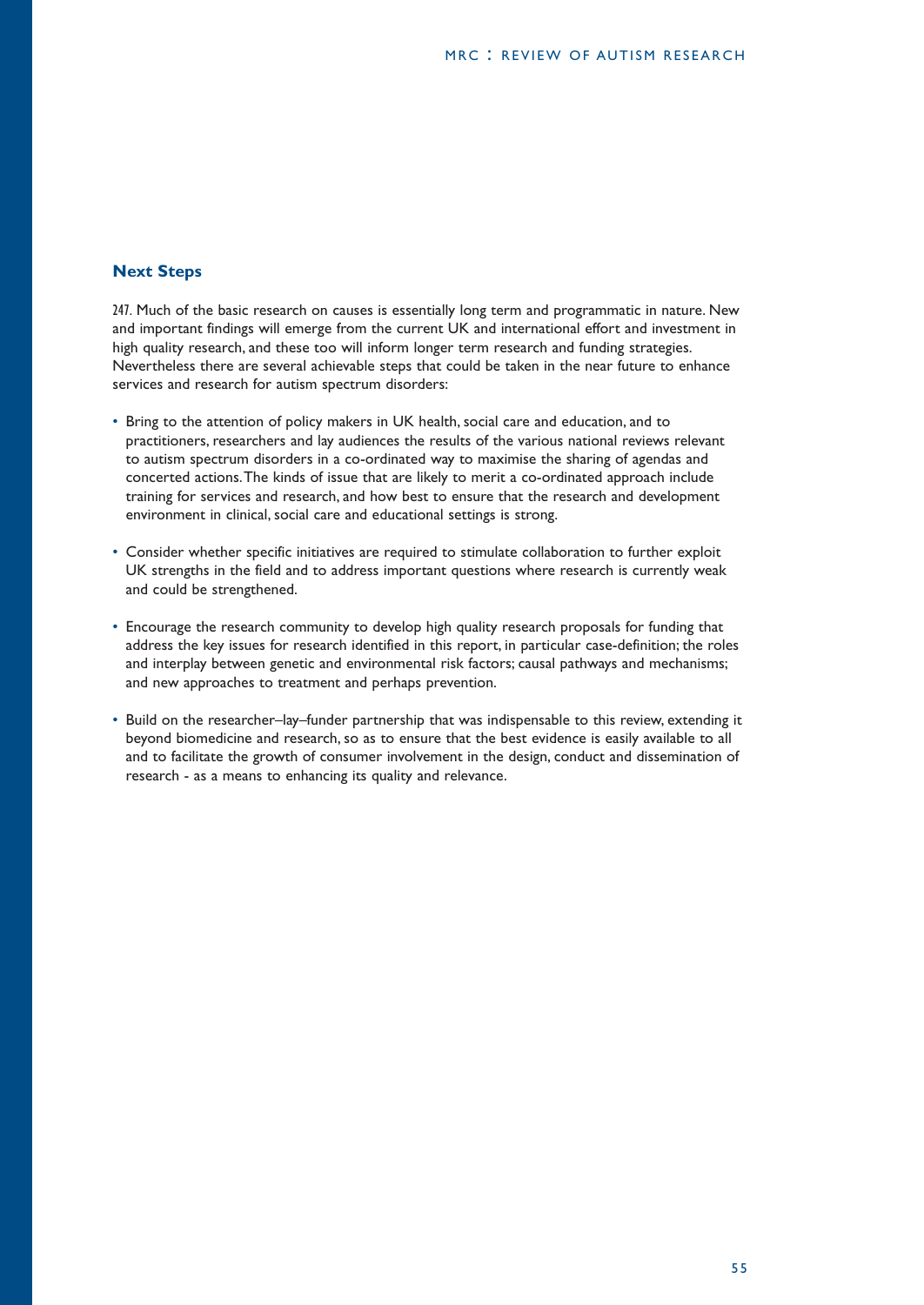# MRC : REVIEW OF AUTISM RESEARCH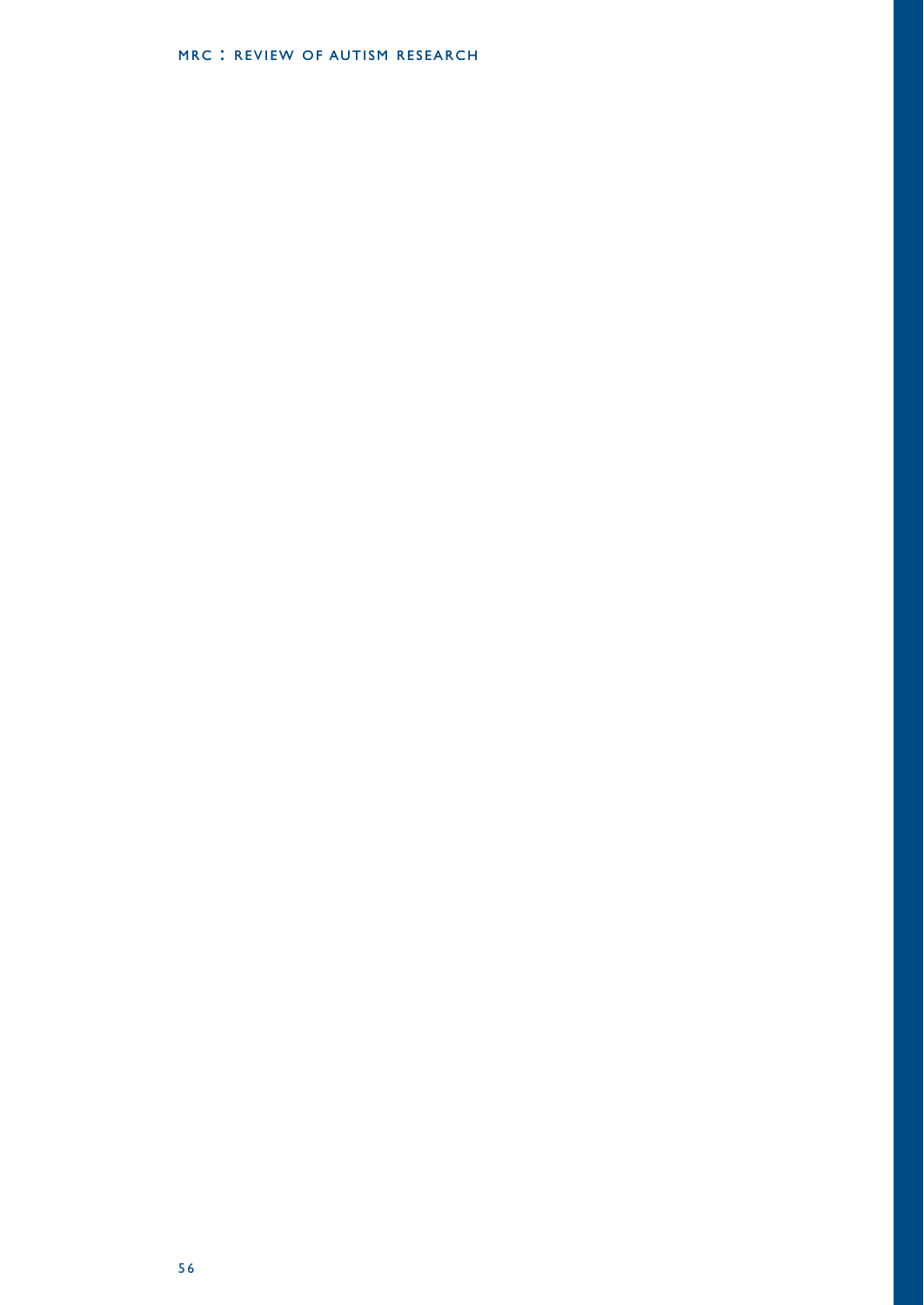## **REFERENCES**

- 1. Wing,L. & Gould,J. Severe impairments of social interaction and associated abnormalities in children: epidemiology and classification. *Journal of Autism and Developmental Disorders* **9**, 11-29. (1979).
- 2. Medical Research Council. Report of the Strategy Development Group Subgroup on Research into Bowel Disorders and Autism. London, England, Medical Research Council. www.mrc.ac.uk/Autism\_report.html (2000).
- 3. American Medical Association. Current scientific data do not support causal association between autism and the MMR vaccine.American Medical Association. www.ama-assn.org/ama/pub/article/1824-2080.html (2000).
- 4. Stratton K. Immunization safety review: measles-mumps rubella vaccine and autism. Institute of Medicine. 2001. Washington DC, National Academy Press. www.iom.edu/IOM/IOMHome.nsf/Pages/MMR+and+Autism (2001).
- 5. World Health Organisation.Adverse Events following measles, mumps and rubella vaccines. www.who.int/vaccinesdiseases/safety/infobank/mmr.html (2000).
- 6. Halsey,N.A. & Hyman,S.L. Measles-mumps-rubella vaccine and autistic spectrum disorder: Report from the New Challenges in Childhood Immunizations Conference convened in Oak Brook, Illinois, June 12-13, 2000. *Pediatrics* **107**, E84 (2001).
- 7. Strauss,B. & Bigham,M. Does measles-mumps-rubella (MMR) vaccination cause inflammatory bowel disease and autism? *Can. Commun. Dis. Rep.* **27**, 65-72 (2001).
- 8. Irish Department of Health and Children. Irish Department of Health and Children. www.gov.ie/committees-01/chealth/rep-childhood/default.htm (2001).
- 9. Wing,L.The epidemiology of autistic spectrum disorders; Is the prevalence rising? *Ment.Retard.Dev.Disabil.Res.Rev*. in press. (2001).
- 10. Kanner,L. & Eisenberg,L. Early infantile autism 1943-1955. *American Journal of Orthopsychiatry* **26**, 55-65. (1956).
- 11. Rutter,M. Diagnosis and definition of childhood autism. *Journal of Autism and Childhood Schizophrenia* **8(2)**, 139-161. (1978).
- 12. World Health Organisation.The ICD-10 classification of mental and behavioural disorders. Diagnostic criteria for research. Geneva,World Health Organisation. (1993).
- 13. American Psychiatric Association. Diagnostic and Statistical Manual of Mental Disorders 4th ed.Washington,APA. (1994).
- 14. Gillberg,C. & Coleman,M.The Biology of the Autistic Syndromes. Cambridge University Press, (2001)
- 15. Mayes,S.D., Calhoun,S.L. & Crites,D.L. Does DSM-IV Asperger's disorder exist? *J.Abnorm. Child Psychol.* **29**, 263-271 (2001).
- Schopler,E., Reichler,R., DeVellis,R. & Daly,K. Toward objective classification of childhood autism: Childhood Autism Rating Scale (CARS). *Journal of Autism and Developmental Disorders* **10**, 91-103. (1980).
- Gilchrist, A. et al. Development and current functioning in adolescents with Asperger syndrome: a comparative study. *J. Child Psychol. Psychiatry* **42**, 227-240 (2001).
- 18. Tuchman, R. & Rapin, I. Regression in pervasive developmental disorders: seizures and epileptiform electroencephalogram correlates. *Pediatrics* **99(4)**, 560-566. (1997).
- 19. Volkmar,F. & Cohen,D. Disintegrative disorder or "late onset" autism. *Journal of Child Psychology and Psychiatry* **30(5)**, 717-724. (1989).
- 20. Rogers,S. & DiLalla,D.Age of symptom onset in young children with pervasive developmental disorders. *Journal of the American Academy of Child and Adolescent Psychiatry* **29(6)**, 863-872. (1990).
- 21. Le Couteur,A. *et al.* Autism diagnostic interview: a standardized investigator-based instrument. *J.Autism Dev. Disord.* **19**, 363-387 (1989).
- 22. Rutter,M.Autistic children: infancy to adulthood. *Seminars in Psychiatry* **2(4)**, 435-450. (1970).
- 23. Gillberg,C. & Steffenburg,S. Outcome and prognostic factors in infantile autism and similar conditions: a population-based study of 46 cases followed through puberty. *Journal of Autism and Developmental Disorders* **17**, 272-288. (1987).
- 24. Landau,W.M. & Kleffner,F.R. Syndrome of acquired aphasia with convulsive disorder in children. 1957. *Neurology* **51**, 1241, 8 (1998).
- 25. Lord,C., Rutter,M. & Le Couteur,A.Autism Diagnostic Interview-Revised: a revised version of a diagnostic interview for caregivers of individuals with possible pervasive developmental disorders. *J.Autism Dev. Disord.* **24**, 659-685 (1994).
- 26. Lord,C. *et al.* The autism diagnostic observation schedulegeneric: a standard measure of social and communication deficits associated with the spectrum of autism. *J Autism Dev. Disord.* **30**, 205-223 (2000).
- 27. Wing,L.The Diagnostic Interview for Social and Communication Disorders 3rd Ed. Bromley, Centre for Social and Communication Disorders / Elliot House. (1993).
- 28. Wing,L., Leekam,S. & Libby,S.The Diagnostic Interview for Social and Communication Disorders: background, inter-rater reliability and clinical use. Manuscript in preparation. (2001).
- 29. Ehlers, S. & Gillberg, C. The epidemiology of Asperger syndrome.A total population study. *J. Child Psychol. Psychiatry* **34**, 1327-1350 (1993).
- 30. Stone,W.L. *et al.* Can autism be diagnosed accurately in children under 3 years? *J. Child Psychol. Psychiatry* **40**, 219-226 (1999).
- 31. Howlin,P. & Moore,A. Diagnosis in autism. *Autism* **1**, 135-162 (1997).
- 32. Filipek,P.A. *et al.* The screening and diagnosis of autistic spectrum disorders. *J.Autism Dev. Disord.* **29**, 439-484 (1999).
- 33. Filipek,P.A. *et al.* Practice parameter: screening and diagnosis of autism: report of the Quality Standards Subcommittee of the American Academy of Neurology and the Child Neurology Society. *Neurology* **55**, 468-479 (2000).
- 34. Fombonne,E. Epidemiological estimates and time trends in rates of autism. Molecular Psychiatry. in press (2001).
- 35. Chakrabarti,S. & Fombonne,E. Pervasive developmental disorders in preschool children. *JAMA* **285**, 3093-3099 (2001).
- 36. Baron-Cohen,S.,Allen,J. & Gillberg,C. Can autism be detected at 18 months? The needle, the haystack, and the CHAT. *British Journal of Psychiatry* **161**, 839-843. (1992).
- 37. Baron-Cohen,S. *et al.* Psychological markers in the detection of autism in infancy in a large population. *British Journal of Psychiatry* **168(2)**, 158-163. (1996).
- 38. Baird,G. *et al.* A screening instrument for autism at 18 months of age: a 6-year follow-up study. *J.Am.Acad. Child Adolesc. Psychiatry* **39**, 694-702 (2000).
- Baron-Cohen,S. et al. Early identification of autism by the CHecklist for Autism in Toddlers (CHAT). *J. R. Soc. Med.* **93**, 521-525 (2000).
- Berument,S.K., Rutter,M., Lord,C., Pickles,A. & Bailey,A. Autism screening questionnaire: diagnostic validity. *Br. J. Psychiatry* **175**, 444-451 (1999).
- 41. Luteijn,E.F. *et al.* How unspecified are disorders of children with a pervasive developmental disorder not otherwise specified? A study of social problems in children with PDD-NOS and ADHD. *Eur. Child Adolesc. Psychiatry* **9**, 168-179 (2000).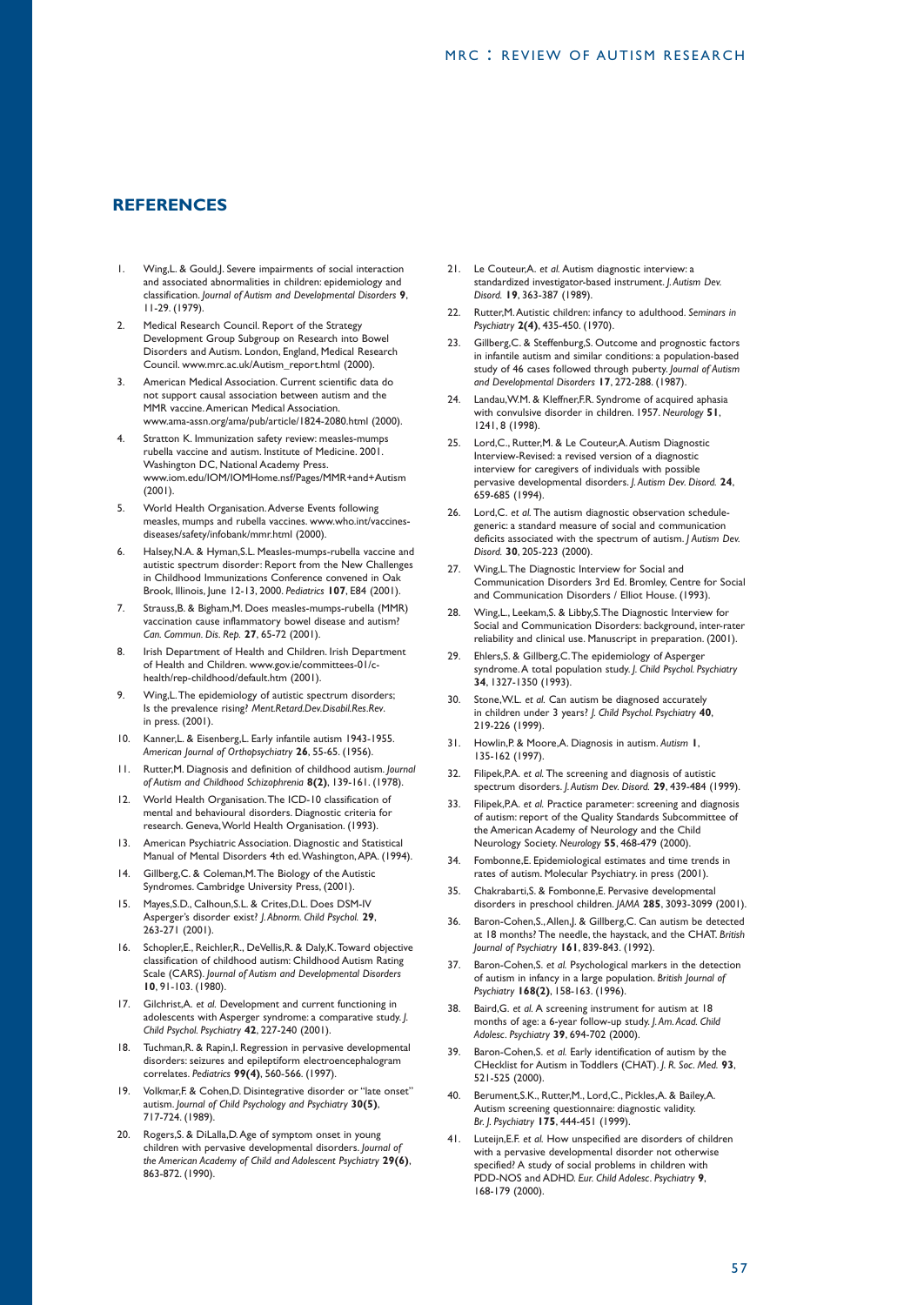- 42. Stone,W.L., Coonrod,E.E. & Ousley,O.Y. Brief report: screening tool for autism in two-year-olds (STAT): development and preliminary data. *J Autism Dev. Disord.* **30**, 607-612 (2000).
- 43. Fombonne,E.The epidemiology of autism: a review. *Psychol. Med.* **29**, 769-786 (1999).
- 44. Powell, J.E. et al. Changes in the incidence of childhood autism and other autistic spectrum disorders in preschool children from two areas of the West Midlands, UK. *Dev. Med. Child Neurol.* **42**, 624-628 (2000).
- 45. Kaye,J.A., Mar Melero-Montes,M. & Jick,H. Mumps, measles, and rubella vaccine and the incidence of autism recorded by general practitioners: a time trend analysis. *BMJ* **322**, 460-463 (2001).
- 46. Wing,L. Sex ratios in early childhood autism and related conditions. *Psychiatry Research* **5**, 129-137 (1981).
- 47. Gillberg,C. & Coleman,M.The Biology of the Autistic Syndromes. Gillberg,C. & Coleman,M. (eds.), pp. 85-101 Cambridge University Press. (2001).
- 48. Fombonne,E. Epidemiological evidence on rates of autism and time trends. Slide presentation at Immunization Safety Review **Committee** http://www.iom.edu/iom/iomhome.nsf/WFiles/Fombonne\_am/ \$file/Fombonne\_am.ppt (2000)
- 49. Wing,L. & Gould,J. Severe impairments of social interaction and associated abnormalities in children: epidemiology and classification. *Journal of Autism and Developmental Disorders* **9**, 11-29. (1979).
- 50. Wing,L. Childhood autism and social class: a question of selection? *Br. J. Psychiatry* **137**, 410-417 (1980).
- 51. Gillberg,C. & Steffenburg,S. Outcome and prognostic factors in infantile autism and similar conditions: a population-based study of 46 cases followed through puberty. *Journal of Autism and Developmental Disorders* **17**, 272-288. (1987).
- 52. Gillberg,C., Steffenburg,S. & Schaumann,H. Is autism more common now than ten years ago? *Br. J. Psychiatry* **158:403-9.**, 403-409 (1991).
- 53. Tanoue,Y., Oda,S.,Asano,F. & Kawashima,K. Epidemiology of infantile autism in southern Ibaraki, Japan: differences in prevalence in birth cohorts. *J.Autism Dev. Disord.* **18**, 155-166 (1988).
- 54. Ritvo,E.R. *et al.* The UCLA-University of Utah epidemiologic survey of autism: prevalence. *Am. J. Psychiatry* **146**, 194-199 (1989).
- 55. Boyle,C. & Murphy,C. Prevalence of autism in Brick Township, New Jersey 1998 Community Report.Atlanta, Georgia, Centers for Disease Control and Prevention. (2000).
- 56. Rutter,M. *et al.* Quasi-autistic patterns following severe early global privation. English and Romanian Adoptees (ERA) Study Team. *J Child Psychol. Psychiatry* **40**, 537-549 (1999).
- Konstantareas, M.M., Hauser, P., Lennox, C. & Homatidis, S. Season of birth in infantile autism. *Child Psychiatry Hum. Dev.* **17**, 53-65 (1986).
- 58. Ticher,A., Ring,A., Barak,Y., Elizur,A. & Weizman,A. Circannual pattern of autistic births: reanalysis in three ethnic groups. *Hum. Biol.* **68**, 585-592 (1996).
- 59. Stevens,M.C., Fein,D.H. & Waterhouse,L.H. Season of birth effects in autism. *J. Clin. Exp. Neuropsychol.* **22**, 399-407 (2000).
- Landau, E.C., Cicchetti, D.V., Klin, A. & Volkmar, F.R. Season of birth in autism: a fiction revisited. *J.Autism Dev. Disord.* **29**, 385-393 (1999).
- Yeates-Frederikx, M.H., Nijman, H., Logher, E. & Merckelbach,H.L. Birth patterns in mentally retarded autistic patients. *J.Autism Dev. Disord.* **30**, 257-262 (2000).
- 62. Bolton,P.F., Pickles,A., Harrington,R., Macdonald,H. & Rutter,M. Season of birth: Issues, approaches and findings for autism. *Journal of Child Psychology and Psychiatry* **33**, 509-530 (1992).
- 63. Torrey,E.F., Miller,J., Rawlings,R. & Yolken,R.H. Seasonality of births in schizophrenia and bipolar disorder: a review of the literature. *Schizophr. Res.* **28**, 1-38 (1997).
- Fombonne,E. Epidemiological estimates and time trends in rates of autism. Molecular Psychiatry . 2001.
- 65. Heussler,H. *et al.* Prevalence of autism in early 1970s may have been underestimated. *BMJ* **323**, 633 (2001).
- 66. Fombonne,E. & Du,M.C. Prevalence of infantile autism in four French regions. *Soc. Psychiatry Psychiatr. Epidemiol.* **27**, 203-210 (1992).
- Shah,A., Holmes,N. & Wing,L. Prevalence of autism and related conditions in adults in a mental handicap hospital. *Appl. Res. Ment. Retard.* **3**, 303-317 (1982).
- 68. Rothman K.J. & Greenland S. Causation and causal interference. Rothman K.J and Greenland S. Modern Epidemiology. 2nd Ed. 7-28. 1998. Philadelphia, PA, Lippcott- Raven Publishers.
- 69. Bailey,A. *et al.* Autism as a strongly genetic disorder: evidence from a British twin study. *Psychol. Med.* **25**, 63-77 (1995).
- 70. Bailey,A., Palferman,S., Heavey,L. & Le Couteur,A.Autism: the phenotype in relatives. *J Autism Dev. Disord.* **28**, 369-392 (1998).
- Bailey,A., Phillips, W. & Rutter, M. Autism: towards an integration of clinical, genetic, neuropsychological, and neurobiological perspectives. *J Child Psychol. Psychiatry* **37**, 89-126 (1996).
- 72. Bolton,P. *et al.* A case-control family history study of autism. *J Child Psychol. Psychiatry* **35**, 877-900 (1994).
- 73. Steffenburg,S. *et al.* A twin study of autism in Denmark, Finland, Iceland, Norway and Sweden. *J Child Psychol. Psychiatry* **30**, 405-416 (1989).
- Rutter,M., Silberg,J., O'Connor,T. & Simonoff,E. Genetics and child psychiatry: II Empirical research findings. *J. Child Psychol. Psychiatry* **40**, 19-55 (1999).
- International Molecular Genetic Study of Autism Consortium. A full genome screen for autism with evidence for linkage to a region on chromosome 7q. International Molecular Genetic Study of Autism Consortium. *Hum. Mol. Genet.* **7**, 571-578 (1998).
- 76. Philippe,A. *et al.* Genome-wide scan for autism susceptibility genes. Paris Autism Research International Sibpair Study. *Hum. Mol. Genet.* **8**, 805-812 (1999).
- 77. Barrett,S. *et al.* An autosomal genomic screen for autism. Collaborative linkage study of autism. *Am. J. Med. Genet.* **88**, 609-615 (1999).
- 78. Risch,N. *et al.* A genomic screen of autism: evidence for a multilocus etiology. *Am. J. Hum. Genet.* **65**, 493-507 (1999).
- 79. Bass,M.P. *et al.* Genetic studies in autistic disorder and chromosome 15. *Neurogenetics.* **2**, 219-226 (2000).
- 80. Happé, F., Briskman, J. & Frith, U. Exploring the cognitive phenotype of autism: weak "central coherence" in parents and siblings of children with autism: I. Experimental tests. *J. Child Psychol. Psychiatry* **42**, 299-307 (2001).
- 81. Lamb,J.A., Moore,J., Bailey,A. & Monaco,A.P.Autism: recent molecular genetic advances. *Hum. Mol. Genet.* **9**, 861-868 (2000).
- Bailey, A. *et al.* Prevalence of the fragile X anomaly amongst autistic twins and singletons. *J Child Psychol. Psychiatry* **34**, 673-688 (1993).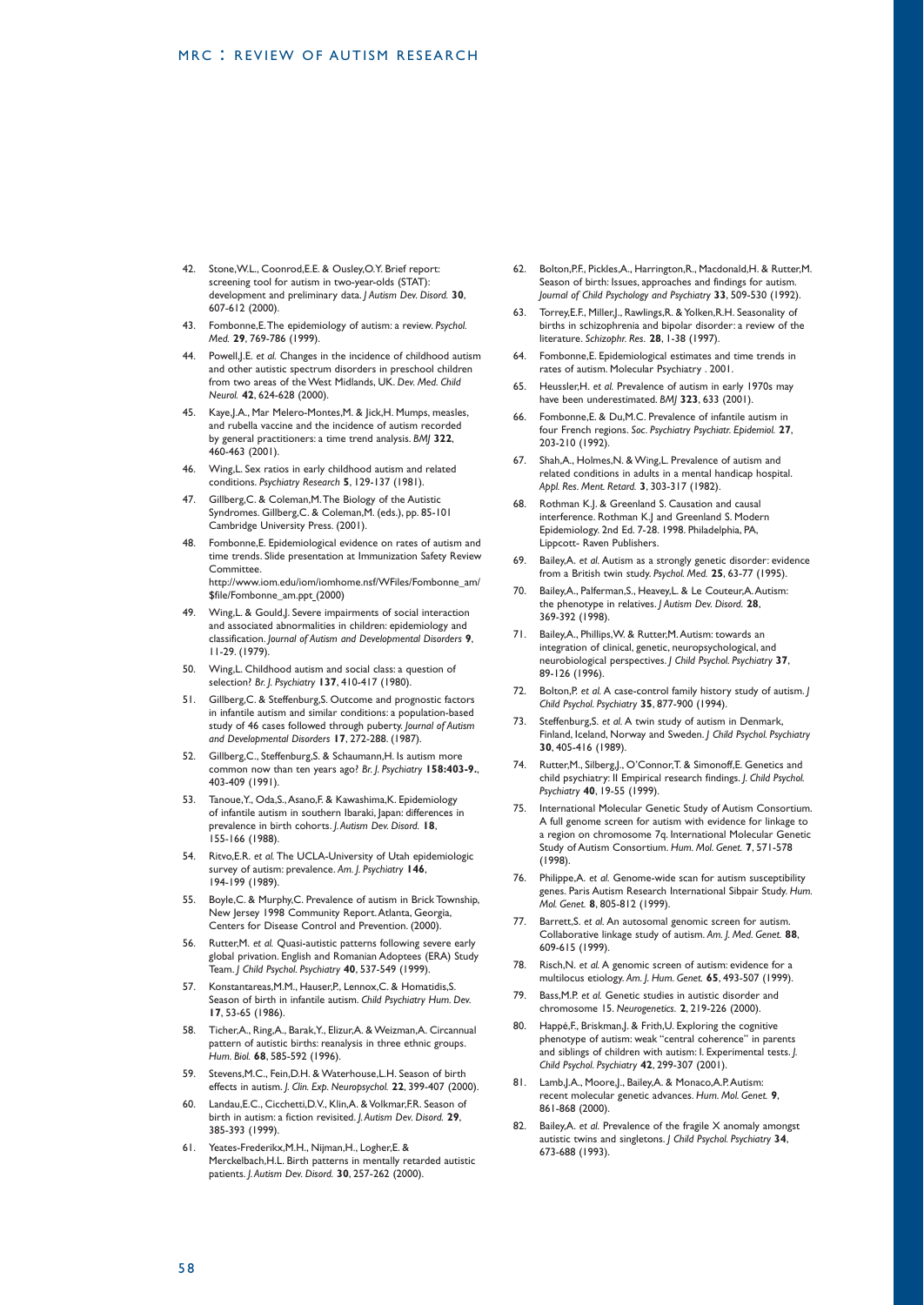- 83. Fombonne,E., Du,M.C., Cans,C. & Grandjean,H.Autism and associated medical disorders in a French epidemiological survey. *J.Am.Acad. Child Adolesc. Psychiatry* **36**, 1561-1569 (1997).
- 84. Harrison,J.E. & Bolton,P.F.Annotation: tuberous sclerosis. *J Child Psychol. Psychiatry* **38**, 603-614 (1997).
- 85. Schroer,R.J. *et al.* Autism and maternally derived aberrations of chromosome 15q. *Am J Med. Genet.* **76**, 327-336 (1998).
- Abrams, M.T. *et al.* Cognitive, behavioral, and neuroanatomical assessment of two unrelated male children expressing FRAXE. *Am J Med. Genet.* **74**, 73-81 (1997).
- Barton, M. & Volkmar, F. How commonly are known medical conditions associated with autism? *J Autism Dev. Disord.* **28**, 273-278 (1998).
- 88. Bolton,P.F. & Rutter,M. Genetic influences in autism. *International Review of Psychiatry* **2**, 67-80 (2001).
- 89. Donnelly,S.L. *et al.* Female with autistic disorder and monosomy X (Turner syndrome): parent-of-origin effect of the X chromosome. *Am J Med. Genet.* **96**, 312-316 (2000).
- 90. Gillberg,C. Chromosomal disorders and autism. *J Autism Dev. Disord.* **28**, 415-425 (1998).
- 91. Gillberg,I.C., Gillberg,C. & Ahlsen,G.Autistic behaviour and attention deficits in tuberous sclerosis: a population-based study. *Dev. Med. Child Neurol.* **36**, 50-56 (1994).
- 92. Hunt,A. & Shepherd,C.A prevalence study of autism in tuberous sclerosis. *J Autism Dev. Disord.* **23**, 323-339 (1993).
- Konstantareas, M.M. & Homatidis, S. Chromosomal abnormalities in a series of children with autistic disorder. *J Autism Dev. Disord.* **29**, 275-285 (1999).
- 94. Rineer,S., Finucane,B. & Simon,E.W.Autistic symptoms among children and young adults with isodicentric chromosome 15. *Am J Med. Genet.* **81**, 428-433 (1998).
- Rutter,M., Bailey,A., Bolton,P. & Le Couteur,A. Autism and known medical conditions: myth and substance. *J Child Psychol. Psychiatry* **35**, 311-322 (1994).
- Skuse, D.H. *et al.* Evidence from Turner's syndrome of an imprinted X-linked locus affecting cognitive function. *Nature* **387**, 705-708 (1997).
- 97. Vourc'h,P. *et al.* No mutations in the coding region of the Rett syndrome gene MECP2 in 59 autistic patients. *Eur. J Hum. Genet.* **9**, 556-558 (2001).
- 98. Amir,R.E. *et al.* Rett syndrome is caused by mutations in X-linked MECP2, encoding methyl-CpG-binding protein 2. *Nat. Genet.* **23**, 185-188 (1999).
- Lowe, T.L., Tanaka, K., Seashore, M.R., Young, J.G. & Cohen, D.J. Detection of phenylketonuria in autistic and psychotic children. *JAMA* **243**, 126-128 (1980).
- 100. Bolton,P.F. & Griffiths,P.D.Association of tuberous sclerosis of temporal lobes with autism and atypical autism. *Lancet* **349**, 392-395 (1997).
- 101. Dykens,E. & Volkmar,F.R (1997). Medical Conditions associated with autism. In D.Cohen and F.R.Volmar (Eds), Handbook of Autism and Pervasive Developmental Disorders, 2nd edition,(pp. 388-410). New York:Wiley.
- 102. Le Couteur,A. *et al.* A broader phenotype of autism: the clinical spectrum in twins. *J. Child Psychol. Psychiatry* **37**, 785-801 (1996).
- 103. Gillberg,C. *et al.* Autism associated with marker chromosome. *J.Am.Acad. Child Adolesc. Psychiatry* **30**, 489-494 (1991).
- 104. Bundey,S., Hardy,C.,Vickers,S., Kilpatrick,M.W. & Corbett,J.A. Duplication of the 15q11-13 region in a patient with autism, epilepsy and ataxia. *Dev. Med. Child Neurol.* **36**, 736-742 (1994).
- 105. Cook,E.H., Jr. *et al.* Autism or atypical autism in maternally but not paternally derived proximal 15q duplication. *Am J Hum. Genet.* **60**, 928-934 (1997).
- 106. Schroer,R.J. *et al.* Autism and maternally derived aberrations of chromosome 15q. *Am J Med. Genet.* **76**, 327-336 (1998).
- 107. Maddox,L.O. *et al.* Autistic disorder and chromosome 15q11 q13: construction and analysis of a BAC/PAC contig. *Genomics* **62**, 325-331 (1999).
- 108. Skuse,D.H. Genomic imprinting of the X chromosome: a novel mechanism for the evolution of sexual dimorphism . *J. Lab Clin. Med.* **133**, 23-32 (1999).
- 109. Thomas,N.S. *et al.* Xp deletions associated with autism in three females. *Hum. Genet.* **104**, 43-48 (1999).
- 110. Skuse,D.H. Imprinting, the X-chromosome, and the male brain: explaining sex differences in the liability to autism. *Pediatr. Res.* **47**, 9-16 (2000).
- 111. Nelson,K.B. Prenatal and perinatal factors in the etiology of autism. *Pediatrics* **87**, 761-766 (1991).
- 112. Juul-Dam,N.,Townsend,J. & Courchesne,E. Prenatal, perinatal, and neonatal factors in autism, pervasive developmental disorder-not otherwise specified, and the general population. *Pediatrics* **107**, E63 (2001).
- 113. Mason-Brothers,A. *et al.* The UCLA-University of Utah epidemiologic survey of autism: prenatal, perinatal, and postnatal factors. *Pediatrics* **86**, 514-519 (1990).
- 114. Bolton,P.F. *et al.* Obstetric complications in autism: consequences or causes of the condition? *J.Am.Acad. Child Adolesc. Psychiatry* **36**, 272-281 (1997).
- 115. Park,R.J. & Bolton,P.F. Pervasive developmental disorder and obstetric complications in children and adolescents with tuberous sclerosis. *Autism* **5**, 237-248 (2001).
- 116. Stromland,K., Nordin,V., Miller,M.,Akerstrom,B. & Gillberg,C. Autism in thalidomide embryopathy: a population study. *Dev. Med. Child Neurol.* **36**, 351-356 (1994).
- 117. Rodier,P.M., Ingram,J.L.,Tisdale,B. & Croog,V.J. Linking etiologies in humans and animal models: studies of autism. *Reprod.Toxicol.* **11**, 417-422 (1997).
- 118. Christianson,A.L., Chesler,N. & Kromberg,J.G. Fetal valproate syndrome: clinical and neuro-developmental features in two sibling pairs. *Dev. Med. Child Neurol.* **36**, 361-369 (1994).
- 119. Ingram,J.L., Peckham,S.M.,Tisdale,B. & Rodier,P.M. Prenatal exposure of rats to valproic acid reproduces the cerebellar anomalies associated with autism. *Neurotoxicol.Teratol.* **22**, 319-324 (2000).
- 120. Moore,S.J. *et al.* A clinical study of 57 children with fetal anticonvulsant syndromes. *J. Med. Genet.* **37**, 489-497 (2000).
- 121. Davis,E. *et al.* Autism and developmental abnormalities in children with perinatal cocaine exposure. *J. Natl. Med.Assoc.* **84**, 315-319 (1992).
- 122. Harris,S.R., MacKay,L.L. & Osborn,J.A.Autistic behaviors in offspring of mothers abusing alcohol and other drugs: a series of case reports. *Alcohol Clin. Exp. Res.* **19**, 660-665 (1995).
- 123. Nanson, J.L. Autism in fetal alcohol syndrome: a report of six cases. *Alcohol Clin. Exp. Res.* **16**, 558-565 (1992).
- 124. Ingram,J.L. *et al.* Discovery of allelic variants of HOXA1 and HOXB1: genetic susceptibility to autism spectrum disorders. *Teratology* **62**, 393-405 (2000).
- 125. Lee,S.J. & McEwen,B.S. Neurotrophic and neuroprotective actions of estrogens and their therapeutic implications. *Annu. Rev. Pharmacol.Toxicol.* **41**, 569-591 (2001).
- 126. Stein,D.G. Brain damage, sex hormones and recovery: a new role for progesterone and estrogen? *Trends Neurosci.* **24**, 386-391 (2001).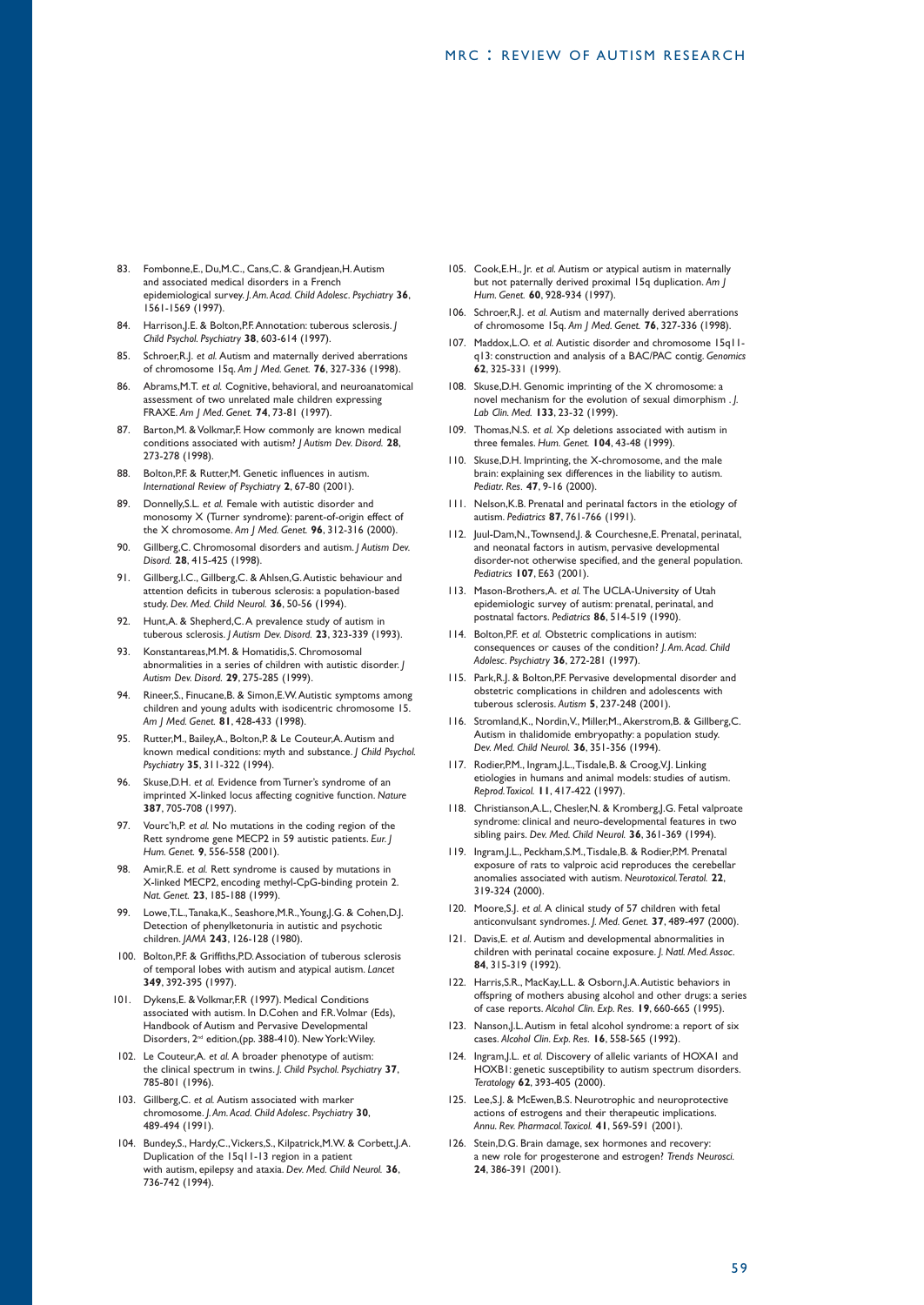- 127. Markowitz,P.I.Autism in a child with congenital cytomegalovirus infection. *J.Autism Dev. Disord.* **13**, 249-253 (1983).
- 128. Stubbs,E.G.Autistic symptoms in a child with congenital cytomegalovirus infection. *J.Autism Child Schizophr.* **8**, 37-43 (1978).
- 129. Chess,S.Autism in children with congenital rubella. *J Autism Child Schizophr.* **1**, 33-47 (1971).
- 130. Chess,S. Follow-up report on autism in congenital rubella. *J Autism Child Schizophr.* **7**, 69-81 (1977).
- 131. Rapin,I. & Katzman,R. Neurobiology of autism. *Ann. Neurol.* **43**, 7-14 (1998).
- 132. Ghaziuddin,M.,Tsai,L.Y., Eilers,L. & Ghaziuddin,N. Brief report: autism and herpes simplex encephalitis. *J.Autism Dev. Disord.* **22**, 107-113 (1992).
- 133. Wakefield,A.J. *et al.* Ileal-lymphoid-nodular hyperplasia, nonspecific colitis, and pervasive developmental disorder in children. *Lancet* **351**, 637-641 (1998).
- 134. Kawashima,H. *et al.* Detection and sequencing of measles virus from peripheral mononuclear cells from patients with inflammatory bowel disease and autism. *Dig. Dis. Sci.* **45**, 723-729 (2000).
- 135. Singh,V.K.,Warren,R.P., Odell,J.D.,Warren,W.L. & Cole,P. Antibodies to myelin basic protein in children with autistic behavior. *Brain Behav. Immun.* **7**, 97-103 (1993).
- 136. Singh,V.K., Lin,S.X. & Yang,V.C. Serological association of measles virus and human herpesvirus-6 with brain autoantibodies in autism. *Clin. Immunol. Immunopathol.* **89**, 105-108 (1998).
- 138. Staeheli,P., Sauder,C., Hausmann,J., Ehrensperger,F. & Schwemmle,M. Epidemiology of Borna disease virus. *J. Gen. Virol.* **81 Pt 9**, 2123-2135 (2000).
- 139. Hornig,M.,Weissenbock,H., Horscroft,N. & Lipkin,W.I.An infection-based model of neurodevelopmental damage. *Proc. Natl.Acad. Sci. U. S.A* **96**, 12102-12107 (1999).
- 140. Hornig,M., Solbrig,M., Horscroft,N.,Weissenbock,H. & Lipkin,W.I. Borna disease virus infection of adult and neonatal rats: models for neuropsychiatric disease. *Curr.Top. Microbiol. Immunol.* **253**, 157-177 (2001).
- 141. Pletnikov,M.V. *et al.* Persistent neonatal Borna disease virus (BDV) infection of the brain causes chronic emotional abnormalities in adult rats. *Physiol Behav.* **66**, 823-831 (1999).
- 142. Halsey,N.A., Modlin J.F. & Jabbour J.T. Subacute sclerosing panencephalitis (SSPE): an epidemiologic review. Stevens, J. G., Todaro, G. J., and Fox, C. F. Persistent Viruses. 101-114. New York, N.Y.,Academic Press Inc. (1978).
- 143. Taylor,B. *et al.* Autism and measles, mumps, and rubella vaccine: no epidemiological evidence for a causal association. *Lancet* **353**, 2026-2029 (1999).
- 144. Farrington,C.P., Miller,E. & Taylor,B. MMR and autism: further evidence against a causal association. *Vaccine* **19**, 3632-3635 (2001).
- 145. Smeeth, L. et al. A case-control study of autism and mumpsmeasles-rubella vaccination using the general practice research database: design and methodology. *BMC. Public Health* **1**, 2 (2001).
- 146. Smeeth,L. *et al.* Measles, mumps, and rubella (MMR) vaccine and autism. Ecological studies cannot answer main question. *BMJ* **323**, 163 (2001).
- 147. DeWilde,S., Carey,I.M., Richards,N., Hilton,S.R. & Cook,D.G. Do children who become autistic consult more often after MMR vaccination? *Br. J. Gen. Pract.* **51**, 226-227 (2001).
- 148. Fombonne,E. & Chakrabarti,S. No evidence for a new variant of MMR-induced autism. Pediatrics . in press (2001).
- 149. Dales,L., Hammer,S.J. & Smith,N.J.Time trends in autism and in MMR immunization coverage in California. *JAMA* **285**, 1183-1185 (2001).
- 150. Spitzer,W.O.,Aitken,K.J., Dell'Aniello,S. & Davis,M.W.L. The natural history of autistic syndrome in British children exposed to MMR. *Adverse Drug React.Toxicol. Rev.* **20**, 160-163 (2001).
- 151. Peltola,H. *et al.* No evidence for measles, mumps, and rubella vaccine-associated inflammatory bowel disease or autism in a 14-year prospective study. *Lancet* **351**, 1327-1328 (1998).
- 152. Patja,A. *et al.* Serious adverse events after measles-mumpsrubella vaccination during a fourteen-year prospective followup. *Pediatr. Infect. Dis. J.* **19**, 1127-1134 (2000).
- 153. May,M. Disturbing behavior: neurotoxic effects in children. *Environ. Health Perspect.* **108**,A262-A267 (2000).
- 154. ATSDR.Toxicological Profile for Mercury.Atlanta Agency for Toxic Substances and Disease Registry. (1999).
- 155. Bernard,S., Enayati,A., Redwood,L., Roger,H. & Binstock,T. Autism: a novel form of mercury poisoning. *Med. Hypotheses* **56**, 462-471 (2001).
- 156. Wecker,L., Miller,S.B., Cochran,S.R., Dugger,D.L. & Johnson,W.D.Trace element concentrations in hair from autistic children. *J. Ment. Defic. Res.* **29 ( Pt 1)**, 15-22 (1985).
- 157. Lewendon,G., Kinra,S., Nelder,R. & Cronin,T. Should children with developmental and behavioural problems be routinely screened for lead? *Arch. Dis. Child* **85**, 286-288 (2001).
- 158. Wakefield,A.J. *et al.* Enterocolitis in children with developmental disorders. *Am. J. Gastroenterol.* **95**, 2285-2295 (2000).
- 159. Furlano,R.I. *et al.* Colonic CD8 and gamma delta T-cell infiltration with epithelial damage in children with autism. *J. Pediatr.* **138**, 366-372 (2001).
- 160. Horvath,K., Papadimitriou,J.C., Rabsztyn,A., Drachenberg,C. & Tildon,J.T. Gastrointestinal abnormalities in children with autistic disorder. *J. Pediatr.* **135**, 559-563 (1999).
- 161. D'Eufemia,P. *et al.* Abnormal intestinal permeability in children with autism. *Acta Paediatr.* **85**, 1076-1079 (1996).
- 162. Shearer,T.R., Larson,K., Neuschwander,J. & Gedney,B. Minerals in the hair and nutrient intake of autistic children. *J.Autism Dev. Disord.* **12**, 25-34 (1982).
- 163. Whitely,P, Rogers,J. Savery,D. & Shattock,P.A gluten free diet as an intervention for autism and associated spectrum disorders. *Autism* **3**, 45-65 (1999).
- 164. McCarthy,D.M. & Coleman,M. Response of intestinal mucosa to gluten challenge in autistic subjects. *Lancet* **2**, 877-878 (1979).
- 165. Jyonouchi,H., Sun,S. & Le,H. Proinflammatory and regulatory cytokine production associated with innate and adaptive immune responses in children with autism spectrum disorders and developmental regression. *J. Neuroimmunol.* **120**, 170-179 (2001).
- 166. Parker,F. *et al.* Immunostimulating hexapeptide from human casein: amino acid sequence, synthesis and biological properties. *Eur. J. Biochem.* **145**, 677-682 (1984).
- 167. Teschemacher,E. Human Lactation 3:The effects of human milk on the recipient infant. Goldblum,A.S. & Hanson,L.A. (eds.), pp. 213-225 Plenum Press, New York. (2001).
- 168. Dubynin,V.A. *et al.* [Effects of systemically-administered betacasomorphin-7 on nociception in rats]. *Biull. Eksp. Biol. Med.* **114**, 284-286 (1992).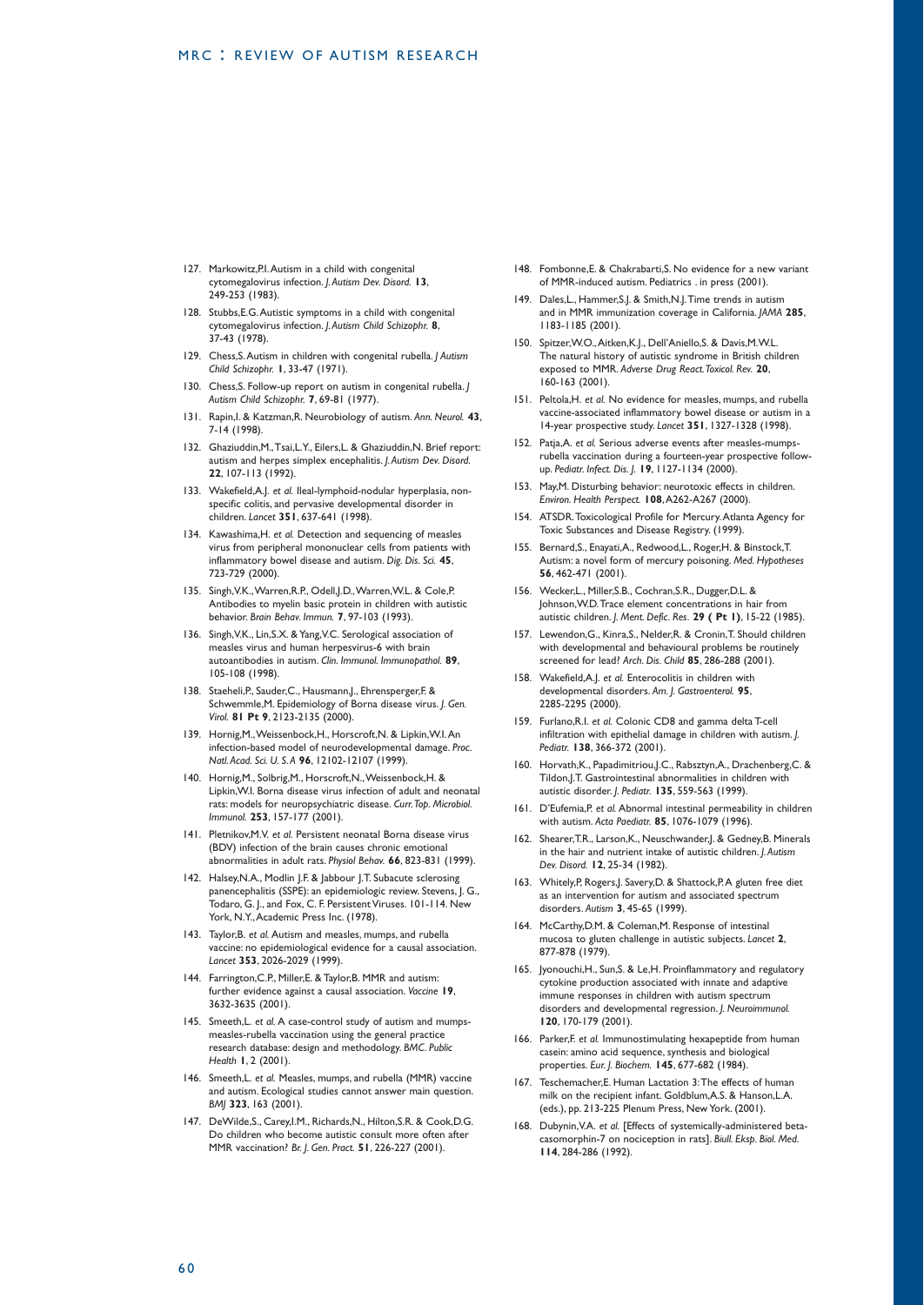- 169. Righetti,P.G., Nembri,F., Bossi,A. & Mortarino,M. Continuous enzymatic hydrolysis of beta-casein and isoelectric collection of some of the biologically active peptides in an electric field. *Biotechnol. Prog.* **13**, 258-264 (1997).
- 170. Zioudrou,C., Streaty,R.A. & Klee,W.A. Opioid peptides derived from food proteins.The exorphins. *J. Biol. Chem.* **254**, 2446-2449 (1979).
- 171. Konstantareas,M.M. & Homatidis,S. Ear infections in autistic and normal children. *J.Autism Dev. Disord.* **17**, 585-594 (1987).
- 172. Shaw,W. Role for certain yeast and bacteria byproducts discovered by organic acid testing in the etiology of a wide variety of human diseases. Overland Park, Kansas 66204, USA. Bulletin of the Great Plains Laboratory. (1999).
- 173. Shaw,W., Kassen,E. & Chaves,E. Increased urinary excretion of analogs of Krebs cycle metabolites and arabinose in two brothers with autistic features. *Clin. Chem.* **41**, 1094-1104 (1995).
- 174. Shah,D.T. & Larsen,B. Clinical isolates of yeast produce a gliotoxin-like substance. *Mycopathologia* **116**, 203-208 (1991).
- 175. Bolte,E.R.Autism and Clostridium tetani. *Med. Hypotheses* **51**, 133-144 (1998).
- 176. Sandler,R.H. *et al.* Short-term benefit from oral vancomycin treatment of regressive-onset autism. *J. Child Neurol.* **15**, 429-435 (2000).
- 177. Tvede,M. & Rask-Madsen,J. Bacteriotherapy for chronic relapsing Clostridium difficile diarrhoea in six patients. *Lancet* **1**, 1156-1160 (1989).
- 178. Borody,T.J."Flora Power"— fecal bacteria cure chronic C. difficile diarrhea. *Am. J. Gastroenterol.* **95**, 3028-3029 (2000).
- 179. McFadden,S.A. Phenotypic variation in xenobiotic metabolism and adverse environmental response: focus on sulfur-dependent detoxification pathways. *Toxicology* **111**, 43-65 (1996).
- 180. Waring,R.H. & Mitchell,S.C.The metabolism and elimination of S-carboxymethyl-L-cysteine in man. *Drug Metab Dispos.* **10**, 61-62 (1982).
- 181. Mitchell,S.C. & Waring,R.H.The deficiency of sulfoxidation of S-carboxymethyl-L-cysteine. *Pharmacol.Ther.* **43**, 237-249 (1989).
- 182. Gregory,W.L., James,O.F.,Turner,I., Meese,C.O. & Idle,J.R. Re-evaluation of the metabolism of carbocisteine in a British white population. *Pharmacogenetics* **3**, 270-274 (1993).
- 183. Brockmoller,J., Staffeldt,B. & Roots,I. Evaluation of proposed sulphoxidation pathways of carbocysteine in man by HPLC quantification. *Eur. J. Clin. Pharmacol.* **40**, 387-392 (1991).
- 184. Meese,C.O. & Fischer,P.Tracing the human metabolism of stable isotope-labelled drugs by ex vivo NMR spectroscopy. A revision of S-carboxymethyl-L-cysteine biotransformation. *Z. Naturforsch. [C.]* **45**, 1171-1175 (1990).
- 185. Kupfer,A. & Idle,J.R. False positives with current carbocisteine protocol for sulphoxidation phenotyping. *Lancet* **335**, 1107 (1990).
- 186. Scadding,G.K. *et al.* Poor sulphoxidation ability in patients with food sensitivity. *BMJ* **297**, 105-107 (1988).
- 187. Gordon,C., Bradley,H.,Waring,R.H. & Emery,P.Abnormal sulphur oxidation in systemic lupus erythematosus. *Lancet* **339**, 25-26 (1992).
- 188. Steventon,G.B., Heafield,M.T., Sturman,S.,Waring,R.H. & Williams,A.C. Xenobiotic metabolism in Alzheimer's disease. *Neurology* **40**, 1095-1098 (1990).
- 189. Emery,P. *et al.* D-penicillamine induced toxicity in rheumatoid arthritis: the role of sulphoxidation status and HLA-DR3. *Journal of Rheumatology* **11**, 626-632 (1984).
- 190. Watson,R.G. *et al.* A proposed mechanism for chlorpromazine jaundice—defective hepatic sulphoxidation combined with rapid hydroxylation. *J. Hepatol.* **7**, 72-78 (1988).
- 191. Heafield,M.T. *et al.* Plasma cysteine and sulphate levels in patients with motor neurone, Parkinson's and Alzheimer's disease. *Neurosci. Lett.* **110**, 216-220 (1990).
- 192. Olomu,A.B. *et al.* High incidence of poor sulfoxidation in patients with primary biliary cirrhosis. *N. Engl. J. Med.* **318**, 1089-1092 (1988).
- 193. Davies,M.H. *et al.* Sulphoxidation and sulphation capacity in patients with primary biliary cirrhosis. *J. Hepatol.* **22**, 551-560 (1995).
- 194. Klovrza,L. & Waring,R.H. Sulphur metabolism in Autism. *Journal of Nutritional and Environmental Medicine* **10**, 25-32 (2000).
- 195. O'Reilly,B.A. & Waring,R.H. Enzyme and sulphur oxidation deficiencies in autistic children with known food/chemical intolerances. *J Orthomol Med* **8**, 198-200 (1993).
- 196. Waring,R.H. & Ngong,J.M. Sulphate metabolism in allergyinduced autism: relevance to the disease aetiology. Biological Perspectives in Autism , 25-33. University of Sunderland, The Autism Research Unit. (1993).
- 197. Waring,R.H., Ngong,J.M., Klovrza,L., Green,S. & Sharp,H. Biochemical parameters in autistic children. *Developmental Brain Dysfunction* **10**, 43 (1997).
- 198. Alberti,A., Pirrone,P., Elia,M.,Waring,R.H. & Romano,C. Sulphation deficit in "low-functioning" autistic children: a pilot study. *Biol. Psychiatry* **46**, 420-424 (1999).
- 199. Bradley,H.,Waring,R.H., Emery,P. & Arthur,V. Metabolism of low-dose paracetamol in patients with rheumatoid arthritis. *Xenobiotica* **21**, 689-693 (1991).
- 200. Steventon,G.B. *et al.* Metabolism of low-dose paracetamol in patients with chronic neurological disease. *Xenobiotica* **20**, 117-122 (1990).
- 201. Nowell,S. *et al.* Relationship of phenol sulfotransferase activity (SULT1A1) genotype to sulfotransferase phenotype in platelet cytosol. *Pharmacogenetics* **10**, 789-797 (2000).
- 202. Singh,V.K. Plasma increase of interleukin-12 and interferongamma. Pathological significance in autism. *J. Neuroimmunol.* **66**, 143-145 (1996).
- 203. Gupta,S. Immunological treatments for autism. *J.Autism Dev. Disord.* **30** , 475-479 (2000).
- 204. Gillberg,C. & Coleman,M.Autism and medical disorders: a review of the literature. *Dev. Med. Child Neurol.* **38**, 191-202 (1996).
- 205. Hobson,R.P., Lee,A. & Brown,R.Autism and congenital blindness. *J.Autism Dev. Disord.* **29**, 45-56 (1999).
- 206. Kemper,T.L. & Bauman,M. Neuropathology of infantile autism. *J. Neuropathol. Exp. Neurol.* **57**, 645-652 (1998).
- 207. Bailey,A. *et al.* A clinicopathological study of autism. *Brain* **121(5)**, 889-905 (1998).
- 208. Piven,J. *et al.* An MRI study of brain size in autism. *Am. J. Psychiatry* **152**, 1145-1149 (1995).
- 209. Piven,J., Bailey,J., Ranson,B. & Arndt,S.An MRI study of the corpus callosum in autism. *American Journal of Psychiatry* **154(8)**, 1051-1056. (1997).
- 210. Piven,J., Saliba,K., Bailey,J. & Arndt,S.An MRI study of autism: the cerebellum revisited. *Neurology* **49(2)**, 546-551. (1997).
- 211. Aylward,E. *et al.* MRI volumes of amygdala and hippocampus in non-mentally retarded autistic adolescents and adults. *Neurology* **53(9)**, 2145-2150. (1999).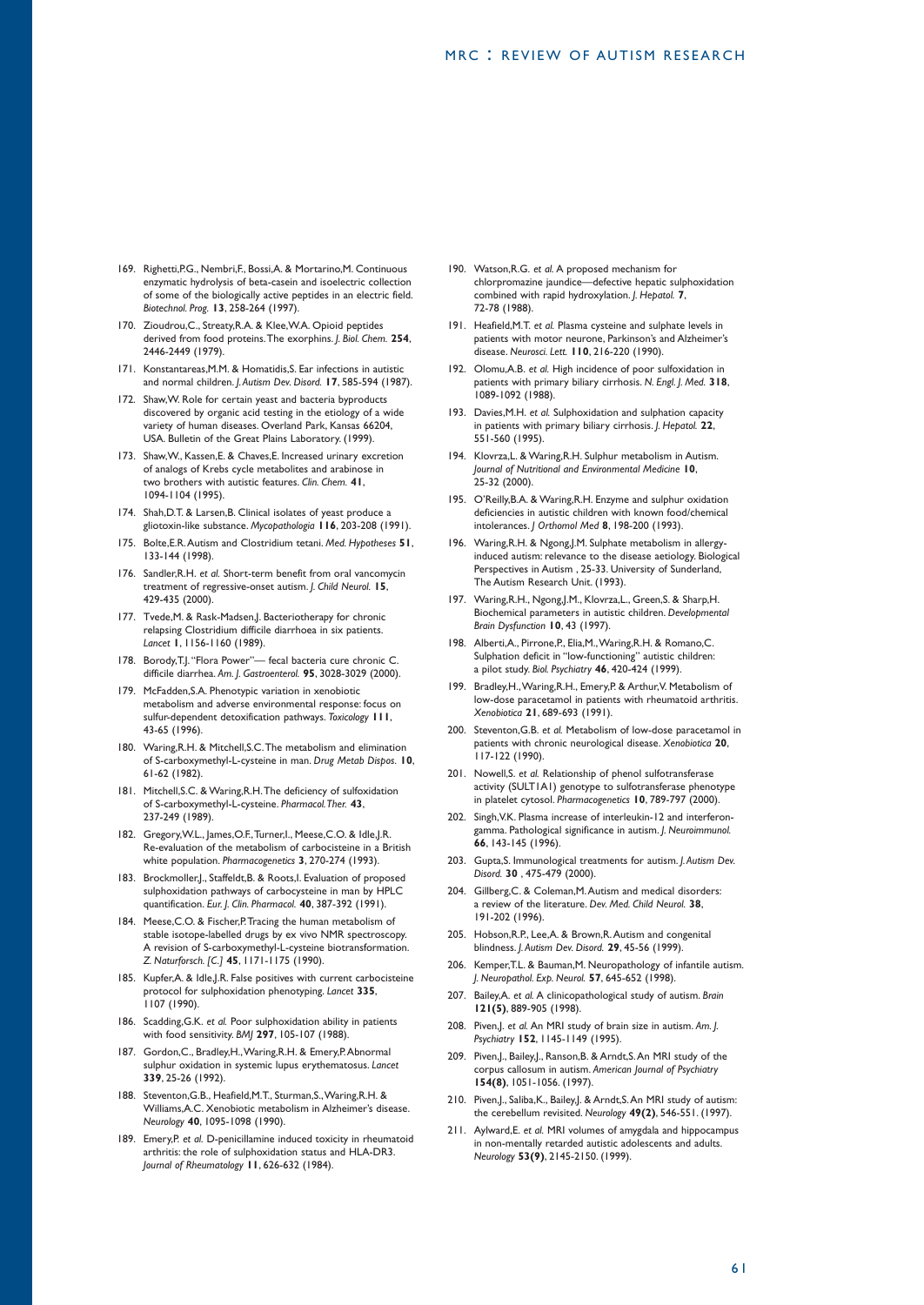- 212. Sears,L. *et al.* An MRI study of the basal ganglia in autism. *Progress in Neuro-psychopharmacology and Biological Psychiatry* **23(4)**, 613-624. (1999).
- 213. Courchesne,E. *et al.* Unusual brain growth patterns in early life in patients with autistic disorder:An MRI study. *Neurology* **57(2)**, 245-254. (2001).
- 214. Saitoh,O., Karns,C. & Courchesne,E. Development of the hippocampal formation from 2 to 42 years: MRI evidence of smaller area dentata in autism. *Brain* **124(7)**, 1317-1324. (2001).
- 215. Manes,F. *et al.* An MRI study of the corpus callosum and cerebellum in mentally retarded autistic individuals. *Journal of Neuropsychiatry and Neuroscience* **11(4)**, 470-474. (2001).
- 216. Lainhart,J.E. *et al.* Macrocephaly in children and adults with autism. *J.Am.Acad. Child Adolesc. Psychiatry* **36**, 282-290 (1997).
- 217. Woodhouse,W. *et al.* Head circumference in autism and other pervasive developmental disorders. *J. Child Psychol. Psychiatry* **37**, 665-671 (1996).
- 218. Fombonne,E., Roge,B., Claverie,J., Courty,S. & Fremolle,J. Microcephaly and macrocephaly in autism. *J.Autism Dev. Disord.* **29**, 113-119 (1999).
- 219. Ghaziuddin,M., Zaccagnini,J.,Tsai,L. & Elardo,S. Is megalencephaly specific to autism? *J. Intellect. Disabil. Res.* **43 (Pt 4)**, 279-282 (1999).
- 220. Courchesne,E. *et al.* Unusual brain growth patterns in early life in patients with autistic disorder:An MRI study. *Neurology* **57**, 245-254 (2001).
- 221. Haas,R. *et al.* Neurologic abnormalities in infantile autism. *Journal of Child Neurology* **11(2)**, 84-92. (1996).
- 222. Harris,N., Courchesne,E.,Townsend,J., Carper,R. & Lord,C. Neuroanatomic contributions to slowed orienting of attention in children with autism. *Brain Research and Cognitive Brain Research* **8(1)**, 61-71. (1999).
- 223. Carper,R. & Courchesne,E. Inverse correlation between frontal lobe and cerebellum sizes in children with autism. *Brain* **123(4)**, 836-844. (2000).
- 224. Ring,H. *et al.* Cerebral correlates of preserved cognitive skills in autism: a functional MRI study of embedded figures task performance. *Brain* **122(7)**, 1305-1315. (1999).
- 225. Schultz,R.T., Romanski,L.M. & Tsatsanis,K.D.Asperger syndrome. Klin,A.,Volkmar,F. & et al. (eds.), pp. 172-209 The Guilford Press, New York, N.Y., (2000).
- 226. Baron-Cohen,S. *et al.* Social intelligence in the normal and autistic brain: an fMRI study. *Eur. J. Neurosci.* **11**, 1891-1898 (1999).
- 227. Howard,M.A. *et al.* Convergent neuroanatomical and behavioural evidence of an amygdala hypothesis of autism. *Neuroreport* **11**, 2931-2935 (2000).
- 228. Anderson,G.M. & Hoshino,A.Y. Handbook of Autism and Pervasive Developmental Disorder. Cohen,D.J. & Volkmar,F. (eds.), pp. 325-343 (John Wiley & Sons, Inc., New York,1997).
- 229. Croonenberghs,J. *et al.* Peripheral markers of serotonergic and noradrenergic function in post-pubertal, caucasian males with autistic disorder. *Neuropsychopharmacology* **22**, 275-283 (2000).
- 230. Cook,E.H., Jr. *et al.* Platelet serotonin studies in hyperserotonemic relatives of children with autistic disorder. *Life Sci.* **52**, 2005-2015 (1993).
- 231. Cook,E.H., Jr. *et al.* Evidence of linkage between the serotonin transporter and autistic disorder. *Mol. Psychiatry* **2**, 247-250 (1997).
- 232. Chugani,D.C. *et al.* Developmental changes in brain serotonin synthesis capacity in autistic and nonautistic children. *Ann. Neurol.* **45**, 287-295 (1999).
- 233. Perry,E. *et al.* Cholinergic activity in autism: abnormalities in the cerebral cortex and basal forebrain. *American Journal of Psychiatry* **158(7)**, 1058-1066. (2001).
- 234. Leboyer,M. *et al.* Difference between plasma N- and Cterminally directed beta-endorphin immunoreactivity in infantile autism. *Am. J. Psychiatry* **151**, 1797-1801 (1994).
- 235. Robinson,P.D., Schutz,C.K., Macciardi,F.,White,B.N. & Holden,J.J. Genetically determined low maternal serum dopamine beta-hydroxylase levels and the etiology of autism spectrum disorders. *Am. J. Med. Genet.* **100**, 30-36 (2001).
- 236. Volkmar,F.R. & Nelson,D.S. Seizure disorders in autism. *J.Am. Acad. Child Adolesc. Psychiatry* **29**, 127-129 (1990).
- 237. Tuchman,R. & Rapin,I. Regression in pervasive developmental disorders: seizures and epileptiform electroencephalogram correlates. *Pediatrics* **99(4)**, 560-566. (1997).
- 238. Lewine,J.D. *et al.* Magnetoencephalographic patterns of epileptiform activity in children with regressive autism spectrum disorders. *Pediatrics* **104**, 405-418 (1999).
- 239. Ryu,Y. *et al.* Perfusion impairments in infantile autism on technetium-99m ethyl cysteinate dimer brain single-photon emission tomography: comparison with findings on magnetic resonance imaging. *European Journal of Nuclear Medicine* **26(3)**, 253-259. (1999).
- 240. Szabo,C.A. *et al.* Hippocampal volumetry in children 6 years or younger: assessment of children with and without complex febrile seizures. *Epilepsy Res.* **33**, 1-9 (1999).
- 241. Kurita,H. Infantile autism with speech loss before the age of thirty months. *J.Am.Acad. Child Psychiatry* **24**, 191-196 (1985).
- 242. Lord,C. & Pickles,A. Language level and nonverbal social-communicative behaviors in autistic and languagedelayed children. *J.Am.Acad. Child Adolesc. Psychiatry* **35**, 1542-1550 (1996).
- 243. Szabo,C.A. *et al.* Epilepsy surgery in children with pervasive developmental disorder. *Pediatr. Neurol.* **20**, 349-353 (1999).
- 244. Understanding Other Minds: Perspectives from autism and developmental cognitive neuroscience. Oxford University Press, Oxford (2000).
- 245. Baron-Cohen, S., Wheelwright, S., Hill, J., Raste, Y. & Plumb, I. The "Reading the Mind in the Eyes" Test revised version: a study with normal adults, and adults with Asperger syndrome or high-functioning autism. *Journal of Child Psychology and Psychiatry* **42(2)**, 241-251. (2001).
- 246. Happé,F.An advanced test of Theory of Mind: Understanding of story characters' thoughts and feelings in able autistic, mentally handicapped, and normal children and adults. *Journal of Autism and Developmental Disorders* **24**, 129-154. (1994).
- 247. Baron-Cohen,S., O'Riordan,M., Stone,V., Jones,R. & Plaisted,K. Recognition of faux pas by normally developing children and children with Asperger syndrome or high-functioning autism. *J.Autism Dev. Disord.* **29**, 407-418 (1999).
- 248. Frith,C. & Frith,U. Interacting minds a biological basis. *Science* **286(54455)**, 1692-1695. (1999).
- 249. Stone,V., Baron-Cohen,S. & Knight,R. Frontal lobe contributions to theory of mind. *Journal of Cognitive Neuroscience* **10(5)**, 640-656. (1998).
- 250. Happé,F., Brownell,H. & Winner,E.Acquired theory of mind impairments following right hemisphere stroke. *Cognition* **70**, 211-240. (1999).
- 251. Stuss,D.T., Gallup,G.G., Jr. & Alexander,M.P.The frontal lobes are necessary for 'theory of mind'. *Brain* **124**, 279-286 (2001).
- 252. Rowe,A.D., Bullock,P.R., Polkey,C.E. & Morris,R.G."Theory of mind" impairments and their relationship to executive functioning following frontal lobe excisions. *Brain* **124**, 600-616 (2001).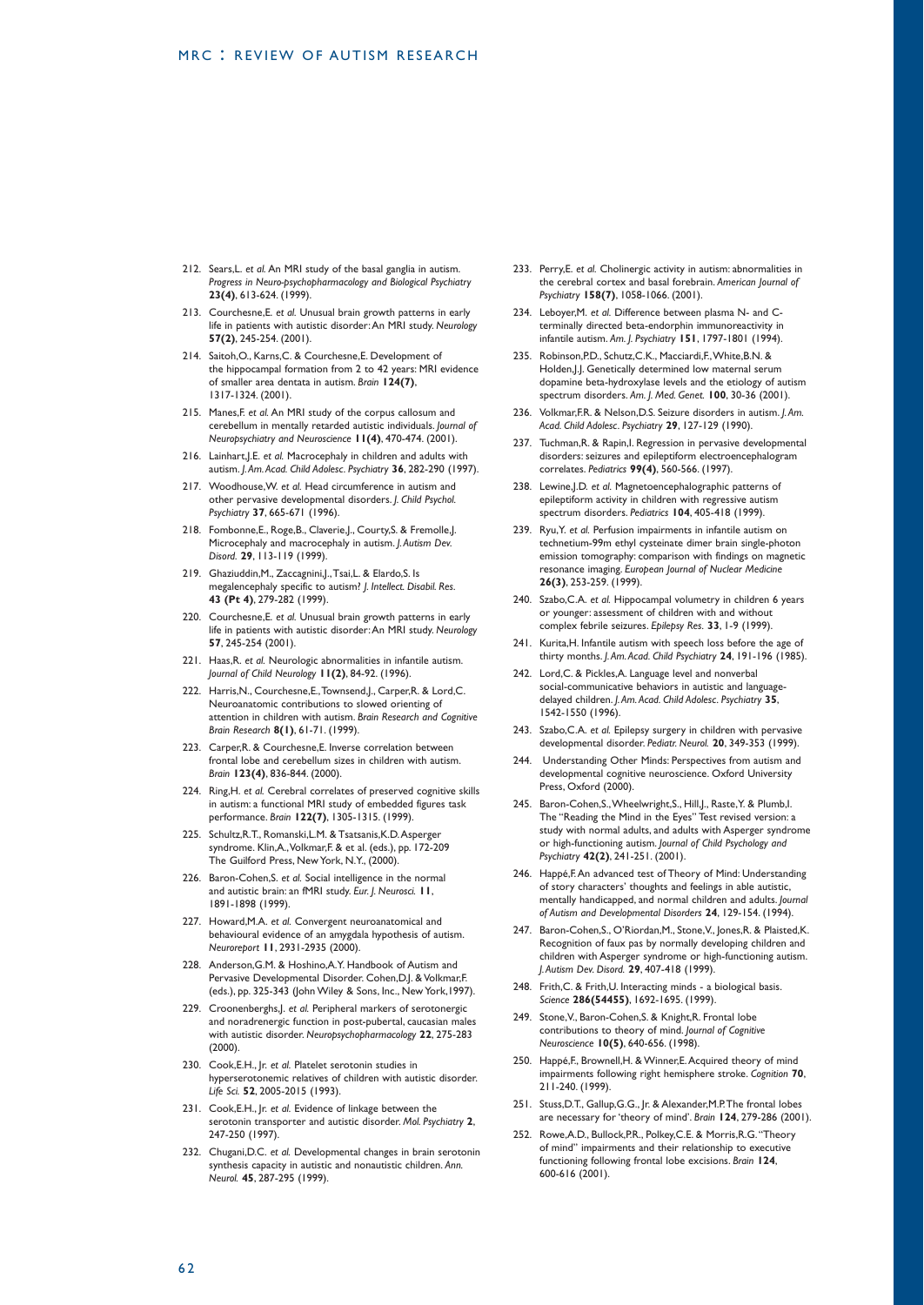- 253. Happé,F. *et al.* 'Theory of mind' in the brain. Evidence from a PET scan study of Asperger syndrome. *Neuroreport* **20(9)**, 197-201. (1996).
- 254. Baron-Cohen,S.,Wheelwright,S., Stone,V. & Rutherford,M.A mathematician, a physicist and a computer scientist with Asperger Syndrome: Performance on psychology and folk physics tests. *Neurocase* **5**, 475-483. (1999).
- 255. Castelli,F., Happé,F., Frith,U. & Frith,C. Movement and mind: a functional imaging study of perception and interpretation of complex intentional movement patterns. *Neuroimage.* **12**, 314-325 (2000).
- 256. Howlin,P., Baron-Cohen,S. & Hadwin,J.Teaching children with autism to mind-read:A practical guide for teachers and parents. John Wiley & Sons, (1998).
- 257. Swettenham,J.G., Baron-Cohen,S., Gomez,J.C. & Walsh,S. What's inside someone's head? Conceiving of the mind as a camera helps children with autism acquire an alternative to a theory of mind. *Cognitive Neuropsychiatry* **1**, 73-88. (1996).
- 258. Werner,E., Dawson,G., Osterling,J. & Dinno,N. Brief report: Recognition of autism spectrum disorder before one year of age: a retrospective study based on home videotapes. *J.Autism Dev. Disord.* **30**, 157-162 (2000).
- 259. Russell,J.Autism as an executive disorder. Oxford University Press, New York (1997).
- 260. Shallice,T. From neuropsychology to mental structure. Cambridge University Press, Cambridge (1988).
- 261. Turner,M. Repetitive behaviour and cognitive functioning in autism. Unpublished PhD thesis. University of Cambridge. (1996).
- 262. Lord,C. & Schopler,E. Stability of assessment results of autistic and non-autistic language-impaired children from preschool years to early school age. *Journal of Child Psychology and Psychiatry* **30(4)**, 575-590. (1989).
- 263. Plaisted,K.The development of autism: Perspectives from theory and research. Burack,J.A., Charman,T. & et al. (eds.), pp. 149-169 Lawrence Erlbaum Associates, Mahwah, New Jersey, (2001).
- 264. Mottron,L. & Burack,J.A.The development of autism: Perspectives from theory and research. Burack, J.A. Charman,T. & et al. (eds.), pp. 131-148 (Lawrence Erlbaum Associates, Mahwah, New Jersey,2001).
- 265. Happé,F.Autism: cognitive deficit or cognitive style? *Trends Cogn Sci.* **3**, 216-222 (1999).
- 266. Briskman,J., Happe,F. & Frith,U. Exploring the cognitive phenotype of autism: weak "central coherence" in parents and siblings of children with autism: II. Real-life skills and preferences. *J. Child Psychol. Psychiatry* **42**, 309-316 (2001).
- 267. Baron-Cohen,S., Baldwin,D. & Crowson,M. Do children with autism use the speaker's direction of gaze strategy to crack the code of language? *Child Development* **68(1)**, 48-57. (1997).
- 268. Frith,U. & Happé,F. Language and communication in autistic disorders. *Philosophical Transactions of the Royal Society of London Series B, Biological Sciences* **29(346(1315))**, 97-104. (1994).
- 269. Scheuffgen,K., Happé,F.,Anderson,M. & Frith,U. High "intelligence," low "IQ"? Speed of processing and measured IQ in children with autism. *Developmental Psychopathology* **12(1)**, 83-90. (2000).
- 270. Gillberg,C.The Biology of the Autistic Syndromes. Gillberg,C. & Coleman,M. (eds.), pp. 73-78 (Cambridge University Press, Cambridge,2000).
- 271. Schonauer,K., Klar,M., Kehrer,H.E. & Arolt,V. [The course of infantile autism through adulthood.An overview of long-term follow-up data]. *Fortschr. Neurol. Psychiatr.* **69**, 221-235 (2001).
- 272. Howlin,P. Practitioner review: psychological and educational treatments for autism. *J. Child Psychol. Psychiatry* **39**, 307-322 (1998).
- 273. Wing,L. Clarification on Asperger's syndrome. *J.Autism Dev. Disord.* **16** , 513-515 (1986).
- 274. Dykens,E.,Volkmar,F. & Glick,M.Though disorder in high-functioning autistic adults. *J.Autism Dev. Disord.* **21**, 291-301 (1991).
- 275. Volkmar,F.R. & Cohen,D.J. Comorbid association of autism and schizophrenia. *Am. J. Psychiatry* **148**, 1705-1707 (1991).
- 276. Wing,L. Language, social, and cognitive impairments in autism and severe mental retardation. *J.Autism Dev. Disord.* **11**, 31-44 (1981).
- 277. Clarke,D.J., LittleJohns,C.S., Corbett,J.A. & Joseph,S. Pervasive developmental disorders and psychoses in adult life. *Br. J. Psychiatry* **155**, 692-699 (1989).
- 278. Clarke,D.J. & Gomez,G.A. Utility of modified DCR-10 criteria in the diagnosis of depression associated with intellectual disability. *J. Intellect. Disabil. Res.* **43 ( Pt 5)**, 413-420 (1999).
- 279. Szatmari,P., Bremner,R. & Nagy,J.Asperger's syndrome: a review of clinical features. *Can. J. Psychiatry* **34**, 554-560 (1989).
- 280. Lainhart,J.E. & Folstein,S.E.Affective disorders in people with autism: a review of published cases. *J.Autism Dev. Disord.* **24**, 587-601 (1994).
- 281. Rumsey,J.M., Rapoport,J.L. & Sceery,W.R.Autistic children as adults: psychiatric, social, and behavioral outcomes. *J.Am.Acad. Child Psychiatry* **24**, 465-473 (1985).
- 282. Wolff,S. & McGuire,R.J. Schizoid personality in girls: a follow-up study—what are the links with Asperger's syndrome? *J. Child Psychol. Psychiatry* **36**, 793-817 (1995).
- 283. Ghaziuddin,M.,Tsai,L.Y. & Ghaziuddin,N.Autism in Down's syndrome: presentation and diagnosis. *J. Intellect. Disabil. Res.* **36(5)**, 449-456 (1992).
- 284. Chung,S.Y., Luk,S.L. & Lee,P.W.A follow-up study of infantile autism in Hong Kong. *J.Autism Dev. Disord.* **20**, 221-232 (1990).
- 285. Petty,L.K., Ornitz,E.M., Michelman,J.D. & Zimmerman,E.G. Autistic children who become schizophrenic. *Arch. Gen. Psychiatry* **41**, 129-135 (1984).
- 286. Nagy,J. & Szatmari,P.A chart review of schizotypal personality disorders in children. *J.Autism Dev. Disord.* **16**, 351-367 (1986).
- 287. Sverd,J., Montero,G. & Gurevich,N. Brief report: cases for an association between Tourette syndrome, autistic disorder, and schizophrenia-like disorder. *J.Autism Dev. Disord.* **23**, 407-413 (1993).
- 288. Clarke,D.J., LittleJohns,C.S., Corbett,J.A. & Joseph,S. Pervasive developmental disorders and psychoses in adult life. *Br. J. Psychiatry* **155**, 692-699 (1989).
- 289. Wing,L. & Shah,A. Catatonia in autistic spectrum disorders. *Br. J. Psychiatry* **176**, 357-362 (2000).
- 290. Szatmari,P., Boyle,M. & Offord,D.R.ADDH and conduct disorder: degree of diagnostic overlap and differences among correlates. *J.Am.Acad. Child Adolesc. Psychiatry* **28**, 865-872 (1989).
- 291. Stores,G. Children's sleep disorders: Modern approaches, developmental effects, and children at special risk. *Developmental Medicine and Child Neurology* **41(8)**, 568-573. (1999).
- 292. Wiggs,L. & Stores,G. Severe sleep disturbance and daytime challenging behaviour in children with severe learning disabilities. *Journal of Intellectual Disability Research* **40(8)**, 518-528. (1996).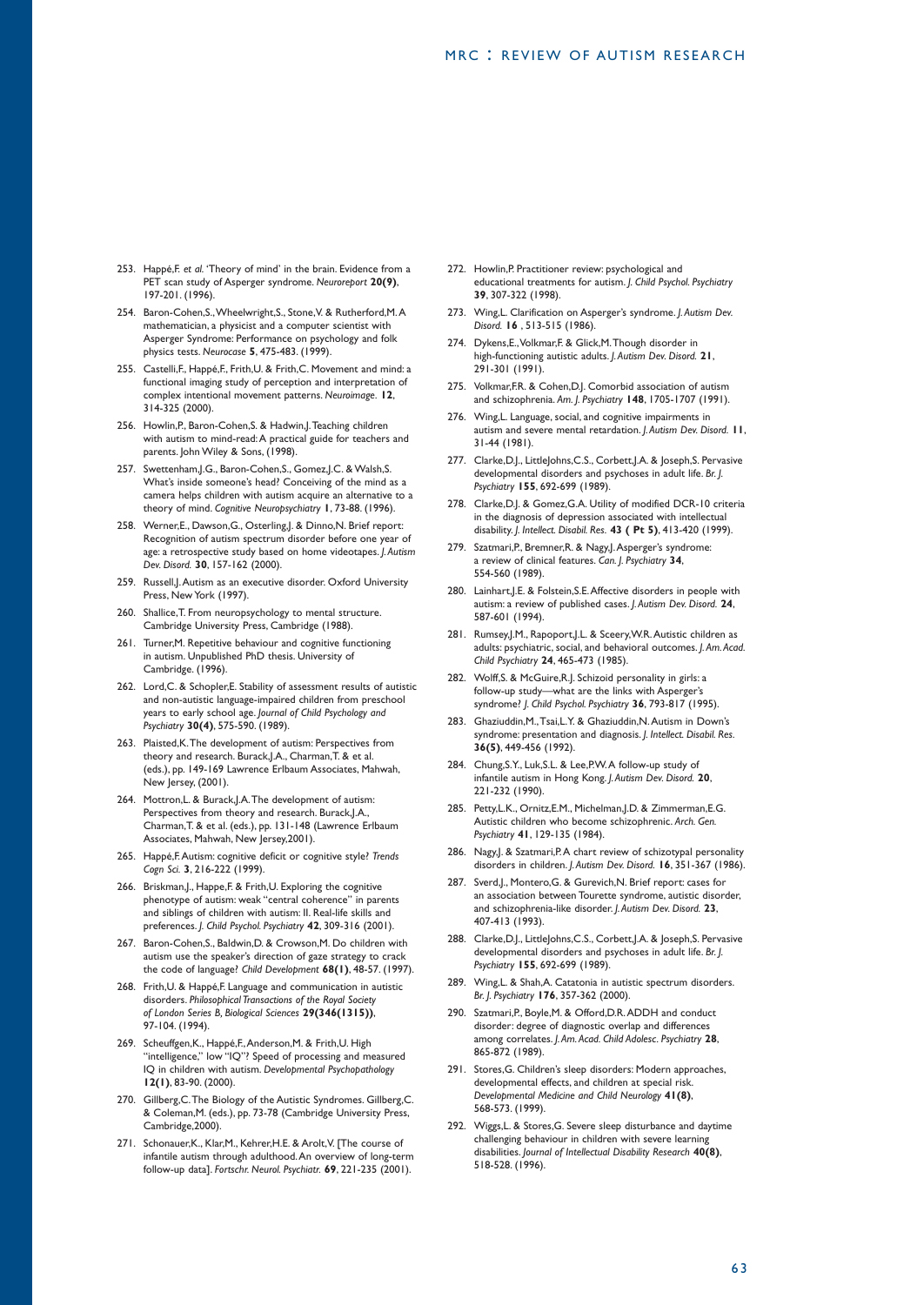- 293. Richdale,A. & Prior,M.The sleep/wake rhythm in children with autism. *European Child and Adolescent Psychiatry* **4(3)**, 175-186. (1995).
- 294. Stores,G. Sleep studies in children with a mental handicap. *Journal of Child Psychology and Psychiatry and Allied Sciences* **33(8)**, 1303-1317. (1992).
- 295. Hoshino,Y.,Watanabe,H. & et al.An investigation on the sleep disturbance of autistic children. *Folia Psychiatrica et Neurologica Japonica* **38**, 45-51. (1984).
- 297. Shibagaki,M., Kiyono,S. & Watanabe,K. Spindle evolution in normal and mentally retarded children: a review. *Sleep* **5**, 47-57. (1982).
- 298. Elia,M. *et al.* Sleep in subjects with autistic disorder: a neurophysiological and psychological study. *Brain Development* **22(2)**, 88-92. (2000).
- 299. Elia,M., Ferri,R., Musumeci,S. & Bergonzi,P. Rapid eye movement modulation during night sleep in autistic subjects. *Brain Dysfunction* **4(6)**, 348-353. (1991).
- 300. Tanguay,P., Ornitz,E., Forsythe,A. & Ritvo,E. Rapid eye movement (REM) activity in normal and autistic children during REM sleep. *Journal of Autism and Childhood Schizophrenia* **6(3)**, 275-288. (1976).
- 301. Ornitz,E. Sleep and the maturing nervous system. Clemente,C., Pupura,D. & Mayers,E. (eds.), pp. 363-368. Academic Press, New York (1972).
- 302. Stores, R., Stores, G., Fellows, B. & Buckley,S.A factor analysis of sleep problems and their psychological associations in children with Down's syndrome. *Journal of Applied Research in Intellectual Disabilities* **11**, 345-354 (1998).
- 303. Stores,G.,Wiggs,L. & Campling, G. Sleep disorders and their relationship to psychological disturbance in children with epilepsy. *Child Care, Health and Development* **24(1)**, 5-19. (1998).
- 304. Hunt,A. & Stores,G. Sleep disorder and epilepsy in children with tuberous sclerosis:A questionnaire-based study. *Developmental Medicine and Child Neurology* **36**, 108-115 (1994).
- 305. Forest,G. & Godbout,R. Effects of sleep deprivation on performance and EEG spectral analysis in young adults. *Brain and Cognition* **43**, 195-200 (2000).
- 306. Stores,G., Ellis,A., Crawford,C. & Thompson,A. Sleep and psychological disturbance in nocturnal asthma. *Arch Dis Child* **78**, 413-419 (1998).
- 307. Hauri,P. Cognitive deficits in insomnia patients. *Acta Neurol Belg* **97**, 113-117 (1997).
- 308. Randazzo,A., Muehlbach,M., Schweitzer,P. & Walsh,J. Cognitive function following acute sleep restriction in children ages 10-14. *Sleep* **21**, 861-868 (1998).
- 309. Naegele,B. *et al.* Deficits of cognitive executive functions in patients with sleep apnea syndrome. *Sleep* **18**, 43-52 (1995).
- 310. Stickgold,R., James,L. & Hobson,J.Visual discrimination learning requires sleep after training. *Nature-Neuroscience* **3**, 1237-1238 (2000).
- 311. Gais,S., Plihal,W.,Wagner,U. & Born,J. Early sleep triggers memory for early visual discrimination skills. *Nature-Neuroscience* **3**, 1225 (2000).
- 312. Hennevin,E. & Leconte,P. Study of the relations between paradoxical sleep and learning processes. *Physiology and Behavior* **18**, 307-319 (1977).
- 313. Heuer,H., Spijkers,W., Kiesswetter,E. & Schmidtke,V. Effects of sleep loss, time of day, and extended mental work on implicit and explicit learning of sequences. *Journal of Experimental Psychology:Applied* **4**, 139-162 (1998).
- 314. Wagner,U., Gais,S. & Born,J. Emotional memory formation is enhanced across sleep intervals with high amounts of rapid eye movement sleep. *Learning and Memory* **8**, 112-119 (2001).
- 315. New York State Department of Health, Early Intervention Program. Clinical Practice Guideline: Report of the Recommendations Autism/Pervasive Developmental Disorders,Assessment and Intervention for Young Children (Age 0-3 years). New York, New York State Department of Health. www.health.state.ny.us/nysdoh/eip/autism (1999)
- 316. Rogers,S.J. Empirically supported comprehensive treatments for young children with autism. *J. Clin. Child Psychol.* **27**, 168-179 (1998).
- 317. Lord,C. Commentary: achievements and future directions for intervention research in communication and autism spectrum disorders. *J.Autism Dev. Disord.* **30**, 393-398 (2000).
- 318. Smith,T., Groen,A.D. & Wynn,J.W. Randomized trial of intensive early intervention for children with pervasive developmental disorder. *Am. J. Ment. Retard.* **105**, 269-285 (2000).
- 319. McEachin,J.J., Smith,T. & Lovaas,O.I. Long-term outcome for children with autism who received early intensive behavioral treatment. *Am. J. Ment. Retard.* **97**, 359-372 (1993).
- 320. Prizant,B.M. & Rubin,S.A. Contemporary issues in interventions for autism spectrum disorders: a commentary. *Journal of the Association for Persons with Severe Handicaps* **24**, 15-23. (1999).
- 321. Sheinkopf,S.J. & Siegel,B. Home-based behavioral treatment of young children with autism. *J.Autism Dev. Disord.* **28**, 15-23 (1998).
- 322. McDougle,C.J. *et al.* A double-blind, placebo-controlled study of fluvoxamine in adults with autistic disorder. *Arch. Gen. Psychiatry* **53**, 1001-1008 (1996).
- 323. Gordon,C., State,R., Nelson,J., Hamburger,S. & Rapoport,J.A double-blind comparison of clomipramine, desipramine, and placebo in the treatment of autistic disorder. *Archives of General Psychiatry* **50(6)**, 441-447. (1993).
- 324. Sanchez,L.E. *et al.* A pilot study of clomipramine in young autistic children. *J.Am.Acad. Child Adolesc. Psychiatry* **35**, 537-544 (1996).
- 325. Remington,G., Sloman,L., Konstantareas,M., Parker,K. & Gow,R. Clomipramine versus haloperidol in the treatment of autistic disorder: a double-blind, placebo-controlled, crossover study. *Journal of Clinical Psychopharmacology* **21(4)**, 440-444. (2001).
- 326. Anderson,L.T. *et al.* The effects of haloperidol on discrimination learning and behavioral symptoms in autistic children. *J.Autism Dev. Disord.* **19**, 227-239 (1989).
- 327. Naruse,H. *et al.* A multi-center double-blind trial of pimozide (Orap), haloperidol and placebo in children with behavioral disorders, using crossover design. *Acta Paedopsychiatr.* **48**, 173-184 (1982).
- 328 Gordon,C., Rapoport,J., Hamburger,S., State,R. & Mannheim,G. Differential response of seven subjects with autistic disorder to clomipramine and desipramine. *American Journal of Psychiatry* **149(3)**, 363-366. (1992).
- 329. Jaselskis,C.A., Cook,E.H., Jr., Fletcher,K.E. & Leventhal,B.L. Clonidine treatment of hyperactive and impulsive children with autistic disorder. *J. Clin. Psychopharmacol.* **12**, 322-327 (1992).
- 330. Lichter,D.G. & Jackson,L.A. Predictors of clonidine response in Tourette syndrome: implications and inferences. *J. Child Neurol.* **11**, 93-97 (1996).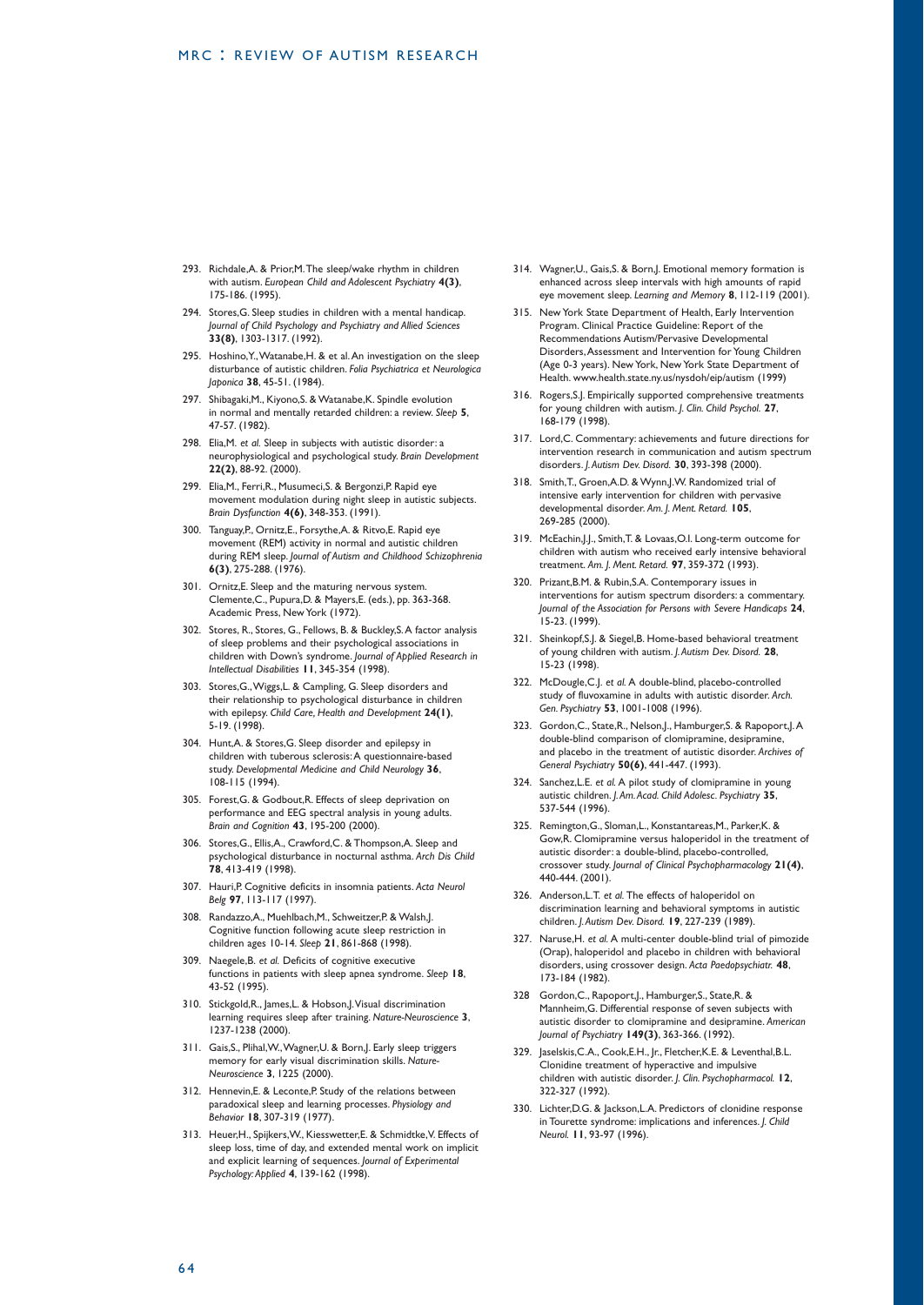# **LIST OF APPENDICES**

| Appendix   Annex  <br>Appendix   Annex 2<br>Appendix   Annex 3<br>Appendix   Annex 4 | Process of the Review<br>Criteria for Selection and Managing Conflicts of Interest<br>Membership of Review with Declaration Summary<br>Terms of Reference                  |
|--------------------------------------------------------------------------------------|----------------------------------------------------------------------------------------------------------------------------------------------------------------------------|
| Appendix 2                                                                           | List of Submitted and Suggested Information                                                                                                                                |
| Appendix 3                                                                           | List of Individuals Specifically Approached                                                                                                                                |
| Appendix 4 Annex 1<br>Appendix 4 Annex 2<br>Appendix 4 Annex 3<br>Appendix 4 Annex 4 | Programme 11 July 2001 Workshop<br>Programme 26 September 2001 Workshop<br>Programme 5 November 2001 Workshop<br>Programme for Lay Group Research Methodology Training Day |
| Appendix 5                                                                           | Lay Group Questions                                                                                                                                                        |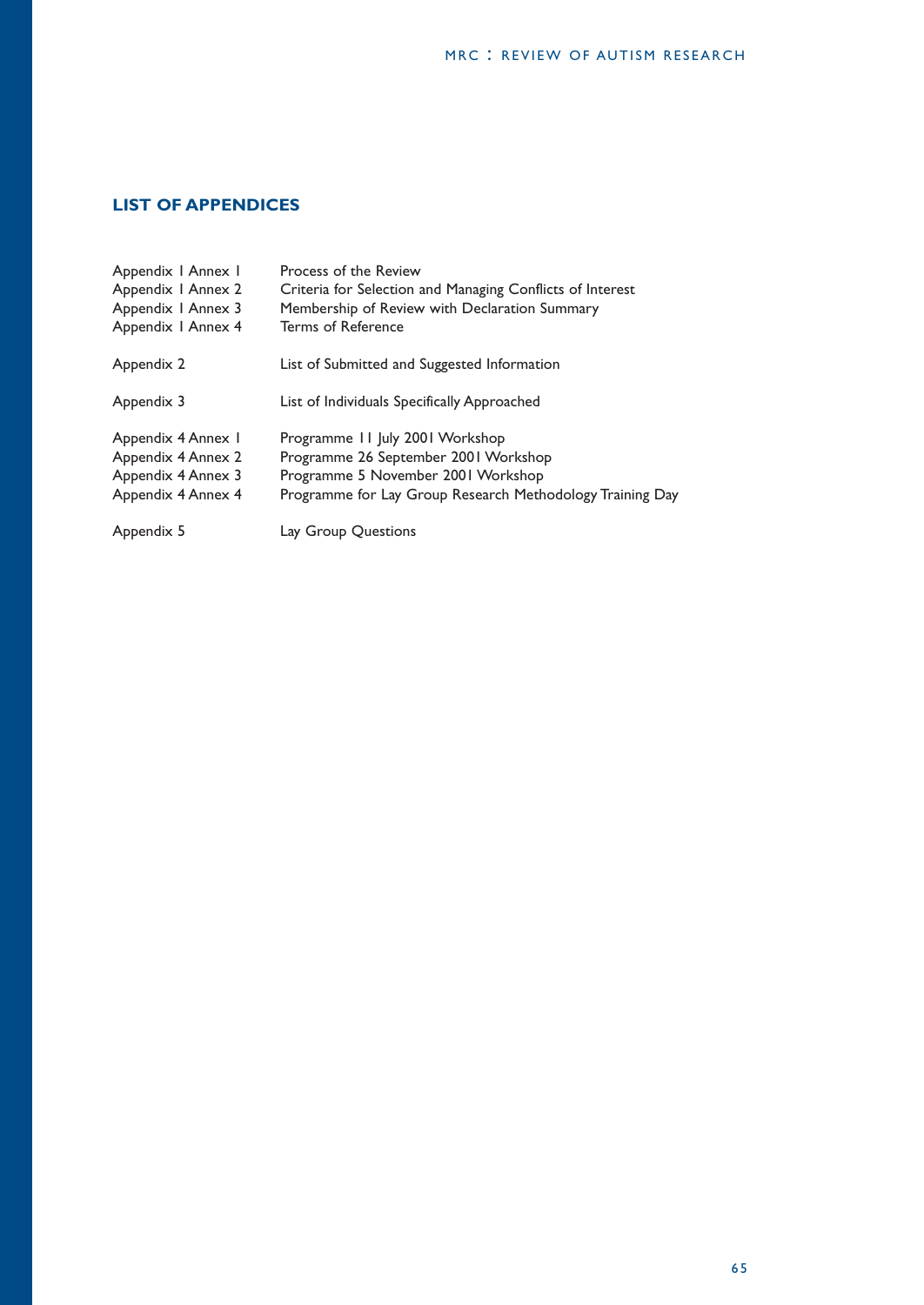## **APPENDIX 1 ANNEX 1**

# **Process of the Review**

The Review was chaired by Professor Eve Johnstone (Chair, MRC Neurosciences and Mental Health Board and member of MRC Council).The Secretariat was provided by MRC Head Office, with Dr Francesca Happé (Institute of Psychiatry) acting as the Scientific Editorial Consultant for the writing of the Report.

#### **Organisation**

The Review was organised into 4 subgroups: three Expert Groups focussed on the following broad scientific areas –

- Epidemiology and Case Definition, chaired by Dr Carol Dezateux
- Psychology and Behaviour, chaired by Professor Uta Frith
- Physiology and Infections, chaired by Professor Derek Jewell

The fourth Group comprised individuals drawn from the Autism community and the MRC Consumer Liaison Group.

The membership of the Expert Groups was agreed by the Review Chairman on the advice of the MRC Head Office secretariat, following consultation with the Group Chairmen; the selection of experts was made following certain criteria (see Appendix 1 Annex 2). Each Expert Group also included 2 members of the Lay Group as observers.All members of the Review were asked for declarations of interest, which were recorded and made available if requested.The membership of the Review, and a summary of declarations are given in Appendix 1 Annex 3.The terms of reference for the Review is given in Appendix 1 Annex 4.

The process of the Review was overseen by a Review Steering Group, which comprised the Chairman, the chairs of the 3 Expert Subgroups, a Lay Group representative, and a representative of the MRC Head Office.

# **Information**

Information considered by the Review came from a number of sources.The Expert Groups used conventional methodologies to retrieve relevant information, including literature searches of peerreviewed publications on databases such as Medline. Reports published on the Internet were also considered, with particular care being taken to establish their provenance.

The Review also considered information that had not been published in peer-reviewed publications, the so-called "grey literature".This information came from a number of sources, including suggestions from the Lay Group and their associated networks, and submissions by scientists and lay members of the public (full list of suggested and submitted materials given in Appendix 2). The Lay Group was further responsible for suggesting additional individuals whom the Review could approach directly.The Review invited a number of particular researchers to submit information not yet published in peer-reviewed journals; any evidence was appraised in the same way as peer-reviewed, published literature, where possible (list of individuals approached given in Appendix 3).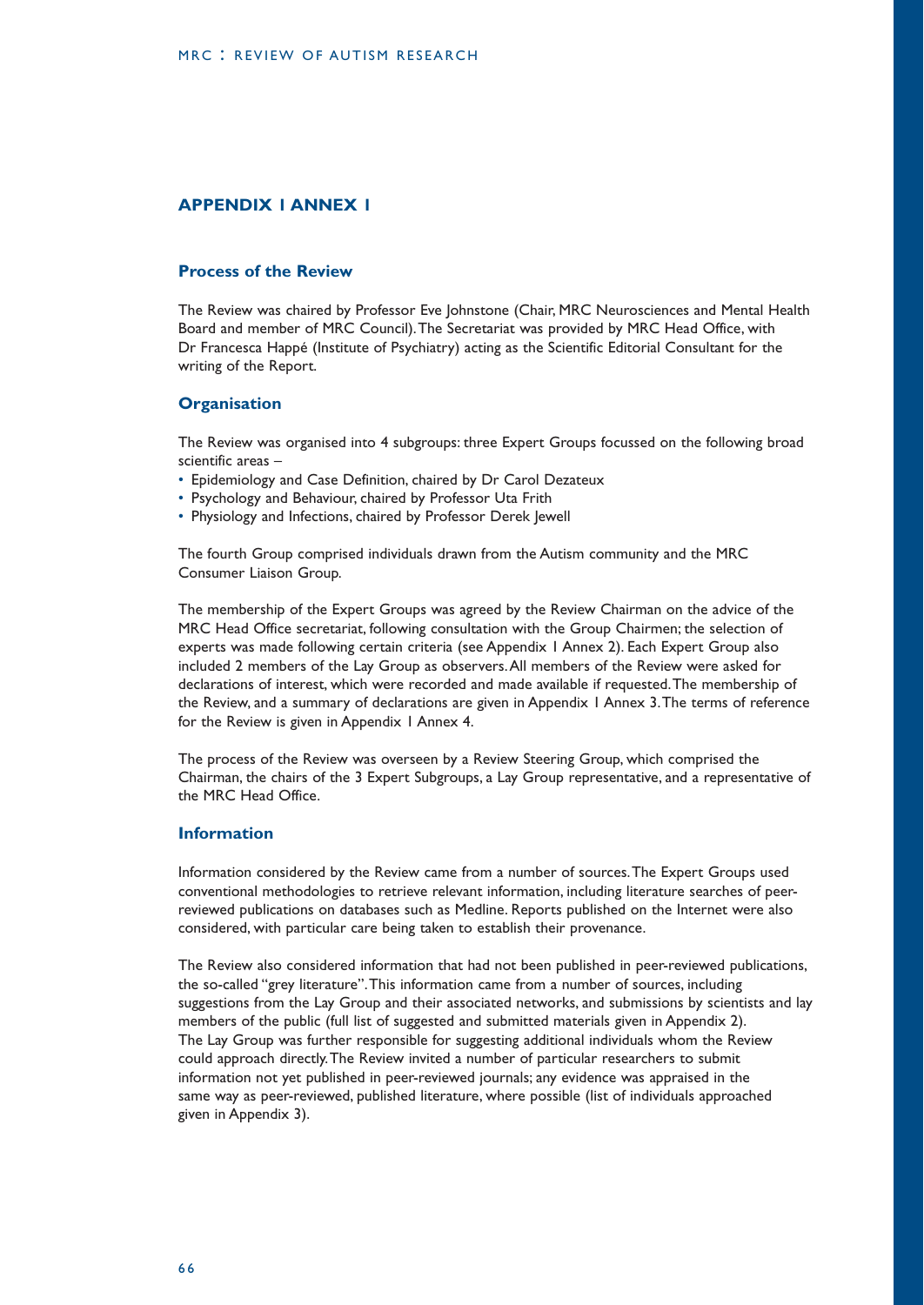Confidentiality of information was managed in the following manner:

- If published, either in print or on the Internet, it was considered as a document in the public domain
- If in the form of a manuscript accepted for publication, the Expert Groups considered it confidential to the Review Groups, until publication of the paper.
- If a manuscript in preparation or under review, or a specific submission which contained information that the individual submitting considered to be confidential, the Expert Groups considered it confidential to the Review Groups.

## **Lay Group Questions**

In addition to providing the Review with alternative information sources, the members of the Lay Group were responsible for identifying a number of questions for the Review to consider.These questions reflected concerns already put forward by parents to the charities represented on the group as well as some issues arising from letters sent directly to the MRC by members of the public.The questions were made available for comment by the various organisations, for example by being posted on a website, with comments and additions were requested.Any subsequent responses were incorporated. Full list of questions at Appendix 5.

# **Meetings**

Each of the Expert Groups met 2 or 3 times during the Review process, as well as electronic communication throughout the process.The Lay Group met on several occasions throughout the Review.A Research Methodologies Workshop was arranged for the members of the Lay Group (Programme at Appendix 4 Annex 4).

A larger meeting was held in London on 11 July 2001, with the purpose of a preliminary exploration of the main scientific issues and of the questions presented by the Lay Group, for consideration by the Review.All members of the Review and parties who had expressed an interest were invited to attend.The programme for the meeting is given at Appendix 4 Annex 1.

A synthesis meeting was held in London on 26 September 2001, to which all the members of the Review were invited.The function of the meeting was a discussion of the draft submissions from members of the Expert Groups, for the purpose of bringing together the various themes of the Review, in consideration of the questions presented by the Lay Group.The Programme for the meeting is given in Appendix 4 Annex 2.

A final strategy meeting was held in London on 5 November, to which all members of the Review were invited. In addition, a small number of additional experts were invited, to comment on the draft Report and to advise on the proposed research strategies.The Programme for the meeting is given in Appendix 4 Annex 3.

The Report was drafted by the Secretariat in consultation with the Review Groups.The Steering Group approved the final version.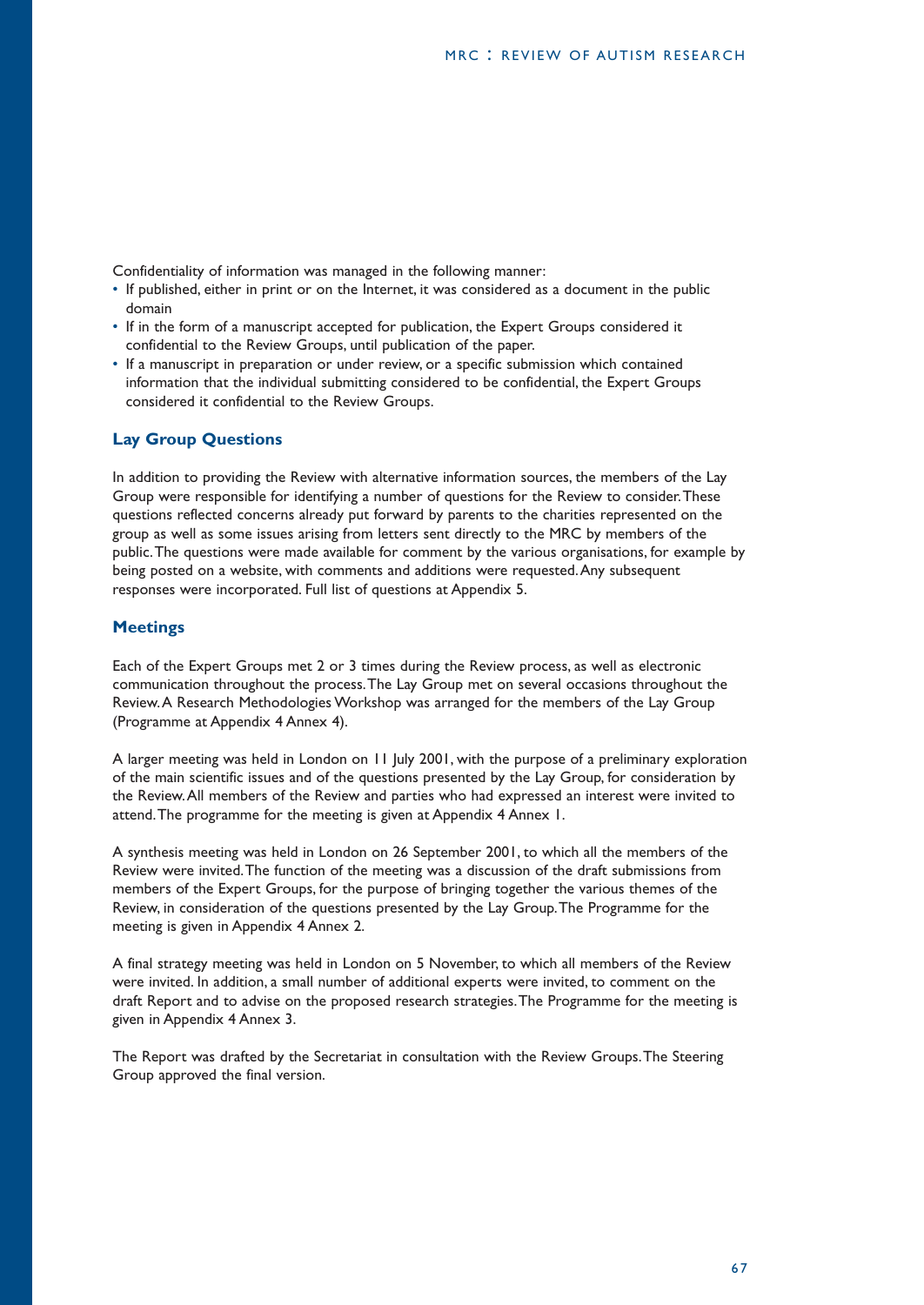#### **APPENDIX 1 ANNEX 2**

# **SELECTION OF EXPERTS AND MANAGEMENT OF POTENTIAL CONFLICTS OF INTEREST**

The following information was provided to members of the Review Groups by the secretariat as part of information on the code of conduct for members and how to manage potential and perceived conflicts of interest.

#### **Eligibility Criteria for Review Group Members**

#### *Scientific Expert Members*

The role of the scientific experts is to identify and assess research-based evidence in their field relevant to the terms of reference of the review.They should approach this in a professional manner, i.e. to high standards of accuracy, impartiality and balance, and delivering their contribution to the agreed timescale.They are responsible to the Review Chairman through the Steering Group (of Group chairmen) for the quality of their input.The Groups are collectively responsible for the quality of their contribution to the workshops and final report.

The **eligibility criteria** for the Experts are as follows:

- Relevant expertise either in autism directly or in the biological or psychological systems, processes and research methodologies relevant to understanding autism.
- Research standing in terms of their breadth and depth of expertise. (This can be assessed through examination of publications, career pathway and recognition within the scientific / medical community or more widely).
- Reputation for objectivity, fairness and balance being able to stand back from their own research interests; a degree of self-criticism / reflection on their own science / discipline. (For this reason we tend to select experts whom we have seen in action or by consultation with senior research leaders).
- Reputation for being able to work constructively in committee with others openness to others' perspectives.
- Their contribution to the overall balance of expertise, experience and gender/geography on the Group.
- Availability and willingness to give of their time.

#### *Lay Members*

The role of the Lay Group is (1) to bring a broader perspective to the work of the Groups, e.g. by helping to define the questions and (2) helping to ensure the outcomes of the scientific process are transparent and accessible.This also defines their role as observers on the Groups.As observers, they contribute indirectly to the scientific work of appraising the research and are not directly responsible for the *scientific* conclusions and recommendations. But in other respects they are members of the Group and should contribute fully to the discussions.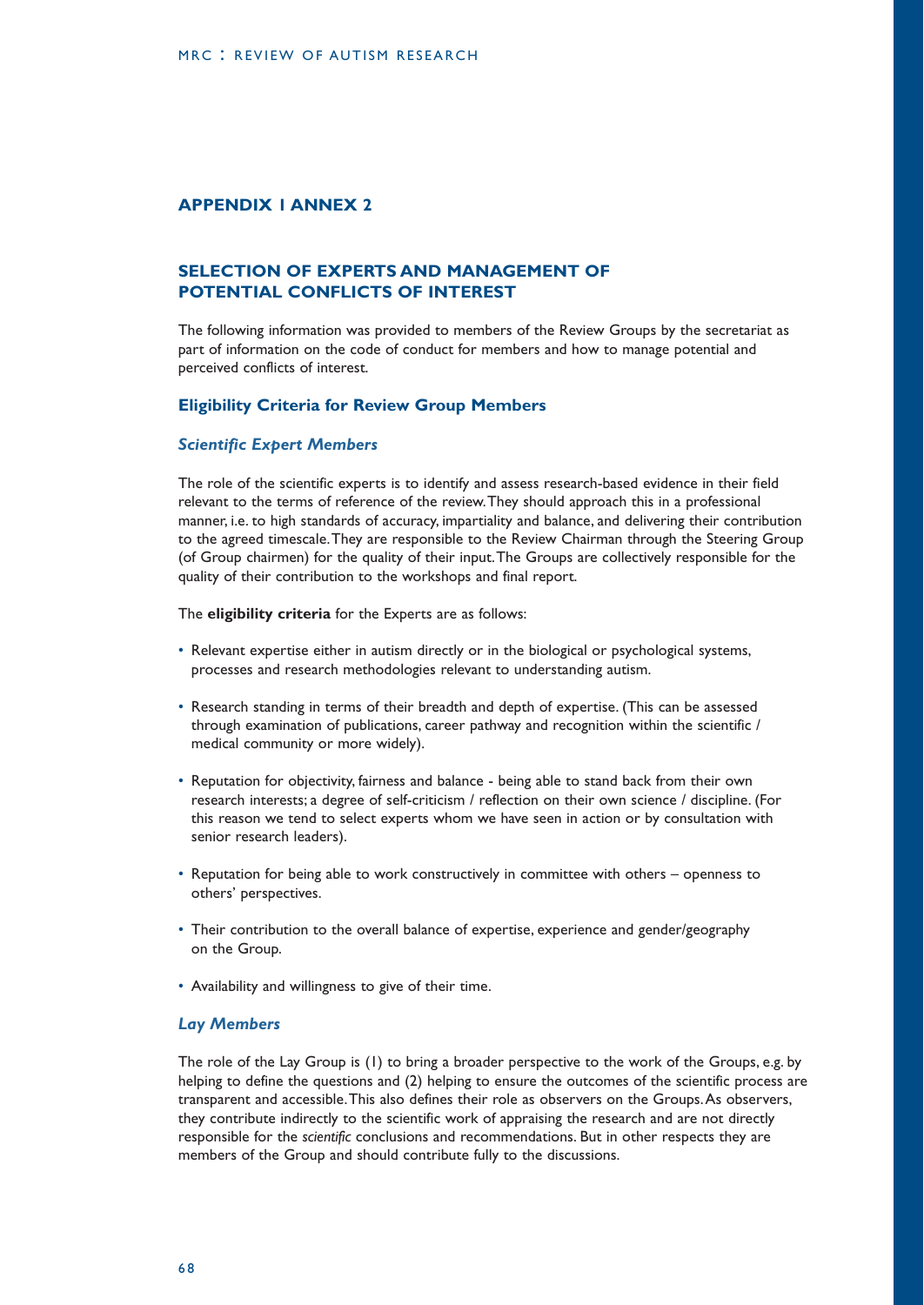The **eligibility criteria** for the Lay Group are as follows:

- Experience relevant to the review, as a parent or person with autism, or as a "consumer" of health care and public health more generally.
- Breadth and depth of own experience and of the organisations and networks with which they are associated.
- Objectivity, fairness and balance being able to stand back from their own specific personal and organisational concerns.
- Ability to work constructively in committee with others openness to others' perspectives.
- Their contribution to the overall balance of experience and gender/geography on the Group.
- Availability and willingness to give of their time.

### **Identifying and Managing "Interests" Relevant to the Autism Review**

# *What Kinds of Interest Should be Declared?*

The kinds of interest that should be declared in this review are as follows:

- Connections with other organisations that fund, or lobby for funding, for autism research, including:
	- Specific research priorities of the organisation (e.g. education, environmental exposure, mental health, research on carers); [It may be simplest to register a list of funded projects].
	- A list of members of the scientific advisory committee, or equivalent body, that decides on research priorities and funding.
- MRC funding for research in autism, or plans or actual proposals being developed for such research.
- Employment by MRC, whether as a scientist of administrator.
- Employment by, consultancy for, directorships or shares in a company with an interest in autism.
- Involvement in the MMR litigation, clarifying your role such that it is clear what interest you have in one side or other *proving* its case.There is a perception that it is important to know whether you or your organisation has been remunerated for advice.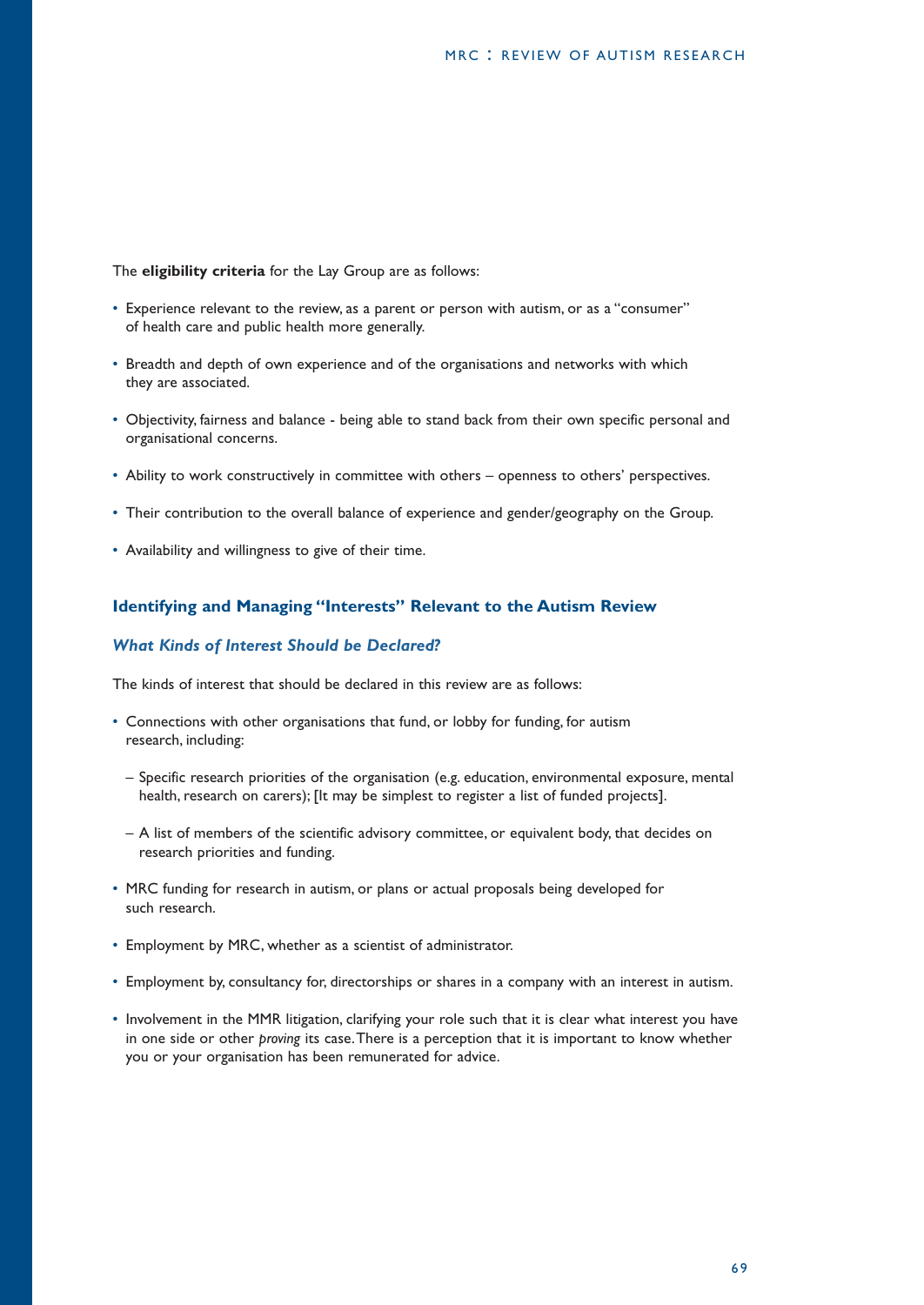### *What is the Process for Managing Interests?*

All those taking part in the review have been asked to complete declarations of interest.The declarations are not confidential.A tabulated summary of interests will be provided in the papers for meetings of the Groups.

The secretariat seeks clarification when a potential for a conflict of interest is identified either by the person completing the form, the secretariat or the Groups themselves. For instance, we have obtained additional details from those experts and parents who are in some way involved with the class action being brought against manufacturers of the MMR vaccine.The clarifications are available to and discussed by the review Groups.

A Group member may and should declare a previously unrecognised interest to the secretariat or chairman at any time once they recognise there is a potential for conflict (or for a perception by others that there could be a conflict). Members are encouraged to reminding the Group during the course of its business that he or she has a particular interest relevant to a specific item of business. It may be appropriate to absent themselves for that item.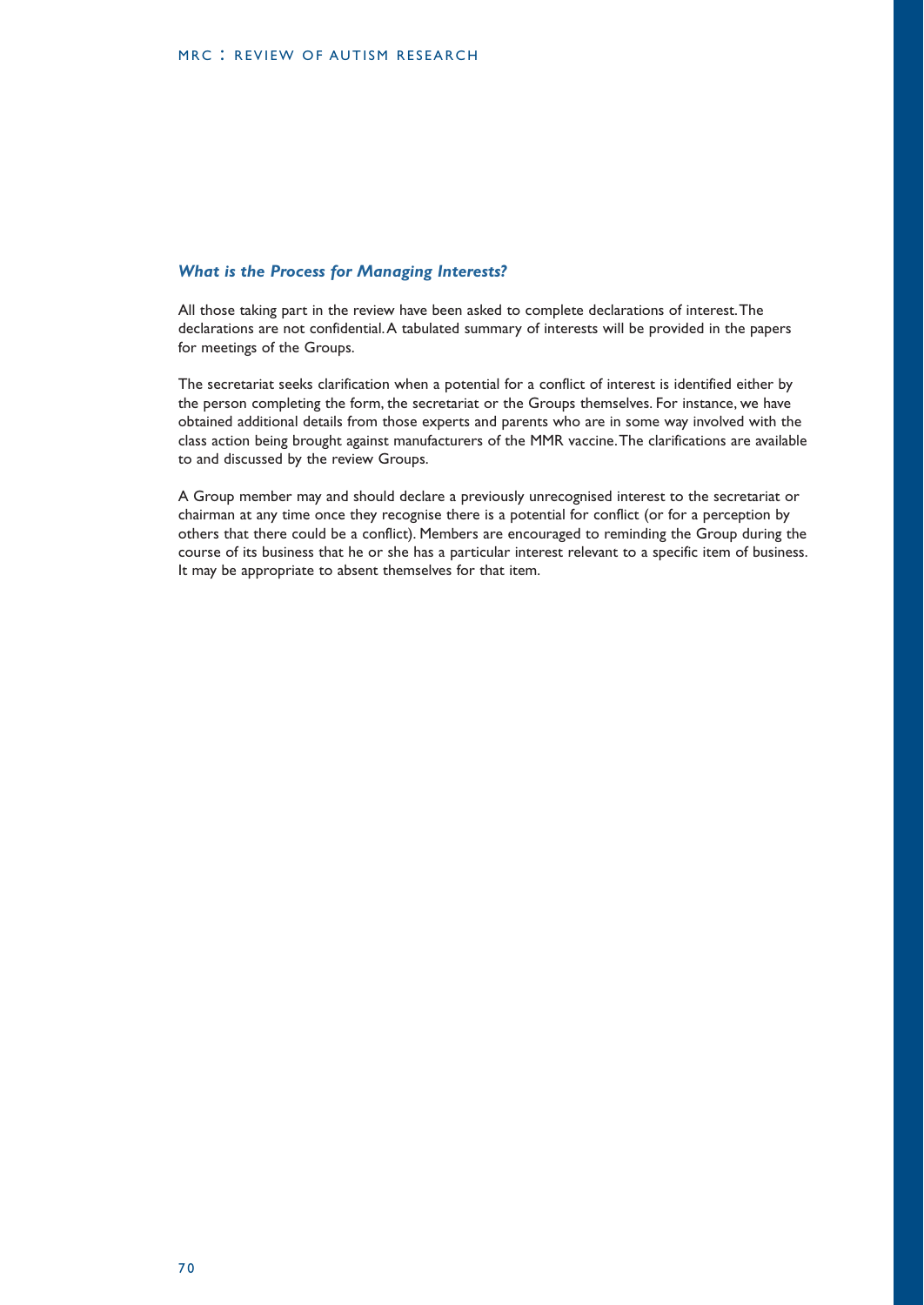## **Membership of MRC Autism Review**

| Chairman                                                               | <b>Declared Interest</b>                                                                                                                           |
|------------------------------------------------------------------------|----------------------------------------------------------------------------------------------------------------------------------------------------|
| Professor Eve Johnstone<br>University of Edinburgh                     | Shareholding in Glaxo-Wellcome<br>MRC Grant holder (not in autism research)<br>Member of MRC Council and Neurosciences and<br>Mental Health Board. |
| <b>Secretariat</b><br><b>Dr. Peter Dukes</b><br><b>MRC Head Office</b> | <b>Employee of MRC</b>                                                                                                                             |
| Dr. Chris Watkins<br><b>MRC Head Office</b>                            | <b>Employee of MRC</b>                                                                                                                             |
| <b>Mrs Elizabeth Mitchell</b><br><b>MRC</b> Head Office                | <b>Employee of MRC</b>                                                                                                                             |
| Dr. Francesca Happé                                                    | MRC grant in autism research                                                                                                                       |

Dr. Francesca Happé *Institute of Psychiatry (Editorial Consultant – Science)*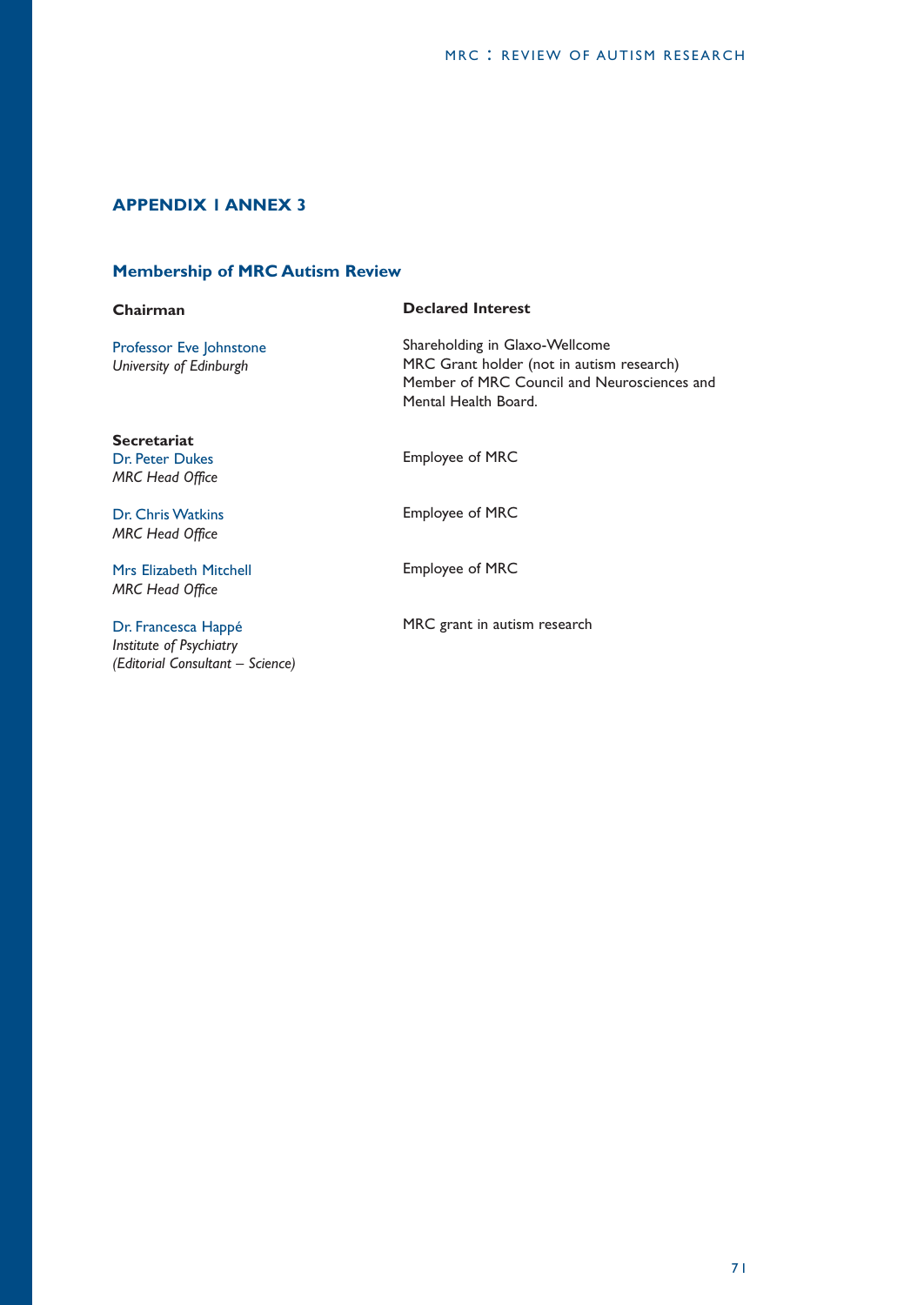## **Epidemiology Sub Group**

| Dr. Carol Dezateux (Chair)<br>Institute of Child Health | Member of MRC Health Services and Public Health<br>Services Board.<br>Colleagues have interest in immunisation policy, including<br>MMR and autism.<br>MRC grant holder (unrelated to autism).                                                                                                                                                                                         |
|---------------------------------------------------------|----------------------------------------------------------------------------------------------------------------------------------------------------------------------------------------------------------------------------------------------------------------------------------------------------------------------------------------------------------------------------------------|
| Dr. Patrick Bolton<br>University of Cambridge           | MRC grant and other grants from charitable organisations<br>for autism research.<br>Medical advisor to the Tubercous Sclerosis Assoc, and advisor<br>to National Autistic Society.<br>Co-Director of Cambridge Autism Research Centre.                                                                                                                                                 |
| Dr. Eric Fombonne<br>McGill University, Canada          | Consultant for committees/seminars on autism to the Centre<br>For Disease Control (CDC), MIND Institute (California),<br>National Academy of Sciences (Washington DC), the Institute of<br>Molecular Immunisation Safety Review Committee (Washington<br>DC) and the American Academy of Paediatrics.<br>MRC grant in autism research.<br>Paid consultant to defendants in legal case. |
| Dr. Stuart Logan<br>Institute of Child Health           | Consultant in Community Child Health so a clinical interest in<br>immunisation policy.<br>Colleagues have specific research interest in immunisation policy,<br>including MMR and autism.                                                                                                                                                                                              |
| Dr. Lorna Wing<br><b>National Autistic Society</b>      | Member & Vice-President of National Autistic Society.<br>Part-time consultant to NAS Centre for Social and<br>Communication Disorders.<br>Member of Sussex Autistic Society.<br>Director of Sussex Autistic Community Trust Ltd.<br>Parent of an Autistic Adult.                                                                                                                       |

Mr.Adam Feinstein *Lay Observer* 

Mr. David Potter *Lay Observer*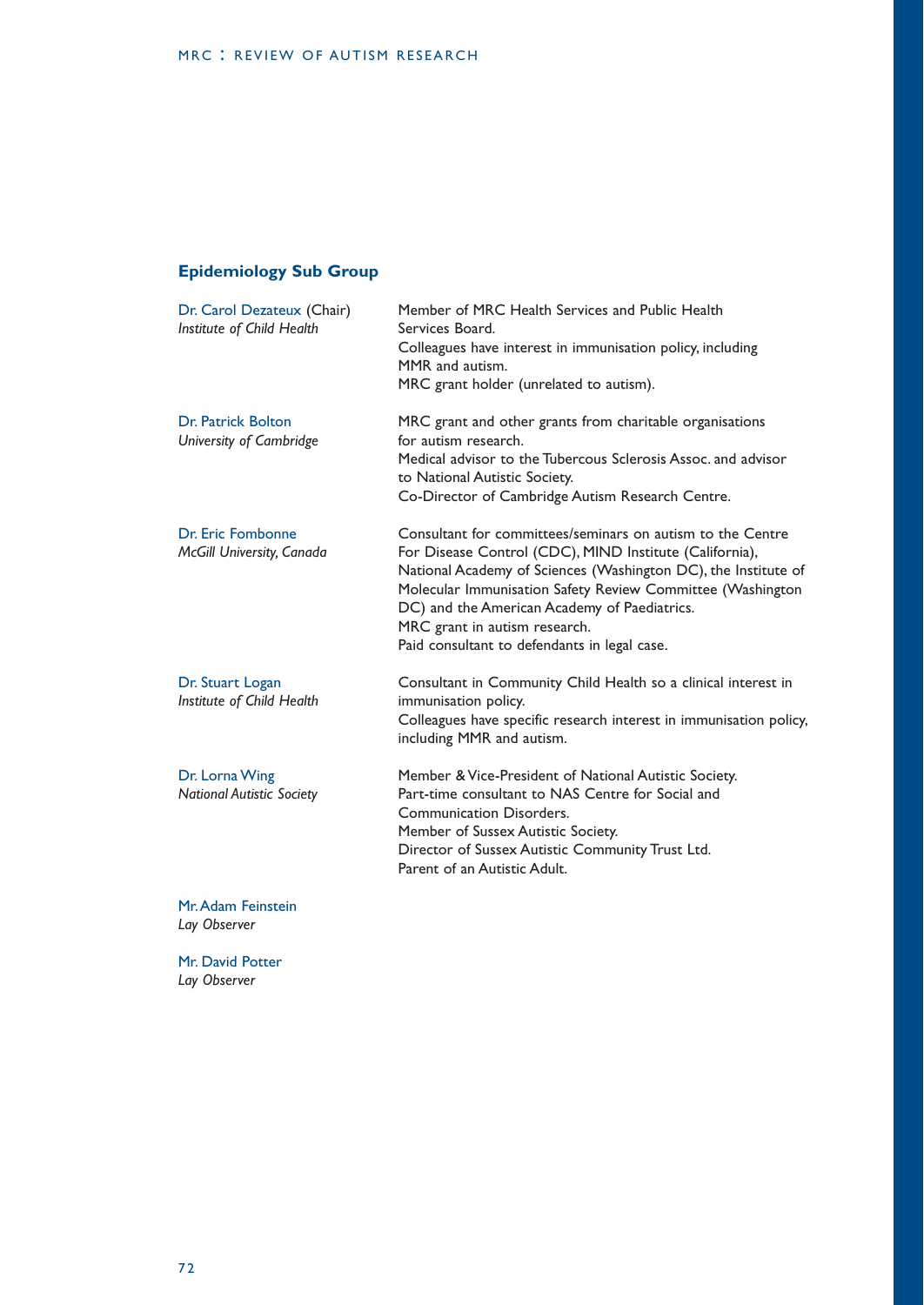## **Physiology Sub Group**

Mr. Jonathan Tommey

*Lay Observer*

| Professor Derek Jewell (Chair)<br>University of Oxford                                                       | Member of MRC Strategy Development Group. Subgroup<br>on research into inflammatory bowel disease and autism.<br>MRC Grant holder (unrelated to autism).                                                                                    |
|--------------------------------------------------------------------------------------------------------------|---------------------------------------------------------------------------------------------------------------------------------------------------------------------------------------------------------------------------------------------|
| Dr. Anthony Bailey<br>Institute of Psychiatry                                                                | MRC employee (MRC Scientist).<br>Previous consultant to Ortho Diagnostics (Johnson and Johnson)<br>for a Urinary Peptides study.<br>MRC and other grants for autism research.                                                               |
| <b>Professor Richard Elliott</b><br>Institute of Virology,<br>University of Glasgow                          | MRC Grant holder (unrelated to autism).<br>Member of MRC Physiological Medicines and Infections Board.                                                                                                                                      |
| Dr. Paul Harrison<br>MRC Institute of Environment and<br>Health, University of Leicester                     | MRC Employee (MRC scientist).                                                                                                                                                                                                               |
| Dr. Simon Murch<br>Royal Free Hospital, School<br>of Medicine                                                | Collaboration with Dr A. Wakefield and Dr. R. Day in study<br>of gastrointestinal inflammation in autistic children.<br>Grants for immunological research in autistic children<br>(not MRC).                                                |
| <b>Professor Bert Rima</b><br>Queen's University Belfast                                                     | MRC grant in Measles virus research and other<br>non-MRC grants.<br>Non-commercial grants including a BBSRC grant entitled:<br>Cross-species infection by morbilliviruses.<br>Paid consultant to solicitors for defendants in class action. |
| Professor lan Sanderson<br>London School of Medicine<br>and Dentistry, Queen Mary's,<br>University of London | MRC Grant holder (unrelated to autism research).<br>Consultant to solicitors defending legal case. Fees paid into<br>medical school research account.                                                                                       |
| <b>Professor Chris Stokes</b><br>University of Bristol                                                       | None.                                                                                                                                                                                                                                       |
| Professor Jonathan Rhodes<br>University of Liverpool                                                         | MRC and grants from other organisations (unrelated to autism).                                                                                                                                                                              |
| Ms. Rosemary Kessick<br>Lay Observer                                                                         |                                                                                                                                                                                                                                             |

7 3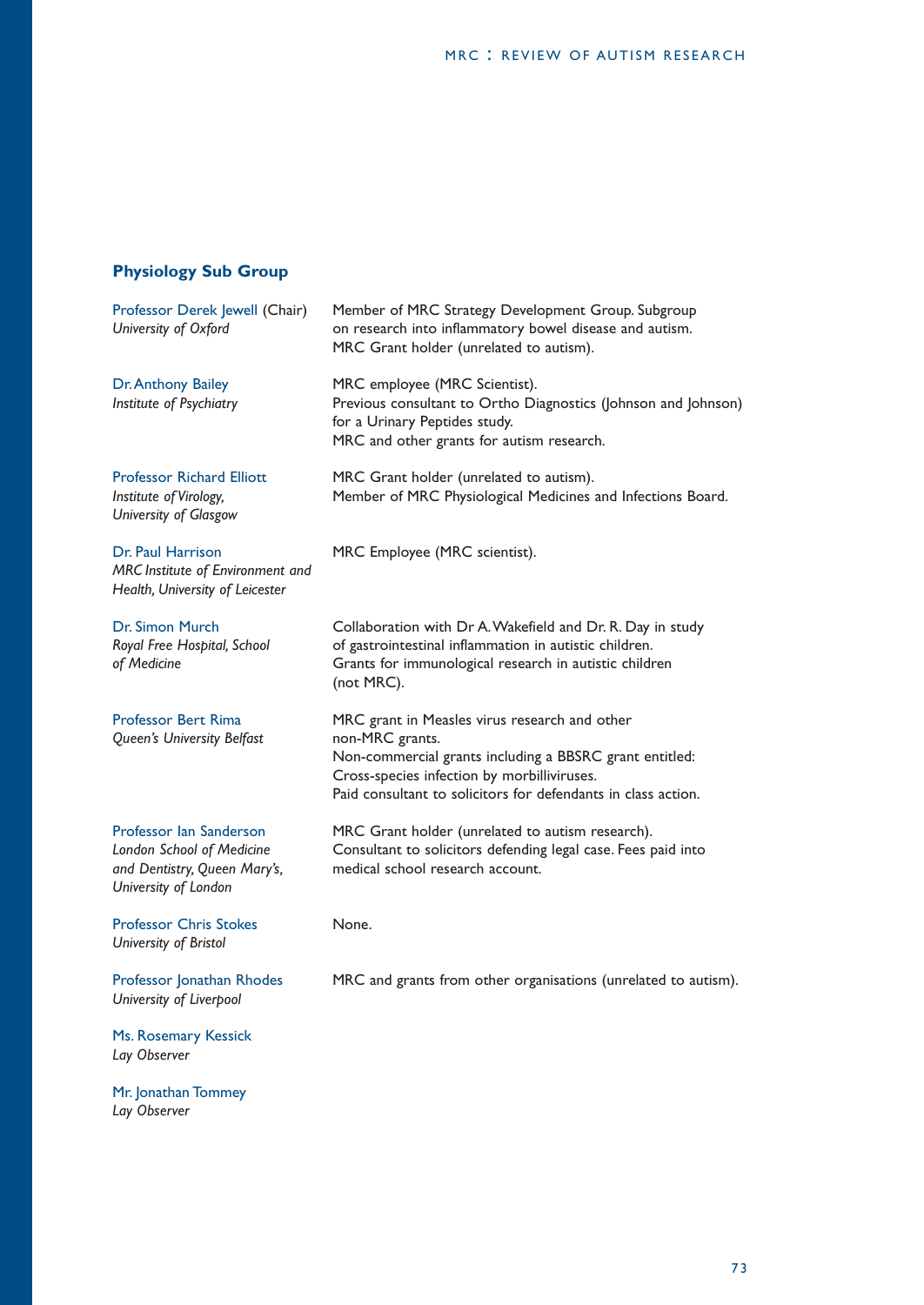# **Psychology Sub Group**

| Professor Uta Frith (Chair)<br>University College, London             | Member of MRC Strategy Development Group. Subgroup on<br>research into inflammatory bowel disease and autism.<br>MRC employee (External Scientific Staff).<br>MRC grant in autism research. |
|-----------------------------------------------------------------------|---------------------------------------------------------------------------------------------------------------------------------------------------------------------------------------------|
| Dr. Simon Baron-Cohen<br>University of Cambridge                      | Co Director of Cambridge Autism Research Centre.<br>MRC and other grants from charitable organisations for<br>autism research.                                                              |
| Professor Jill Boucher<br><b>University of Warwick</b>                | Number of grants on autism research (not MRC).                                                                                                                                              |
| Dr. Patricia Howlin<br>St. George's Hospital<br><b>Medical School</b> | Specialist Councillor and member of the ethics committee of the<br>National Autistic Society.<br>Funding from a number of organisations on autism research (not<br>the MRC).                |
| <b>Professor Ann Le Couteur</b><br>University of Newcastle            | Member of International Collaborative Molecular Genetic<br>Study of Autism.<br>MRC grant holder for autism research.<br>Co-author of Autism Diagnostic Interview - Revised.                 |
| <b>Professor Trevor Robbins</b><br>University of Cambridge            | MRC programme grant holder unrelated to autism; MRC COGG<br>in Brain, behaviour and neuropsychiatry general and indirect<br>relevance to autism.                                            |
| <b>Professor David Skuse</b><br>Institute of Child Health             | Funding from a number of organisations on autism research<br>(not the MRC).<br>Colleagues have interest in immunisation policy, including<br>MMR and autism.                                |
| Ms. Catherine Burkin                                                  |                                                                                                                                                                                             |

*Lay Observer* 

Ms. Donna Williams *Lay Observer*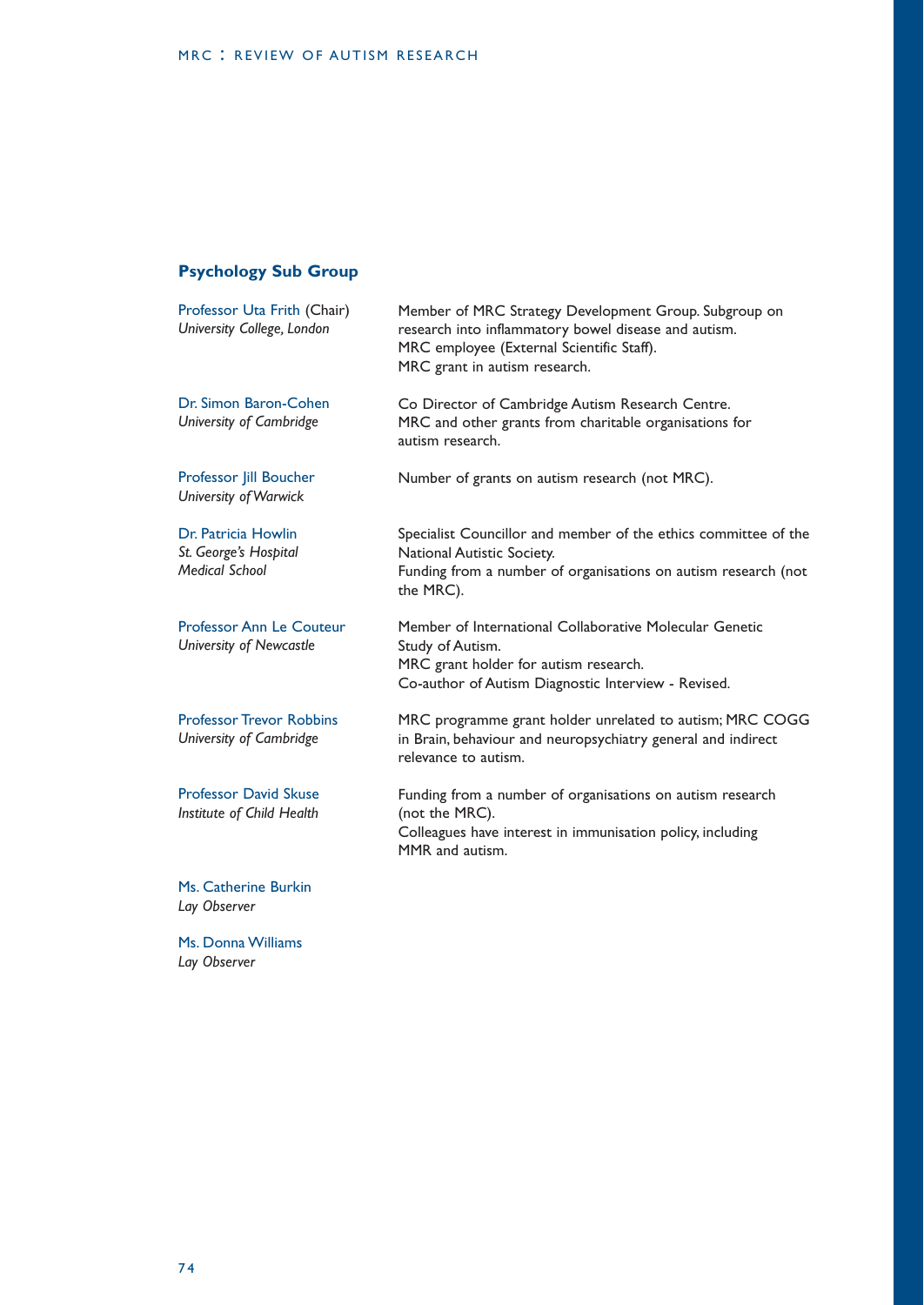## **Lay Group**

| Ms. Judith Barnard*<br><b>National Autistic Society</b>                      | Employed by National Autistic Society.                                                                                                                                                                      |
|------------------------------------------------------------------------------|-------------------------------------------------------------------------------------------------------------------------------------------------------------------------------------------------------------|
| Ms. Virginia Bovell <sup>#</sup><br>Parents Autism Campaign<br>for Education | Trustee of PACE.<br>Trustee of the TreeHouse Trust.<br>Parent of an autistic child.                                                                                                                         |
| Ms. Catherine Burkin<br><b>National Autistic Society</b>                     | Employee of National Autistic Society.<br>Grant holder with Department of Work and Pensions.<br>Collaboration with P. Howlin on evaluative research study (not<br>MRC).                                     |
| Mr. Adam Feinstein<br>Looking Up Autism                                      | None                                                                                                                                                                                                        |
| Ms. Elaine Kay<br><b>Disability Law Service</b>                              | None                                                                                                                                                                                                        |
| Ms. Rosemary Kessick<br>Allergy Induced Autism                               | Litigant in class action against MMR manufacturers.                                                                                                                                                         |
| Mr. Donald Liddell<br>Scottish Society on Autism                             | None                                                                                                                                                                                                        |
| Ms. Helen Millar<br><b>MRC Consumer Liaison Group</b>                        | None                                                                                                                                                                                                        |
| Mr. David Potter*<br><b>National Autistic Society</b>                        | Employee of The National Autistic Society: responsibility for<br>autismconnect.org<br>Links with Autism Research Centre (Cambridge); Autism<br>Research Unit (Sunderland); PACE; Institute of Child Health. |
| Mr. Jonathan Sussex<br><b>MRC Consumer Liaison Group</b>                     | Employee of Office of Health Economics (part Association of<br>British Pharmaceutical Industries).                                                                                                          |
| Ms. Su Thomas <sup>#</sup><br>Parents Autism Campaign<br>for Education       | Parent of an autistic child.                                                                                                                                                                                |
| Mr. Jonathan Tommey<br>The Autism File                                       | Parent of an autistic child.                                                                                                                                                                                |
| Ms. Donna Williams<br>Nobody Nowhere Autism                                  | None                                                                                                                                                                                                        |

*\** # alternatives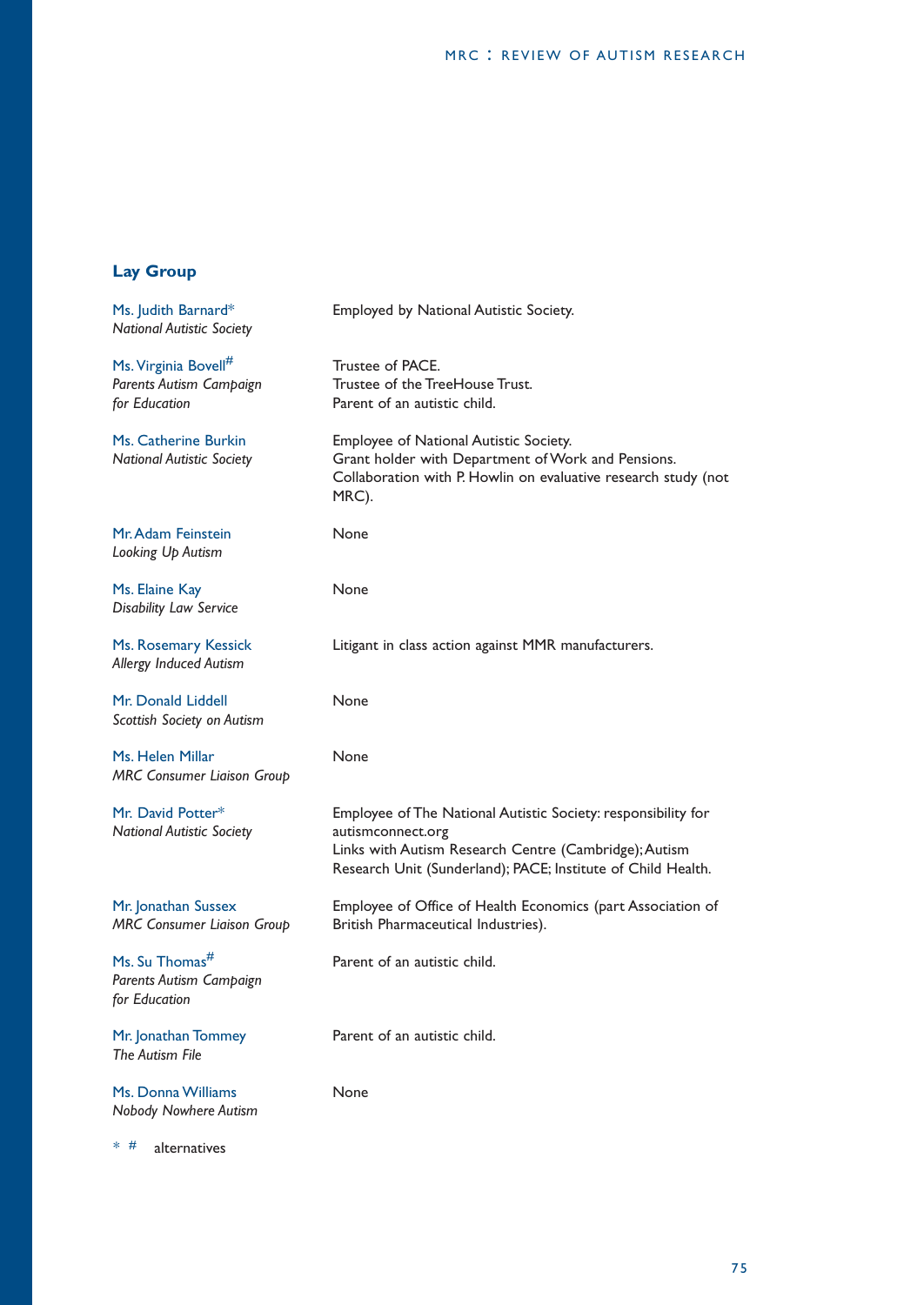### **External Expert Advisors**

| Professor John Cummings<br>Tayside University Hospitals<br><b>NHS Trust</b> | None.                                                                                                                                                                                                                                                                                                                                                 |
|-----------------------------------------------------------------------------|-------------------------------------------------------------------------------------------------------------------------------------------------------------------------------------------------------------------------------------------------------------------------------------------------------------------------------------------------------|
| <b>Reverend Graham Forbes</b><br>Provost of St. Mary's Cathedral            | St. Mary's has Glaxo-Wellcome shares in it's portfolio.<br>Chair of Scottish Executive Expert Group on Immunisation.                                                                                                                                                                                                                                  |
| Professor Christopher Gillberg<br>University of Gothenberg                  |                                                                                                                                                                                                                                                                                                                                                       |
| Ms. Jill Murie<br>Public Health,<br>Institute of Scotland                   | Co-ordinator of Scottish National Needs Assessment on Autistic<br>Spectrum Disorders.                                                                                                                                                                                                                                                                 |
| <b>Professor Sir Michael Rutter</b><br>Institute of Psychiatry              | Member of International Molecular Genetic Study of Autism<br>Consortium.<br>Advisor to defendant in legal case.<br>Deputy Chairman and Governor of Wellcome Trust.<br>Funding from Helmut Horten Foundation and Department of<br>Health<br>Member of National Autistic Society and vice-president of<br>Association for All Speech Impaired Children. |
| <b>Professor Emily Simonoff</b><br><b>GKT</b> Medical School                | Funding from organisations for autism research (not MRC).                                                                                                                                                                                                                                                                                             |
| Professor Walter Spitzer<br>McGill University, Canada                       | Advisor to claimants involved in legal action.<br>Glaxo and Merck Shareholder<br>Scientific Advisor to Sponsor of the Intercontinental Case<br>Control Study on Autism and Vaccines.                                                                                                                                                                  |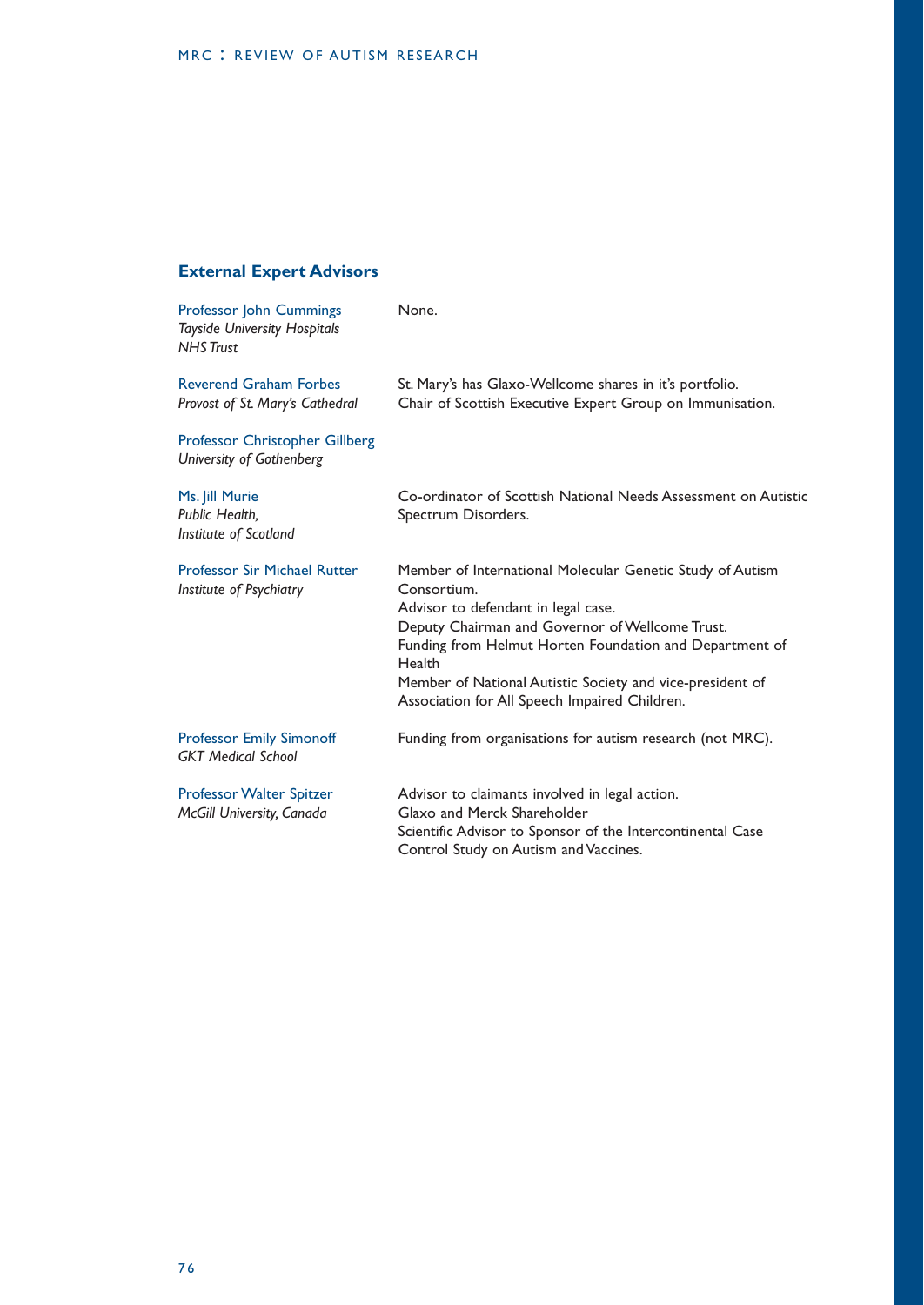### **MRC REVIEW GROUP ON AUTISM RESEARCH: EPIDEMIOLOGY AND CAUSES**

#### **Terms of Reference**

#### **Purpose and Outcome**

The aim of the Review is to provide the Department of Health (in the first instance) with a clear picture of current state of knowledge about the epidemiology and causes of ASDs, and an understanding of the strength of the evidence underpinning that knowledge. It aims to help the government to answer questions such as, *If MMR vaccination is not a cause of ASDs, then what is? Is ASDs increasing in the population?* and *What research needs to be stimulated?*

Both the process of the Review and the final Report will aim to ensure accessibility and acceptability of the findings to the lay public, as well as accurately reflecting expert opinion. This does not mean that we will achieve a single consensus view.

#### *Scope of the Review*

- 1 To review current knowledge (both nationally and internationally) on the following themes:
- EPIDEMIOLOGY: the incidence and prevalence of autistic spectrum disorders
- The possible CAUSES of autistic spectrum disorders, including mediating factors that may influence the nature and extent of impairment and social disadvantage, and
- The evidence-base for INTERVENTIONS (focusing on those that are informed by, or that inform, understanding of causes).
- 2 To identify gaps in the biomedical, psychological and behavioural knowledge base.
- 3 To suggest possible research areas for further development.
- 4 To encompass expert and lay understanding and experience of ASDs in appraising the evidence base.
- 5 Social care, education and organisation and delivery of services will generally be outside the scope of the review.

#### **Notes on working method**

- 1 Three Expert Subgroups will be established to cover the areas of:
	- Epidemiology and case definition
	- Physiology and infections
	- Psychology and behaviour
- 2 The Subgroups will report to the overall Chairman of the Review through the Subgroup chairmen. Information will be shared across the Subgroups, the steering group and to MRC officers, as well as to the MRC Consumer Liaison Group.The work of the group will otherwise be confidential.
- 3 The Lay Group will have observers on the Expert Subgroups.The Lay members roles are to
- advise on effective ways for lay and parental participation in the review;
- contribute to the work of the Expert Subgroups, particularly through identifying coherent sets of questions to be put to the researchers;
- advise on effective reporting and dissemination of the review so that it can address the needs of both the Department of Health and the wider lay audiences.
- 4 MRC Head Office will support the work of the group in particular its meetings, which will be minuted in brief (along the lines of: key points, submissions, declarations of interest, decisions and action agreed).A verbatim record will not be kept.
- 5 The Office will also establish an e-mail list for communications and a list of information resources.
- 6 MRC Head Office is responsible for communicating the work and findings of the review groups to the Department of Health and externally.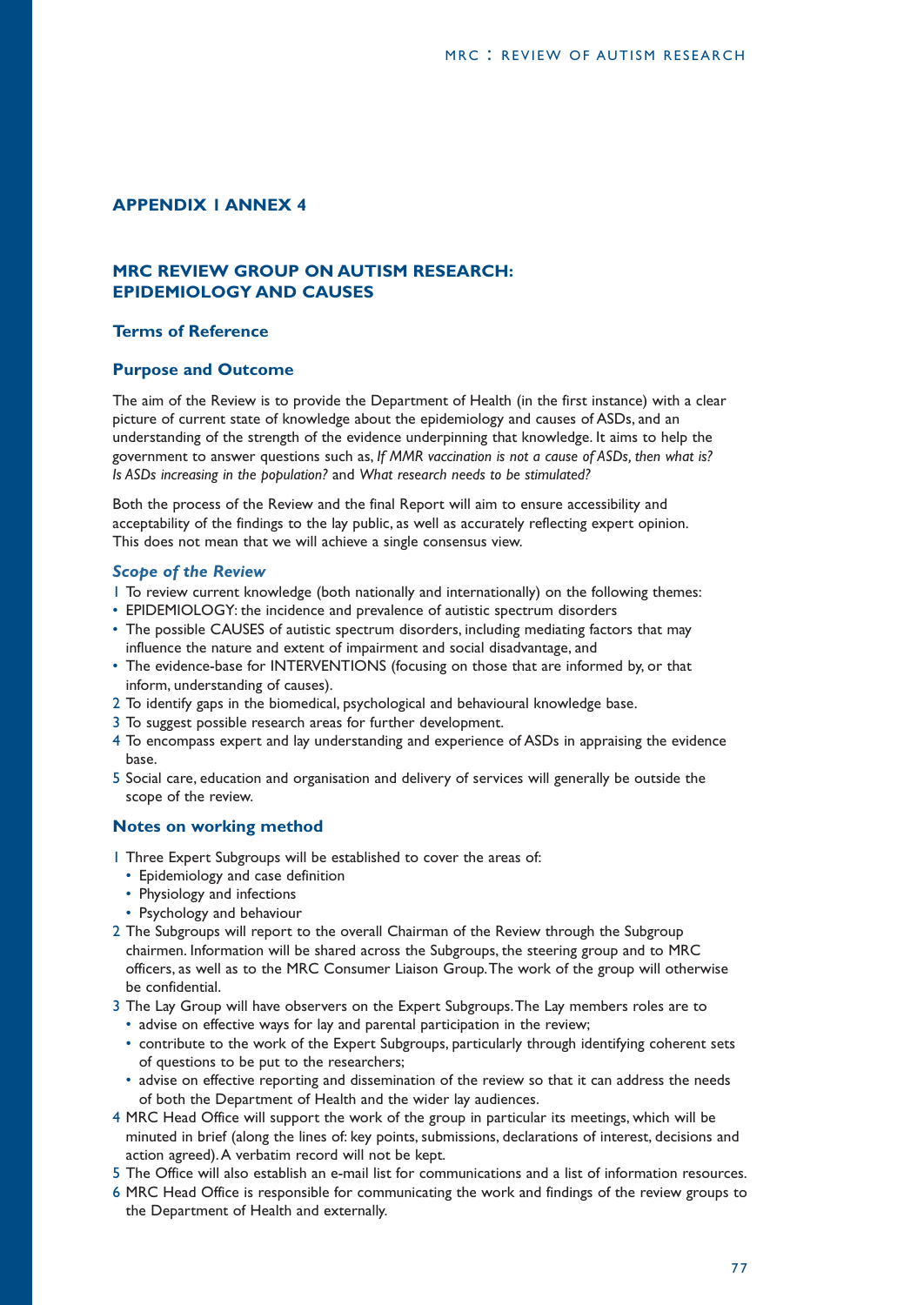#### **APPENDIX 2 Submitted and Suggested Information**

The following table lists information that was suggested by members of the public, Lay or Expert Groups, which they considered might be helpful to the Review.

### **List of Published and Unpublished Works**

| <b>Name</b>       | Name of Published or Unpublished work                                                                                                                                                                                                                                                                                                                                                                                                                                                                                                                                                                                                                                                                                                                                                                                                                                                                                                                                                                                         |
|-------------------|-------------------------------------------------------------------------------------------------------------------------------------------------------------------------------------------------------------------------------------------------------------------------------------------------------------------------------------------------------------------------------------------------------------------------------------------------------------------------------------------------------------------------------------------------------------------------------------------------------------------------------------------------------------------------------------------------------------------------------------------------------------------------------------------------------------------------------------------------------------------------------------------------------------------------------------------------------------------------------------------------------------------------------|
| Brogan, Dr. C.    | > Brogan, C.A. The diagnosis of children with autistic spectrum<br>disorders: Implications for parents. 2000 Unpublished PhD<br>Thesis: Glasgow Caledonian University.<br>> Brogan, C.A. Greater Glasgow Autism Project: People with<br>autistic spectrum disorders aged 12 to 30 years. 2000 Report:<br>National Autistic Society Scotland and Greater Glasgow<br>Health Board.<br>> Brogan, C.A. The pathway to care for children with autistic<br>spectrum disorders aged 0 to 12 years. 2001 Report: National<br>Autistic Society Scotland and Greater Glasgow Health Board.<br>> Brogan, C.A. & Knussen, C. The disclosure of a diagnosis of an<br>autistic spectrum disorder: Determinants of satisfaction in a<br>sample of Scottish parents. Autism, in submission.<br>> Brogan, C.A. & Knussen C. Professional practice in the<br>disclosure of a diagnosis of an autistic spectrum disorder in<br>Scotland: Comparing the perspectives of parents and<br>professionals. Social Science and Medicine. In submission. |
| Burn, Mr & Mrs R. | > Delacato, C. H. The Ultimate Stranger: The Autistic Child.<br>Academic Therapy Publications. 1974.<br>> Neurophysical View of Autism - Delcato, D. F., Szegda, D. F. &<br>Parisi, A. Review of Recent Research as it applies to the<br>Delcato Theory of Autism. Dev Brain Dysfunct. 1994; 7:129-131.<br>> Final Report - Sensori Motor Training Project - National Association<br>of Retarded Children together with reference documents<br>> Burn, J. Carina's Story.<br>> Email from David Delacato<br>> Awating English Translation of Parisi, A. I bambino dallo sguardo<br>sfuggente.                                                                                                                                                                                                                                                                                                                                                                                                                                 |
| Challoner, A.     | > Autism Review Report - A collection of papers and other<br>relevant information.*                                                                                                                                                                                                                                                                                                                                                                                                                                                                                                                                                                                                                                                                                                                                                                                                                                                                                                                                           |
| Danczak, Dr. E.M. | > Chapter in textbook: Autism The Search For Coherence. Ed: J.<br>Richer. JK Publishing. Details at JKP.com.<br>> www.Autismmanagement.com. Monthly emails and briefing emails.                                                                                                                                                                                                                                                                                                                                                                                                                                                                                                                                                                                                                                                                                                                                                                                                                                               |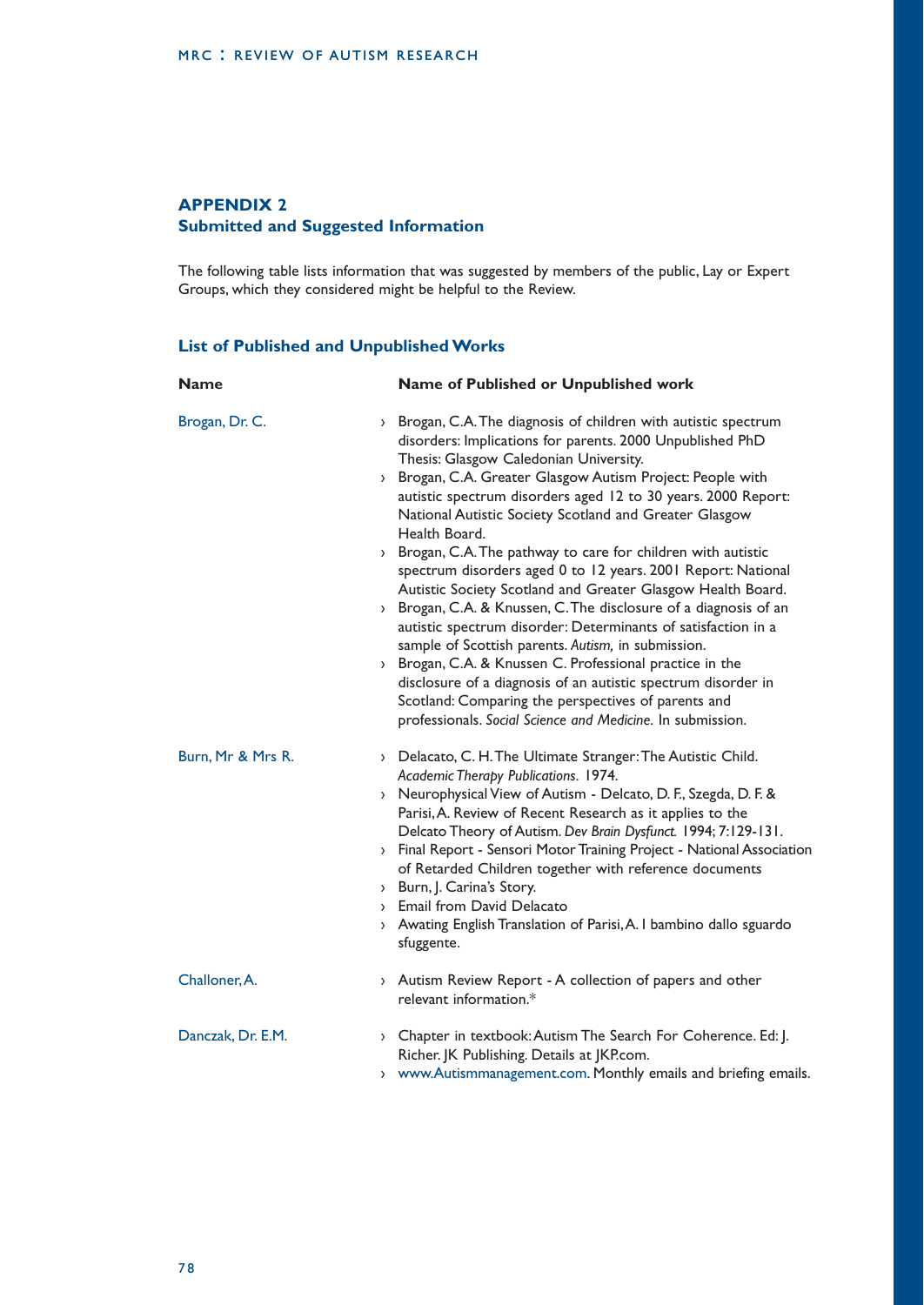| Dealler, S.      | > Dealler, S., Carringon, S., Baird, A., Reid, C. & Corfield, A.<br>Autism: the significance of sulphate metabolism and<br>sulphotransferase activity in the pathogenesis of the syndrome<br>and potential therapeutic measures that this may permit.*<br>> Dealler, S. Research into ASD. The time has come for major<br>research into the background biology of the disorder.                                                                                                                                                                                                                                                                                                                                                                                                                                                                                                                                                                                                                                                                                                                                                                                                                                                                                                                                                                                                                                                                                                                                                                                                                                                                                                                                                                                                                                                                                                                                                                      |
|------------------|------------------------------------------------------------------------------------------------------------------------------------------------------------------------------------------------------------------------------------------------------------------------------------------------------------------------------------------------------------------------------------------------------------------------------------------------------------------------------------------------------------------------------------------------------------------------------------------------------------------------------------------------------------------------------------------------------------------------------------------------------------------------------------------------------------------------------------------------------------------------------------------------------------------------------------------------------------------------------------------------------------------------------------------------------------------------------------------------------------------------------------------------------------------------------------------------------------------------------------------------------------------------------------------------------------------------------------------------------------------------------------------------------------------------------------------------------------------------------------------------------------------------------------------------------------------------------------------------------------------------------------------------------------------------------------------------------------------------------------------------------------------------------------------------------------------------------------------------------------------------------------------------------------------------------------------------------|
| Desorgher Mrs S. | > Desorgher Mr and Mrs. Autism, Pulling it all together.<br>> Desorgher Mr and Mrs. Autism, Pigments and the Immune System.<br>Desorgher website: http://www.desorgher.fsnet.co.uk                                                                                                                                                                                                                                                                                                                                                                                                                                                                                                                                                                                                                                                                                                                                                                                                                                                                                                                                                                                                                                                                                                                                                                                                                                                                                                                                                                                                                                                                                                                                                                                                                                                                                                                                                                   |
| Fombonne Dr. E.  | > Immunisation Safety Review Committee Report. Measles-<br>Mumps-Rubella vaccine and Autism. April 23rd 2001. Institute of<br>Medicine, Washington DC.<br>> Hasley, NA., Hyman, SL., and the Conference Writing Panel.<br>Measles-Mumps-Rubella vaccine and Autism spectrum disorder:<br>report from the New Challenges in Childhood Immunisations<br>Conference. Paediatrics 2001; 107:84<br>> Fombonne, E. Epidemiological estimates and time trends in rates<br>of Autism. Molecular Psychiatry (in press)<br>> Fombonne, E. Epidemiological investigations of Autism and other<br>pervasive developmental disorders. In: Lord C.(ed) Educating<br>children with Autism. Washington DC: National Academy of<br>Sciences Press (in press)<br>> Chen W. et al. No evidence for links between Autism and<br>measles virus. 2001 (submitted)<br>> Chakrabarti S., Fombonne E. Pervasive developmental disorders<br>in pre-school children. Journal of the American Medical<br>Association 2001 (in press)<br>> Chakrabarti, S., Fombonne E. No evidence for a new variant of<br>MMR-induced Autism. Paediatrics 2001 (in press)*<br>> Baird G. et al. A screening instrument for Autism at 18 months of<br>age: a 6 year follow-up study. Journal of the American academy<br>of Child and Adolescent Psychiatry 2000. 39:217-227<br>> Centres for Disease Control and Prevention. Prevalence of<br>Autism in Brick Township, New Jersey 1998 Atlanta, GA: Centres<br>for Disease Control and Prevention 2000. Community Report.<br>Available at: http//www.cdc.gov/nceh/cddh/dd/rpttoc.htm<br>> Kaye, J. et al. Mumps, Measles, and Rubella vaccine and the<br>incidence of Autism recorded by general practitioners: a time<br>trend analysis. British Medical Journal 2001; 322 460-463<br>> Dales, L. et al. Time trends in Autism and MMR immunisation<br>coverage in California. Journal of American Medical Association<br>2001; 285: 1183-1185 |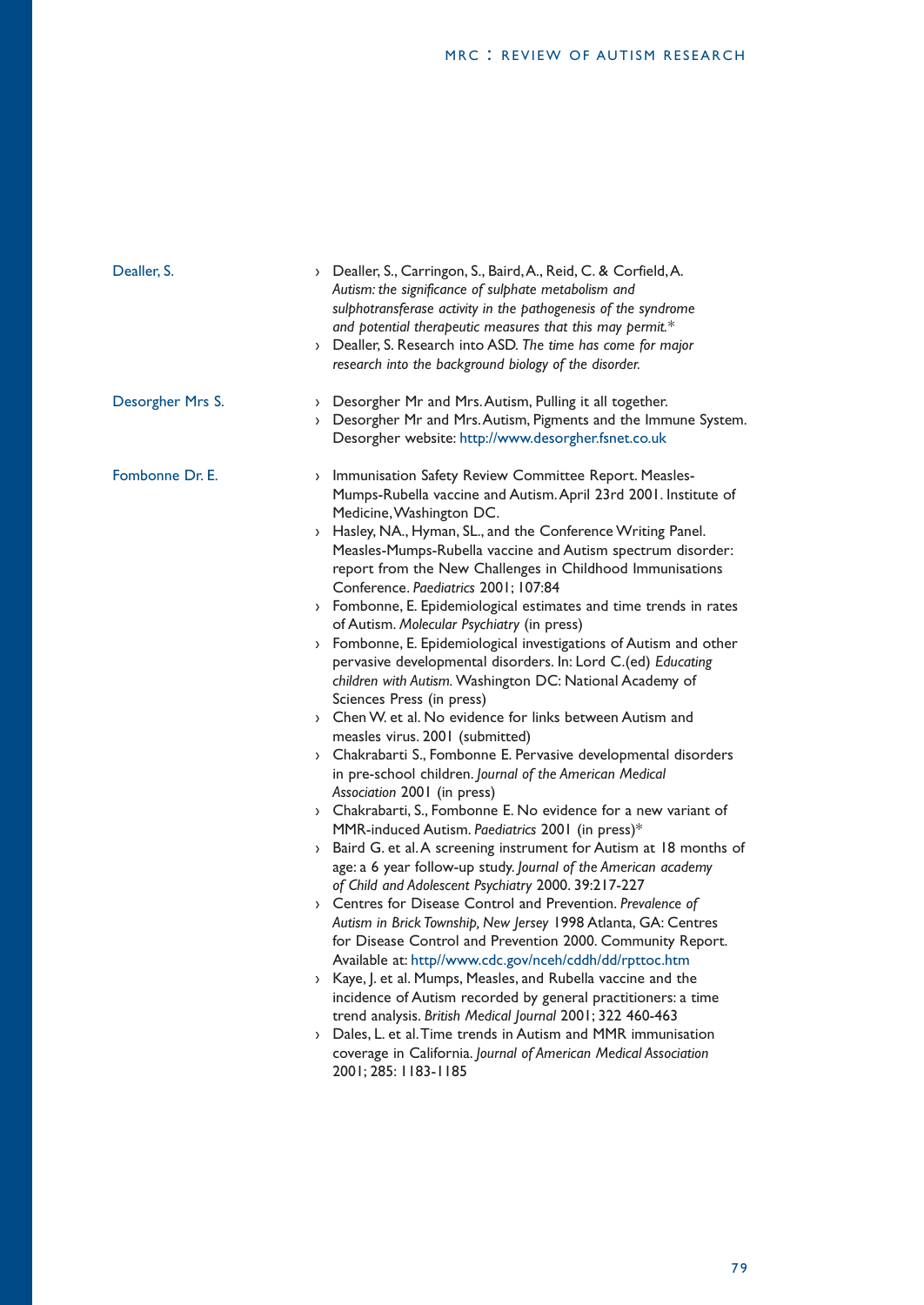|                     | > Fombonne, E. Epidemiological surveys of Autism: a review.<br>Psychological Medicine 1999; 29: 769-786<br>> Fombonne, E. What is the prevalence of Asperger disorder?<br>Journal of Autism and Developmental Disorders June 2001<br>> Wing L. The definition and prevalence of Autism: a review.<br>European Child and adolescent Psychiatry 1993; 2: 61-74<br>> Fombonne, E. Is there an epidemic of Autism? Paediatrics 2001;<br>$107:411-413$                                                                                                                                                                                                                                                                                                                                                                                                                                                                                                                                                                                                                                                                                                                                           |
|---------------------|---------------------------------------------------------------------------------------------------------------------------------------------------------------------------------------------------------------------------------------------------------------------------------------------------------------------------------------------------------------------------------------------------------------------------------------------------------------------------------------------------------------------------------------------------------------------------------------------------------------------------------------------------------------------------------------------------------------------------------------------------------------------------------------------------------------------------------------------------------------------------------------------------------------------------------------------------------------------------------------------------------------------------------------------------------------------------------------------------------------------------------------------------------------------------------------------|
| Fraser, Prof. W.    | > Webb, E. et al. & The University of Wales College of Medicine and<br>Cardiff Local Education Authority. The prevalence of Asperger<br>Syndrome and high functioning Autism in children attending<br>mainstream schools. Abstract in J. Intellectual Disability Research<br>2000; 44: 513                                                                                                                                                                                                                                                                                                                                                                                                                                                                                                                                                                                                                                                                                                                                                                                                                                                                                                  |
| Johnstone, Prof. E. | > Letter from Rear Admiral John Adams to Secretary of State,<br>Alan Milburn.                                                                                                                                                                                                                                                                                                                                                                                                                                                                                                                                                                                                                                                                                                                                                                                                                                                                                                                                                                                                                                                                                                               |
| McCarthy, G. I. M.  | > The International Autistic Research Organisation, Millenium<br>Edition. 2000. Issue 2.<br>> The International Autistic Research Organisation,<br>Newsletter/Magazine. 2001.                                                                                                                                                                                                                                                                                                                                                                                                                                                                                                                                                                                                                                                                                                                                                                                                                                                                                                                                                                                                               |
| Monaco, Prof.A.     | > The International Molecular Genetic Study of Autism Consortium.<br>A full genome screen for Autism with evidence for linkage to a<br>region on chromosome 7q. Human Molecular Genetics 1998;<br>7:571-578<br>> Maestrini, E. et al. & the International Molecular genetic Study<br>of Autism Consortium. Serotonin transporter (5-HTT) and<br>g-aminobutyric acid receptor subunit b3 (GABRB3) gene<br>poymorphisms are not associated with Autism in the IMGSA<br>families. Am. J Med. Genetics (Neuropsychiatr. Genet.)<br>1999;88:492-496<br>> Lamb, J.A. et al. Autism: recent molecular genetic advances.<br>Human Molecular Genetics 2000; 9:861-868<br>> Maestrini, E. et al. Identifying Autism susceptibility genes.<br>Neuron 2000; 28: 19-24<br>The International Molecular Genetic Study of Autism<br>><br>Consortium. Further characterisation of the Autism susceptibility<br>locus AUTS1 on chromosome 7q. Human Molecular Genetics<br>2001; 10:973-982<br>> The International Molecular Genetic Study of Autism Consortium.<br>A genome wide screen for Autism; Strong evidence for linkage<br>to chromosomes 2q, 7q and 16p. Am J Human Genetics 2001;<br>(in revision). |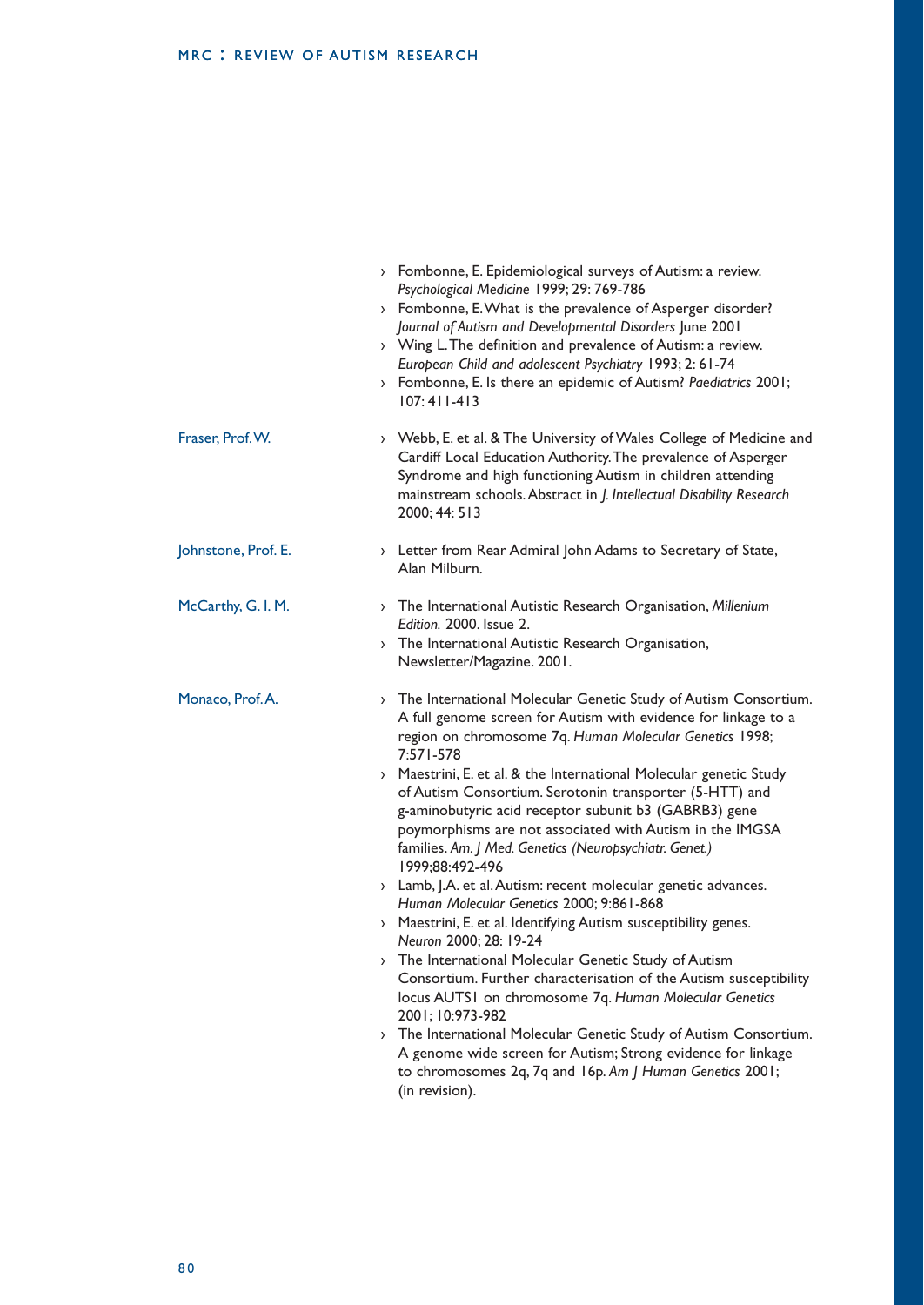| Murch, Dr. S.   | > Wakefield AJ. et al. Entero-colitis in children with developmental<br>disorders. Am J Gastroenterol 2000; 95: 2285 - 2295<br>> Furlano RI. et al. Lymphocytic colitis, with CD8 and g dT cell<br>infiltration and epithelial damage, in children with Autism.<br>J. Paediatr 2001; 138:366-372.<br>> Torrente F. et al. Small intestinal enteropathy with T cell<br>infiltration and epithelial IgG deposition in Autism. J. Paediatr<br>Gastroenterol Nutr. 2000; 31: S140. Meeting Abstract.<br>> Ashwood P. et al. Flow cytometric characterisation of small<br>intestinal lymphocyte populations in children with regressive<br>Autism. J. Paediatr Gastroenterol Nutr. 2001; 32:346 Meeting<br>Abstract.<br>> Day R. et al. A small intestinal epithelial autoantibody in children<br>with Autism. J. Paediatr Gastroenterol Nutr. 2001; 32:352.<br><b>Meeting Abstract</b>                                                       |  |
|-----------------|------------------------------------------------------------------------------------------------------------------------------------------------------------------------------------------------------------------------------------------------------------------------------------------------------------------------------------------------------------------------------------------------------------------------------------------------------------------------------------------------------------------------------------------------------------------------------------------------------------------------------------------------------------------------------------------------------------------------------------------------------------------------------------------------------------------------------------------------------------------------------------------------------------------------------------------|--|
| Murray Ms D.    | > Lesser M. and Murray D. The Interest System, a new<br>conceptual nervous system: implications for Autism. Short<br>version presented 23rd June 2001 at the Nexus Workshop<br>with the Central European University Budapest, "Living With<br>Limits to Knowledge".<br>> Longer version prepared for submission to Autism Int. will be<br>available by July 11th.                                                                                                                                                                                                                                                                                                                                                                                                                                                                                                                                                                        |  |
| Scott, Dr F.    | > Scott, F.J., Baron-Cohen, S., Bolton, P. & Brayne, C. The CAST:<br>Preliminary development of a screen for Asperger Syndrome and<br>Broader Autism Spectrum in Mainstream Primary School Age<br>Children. (2000). Submitted to Autism.                                                                                                                                                                                                                                                                                                                                                                                                                                                                                                                                                                                                                                                                                                 |  |
| Shattock, Mr P. | > Shattock, P. Evidence submitted to the MRC "Causes of Autism"<br>Committee (Physiology).*                                                                                                                                                                                                                                                                                                                                                                                                                                                                                                                                                                                                                                                                                                                                                                                                                                              |  |
| Skuse Prof. D.  | > Skuse DH. Imprinting, the X-chromosome, and the male brain:<br>explaining sex differences in the liability to autism. Pediatr Res.<br>2000 Jan; 47(1): 9-16.<br>> Thomas NS, Sharp AJ, Browne CE, Skuse D, Hardie C, Dennis<br>NR. Xp deletions associated with autism in three females. Hum<br>Genet. 1999 Jan; 104(1):43-8.<br>> Skuse DH, James RS, Bishop DV, Coppin B, Dalton<br>P, Aamodt-Leeper G, Bacarese-Hamilton M, Creswell C,<br>> McGurk R, Jacobs PA. Evidence from Turner's syndrome of an<br>imprinted X-linked locus affecting cognitive function.<br>Nature. 1997 Jun<br>> Creswell C, Skuse D, Autism in association with Turner<br>syndrome: genetic implications for male vulnerability to pervasive<br>developmental disorders. Neurocase 1999 5:101-108.<br>> Skuse D Genomic imprinting of the $X$ chromosome: a novel<br>mechanism for the evolution of sexual dimorphism. J Lab Clin<br>Med 1999 133: 23-32 |  |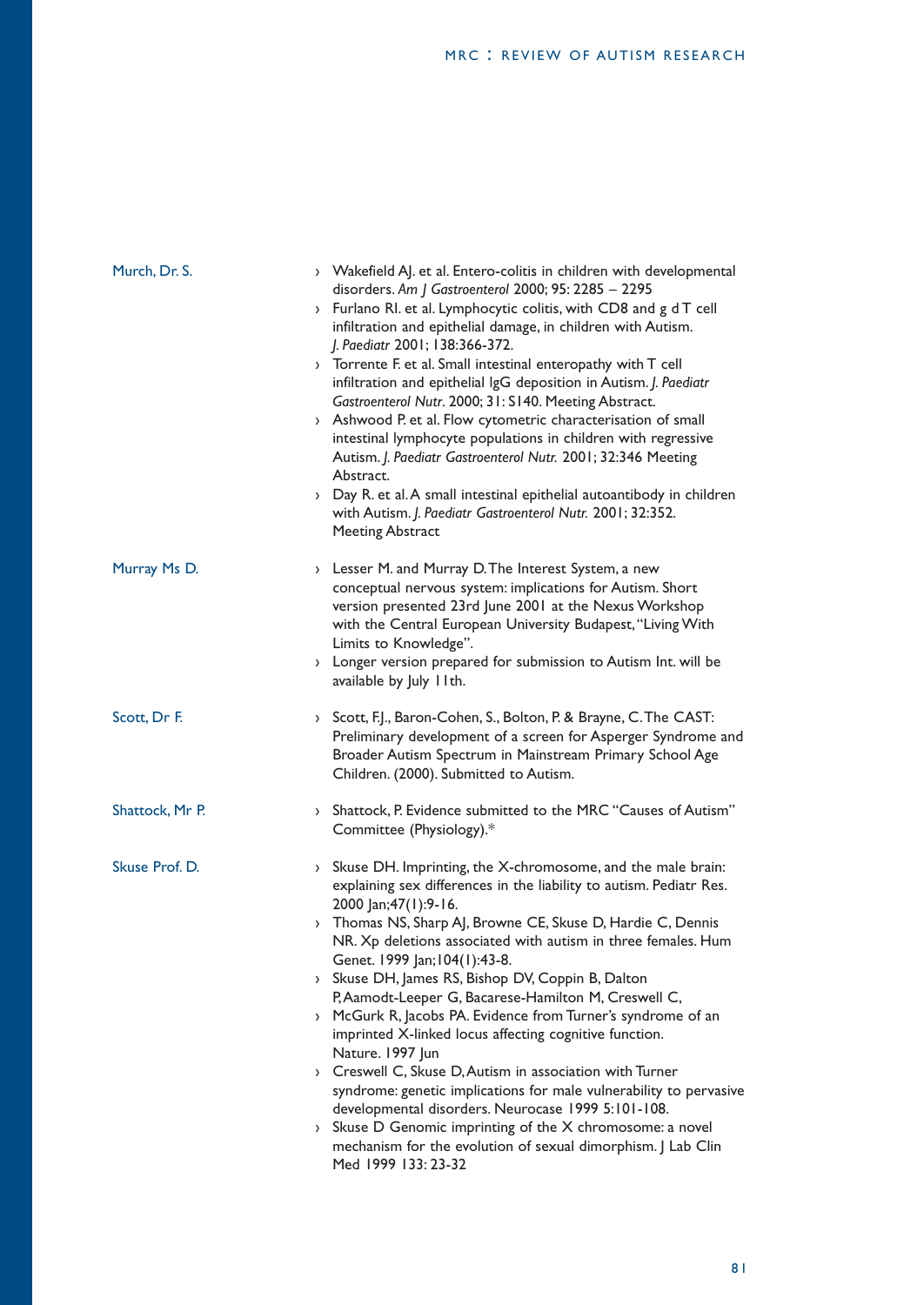| Stokes, Prof. C. | Stokes, C.R., Newby, T.J. & Bourne, F.J. The influence of oral<br>$\sum$<br>immunization on local and systemic immune responses to<br>heterologus antigens. Clin. exp. Immunol. 399-406. 1983.<br>> Newby, T.J., Stokes, C.R. & Bourne, F.J. Altered<br>polyvinylpyrrolidone clearance and immune responsiveness<br>caused by small dietary changes. Clin. exp. Immunol. 349-354. 1980.             |
|------------------|-----------------------------------------------------------------------------------------------------------------------------------------------------------------------------------------------------------------------------------------------------------------------------------------------------------------------------------------------------------------------------------------------------|
| Tommey, Mr J.    | Langford, W. S. A Comprehensive Guide to Managing Autism.*<br>$\sum$                                                                                                                                                                                                                                                                                                                                |
| Waring, Dr. R.   | $\rightarrow$ Klorrza, L. and Waring, R. Sulphur metabolism in Autism.<br>J. Nutritional and Environmental Medicine 2000; 10: 25-32<br>> Antonino, A., Patrizia, P., Elia, M., Waring, R. & Romano, C.<br>Sulphation Deficit in "Low Functioning" Autistic Children: A Pilot<br>Study. Society of Biological Psychiatry. 1999.                                                                      |
| Williams Ms D.   | > Williams, D. MRC Lay Group Presentation. Autism Review<br>Workshop 11 July 2001<br>Kenyon. Dr J. Research into neurotransmitter imbalance, links<br>with neurotoxins, leaky gut, immune deficiency etc.<br>see www.doveclinic.com<br>> Blaylock R. Excitotoxins rev. ed. 1998 Research into myalgia, diet,<br>neurotoxicity and neurotransmitter balance.<br>See www.holisticmed.com/add/blaylock |

\* Submitted to Expert Groups as hard copy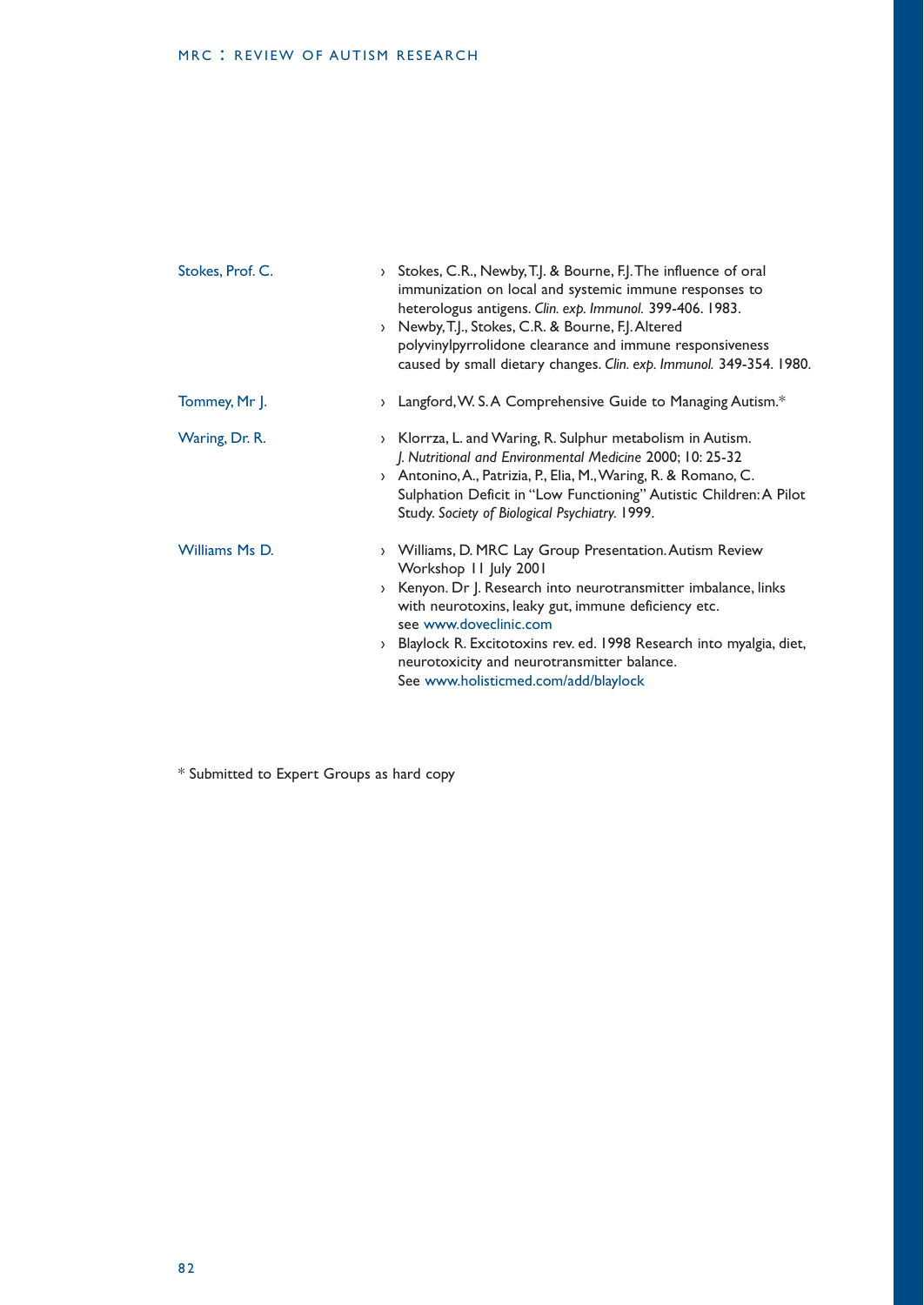### **APPENDIX 3**

### **List of Individuals Specifically Approached by Review**

| <b>Individual</b>                                                                                   | <b>Response</b>                                                                                                                            |
|-----------------------------------------------------------------------------------------------------|--------------------------------------------------------------------------------------------------------------------------------------------|
| Dr A Wakefield<br>Centre for Gastroenterology<br>Royal Free Hospital School<br>of Medicine          | Did not wish to submit                                                                                                                     |
| Professor S Gupta<br>Division of Basic & Clinical<br>Immunology<br>University of California, Irvine | E-mail received $8/8/2001$ <sup>*</sup> #                                                                                                  |
| Dr M Megson<br>Developmental Pediatrics<br>Children's Hospital Richmond,<br>Virginia                | Text of "Is autism a G-alpha protein defect<br>reversible with natural vitamin A?" Megson M.N.<br>Medical Hypotheses 54(6): 979-83 (2000)* |
| Professor J O'Leary<br>Coombe Women's Hospital,<br>Dublin                                           | No response as of 20 / 9 / 2001                                                                                                            |
| Dr R Sandler<br>Rush Children's Hospital<br>Rush Medical College, Chicago                           | No response as of 20 / 9 / 2001                                                                                                            |
| Mr P Shattock<br>Autism Research Unit<br>University of Sunderland                                   | Submitted information*#                                                                                                                    |
| Dr R Waring<br>Department of Biochemistry                                                           | Submitted information*                                                                                                                     |

\* Submitted to Expert Groups as hard copy

*University of Birmingham* 

# Information submitted was treated in confidence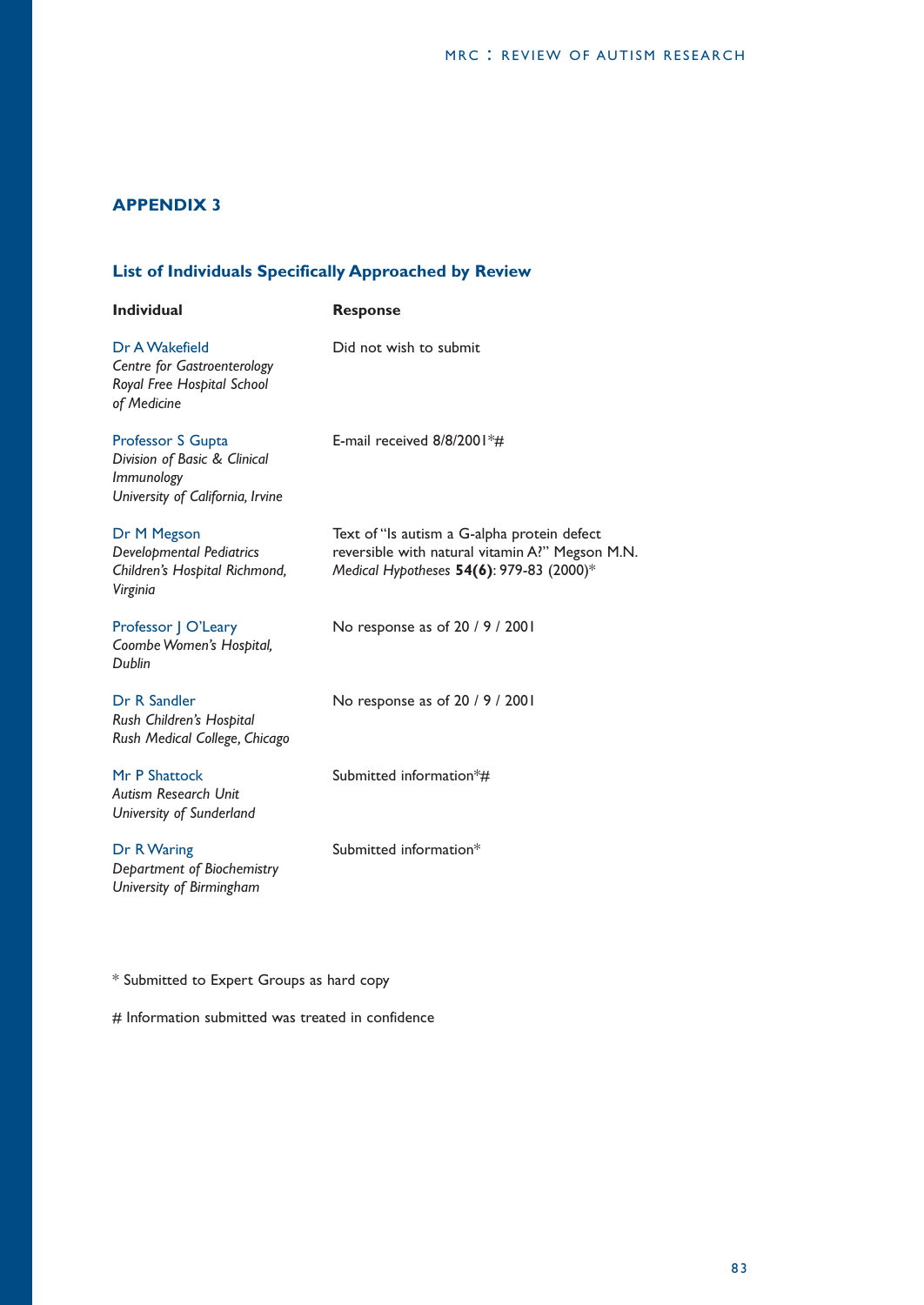#### **MRC Autism Review: 11 July Workshop**

**AIM:** *A preliminary exploration of the main scientific issues and of the questions presented by the Lay Group, for consideration by the Review.*

- 09.30 **Introductory Session** (Eve Johnstone)
- 09.50 **Current Research Issues for Autism** *This session aims to explore the broad issues for research.*
- 09.50 Introduction to the Session
- 10.00 **Panel: Case Definition & Epidemiology** (Chair Carol Dezateux) Perspectives from Lorna Wing and Eric Fombonne Followed by 30 minute open discussion
- 11.20 **Panel: Physiology & Infections** (Chair Derek Jewell) Perspectives from Bert Rima, Ian Sanderson, Simon Murch Followed by 30 minute open discussion
- 12.40 **Lunch**
- 13.40 **Panel: Genetics, Brain and Behaviour** (Chair Uta Frith) Perspectives from Patrick Bolton (genetics), Tony Bailey (brain) and Tony Charman (psychology & behaviour) Followed by 30 minute open discussion
- 15.00 **Tea**
- 15.20 **Lay Group Perspectives** (Judith Barnard, Elaine Kay, and Donna Williams) Presentation & discussion of the issues and questions identified by the Lay Group.
- 15.50 **Communication and Dissemination Strategy** (Elizabeth Mitchell) Communication to the Department of Health and to wider scientific and lay communities.

#### 16.05 **Panel Discussion:** Taking the Review Forward (Eve Johnstone)

16.20 **End**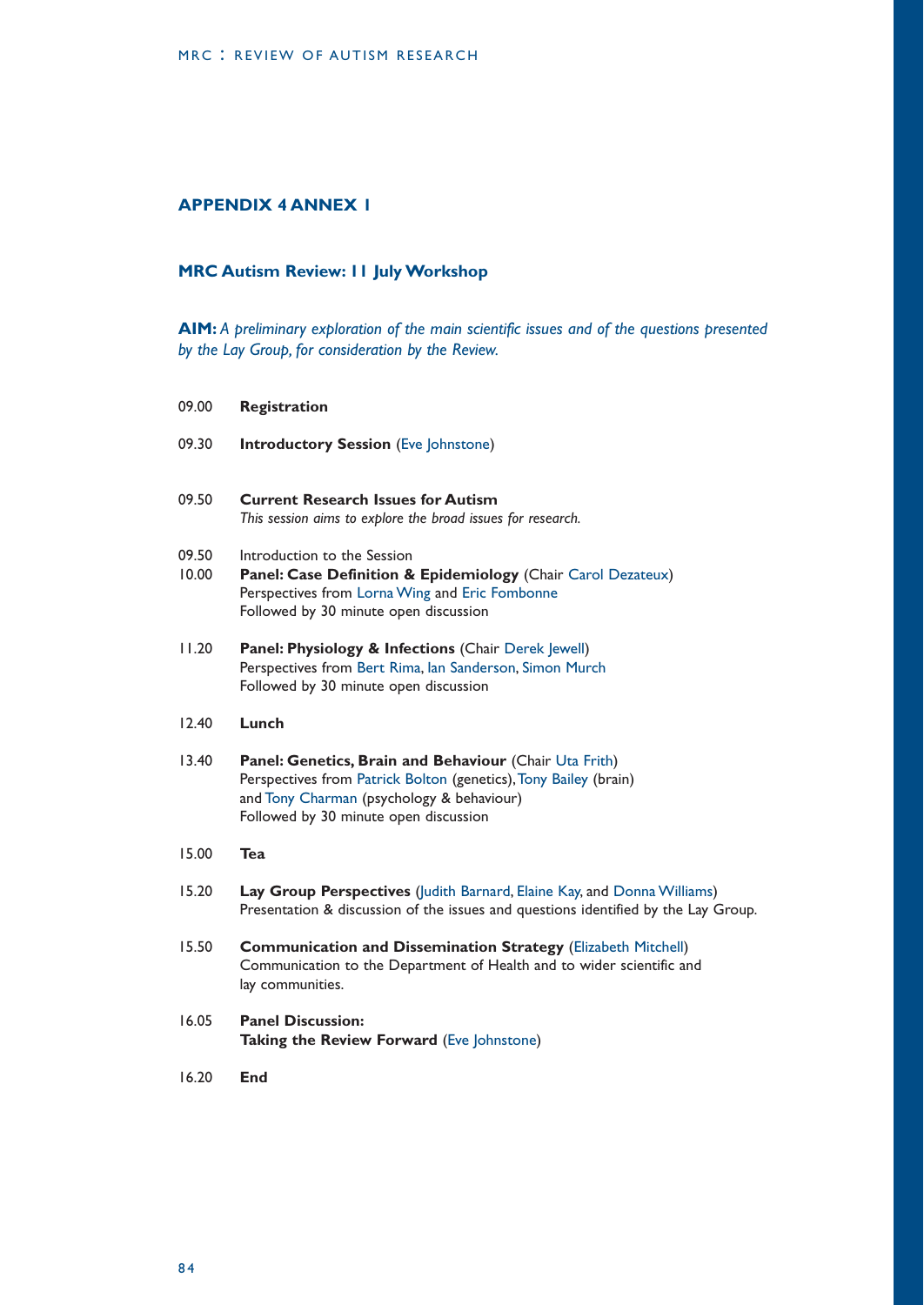#### **MRC Autism Review: 26 September Synthesis Meeting**

**LOCATION:** The Novartis Foundation, 41 Portland Place, London W1B 1BN

**AIM:** *A discussion of the draft submissions from members of the Expert Groups, for the purpose of bringing together the various themes of the Review, in consideration of the questions presented by the Lay Group.*

#### **Agenda**

#### 09:30 **Registration / Tea & Coffee**

- 10:00 **Individual Expert Group Meetings** Case Definition & Epidemiology Physiology & Infections Brain and Behaviour
- 12:15 **Preliminary Joint Session**
- 12.30 **Lunch**

#### **Joint Session of Expert Groups**

Presentations from the Subgroups, followed by open discussion

- 15.30 **Tea**
- 15:50 **Identification of further action**
- 16:30 **END**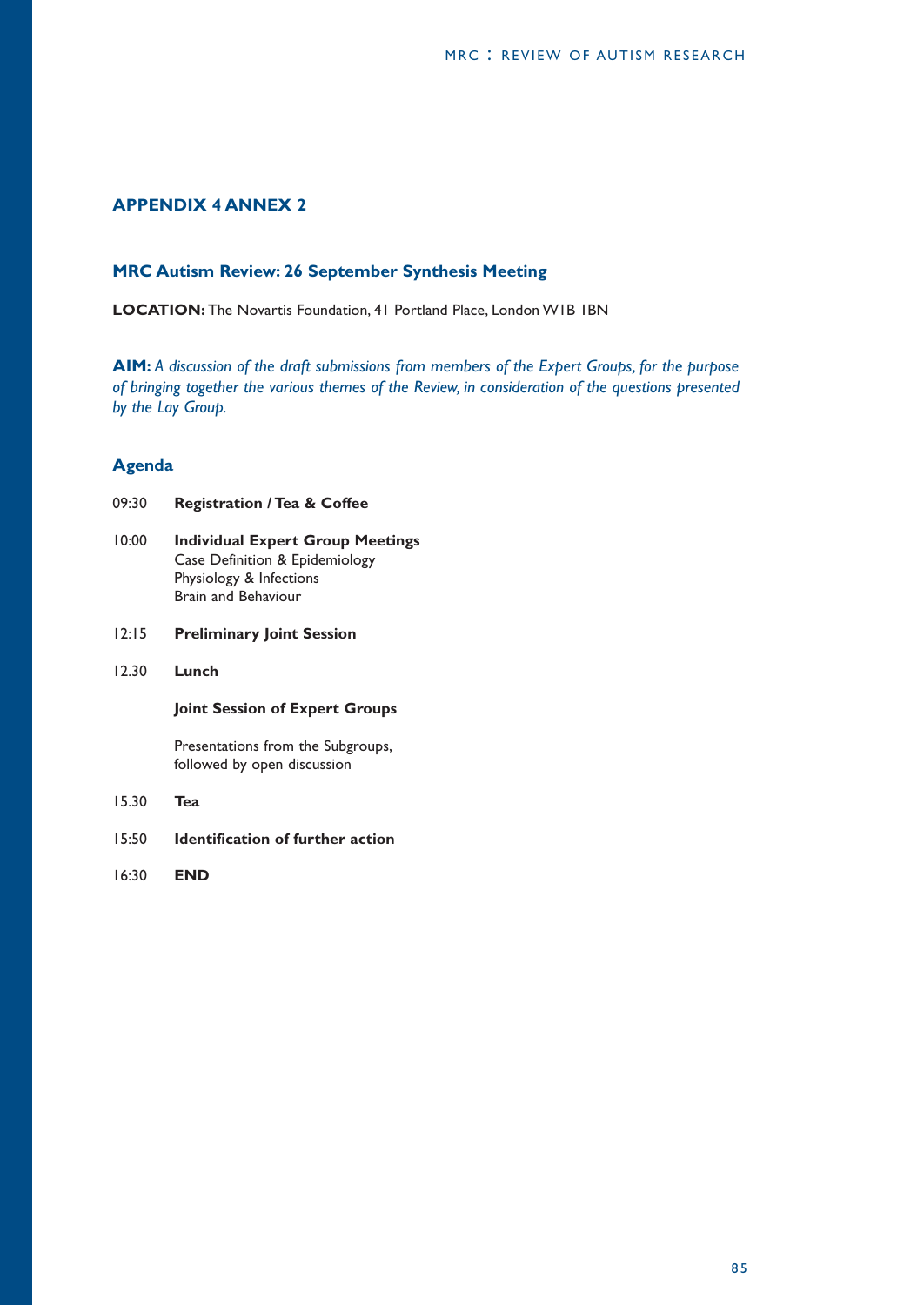#### **MRC Autism Review: 5 November Strategy Meeting**

**LOCATION:** The Novartis Foundation, 41 Portland Place, London W1B 1BN, from 10.00 to 17.00.

#### **Programme**

- 1) **Chairman's Welcome**
- 2) **Progress Report on the Draft Review Report:** Francesca Happé / Chris Watkins
- 3) **Presentations from Expert Group Chairs:** Brief overviews from Carol Dezateux, Derek Jewell, Uta Frith and Lay Group – highlighting (1) preliminary conclusions and recommendations from their groups, (2) key issues in relation to the Lay Group Questions, and (3) key issues for the research strategy discussion.
- 4) **Short Plenary Discussion** –to identify cross-cutting issues and any gaps for further discussion later in the day.
- 5) **International & National Strategies & Reviews External perspectives** Brief presentations from:
	- USA perspective Peter Dukes
	- Christopher Gillberg:A Scandinavian perspective
	- Jill Murie (Scotland): Review of Autism Services Scotland
	- Graham Forbes (Scottish Executive Review)
	- Anne Le Couteur: (National Initiative for Autism Screening and Assessment)

#### 6) **Invited Commentaries on the Draft Strategy**

- Walter Spitzer (Emeritus Professor, McGill University)
- John Cummings (Tayside University Hospital NHS Trust)
- Michael Rutter (Institute of Psychiatry) (Retired) (written) introduced by Professor Johnstone

Followed by short discussion

7) **Preliminary Identification of Strategic Issues** (*From 12.45*): Identification of the main strategic issues for autism research for detailed consideration in the afternoon session.

### **LUNCH**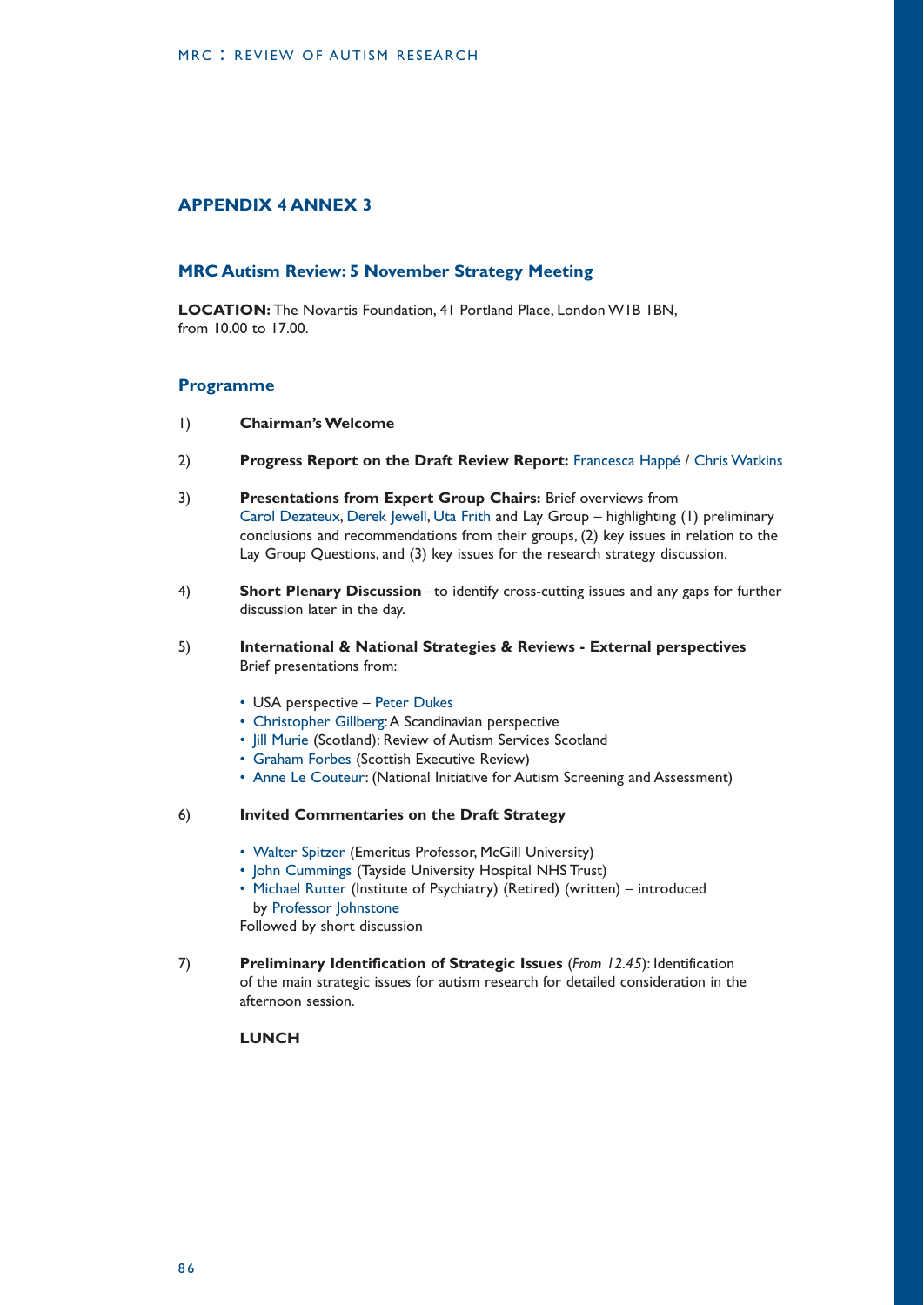8) **Research Strategies:** Assisted by the external visitors, the Review Members tasked with developing a broad, forward-looking strategy for autism research in the UK. It will be helpful to approach this through identification of

- **Strategic research questions** building on the Review's earlier work integrating perspectives of researcher and users
- Appropriate (and inappropriate) **methodologies** to address those questions
- How best to achieving the **interdisciplinarity** required to deliver the strategic research objectives
- How best to develop the other **interfaces** critical to an integrated strategy: parent / researcher / practitioner knowledge and expertise; the health and education domains; "grey" / white evidence.
- Strengths and gaps in UK **research capacity** and **infrastructure** including in the clinical/service structures that will essential to advancing the research strategy.
- **Ethical issues**
- **Sequencing** and co-ordination issues within the strategy early priorities, developmental work required…
- 9) **Conclusions and Recommendations:** The Review Group will need to identify the main conclusions & recommendations that fall out of the previous discussions.
- 10) **Identification of Further Actions:** (1) For completion of the Report by end of November; (2) For disseminating the Report; (3) For facilitating activities recommended or arising from the Report.

#### 11) **Closing Remarks**

- Virginia Bovell / Judith Barnard
- Eve Johnstone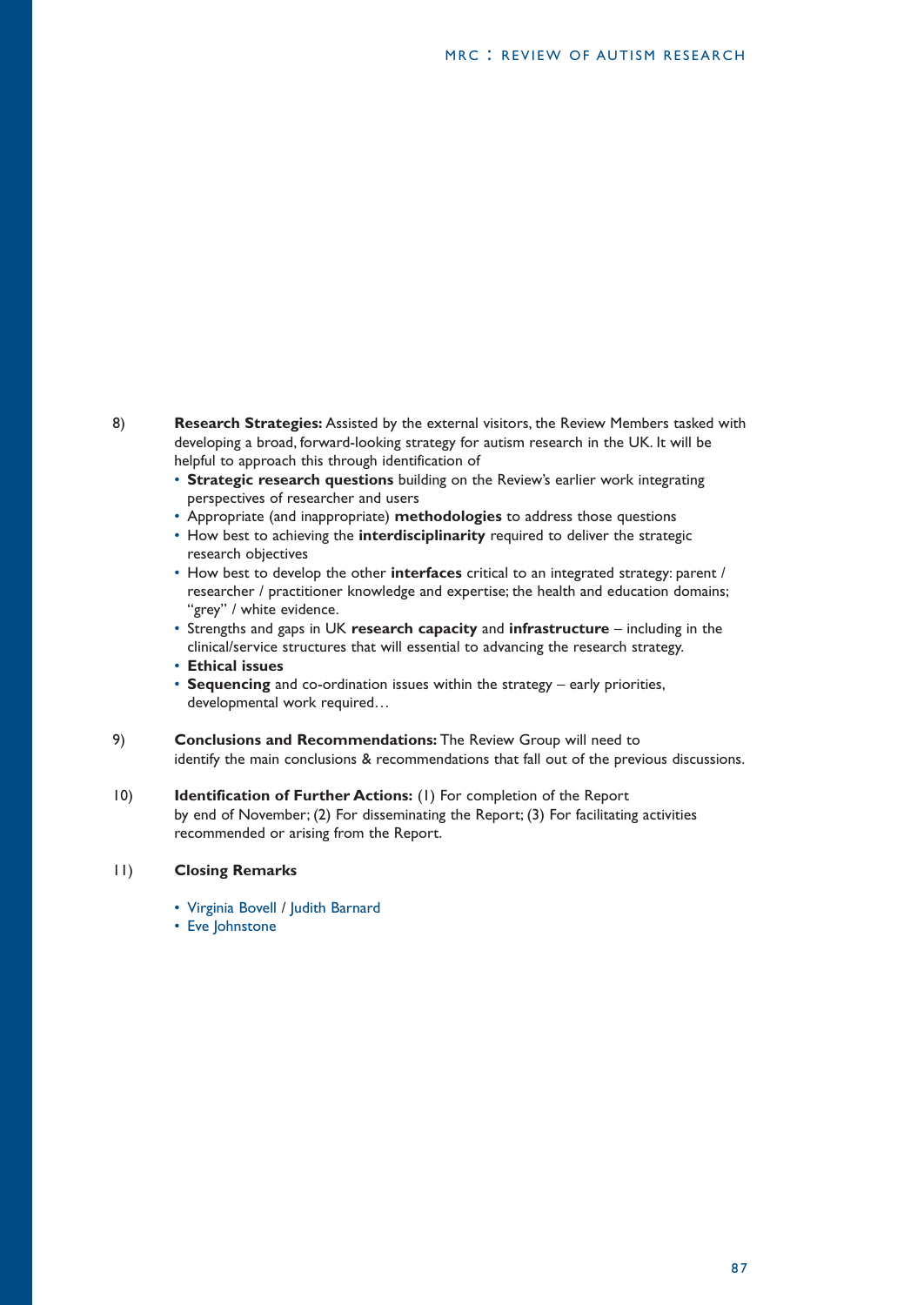#### **Research Methodology Workshop July 9 2001**

**TRAINER:** Sally Crowe, Public Health Research Unit Oxford **ATTENDING:** members of MRC Autism Review Lay Group

#### **Learning Objectives:**

- 1) To be able to describe a variety of research methodologies and understand the importance of framing and building the research question
- 2) To develop and practice critical appraisal skills
- 3) To have discussed systematic reviews, including aspects of bias and the use of unpublished literature
- 4) To have considered uncertainties in research and how this affects decision making
- 5) To enable participants to feel more confident and competent in their discussions with the expert review groups
- 6) To have networked and had some fun

| <b>Time</b> | <b>Activity</b>                                             | <b>Materials</b>      |
|-------------|-------------------------------------------------------------|-----------------------|
| 9.45        | Introductions and expectations of the day                   | Jargon buster handout |
| 10.00       | Framing and building a research question using              | Slide handout         |
|             | an Autism example                                           |                       |
|             | A birds eye view of research methods                        |                       |
| 11.00       | Systematic Reviews what are they?                           | Slide handout         |
| 11.30       | Tea/Coffee break                                            |                       |
| 11.45       | Working with uncertainty in research - examples             |                       |
|             | and discussion                                              |                       |
| 12.30       | Lunch                                                       |                       |
| 1.15        | Critical appraisal skills, what are they how can they help? | 10 questions          |
| 1.45        | Small group work appraising a relevant article              | Research/info article |
|             | (need to discuss)                                           |                       |
| 2.45        | Tea/Coffee break                                            |                       |
| 3.00        | Feedback from small groups, the key components of           |                       |
|             | appraising information                                      |                       |
| 3.45        | Summing up of the day, evaluation                           |                       |
| 4.00        | Depart                                                      |                       |

• The style of the day will be interactive with focused activity as well as more 'freeflow' sessions.

- There will be handouts for all the key learning points;
	- a suitable folder will be supplied to keep them in.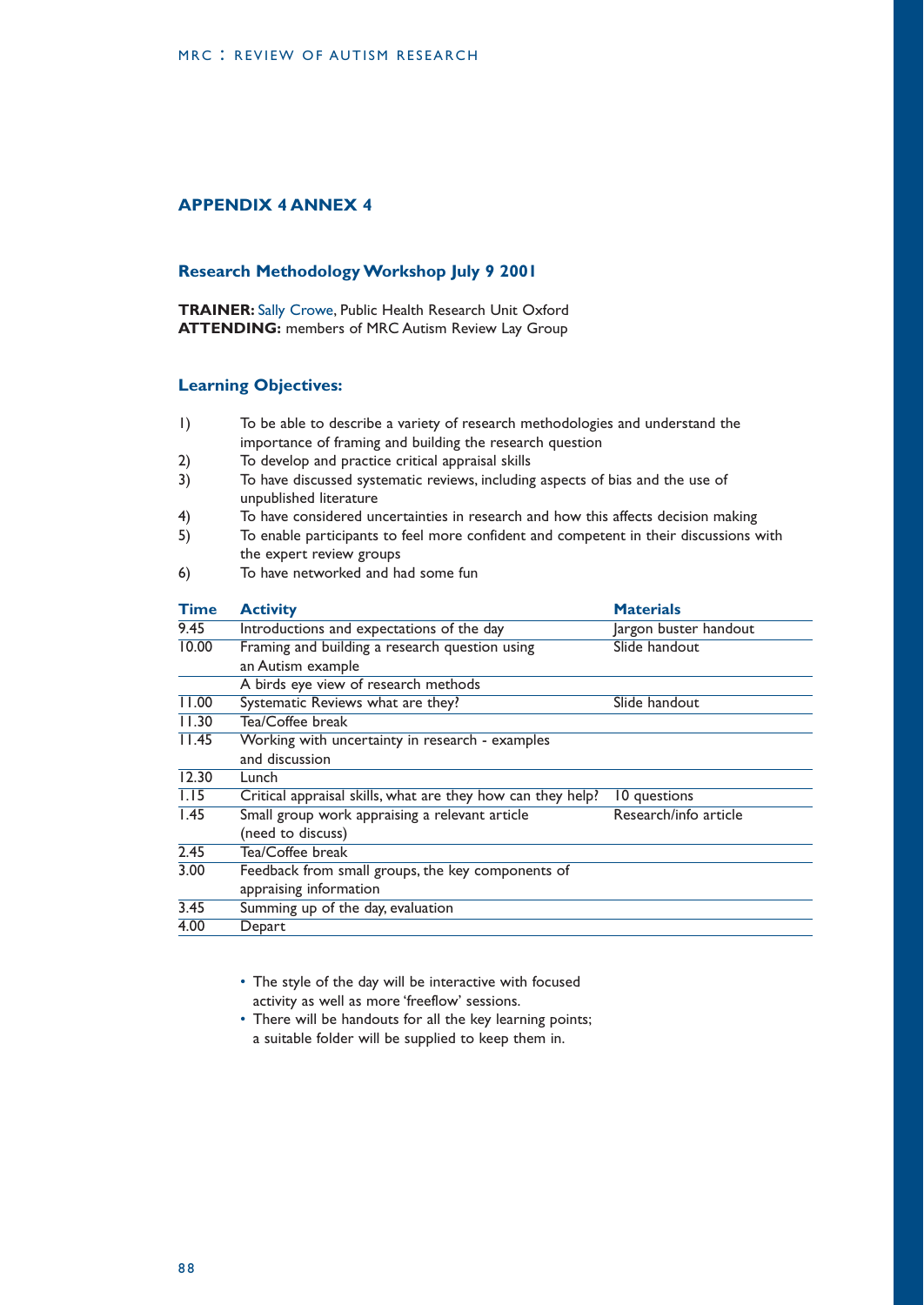#### **APPENDIX 5**

#### **Lay Group Questions**

#### *Epidemiology*

- *• What is the definition of ASDs spectrum used by this Review?* See Chapter 3.
- *• How many people have an ASDs spectrum condition?* See Chapter 4.
- *• Can changes in diagnostic practice alone explain the perceived increase in numbers of people with an ASDs spectrum condition?* See Chapter 4.
- *• Would a national register prove a more reliable and consistent way of keeping track of changes in prevalence?* See Chapter 4.
- *• Is the male-female ratio in ASDs spectrum conditions consistent across sub groups?* See Chapter 4.
- *• Is there any evidence for differences in the distribution of the condition over different socioeconomic groups or demographic areas?* See Chapter 4.
- *• What information is there as to the increase in diagnoses of ASDs in countries using the triple MMR vaccine and those immunising separately with single, monovalent vaccines?* The Review did not consider this specific question.

#### *Case definition*

- *• How much does a child's diagnosis depend on the route through the health care system s/he follows?* The Review did not directly consider this question, which is related to issues of service delivery. However, as discussed in the Report, a diagnosis of an ASD can be made accurately using existing assessment tools.
- *• Given that assessments are psychologically based is genuine assessment of children with ASDs possible? •* How reliable are the tests and measures performed on children with ASDs? At present there is no biological marker or test for ASDs, and it is unlikely that a single genetic "test" would correctly identify an individual with an ASD, for the reasons given in the Report.The current psychological diagnostic tools have been rigorously tested and independently validated.There are numerous biochemical tests and analyses which have been proposed to be diagnostic for ASDs, but these remain to be independently validated.
- *• Families with an autistic child are given an approximate 6% chance of having another born with the disorder. Is this a true figure and what is its significance?* See Chapter 5.
- *• Can an understanding of the genetics and aetiology of serious allergies help with understanding ASDs spectrum conditions?* The Review was not able to consider this question. However, the immunological status of individuals with ASDs is currently an area of uncertainty.
- *• Late onset ASDs is it real or a consequence of poor initial diagnosis ?* See Chapter 3.
- *• Reliability of diagnosis high functioning autism vs. autism* See Chapter 3.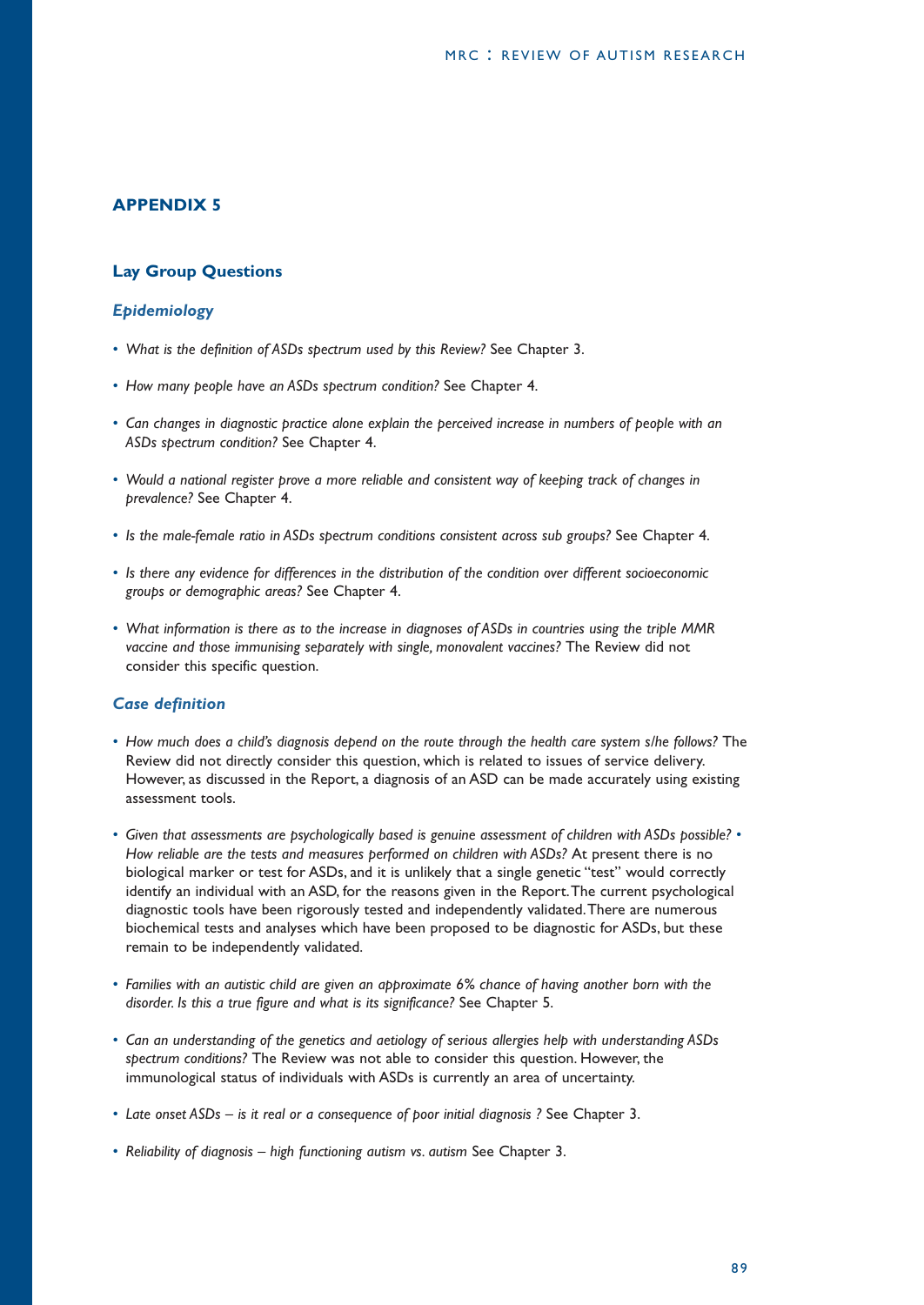- *• What is the evidence that MMR does not cause ASDs ? Is there a way of getting an upper limit on a subgroup of autistics who might have been caused by MMR ?* See Chapter 5.
- *• Is the gender difference due to diagnostic bias ?* See Chapter 4.
- *• How early can you identifiy an autistic child ?* See Chapter 3.
- *• Why does it take 2 years to get a diagnosis ?* There are a number of factors to be taken into account when considering the time taken to get a diagnosis. Parents may not always seek help immediately<sup>17</sup>. Once professional bodies are apprised of potential problems, a diagnosis of ASDs/ASD requires a multi-disciplinary assessment undertaken across multiple settings.This takes time by necessity. Furthermore, parents need time to work through the implications of the diagnosis and the practical consequences.
- *• Can regressive ASDs be considered a specific subtype of ASDs ?* See Chapter 3.
- *• What proportion of total cases are regressive ?* See Chapter 3.
- What is the relationship between ASDs and the extended Landau Kleffner syndrome ? See Chapter 5.

#### *Physiology and infections*

- *• What role has disordered bowel function played in ASDs? What is the evidence that gastrointestinal disorders, eg.'leaky gut', are associated with ASDs spectrum disorders? What research is needed to strengthen our understanding of any relationship between gastrointestinal disorders and ASDs, and between ASDs and gastrointestinal disease?* See Chapter 5.
- *• Are there environmental triggers to ASDs? Are there diets that trigger, prolong or ameliorate ASDs?*  See Chapter 5.
- *• What evidence is there implicating vaccines in ASDs?* See Chapter 5.
- *• What is known from drug based interventions about the causes and the underlying physiological processes in ASDs?* See Chapter 5.
- What does knowledge of animal models tell us about the condition of ASDs in people? See Chapter 5.
- *• What is the evidence for Borna disease as a causative agent ?* See Chapter 5.
- *• In what ways does the physiology of people with ASDs differ from other people?* See Chapter 5.
- *• What does research tell us about ASDs in relation to the following: Immunology (allergies and vaccines); Biochemistry (endocrine disruption, toxicology); Infections (viral) and complex disorders (eg. Myalgic encephalopathy, chronic fatigue syndrome); Stress; Inflammatory conditions (eg Rheumatoid arthritis); Nutrition and diet (effective nutrients or diet, state of the gut). How biologically plausible are such associations?* See Chapter 5.
- *• What is the impact of a predominance of repeated antibiotic use for respiratory tract infections and glue ear?* The Review did not have access to specific published reports on this issue, and have not therefore been able to comment on this question.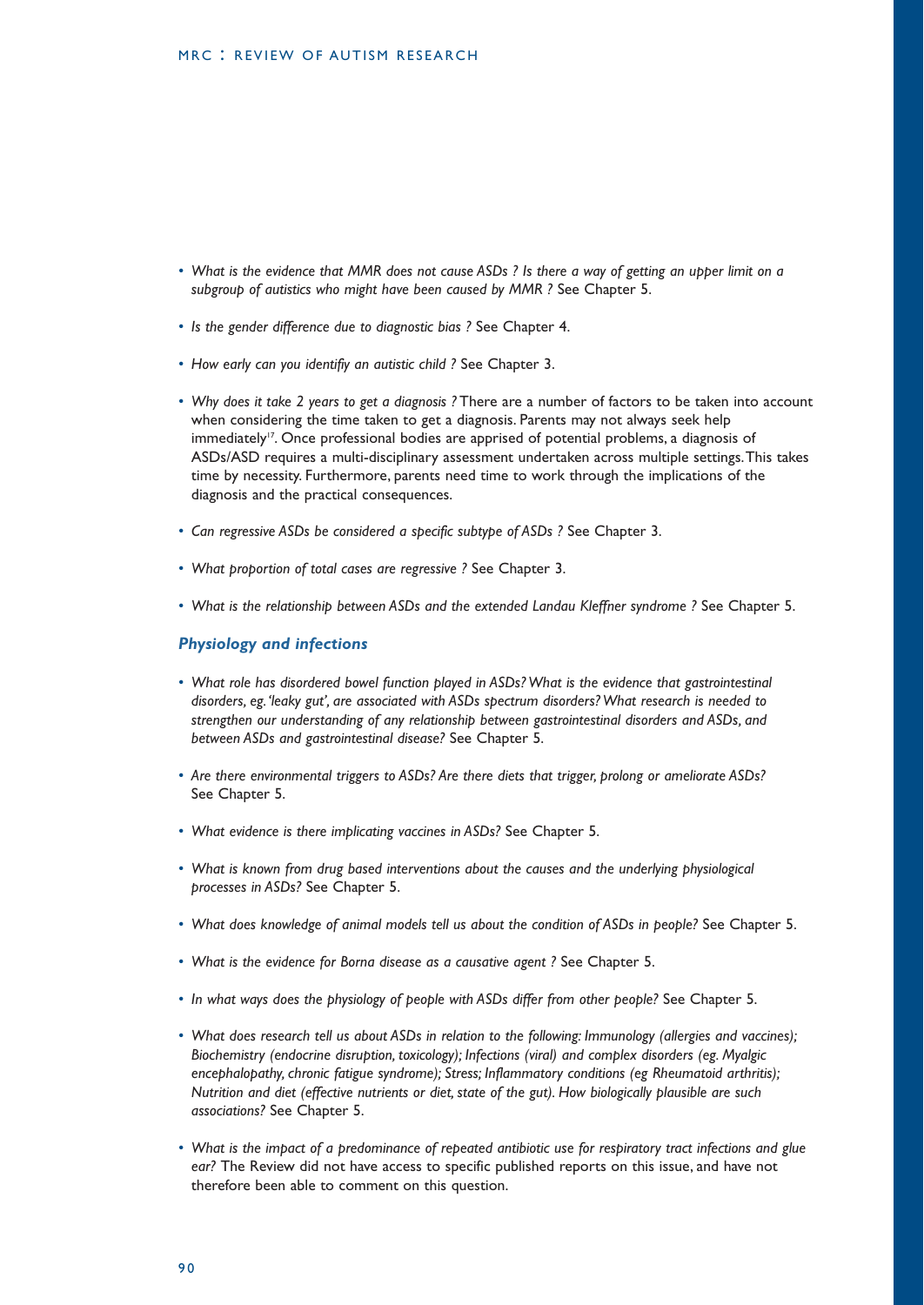- *• From our understanding of the causes and epidemiology of ASDs what biochemical or physiological tests might be valuable? Could mercury (especially in the form of thiomersal) be implicated as a trigger of ASDs ?* See Chapter 5.
- *• Why do 20% of autistic children suffer epileptic fits in adolescence ? Would there be a rationale for prescribing anti-epileptics pre-emptively?* See Chapter 5.
- *• What role do obstetric complications (e.g. forceps, prolonged labour) have in autism ?* See Chapter 5.

#### *Psychology and behaviour*

- *• In what ways do the brains of people with ASDs differ from other people?* See Chapter 5.
- *• How can knowledge of the brains of people with ASDs be applied to interventions to improve the quality of life?* Knowledge of what cannot be learned easily (because the necessary neural mechanism is not functioning well) can lead to the rational provision of compensatory learning opportunities. Compensation includes the possibility that others act as appropriate support for individuals with ASDs. Improved understanding of the brain abnormality (even if it is at present incurable) should lead to greater public awareness of the gravity of the disorder.
- *• What do theories of differences in executive function and central coherence have to tell us about the condition? What knowledge and theories link what is known about genetics and physiology to psychological theories, such as theory of mind? What do we know about information processing problems in ASDs?* See Chapter 5.
- *• What evidence is there that psychological therapies address the underlying pathophysiology of ASDs?* The Review were not able to consider this question.
- *• Is autism one end of the normal spectrum of behaviour, or is it an abnormal condition?* See Chapter 3
- *• What is the evidence for the success of early interventions?* See Chapter 5.
- What can we learnt from other brain conditions / injuries (e.g. Alzheimer's) ? Accidental damage to specific brain regions can result in problems with theory of mind. Brain abnormality underlying schizophrenia can also mimic certain symptoms (negative symptoms) and can result in problems with theory of mind.Analogies between developmental and acquired disorders need to be drawn with care.
- *• What evidence exists on autistic individuals having an alternative form of perceptual processing (e.g. auditory processing)?* See Chapter 5.
- *• What data exists on dual diagnosis (e.g.ADHD) with ASDs ?* See Chapter 5
- *• What are the differences in autistic brains, compared to others ? What areas of the brain are affected, and are they always the same regions ? Is retardation caused by damage to different areas ?* See Chapter 5.